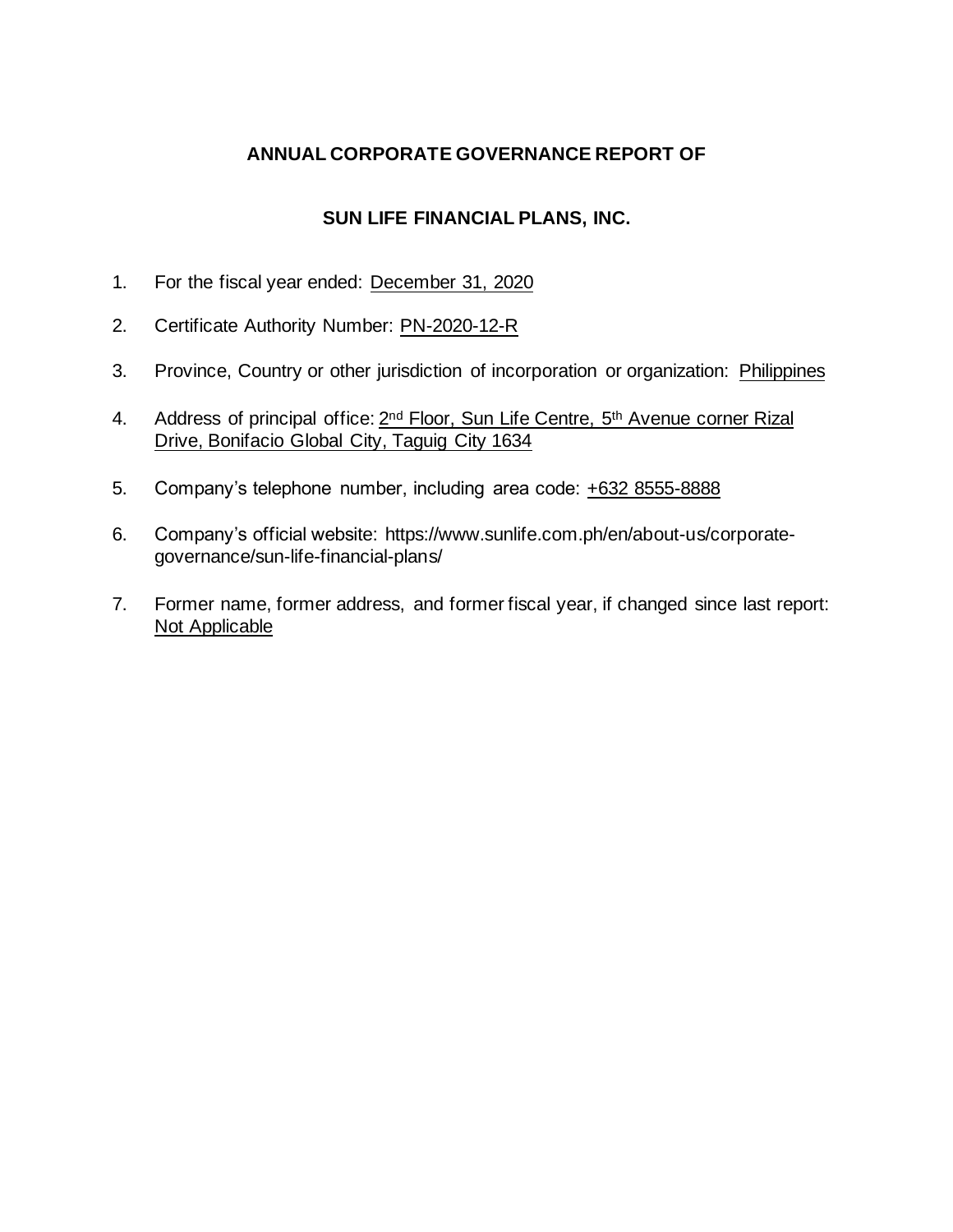|                                                                                                                                                                                                                       |                                                                                                                                                                                                                                                                              | <b>ANNUAL CORPORATE GOVERNANCE REPORT</b>                                                                                                                                                                                                                                                                                                                                                                                                                  |                                                                                                                                                                                                                                                                                                                                |  |
|-----------------------------------------------------------------------------------------------------------------------------------------------------------------------------------------------------------------------|------------------------------------------------------------------------------------------------------------------------------------------------------------------------------------------------------------------------------------------------------------------------------|------------------------------------------------------------------------------------------------------------------------------------------------------------------------------------------------------------------------------------------------------------------------------------------------------------------------------------------------------------------------------------------------------------------------------------------------------------|--------------------------------------------------------------------------------------------------------------------------------------------------------------------------------------------------------------------------------------------------------------------------------------------------------------------------------|--|
|                                                                                                                                                                                                                       | <b>COMPLIANT/</b><br><b>NON-</b><br><b>COMPLIANT</b>                                                                                                                                                                                                                         | <b>ADDITIONAL INFORMATION</b>                                                                                                                                                                                                                                                                                                                                                                                                                              | <b>EXPLANATION</b>                                                                                                                                                                                                                                                                                                             |  |
|                                                                                                                                                                                                                       |                                                                                                                                                                                                                                                                              | The Board's Governance Responsibilities                                                                                                                                                                                                                                                                                                                                                                                                                    |                                                                                                                                                                                                                                                                                                                                |  |
| its shareholders and other stakeholders.                                                                                                                                                                              | Principle 1: The company should be headed by a competent, working board to foster the long-term success of the corporation, and<br>to sustain its competitiveness and profitability in a manner consistent with its corporate objectives and the long-term best interests of |                                                                                                                                                                                                                                                                                                                                                                                                                                                            |                                                                                                                                                                                                                                                                                                                                |  |
| <b>Recommendation 1.1</b>                                                                                                                                                                                             |                                                                                                                                                                                                                                                                              |                                                                                                                                                                                                                                                                                                                                                                                                                                                            |                                                                                                                                                                                                                                                                                                                                |  |
| 1. Board is composed of directors with<br>collective working knowledge,<br>experience or expertise that is relevant<br>to the company's industry/sector.                                                              | Compliant                                                                                                                                                                                                                                                                    | Provide information or link/reference to a<br>document containing information on the<br>following:<br>1. Academic qualifications, industry<br>knowledge, professional experience,<br>expertise and relevant trainings of<br>directors<br>2.<br>Qualification standards for directors to<br>facilitate the selection of potential<br>nominees and to serve as benchmark<br>for the evaluation of its performance                                            | The ICRCs shall provide the explanations<br>for any noncompliance, pursuant to the<br>"comply or explain" approach. Please<br>note that the explanation given should<br>describe the non-compliance and<br>include how the overall Principle being<br>recommended is still being achieved by<br>the company.<br>Not applicable |  |
| 2.<br>Board has an appropriate mix of<br>competence and expertise.                                                                                                                                                    | Compliant                                                                                                                                                                                                                                                                    | Sun Life Financial Plans, Inc. (the                                                                                                                                                                                                                                                                                                                                                                                                                        | Not applicable                                                                                                                                                                                                                                                                                                                 |  |
| $\overline{3}$ .<br>Directors remain qualified for their<br>positions individually and collectively to<br>enable them to fulfill their roles and<br>responsibilities and respond to the needs<br>of the organization. | Compliant                                                                                                                                                                                                                                                                    | "Company" or SLFPI) was<br>registered with the Philippine<br>Securities and Exchange<br>Commission (SEC) on 18 September<br>2000 and started commercial<br>operations on 1 June 2001. On 1<br>March 2010, the Company<br>decided to temporarily discontinue<br>actively selling<br>pre-need plans until the pre-need<br>market environment improves. All<br>existing pre-need plans will<br>continue to be serviced and<br>supported until maturity by the | Not applicable                                                                                                                                                                                                                                                                                                                 |  |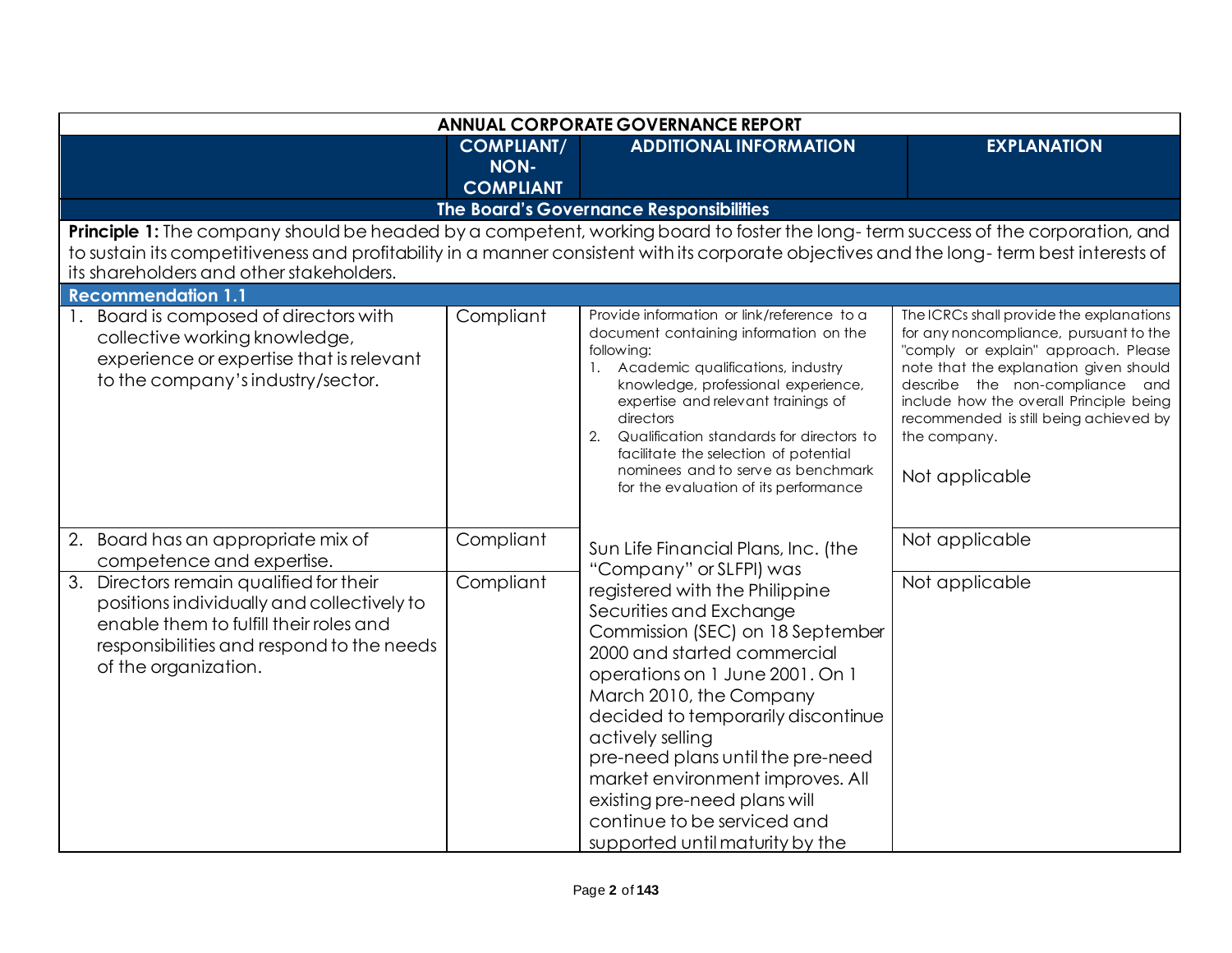|  | Company's trust fund assets (Note       |  |
|--|-----------------------------------------|--|
|  | 1 to the Financial Statements).         |  |
|  |                                         |  |
|  |                                         |  |
|  | The Board is represented by             |  |
|  |                                         |  |
|  | Directors with appropriate mix of       |  |
|  | competence and expertise in the         |  |
|  | area of finance, business, risk         |  |
|  |                                         |  |
|  | management, operations and              |  |
|  | corporate governance that are           |  |
|  |                                         |  |
|  | relevant to the Company's               |  |
|  | industry.                               |  |
|  |                                         |  |
|  |                                         |  |
|  | Kindly see the profiles of the          |  |
|  | Directors in the Corporate              |  |
|  | Governance, Section 1. Board of         |  |
|  |                                         |  |
|  | Directors and Credentials.              |  |
|  |                                         |  |
|  | The Board reviews, on an annual         |  |
|  |                                         |  |
|  | basis, the appropriate skills and       |  |
|  | expertise that the Board as a whole     |  |
|  | must possess in order to be an asset    |  |
|  |                                         |  |
|  | to the Company and fulfill its          |  |
|  | responsibilities.                       |  |
|  |                                         |  |
|  |                                         |  |
|  | Kindly see the Board of Director's      |  |
|  | Skills Matrix as a result of the annual |  |
|  | review of the qualities of Directors,   |  |
|  |                                         |  |
|  | which are aligned with the              |  |
|  | strategic direction of the              |  |
|  | Company.                                |  |
|  |                                         |  |
|  |                                         |  |
|  | The Board annually plans relevant       |  |
|  | trainings for the members of the        |  |
|  |                                         |  |
|  | Board to ensure that the Directors      |  |
|  | remain qualified for their positions.   |  |
|  |                                         |  |
|  |                                         |  |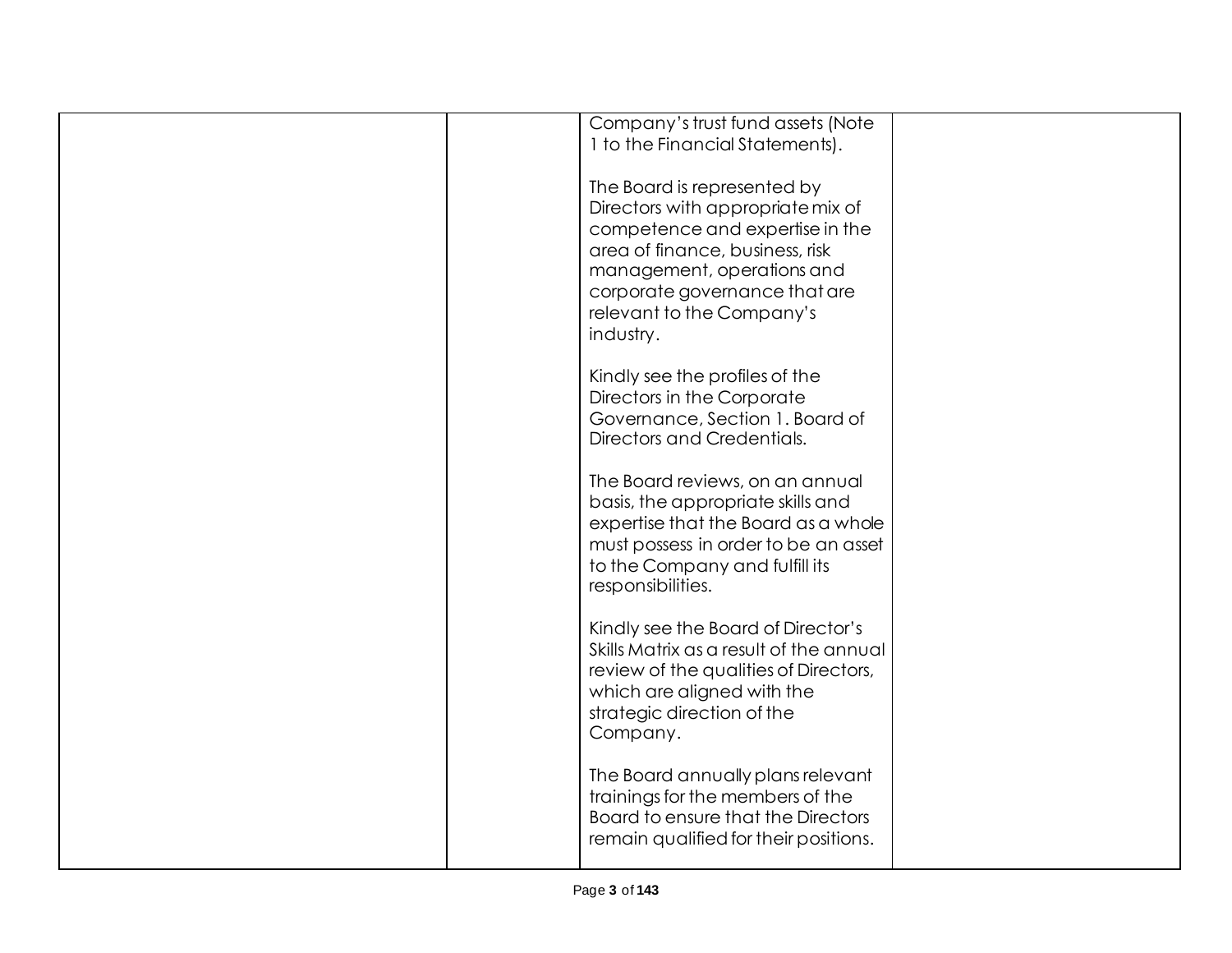| Kindly see the Manual on<br>Corporate Governance, Section<br>II.B.1.d. Onboarding Orientation<br>and Continuing Training for<br>Directors.<br>Kindly see the continuing<br>education of Directors in the<br>Corporate Governance, Section 5.<br>Training and Continuing Education<br>Programme of Directors and the<br>Training Certificates of Directors. |  |
|------------------------------------------------------------------------------------------------------------------------------------------------------------------------------------------------------------------------------------------------------------------------------------------------------------------------------------------------------------|--|
| <b>Source Documents and Links:</b>                                                                                                                                                                                                                                                                                                                         |  |
| <b>Corporate Governance, Section 1.</b><br><b>Board of Directors and Credentials,</b><br>pages 1-4<br>https://www.sunlife.com.ph/conte<br>nt/dam/sunlife/regional/philippines<br>/documents/SLFPI%20Corporate%2<br>0Governance%2020210708.SO%20f<br>or%20website.pdf                                                                                       |  |
| <b>Board of Director's Skills Matrix</b><br>https://www.sunlife.com.ph/conte<br>nt/dam/sunlife/regional/philippines<br>/documents/Board%20of%20Direct<br>ors%20Skills%20Matrix.pdf                                                                                                                                                                         |  |
| <b>Manual on Corporate Governance,</b><br>Section II.B.1.d. Onboarding<br><b>Orientation and Continuing Training</b><br>for Directors, pages 7-8                                                                                                                                                                                                           |  |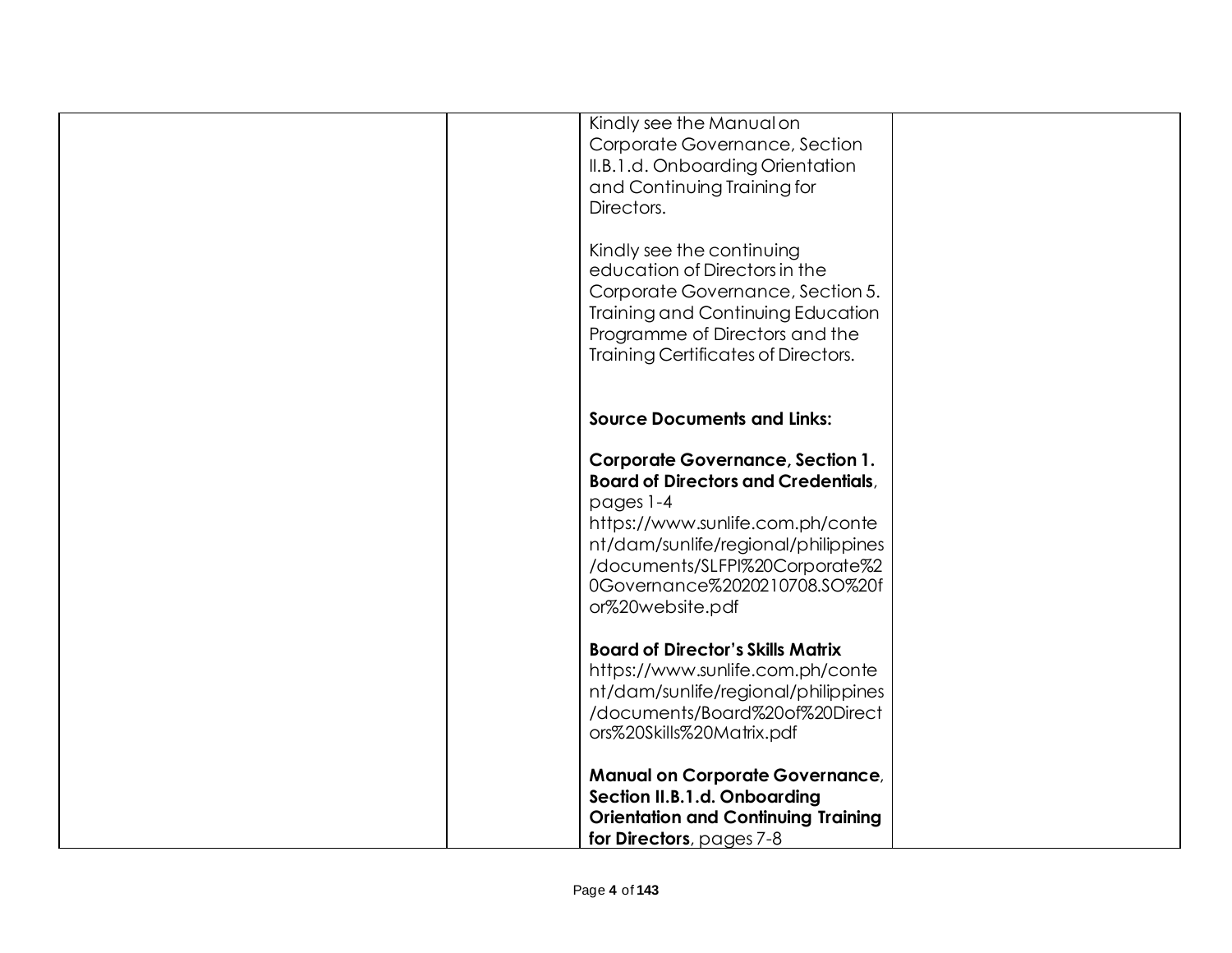|                                                                                              |           | porate%20Governance.pdf<br>Programme of Directors, page 8<br>or%20website.pdf<br><b>Training Certificates of Directors</b><br>ertificates%20of%20Directors.pdf                                                                                                                                                               | https://www.sunlife.com.ph/conte<br>nt/dam/sunlife/regional/philippines<br>/documents/Manual%20on%20Cor<br><b>Corporate Governance, Section 5.</b><br><b>Training and Continuing Education</b><br>https://www.sunlife.com.ph/conte<br>nt/dam/sunlife/regional/philippines<br>/documents/SLFPI%20Corporate%2<br>0Governance%2020210708.SO%20f<br>https://www.sunlife.com.ph/conte<br>nt/dam/sunlife/regional/philippines<br>/documents/2020%20Training%20C |                |
|----------------------------------------------------------------------------------------------|-----------|------------------------------------------------------------------------------------------------------------------------------------------------------------------------------------------------------------------------------------------------------------------------------------------------------------------------------|-----------------------------------------------------------------------------------------------------------------------------------------------------------------------------------------------------------------------------------------------------------------------------------------------------------------------------------------------------------------------------------------------------------------------------------------------------------|----------------|
| <b>Recommendation 1.2</b><br>Board is composed of a majority of non-<br>executive directors. | Compliant | Identify or provide link/reference to a<br>type of their directorships<br>The Board consists of five (5)<br>Directors, three (3) non-Executive<br>Directors and two (2) Executive<br>Directors. The composition of the<br>Board clearly delineates their<br>responsibilities with those of<br>Management.<br><b>Director</b> | document identifying the directors and the<br>Designation                                                                                                                                                                                                                                                                                                                                                                                                 | Not applicable |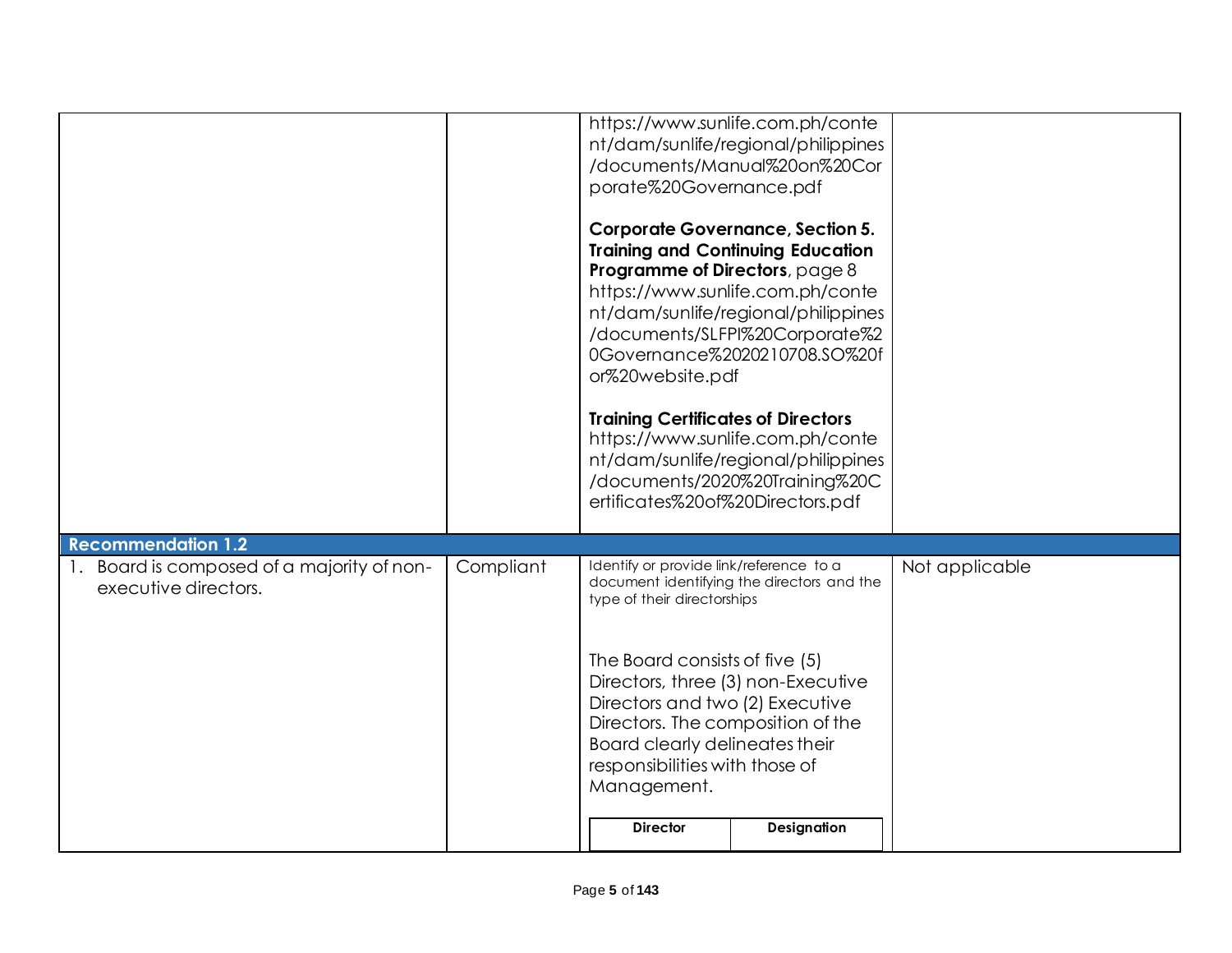| Chia-Ling Chou                     | Chairman /                                 |  |
|------------------------------------|--------------------------------------------|--|
| aka Lucy Chou                      | Non-Executive                              |  |
|                                    | Director                                   |  |
| Alexander S.                       | President /                                |  |
| <b>Narciso</b>                     | Executive Director                         |  |
| Oscar S. Reyes                     | Independent                                |  |
|                                    | Director /                                 |  |
|                                    | Non-Executive                              |  |
|                                    | Director                                   |  |
| Francisco S.A.                     | Independent                                |  |
| Sandejas                           | Director /                                 |  |
|                                    | Non-Executive                              |  |
|                                    | Director                                   |  |
| Benedicto C.                       | Executive Director                         |  |
|                                    |                                            |  |
| Sison                              |                                            |  |
|                                    |                                            |  |
|                                    | Kindly see the composition of the          |  |
| <b>Board in the Corporate</b>      |                                            |  |
|                                    | Governance, Section 1. Board of            |  |
|                                    | Directors and Credentials; General         |  |
|                                    |                                            |  |
| Information Sheet; and SLFPI       |                                            |  |
| website.                           |                                            |  |
|                                    |                                            |  |
|                                    |                                            |  |
|                                    |                                            |  |
| <b>Source Documents and Links:</b> |                                            |  |
|                                    |                                            |  |
|                                    | <b>Corporate Governance, Section 1.</b>    |  |
|                                    | <b>Board of Directors and Credentials,</b> |  |
| pages 1-4                          |                                            |  |
|                                    |                                            |  |
|                                    | https://www.sunlife.com.ph/conte           |  |
|                                    | nt/dam/sunlife/regional/philippines        |  |
|                                    | /documents/SLFPI%20Corporate%2             |  |
|                                    | 0Governance%2020210708.SO%20f              |  |
|                                    |                                            |  |
| or%20website.pdf                   |                                            |  |
|                                    |                                            |  |
| <b>General Information Sheet</b>   |                                            |  |
|                                    | https://www.sunlife.com.ph/conte           |  |
|                                    |                                            |  |
|                                    | nt/dam/sunlife/regional/philippines        |  |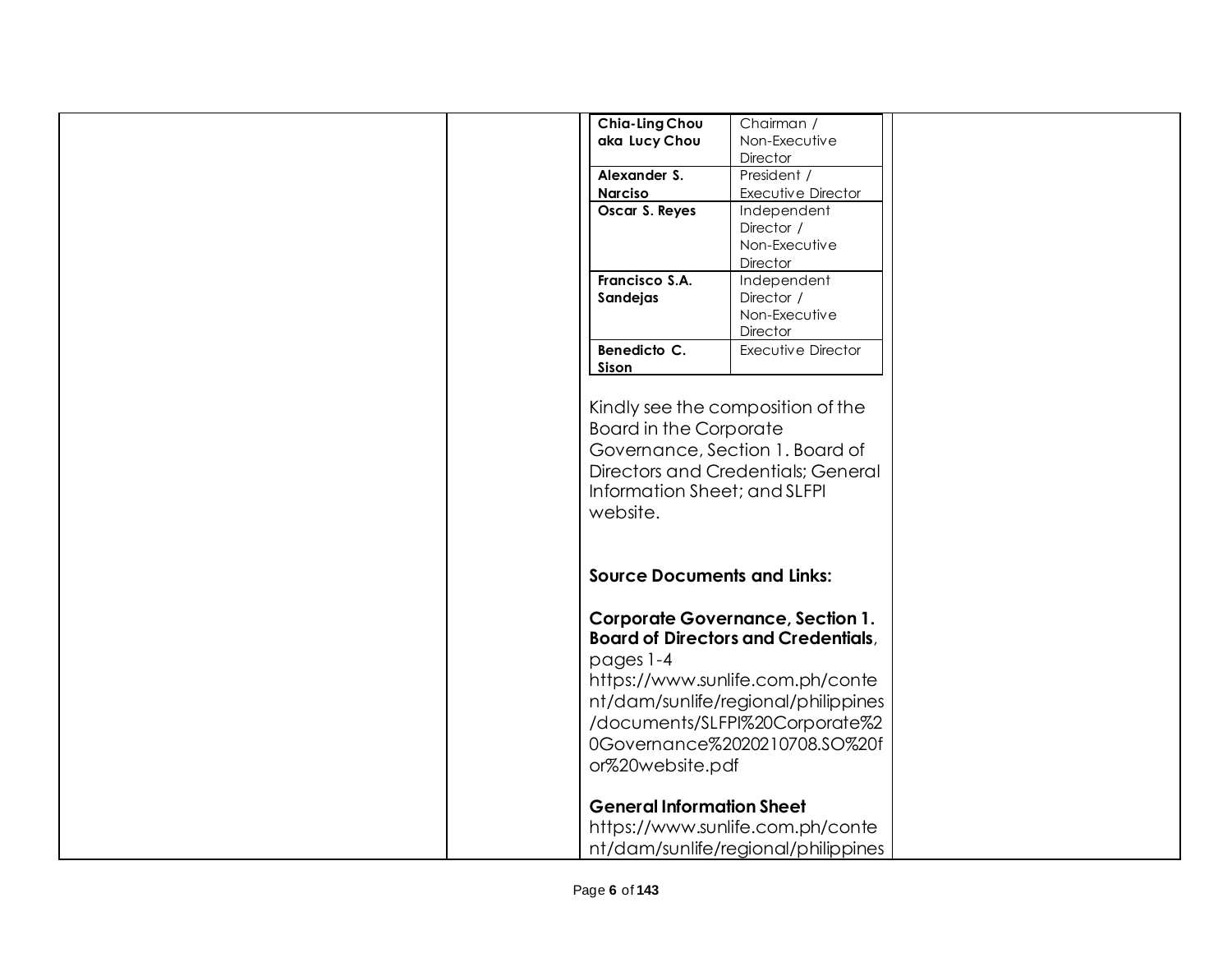|                                                                                                                      |           | /documents/2020%20General%20ln<br>formation%20Sheet.pdf<br><b>SLFPI website</b><br>https://www.sunlife.com.ph/en/ab<br>out-us/corporate-governance/sun-<br>life-financial-plans/                                                                                                                                                                                                                                                                                                                                                                                                                                                                                                                                 |                |
|----------------------------------------------------------------------------------------------------------------------|-----------|------------------------------------------------------------------------------------------------------------------------------------------------------------------------------------------------------------------------------------------------------------------------------------------------------------------------------------------------------------------------------------------------------------------------------------------------------------------------------------------------------------------------------------------------------------------------------------------------------------------------------------------------------------------------------------------------------------------|----------------|
| <b>Recommendation 1.3</b>                                                                                            |           |                                                                                                                                                                                                                                                                                                                                                                                                                                                                                                                                                                                                                                                                                                                  |                |
| 1. Company provides in its Board Charter<br>and Manual on Corporate Governance<br>a policy on training of directors. | Compliant | Provide link or reference to the company's<br>Board Charter and Manual on Corporate<br>Governance relating to its policy on<br>training of directors.<br>The Manual on Corporate<br>Governance, Section II.B.1.d.<br>Onboarding Orientation and<br><b>Continuing Training for Directors</b><br>provides that all Directors shall<br>undergo relevant and continuing<br>training.<br><b>Source Documents and Links:</b><br><b>Manual on Corporate Governance,</b><br>Section II.B.1.d. Onboarding<br><b>Orientation and Continuing Training</b><br>for Directors, pages 7-8<br>https://www.sunlife.com.ph/conte<br>nt/dam/sunlife/regional/philippines<br>/documents/Manual%20on%20Cor<br>porate%20Governance.pdf | Not applicable |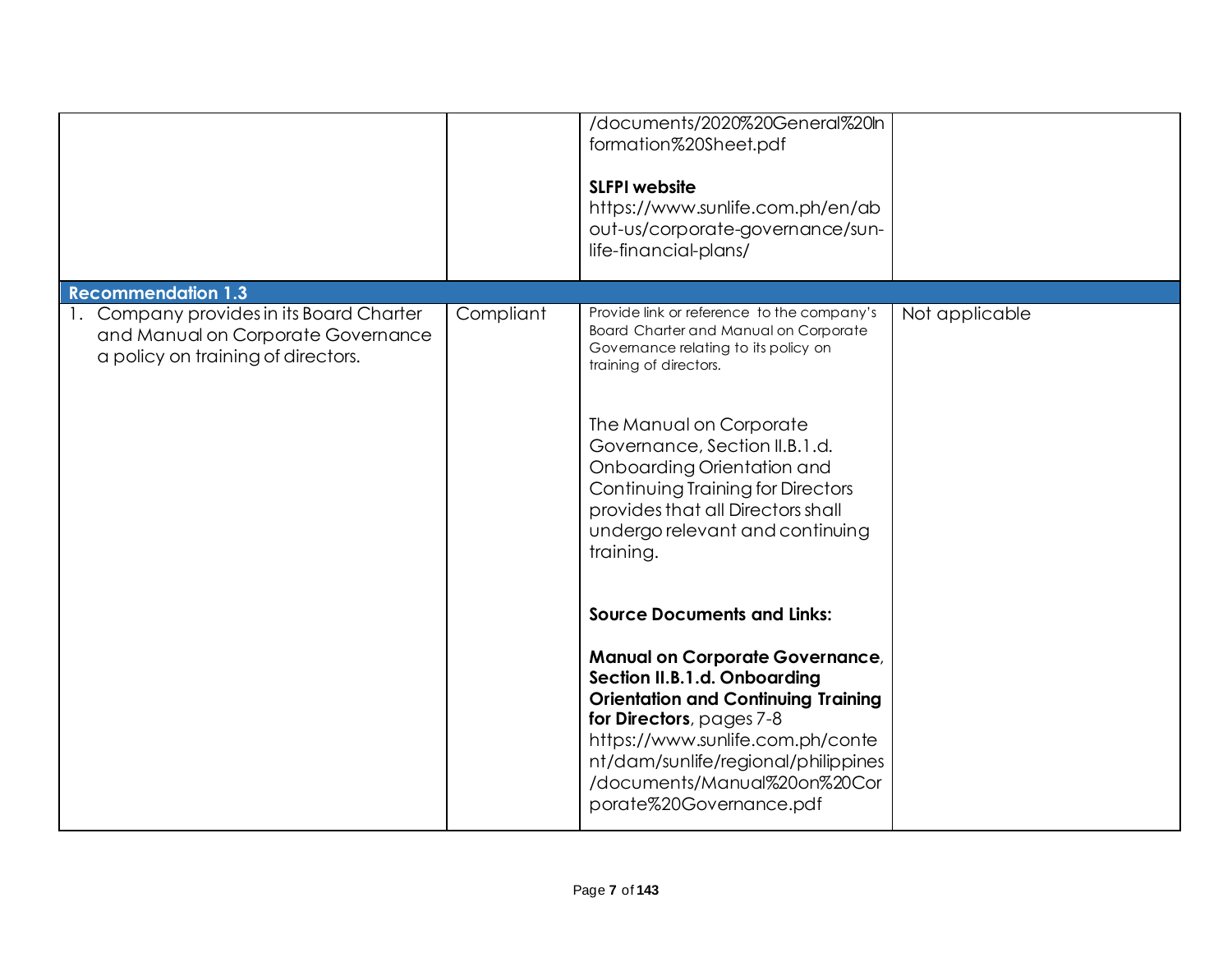| 2.<br>Company provides in its Board Charter<br>or Manual on Corporate Governance an<br>orientation program for first time<br>directors. | Compliant | Provide information or link/reference to a<br>document containing information on the<br>orientation program and trainings of<br>directors for the previous year, including<br>the number of hours attended and topics<br>covered. | Not applicable |
|-----------------------------------------------------------------------------------------------------------------------------------------|-----------|-----------------------------------------------------------------------------------------------------------------------------------------------------------------------------------------------------------------------------------|----------------|
| Company has relevant annual<br>3.<br>continuing training for all directors.                                                             | Compliant | The Company has an orientation                                                                                                                                                                                                    | Not applicable |
|                                                                                                                                         |           | program for every new director to<br>ensure their understanding of the<br>business and operations of the<br>Company and continuing training<br>for directors.                                                                     |                |
|                                                                                                                                         |           | Kindly see the Manual on<br>Corporate Governance, Section<br>II.B.1.d. Onboarding Orientation<br>and Continuing Training for<br>Directors.                                                                                        |                |
|                                                                                                                                         |           | Kindly see the continuing<br>education of Directors in the<br>Corporate Governance, Section 5.<br>Training and Continuing Education<br>Programme of Directors and the<br>Training Certificates of Directors.                      |                |
|                                                                                                                                         |           | <b>Source Documents and Links:</b>                                                                                                                                                                                                |                |
|                                                                                                                                         |           | <b>Manual on Corporate Governance,</b><br>Section II.B.1.d. Onboarding<br><b>Orientation and Continuing Training</b>                                                                                                              |                |
|                                                                                                                                         |           | for Directors, pages 7-8<br>https://www.sunlife.com.ph/conte<br>nt/dam/sunlife/regional/philippines                                                                                                                               |                |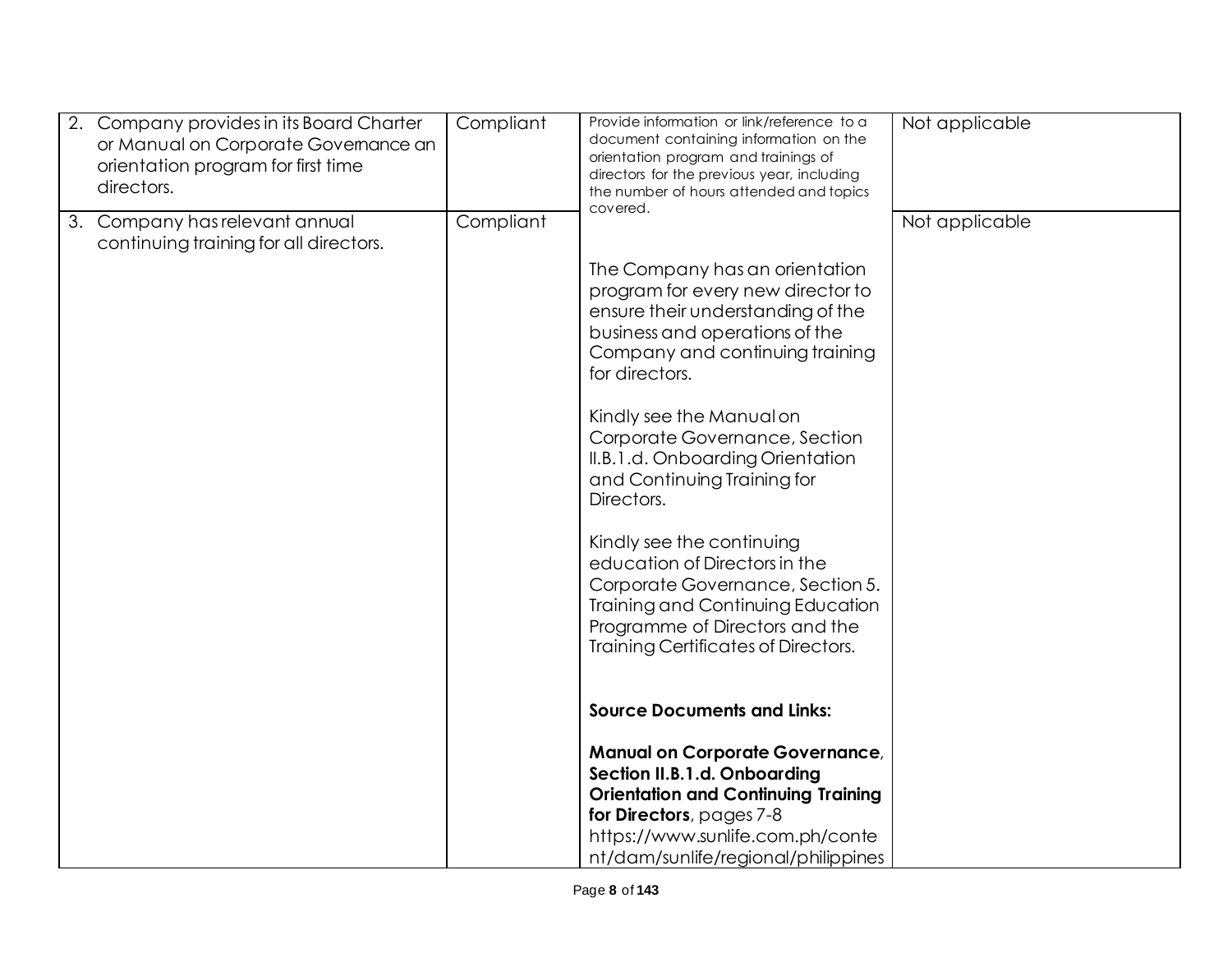|                                           |           | /documents/Manual%20on%20Cor<br>porate%20Governance.pdf<br><b>Corporate Governance, Section 5.</b><br><b>Training and Continuing Education</b><br>Programme of Directors, page 8<br>https://www.sunlife.com.ph/conte<br>nt/dam/sunlife/regional/philippines<br>/documents/SLFPI%20Corporate%2<br>0Governance%2020210708.SO%20f<br>or%20website.pdf |                |
|-------------------------------------------|-----------|----------------------------------------------------------------------------------------------------------------------------------------------------------------------------------------------------------------------------------------------------------------------------------------------------------------------------------------------------|----------------|
|                                           |           | <b>Training Certificates of Directors</b><br>https://www.sunlife.com.ph/conte<br>nt/dam/sunlife/regional/philippines<br>/documents/2020%20Training%20C<br>ertificates%20of%20Directors.pdf                                                                                                                                                         |                |
| <b>Recommendation 1.4</b>                 |           |                                                                                                                                                                                                                                                                                                                                                    |                |
| 1. Board has a policy on board diversity. | Compliant | Provide information on or link/reference to                                                                                                                                                                                                                                                                                                        | Not applicable |
|                                           |           | a document containing information on the<br>company's board diversity policy.<br>Indicate gender composition of the board.<br>The Company is committed to the                                                                                                                                                                                      |                |
|                                           |           | principles of good corporate<br>governance on Board diversity. In<br>2020, the Board is composed of<br>four (4) male Directors and one (1)<br>female Director.<br>Kindly see the Manual on                                                                                                                                                         |                |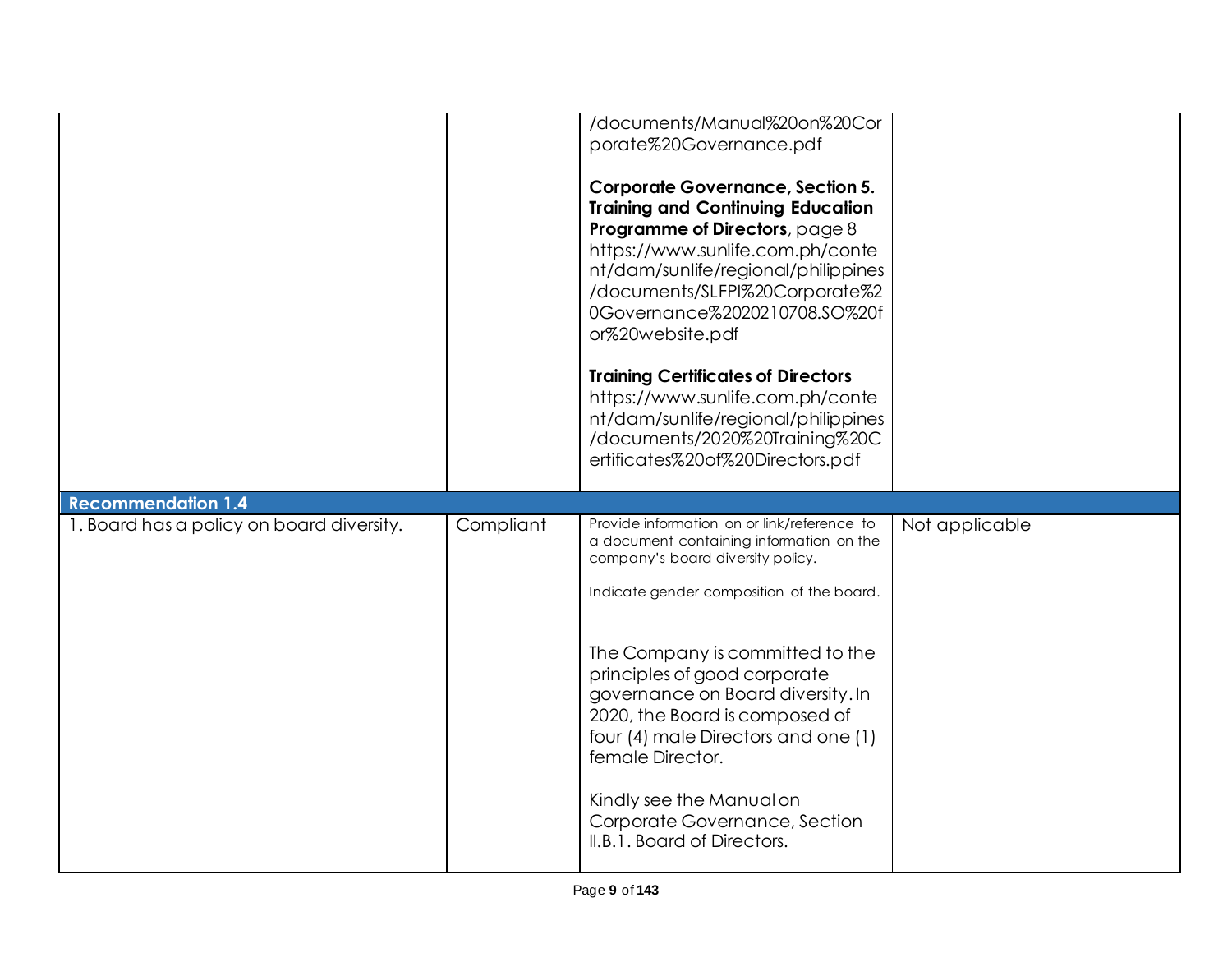|                                                                                 |           | <b>Source Document and Link:</b><br><b>Manual on Corporate Governance,</b><br>Section II.B.1. Board of Directors,<br>page 3<br>https://www.sunlife.com.ph/conte<br>nt/dam/sunlife/regional/philippines<br>/documents/Manual%20on%20Cor<br>porate%20Governance.pdf                                                                                                                                                                                                                                                                                   |                |
|---------------------------------------------------------------------------------|-----------|-----------------------------------------------------------------------------------------------------------------------------------------------------------------------------------------------------------------------------------------------------------------------------------------------------------------------------------------------------------------------------------------------------------------------------------------------------------------------------------------------------------------------------------------------------|----------------|
| <b>Recommendation 1.5</b>                                                       |           |                                                                                                                                                                                                                                                                                                                                                                                                                                                                                                                                                     |                |
| 1. Board is assisted in its duties by a<br>Corporate Secretary.                 | Compliant | Provide information on or link/reference to<br>a document containing information on the                                                                                                                                                                                                                                                                                                                                                                                                                                                             | Not applicable |
| 2. Corporate Secretary is a separate<br>individual from the Compliance Officer. | Compliant | Corporate Secretary, including his/her<br>name, qualifications, duties and functions.                                                                                                                                                                                                                                                                                                                                                                                                                                                               | Not applicable |
| 3. Corporate Secretary is not a member of<br>the Board of Directors.            | Compliant | The Company's Corporate<br>Secretary, Atty. Anna Katrina C.<br>Kabigting-Ibero, is responsible for<br>assisting the Board in making<br>business judgment in good faith<br>and in the performance of their<br>responsibilities and obligations.<br>Kindly see the information on the<br>Corporate Secretary, including her<br>name, qualifications, duties and<br>functions in the Corporate<br>Governance, Section 2. Board<br>Appointed Officers; SLFPI website;<br>and Manual on Corporate<br>Governance, Section II.B.3.<br>Corporate Secretary. | Not applicable |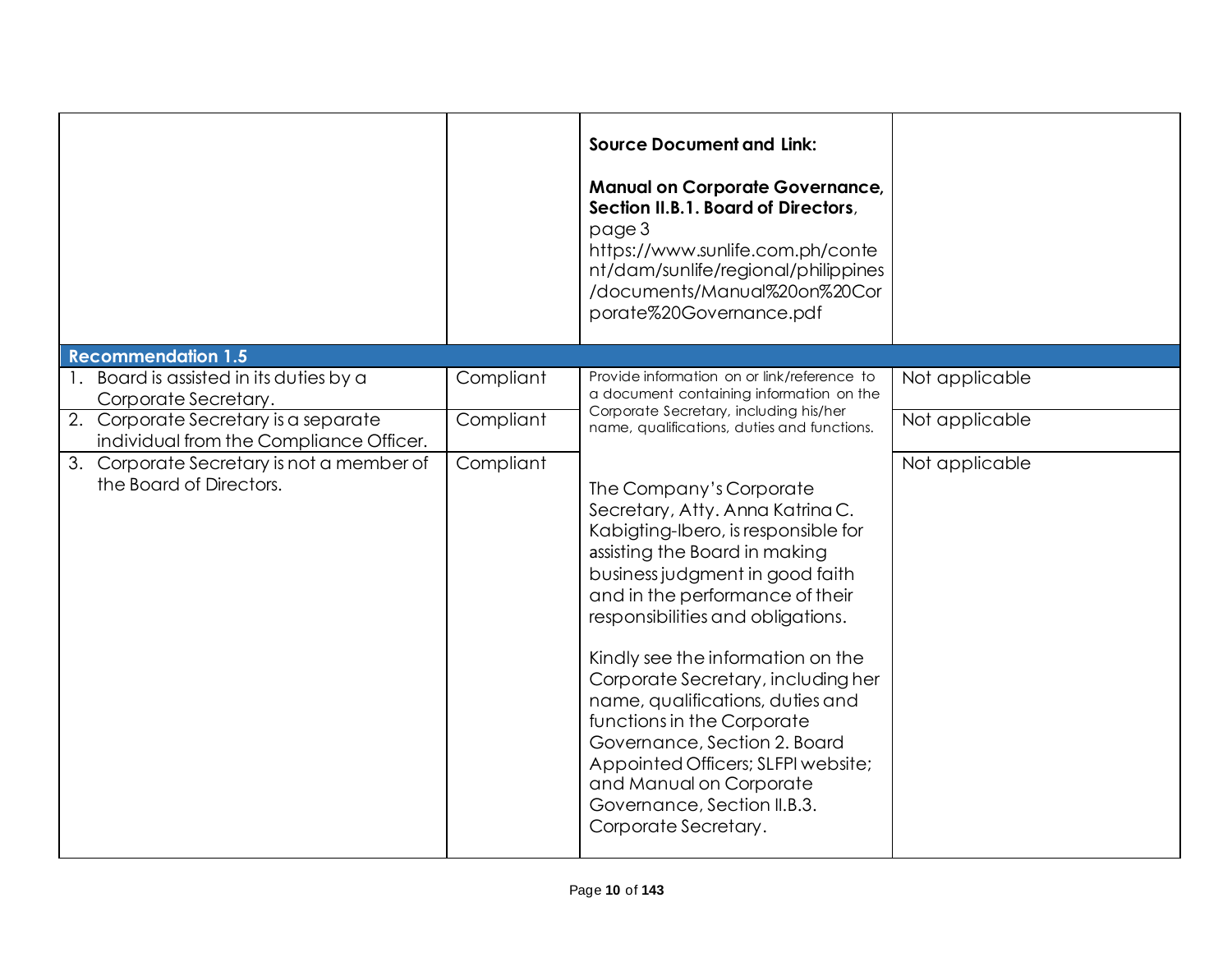| The Corporate Secretary is a<br>separate individual from the<br>Compliance Officer. The<br>Company's Corporate Secretary is<br>Atty. Anna Katrina C. Kabigting-<br>Ibero while the Compliance Officer<br>is Atty. Ma. Jemilyn S. Camania.<br>The duties and responsibilities of the<br>Corporate Secretary are different<br>from those of the Compliance<br>Officer. |
|----------------------------------------------------------------------------------------------------------------------------------------------------------------------------------------------------------------------------------------------------------------------------------------------------------------------------------------------------------------------|
| Kindly see the name, qualifications,<br>duties and functions of the<br>Compliance Officer in the<br>Corporate Governance, Section 2.<br><b>Board Appointed Officers; Manual</b><br>on Corporate Governance,<br>Section II.A. Compliance Officer;<br>and SLFPI website.                                                                                               |
| The Corporate Secretary is not a<br>member of the Board of Directors.<br>Kindly see the names and profiles<br>of the Directors in the Corporate<br>Governance, Section 1. Board of<br>Directors and Credentials; SLFPI<br>website; and General Information<br>Sheet.                                                                                                 |
| <b>Source Documents and Link:</b><br><b>Corporate Governance, Section 2.</b><br><b>Board Appointed Officers, page 6</b>                                                                                                                                                                                                                                              |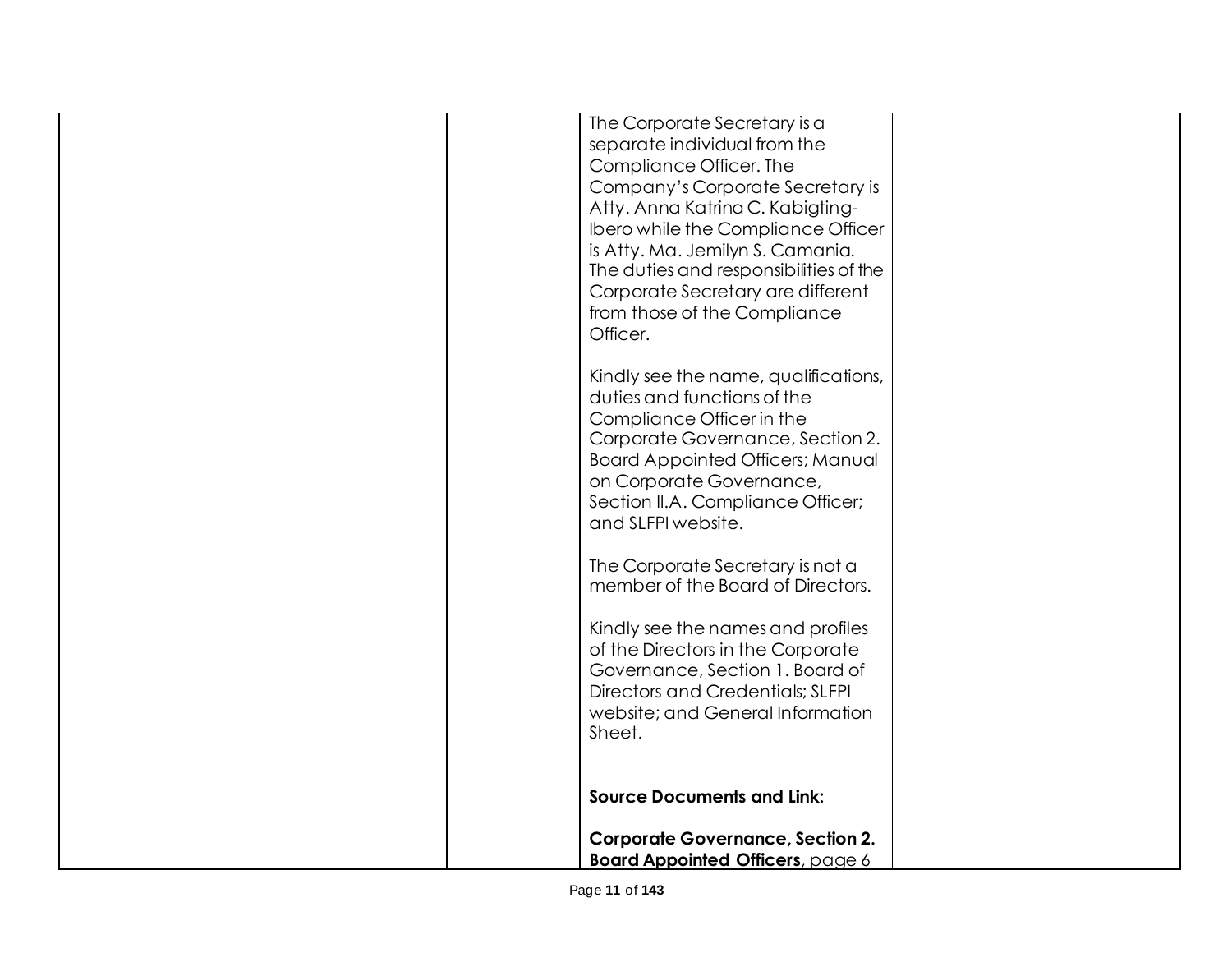|                                                                       |           | https://www.sunlife.com.ph/conte<br>nt/dam/sunlife/regional/philippines<br>/documents/SLFPI%20Corporate%2<br>0Governance%2020210708.SO%20f<br>or%20website.pdf<br><b>SLFPI</b> website                                              |                |
|-----------------------------------------------------------------------|-----------|-------------------------------------------------------------------------------------------------------------------------------------------------------------------------------------------------------------------------------------|----------------|
|                                                                       |           | https://www.sunlife.com.ph/en/ab<br>out-us/corporate-governance/sun-<br>life-financial-plans/                                                                                                                                       |                |
|                                                                       |           | <b>Manual on Corporate Governance,</b><br>Section II.B.3. Corporate Secretary,<br>pages 18-20<br>https://www.sunlife.com.ph/conte<br>nt/dam/sunlife/regional/philippines<br>/documents/Manual%20on%20Cor<br>porate%20Governance.pdf |                |
|                                                                       |           | <b>General Information Sheet</b><br>https://www.sunlife.com.ph/conte<br>nt/dam/sunlife/regional/philippines<br>/documents/2020%20General%20ln<br>formation%20Sheet.pdf                                                              |                |
| 4. Corporate Secretary attends training/s<br>on corporate governance. | Compliant | Provide information or link/reference to a<br>document containing information on the<br>corporate governance training attended,<br>including number of hours and topics<br>covered                                                  | Not applicable |
|                                                                       |           | The Company's Corporate<br>Secretary attends continuing<br>education seminar on corporate<br>governance.                                                                                                                            |                |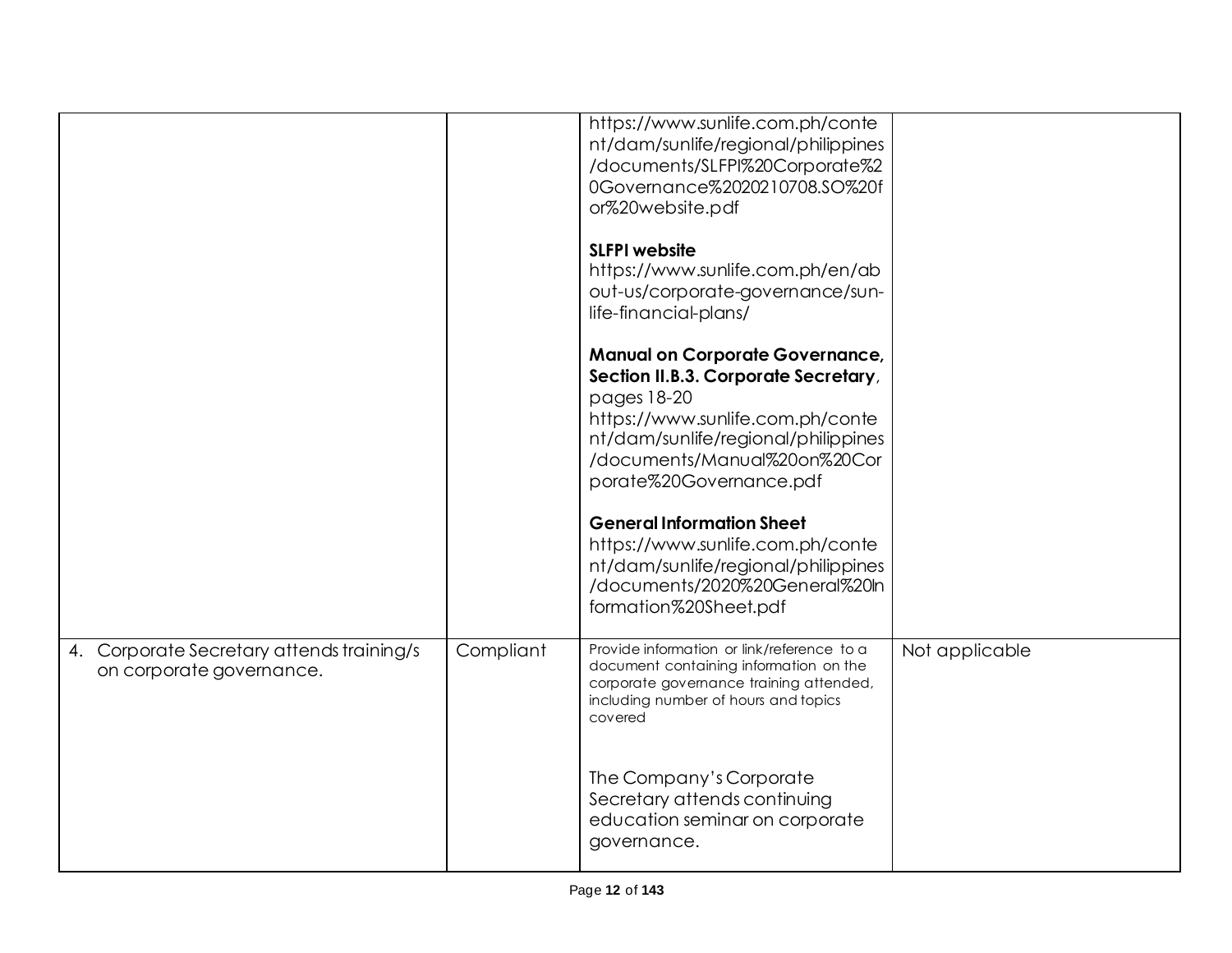|                                                                                                                                                      |           | Kindly see the training certificate<br>for the four (4) hours of Advanced<br>Corporate Governance training<br>attended by the Corporate<br>Secretary last 22 October 2020.                                                                                                                    |                |
|------------------------------------------------------------------------------------------------------------------------------------------------------|-----------|-----------------------------------------------------------------------------------------------------------------------------------------------------------------------------------------------------------------------------------------------------------------------------------------------|----------------|
|                                                                                                                                                      |           | <b>Source Document and Link:</b>                                                                                                                                                                                                                                                              |                |
|                                                                                                                                                      |           | <b>Training Certificates of Directors</b><br>https://www.sunlife.com.ph/conte<br>nt/dam/sunlife/regional/philippines<br>/documents/2020%20Training%20C<br>ertificate%20of%20Directors%20and<br>%20Officers%20SLOCPI.pdf                                                                       |                |
| <b>Recommendation 1.6</b>                                                                                                                            |           |                                                                                                                                                                                                                                                                                               |                |
| Board is assisted by a Compliance<br>Officer.                                                                                                        | Compliant | Provide information on or link/reference to<br>a document containing information on the                                                                                                                                                                                                       | Not applicable |
| 2. Compliance Officer has a rank of Senior<br>Vice President or an equivalent position<br>with adequate stature and authority in<br>the corporation. | Compliant | Compliance Officer, including his/her<br>name, position, qualifications, duties and<br>functions.                                                                                                                                                                                             | Not applicable |
| 3. Compliance Officer is not a member of<br>the board.                                                                                               | Compliant | The Board is assisted by the<br>Company Compliance Officer,<br>Atty. Ma. Jemilyn S. Camania.                                                                                                                                                                                                  | Not applicable |
|                                                                                                                                                      |           | Kindly see the information on the<br>Compliance Officer, including her<br>name, qualifications, duties and<br>functions in the Corporate<br>Governance, Section 2. Board<br>Appointed Officers; Manual on<br>Corporate Governance, Section<br>II.A. Compliance Officer; and SLFPI<br>website. |                |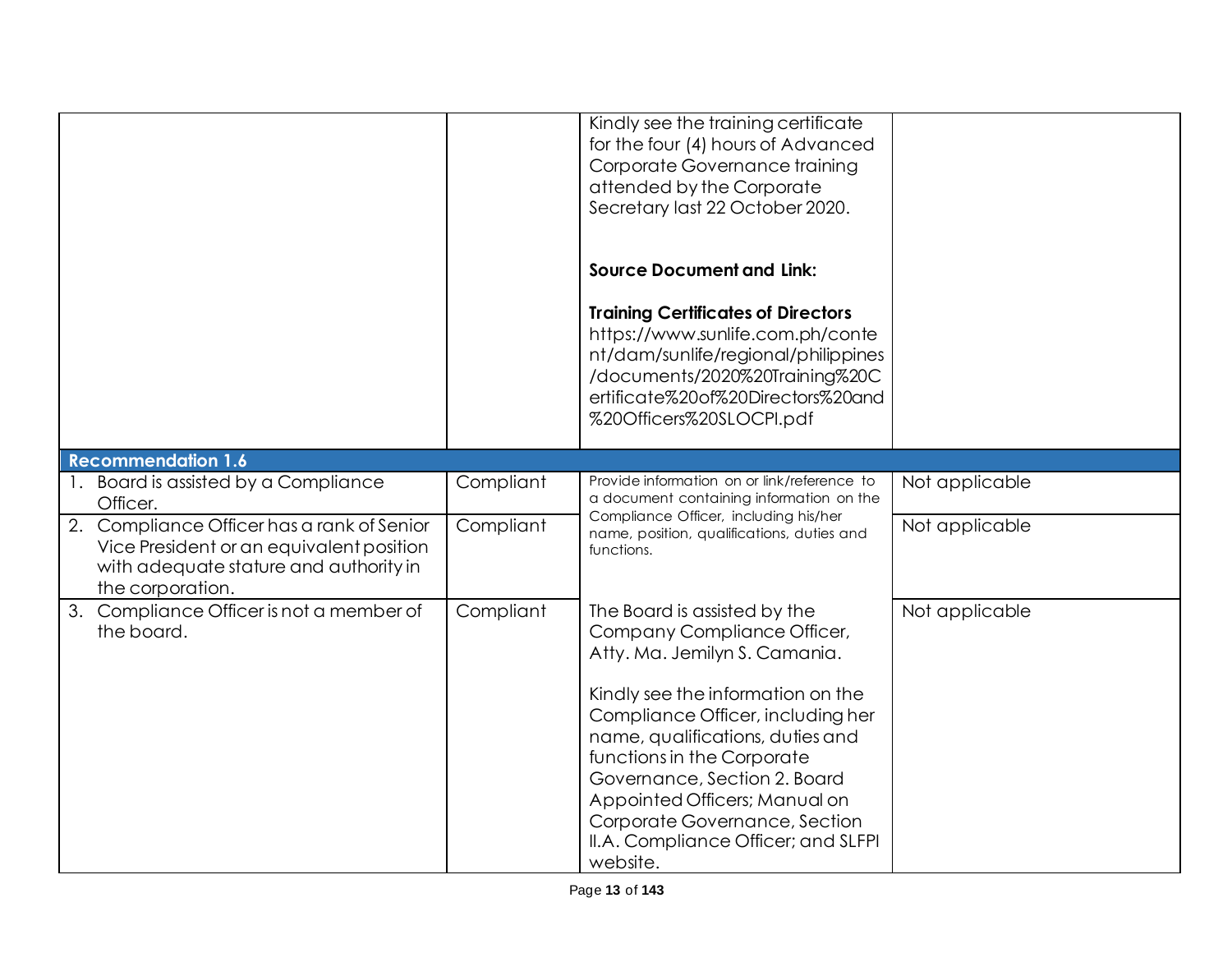|  | The Compliance Officer is not a<br>member of the Board of Directors.<br>Kindly see the names and profiles<br>of the Directors in the Corporate<br>Governance, Section 1. Board of<br>Directors and Credentials; SLFPI<br>website; and General Information<br>Sheet. |  |
|--|---------------------------------------------------------------------------------------------------------------------------------------------------------------------------------------------------------------------------------------------------------------------|--|
|  | <b>Source Documents and Link:</b>                                                                                                                                                                                                                                   |  |
|  | <b>Corporate Governance, Section 2.</b><br><b>Board Appointed Officers, pages 5-</b><br>6<br>https://www.sunlife.com.ph/conte<br>nt/dam/sunlife/regional/philippines<br>/documents/SLFPI%20Corporate%2<br>0Governance%2020210708.SO%20f<br>or%20website.pdf         |  |
|  | <b>Manual on Corporate Governance,</b><br>Section II.A. Compliance Officer,<br>pages 1-2<br>https://www.sunlife.com.ph/conte<br>nt/dam/sunlife/regional/philippines<br>/documents/Manual%20on%20Cor<br>porate%20Governance.pdf                                      |  |
|  | <b>SLFPI</b> website<br>https://www.sunlife.com.ph/en/ab<br>out-us/corporate-governance/sun-<br>life-financial-plans/                                                                                                                                               |  |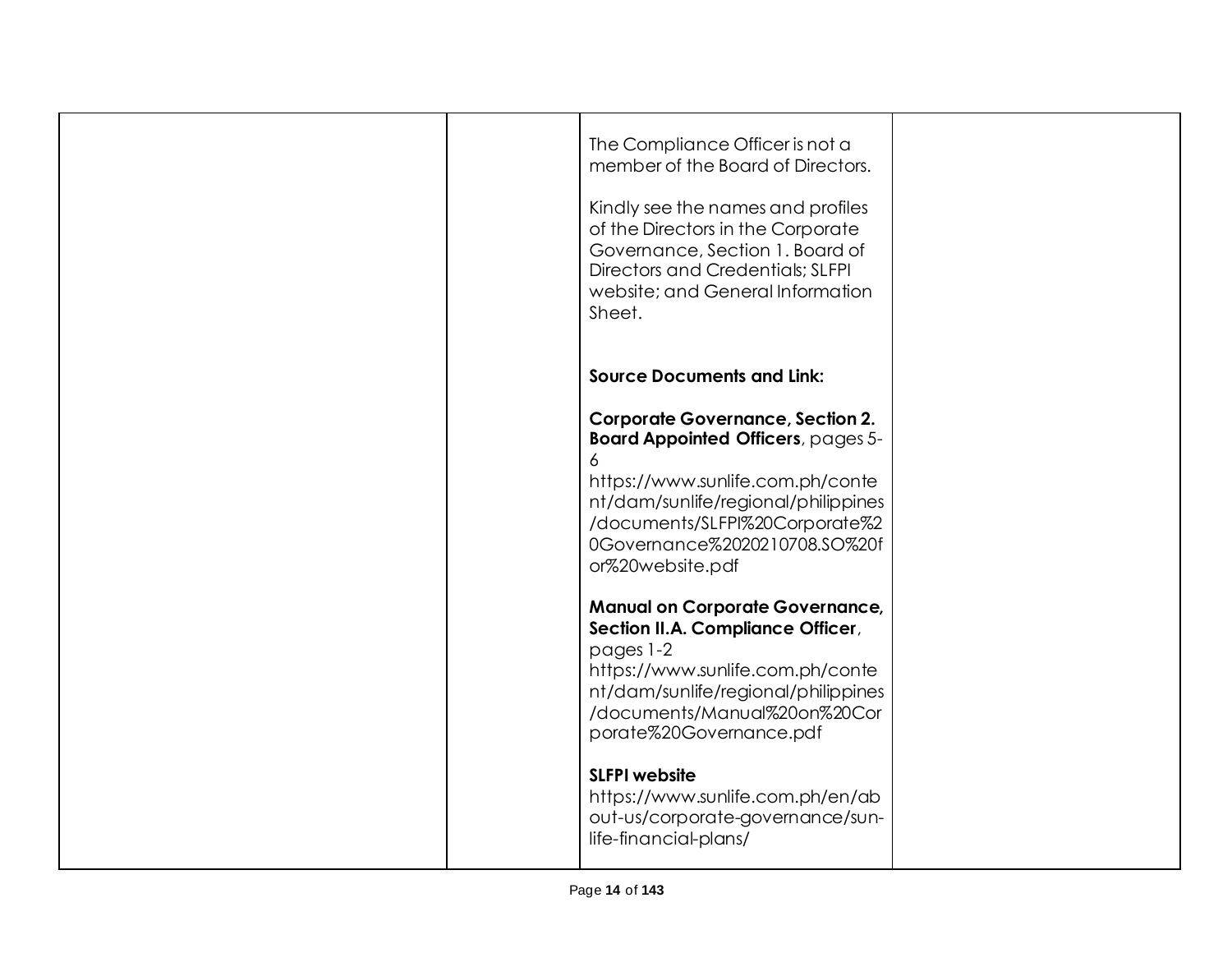|                                                                                  |           | <b>Corporate Governance, Section 1.</b><br><b>Board of Directors and Credentials,</b><br>pages 1-4<br>https://www.sunlife.com.ph/conte<br>nt/dam/sunlife/regional/philippines<br>/documents/SLFPI%20Corporate%2<br>0Governance%2020210708.SO%20f<br>or%20website.pdf<br><b>General Information Sheet</b><br>https://www.sunlife.com.ph/conte<br>nt/dam/sunlife/regional/philippines<br>/documents/2020%20General%20ln<br>formation%20Sheet.pdf                                                                    |                |
|----------------------------------------------------------------------------------|-----------|-------------------------------------------------------------------------------------------------------------------------------------------------------------------------------------------------------------------------------------------------------------------------------------------------------------------------------------------------------------------------------------------------------------------------------------------------------------------------------------------------------------------|----------------|
| Compliance Officer attends training/s on<br>4.<br>corporate governance annually. | Compliant | Provide information on or link/reference to<br>a document containing information on the<br>corporate governance training attended,<br>including number of hours and topics<br>covered<br>The Company's Compliance<br>Officer attends continuing<br>education seminar on corporate<br>governance.<br>Kindly see the training certificate<br>for the four (4) hours of Advanced<br>Corporate Governance training<br>attended by the Compliance<br>Officer last 22 October 2020.<br><b>Source Document and Link:</b> | Not applicable |
|                                                                                  |           | <b>Training Certificates of Directors</b>                                                                                                                                                                                                                                                                                                                                                                                                                                                                         |                |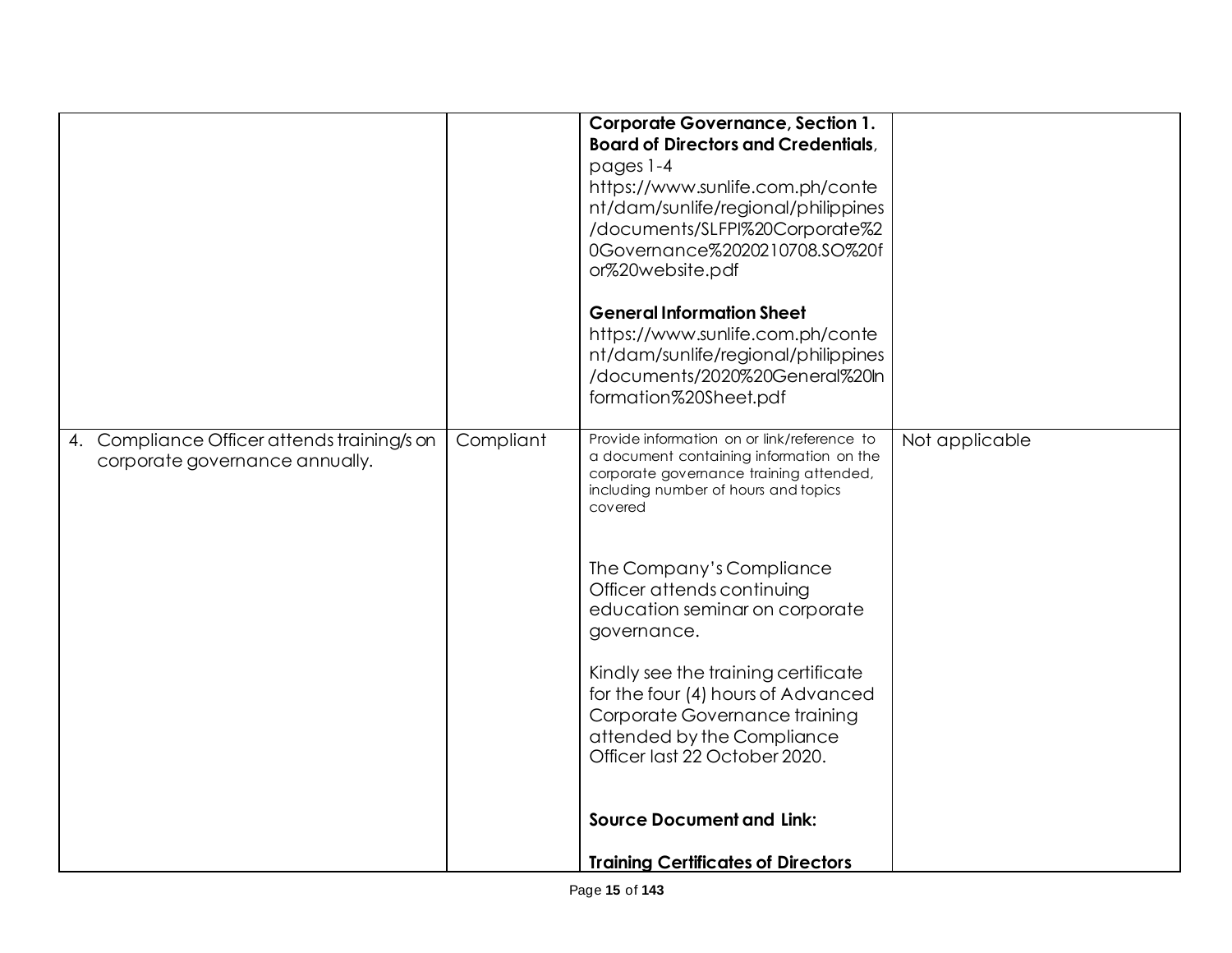|                                                                                                                                                                |           | https://www.sunlife.com.ph/conte<br>nt/dam/sunlife/regional/philippines<br>/documents/2020%20Training%20C<br>ertificate%20of%20Directors%20and<br>%20Officers%20SLOCPI.pdf                                                                                                                                                                                                                                                       |                |
|----------------------------------------------------------------------------------------------------------------------------------------------------------------|-----------|----------------------------------------------------------------------------------------------------------------------------------------------------------------------------------------------------------------------------------------------------------------------------------------------------------------------------------------------------------------------------------------------------------------------------------|----------------|
| Principle 2: The fiduciary roles, responsibilities and accountabilities of the Board as provided under the law, the company's articles                         |           |                                                                                                                                                                                                                                                                                                                                                                                                                                  |                |
| and by-laws, and other legal pronouncements and guidelines should be clearly made known to all directors as well as to<br>stockholders and other stakeholders. |           |                                                                                                                                                                                                                                                                                                                                                                                                                                  |                |
| <b>Recommendation 2.1</b>                                                                                                                                      |           |                                                                                                                                                                                                                                                                                                                                                                                                                                  |                |
| Directors act on a fully informed basis, in<br>good faith, with due diligence and care,<br>and in the best interest of the company.                            | Compliant | Provide information or reference to a<br>document containing information on how<br>the directors performed their duties (can<br>include board resolutions, minutes of<br>meeting)<br>The directors act in good faith and<br>in the best interest of the<br>Company.<br>Kindly see the Manual on<br>Corporate Governance, Section<br>II.B.1.c. Duties and Responsibilities<br>of a Director.<br><b>Source Documents and Link:</b> | Not applicable |
|                                                                                                                                                                |           | <b>Manual on Corporate Governance,</b>                                                                                                                                                                                                                                                                                                                                                                                           |                |
|                                                                                                                                                                |           | II.B.1.c. Duties and Responsibilities                                                                                                                                                                                                                                                                                                                                                                                            |                |
|                                                                                                                                                                |           | of a Director, pages 6-7                                                                                                                                                                                                                                                                                                                                                                                                         |                |
|                                                                                                                                                                |           | https://www.sunlife.com.ph/conte<br>nt/dam/sunlife/regional/philippines                                                                                                                                                                                                                                                                                                                                                          |                |
|                                                                                                                                                                |           | /documents/Manual%20on%20Cor<br>porate%20Governance.pdf                                                                                                                                                                                                                                                                                                                                                                          |                |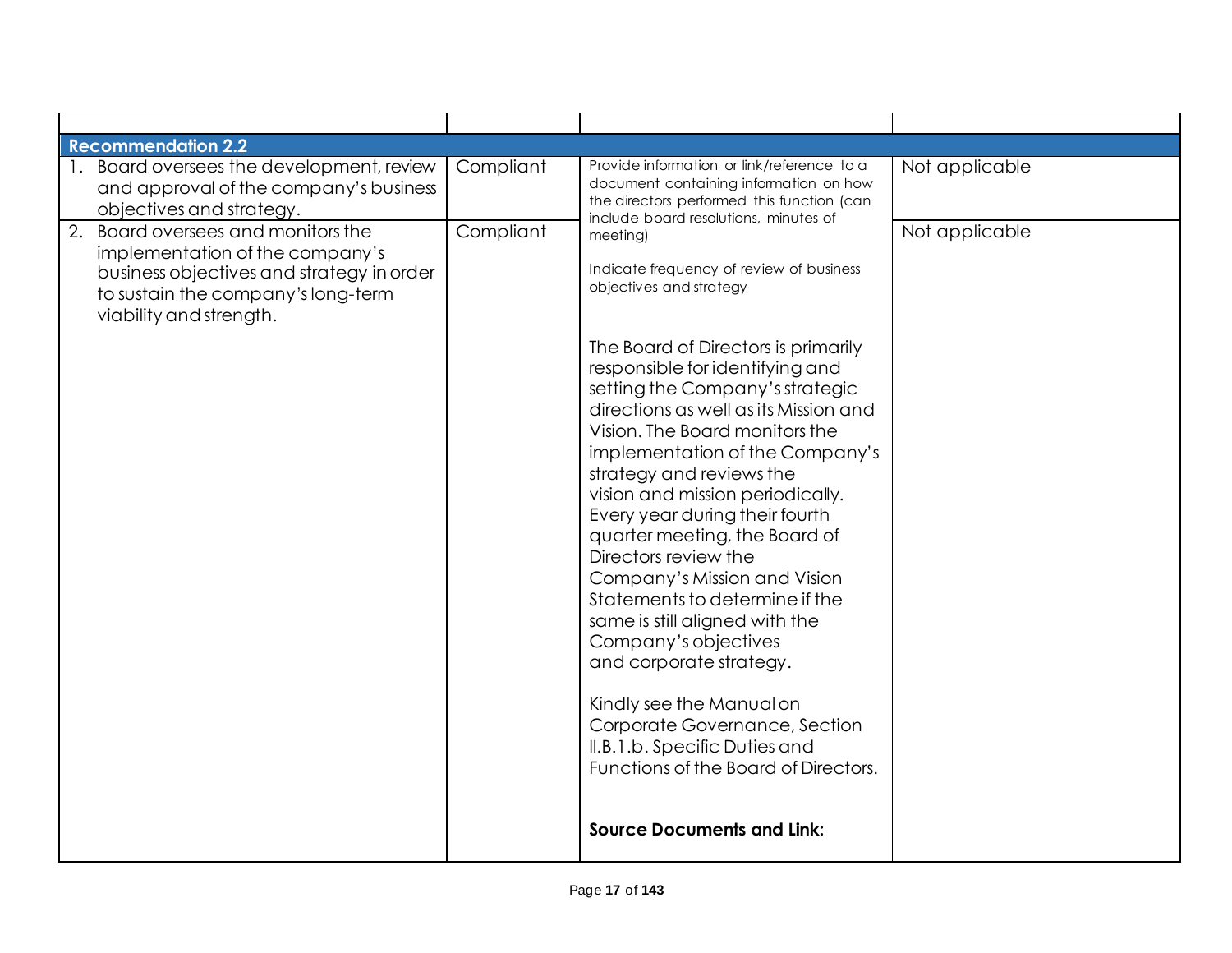|                                                                                              |           | <b>Manual on Corporate Governance,</b><br>Section II.B.1.b. Specific Duties and<br><b>Functions of the Board of Directors,</b><br>pages 3-6<br>https://www.sunlife.com.ph/conte<br>nt/dam/sunlife/regional/philippines<br>/documents/Manual%20on%20Cor<br>porate%20Governance.pdf                                                                                                                                                                                                                                                                                                                                                                                                               |                |
|----------------------------------------------------------------------------------------------|-----------|-------------------------------------------------------------------------------------------------------------------------------------------------------------------------------------------------------------------------------------------------------------------------------------------------------------------------------------------------------------------------------------------------------------------------------------------------------------------------------------------------------------------------------------------------------------------------------------------------------------------------------------------------------------------------------------------------|----------------|
| <b>Recommendation 2.3</b><br>1. Board is headed by a competent and<br>qualified Chairperson. | Compliant | Provide information or reference to a<br>document containing information on the<br>Chairperson, including his/her name and<br>qualifications<br>The Chairman of the Board, Ms.<br>Chia-Ling Chou aka Lucy Chou, a<br>non-executive director, serves to<br>represent the interests of all<br>shareholders and stakeholders. She<br>provides leadership to assist the<br>other Directors in carrying out their<br>responsibilities and to enhance the<br>effectiveness and cohesion of the<br>Board as a whole.<br>Kindly see the information on the<br>Chairman of the Board, including<br>her name, qualifications, duties<br>and functions in the Corporate<br>Governance, Section 1. Board of | Not applicable |
|                                                                                              |           | Directors and Credentials; SLFPI<br>website; and Manual on Corporate<br>Governance, Section II.B.1.e.<br>Chairman.                                                                                                                                                                                                                                                                                                                                                                                                                                                                                                                                                                              |                |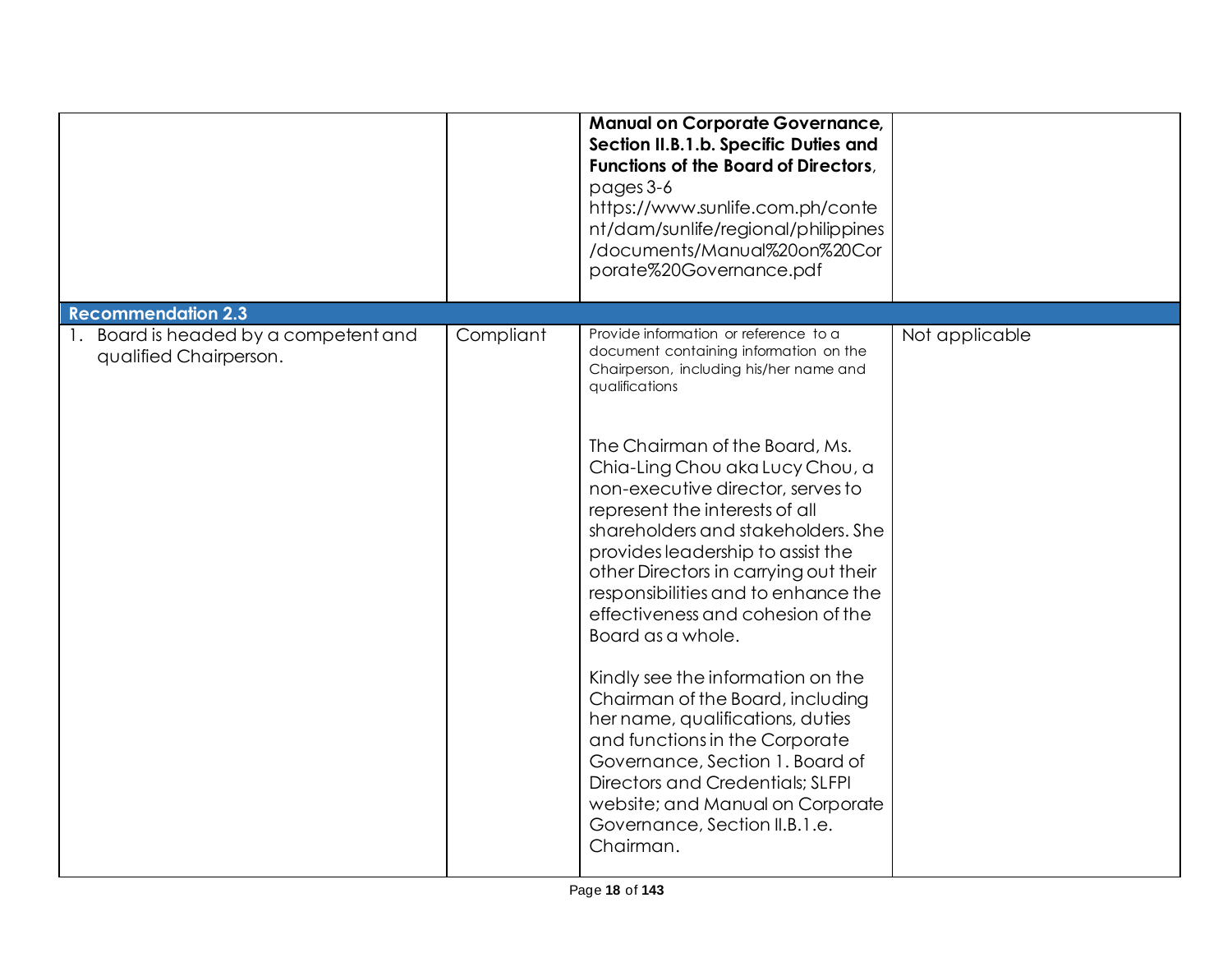|                                                                                                                     |           | <b>Source Documents and Link:</b>                                                                                                                                                                                                                                |                |
|---------------------------------------------------------------------------------------------------------------------|-----------|------------------------------------------------------------------------------------------------------------------------------------------------------------------------------------------------------------------------------------------------------------------|----------------|
|                                                                                                                     |           | <b>Corporate Governance, Section 1.</b><br><b>Board of Directors and Credential,</b><br>page 1<br>https://www.sunlife.com.ph/conte<br>nt/dam/sunlife/regional/philippines<br>/documents/SLFPI%20Corporate%2<br>0Governance%2020210708.SO%20f<br>or%20website.pdf |                |
|                                                                                                                     |           | <b>SLFPI</b> website<br>https://www.sunlife.com.ph/en/ab<br>out-us/corporate-governance/sun-<br>life-financial-plans/                                                                                                                                            |                |
|                                                                                                                     |           | <b>Manual on Corporate Governance,</b><br>Section II.B.1.e. Chairman, page 8<br>https://www.sunlife.com.ph/conte<br>nt/dam/sunlife/regional/philippines<br>/documents/Manual%20on%20Cor<br>porate%20Governance.pdf                                               |                |
| <b>Recommendation 2.4</b>                                                                                           |           |                                                                                                                                                                                                                                                                  |                |
| Board ensures and adopts an effective<br>succession planning program for<br>directors, key officers and management. | Compliant | Disclose and provide information or<br>link/reference to a document containing<br>information on the company's succession<br>planning policies and programs and its<br>implementation                                                                            | Not applicable |
| 2. Board adopts a policy on the retirement<br>for directors and key officers.                                       | Compliant | The Board ensures and adopts an<br>effective succession planning<br>program for directors, key officers<br>and Management to ensure                                                                                                                              | Not applicable |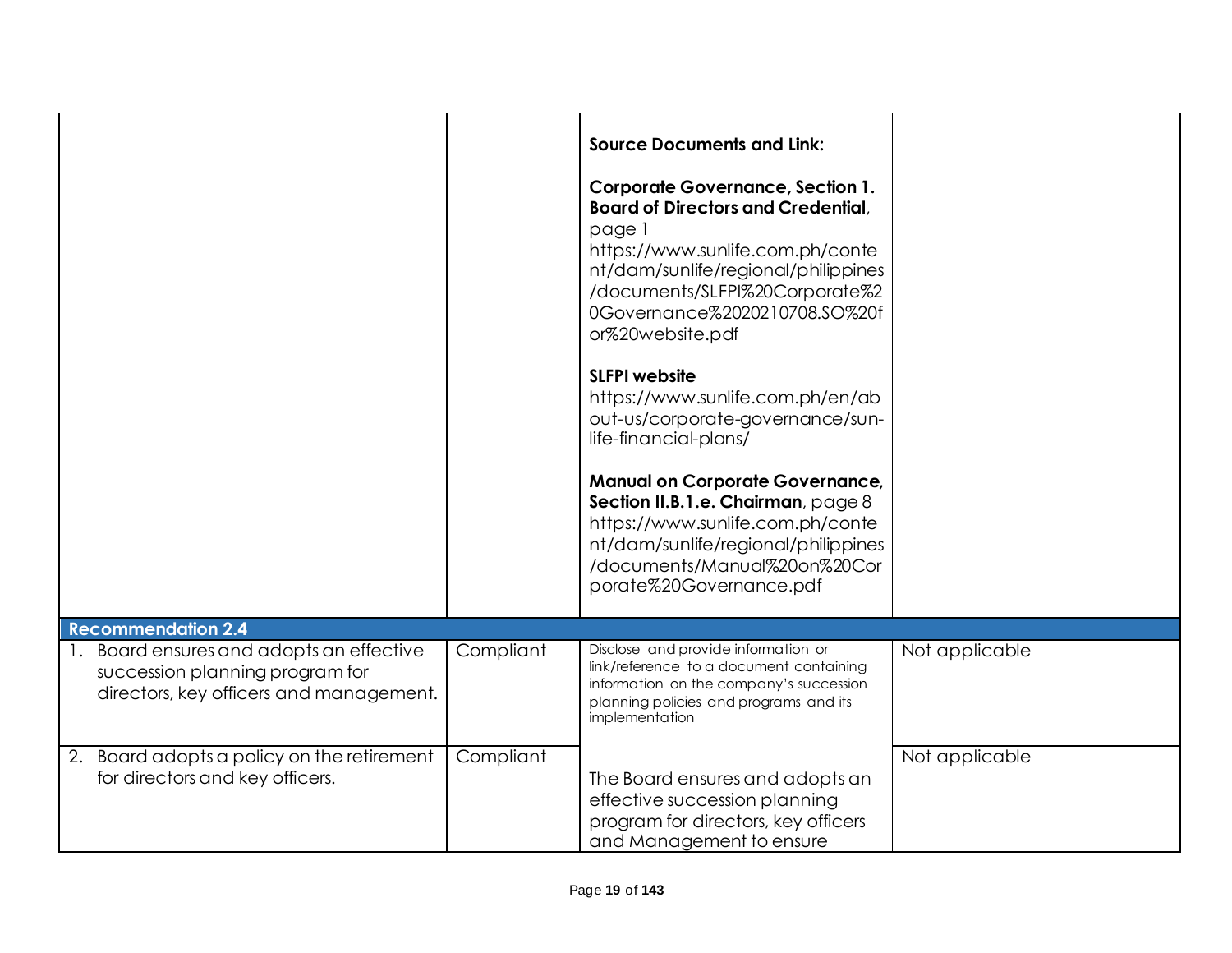|                                                                                                                                                   |           | growth and continued increase in<br>the shareholders' value.<br>Kindly see the succession planning<br>in the Manual on Corporate<br>Governance, Section II.B.1.b.<br>Specific Duties and Functions of the<br><b>Board of Directors.</b>                                        |                |
|---------------------------------------------------------------------------------------------------------------------------------------------------|-----------|--------------------------------------------------------------------------------------------------------------------------------------------------------------------------------------------------------------------------------------------------------------------------------|----------------|
|                                                                                                                                                   |           | <b>Source Documents and Link:</b>                                                                                                                                                                                                                                              |                |
|                                                                                                                                                   |           | <b>Manual on Corporate Governance,</b><br>Section II.B.1.b. Specific Duties and<br><b>Functions of the Board of Directors.</b><br>page 4<br>https://www.sunlife.com.ph/conte<br>nt/dam/sunlife/regional/philippines<br>/documents/Manual%20on%20Cor<br>porate%20Governance.pdf |                |
| <b>Recommendation 2.5</b>                                                                                                                         |           |                                                                                                                                                                                                                                                                                |                |
| Board formulates and adopts a policy<br>specifying the relationship between<br>remuneration and performance of key<br>officers and board members. | Compliant | Provide information on or link/reference to<br>a document containing information on the<br>company's remuneration policy and its<br>implementation, including the relationship<br>between remuneration and performance.                                                        | Not applicable |
| Board aligns the remuneration of key<br>2.<br>officers and board members with long-<br>term interests of the company.                             | Compliant | The Board determines the<br>relationship between remuneration<br>and performance of key officers<br>and board members which should                                                                                                                                             | Not applicable |
| 3. Directors do not participate in<br>discussions or deliberations involving<br>his/her own remuneration.                                         | Compliant | be aligned with the long-term<br>interests of the Company.                                                                                                                                                                                                                     | Not applicable |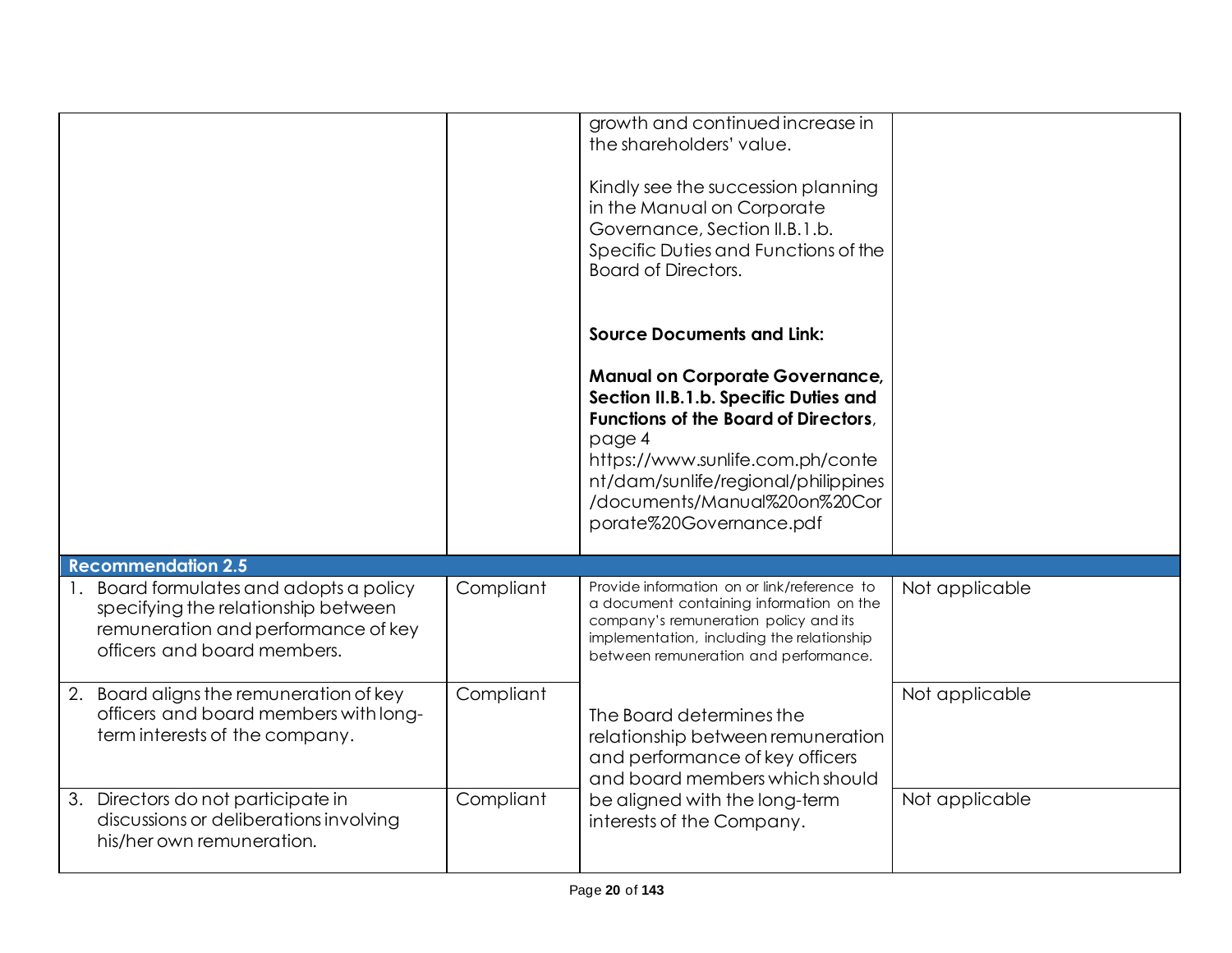|                                                                                                                           |           | Kindly see the key factors that are<br>considered in the Manual on<br>Corporate Governance, Section<br>II.B.1.b. Specific Duties and<br>Functions of the Board of Directors.                                                                                                                                           |                |
|---------------------------------------------------------------------------------------------------------------------------|-----------|------------------------------------------------------------------------------------------------------------------------------------------------------------------------------------------------------------------------------------------------------------------------------------------------------------------------|----------------|
|                                                                                                                           |           | <b>Source Documents and Link:</b><br><b>Manual on Corporate Governance,</b><br>Section II.B.1.b. Specific Duties and<br><b>Functions of the Board of Directors.</b><br>pages 4-5<br>https://www.sunlife.com.ph/conte<br>nt/dam/sunlife/regional/philippines<br>/documents/Manual%20on%20Cor<br>porate%20Governance.pdf |                |
| <b>Recommendation 2.6</b>                                                                                                 |           |                                                                                                                                                                                                                                                                                                                        |                |
| Board has a formal and transparent<br>$\mathbf{L}$<br>board nomination and election policy.                               | Compliant | Provide information or reference to a<br>document containing information on the<br>company's nomination and election policy<br>and process and its implementation,                                                                                                                                                     | Not applicable |
| Board nomination and election policy is<br>2.<br>disclosed in the company's Manual on<br>Corporate Governance.            | Compliant | including the criteria used in selecting new<br>directors, how the shortlisted candidates<br>and how it encourages nominations from                                                                                                                                                                                    | Not applicable |
| 3.<br>Board nomination and election policy<br>includes how the company accepts<br>nominations from minority shareholders. | Compliant | shareholders.<br>Provide proof if minority shareholders have<br>a right to nominate candidates to the<br>board                                                                                                                                                                                                         | Not applicable |
| Board nomination and election policy<br>4.<br>includes how the board reviews<br>nominated candidates.                     | Compliant | Provide information if there was an<br>assessment of the effectiveness of the<br>Board's processes in the nomination,<br>election or replacement of a director.                                                                                                                                                        | Not applicable |
| Board nomination and election policy<br>5.<br>includes an assessment of the<br>effectiveness of the Board's processes in  | Compliant |                                                                                                                                                                                                                                                                                                                        | Not applicable |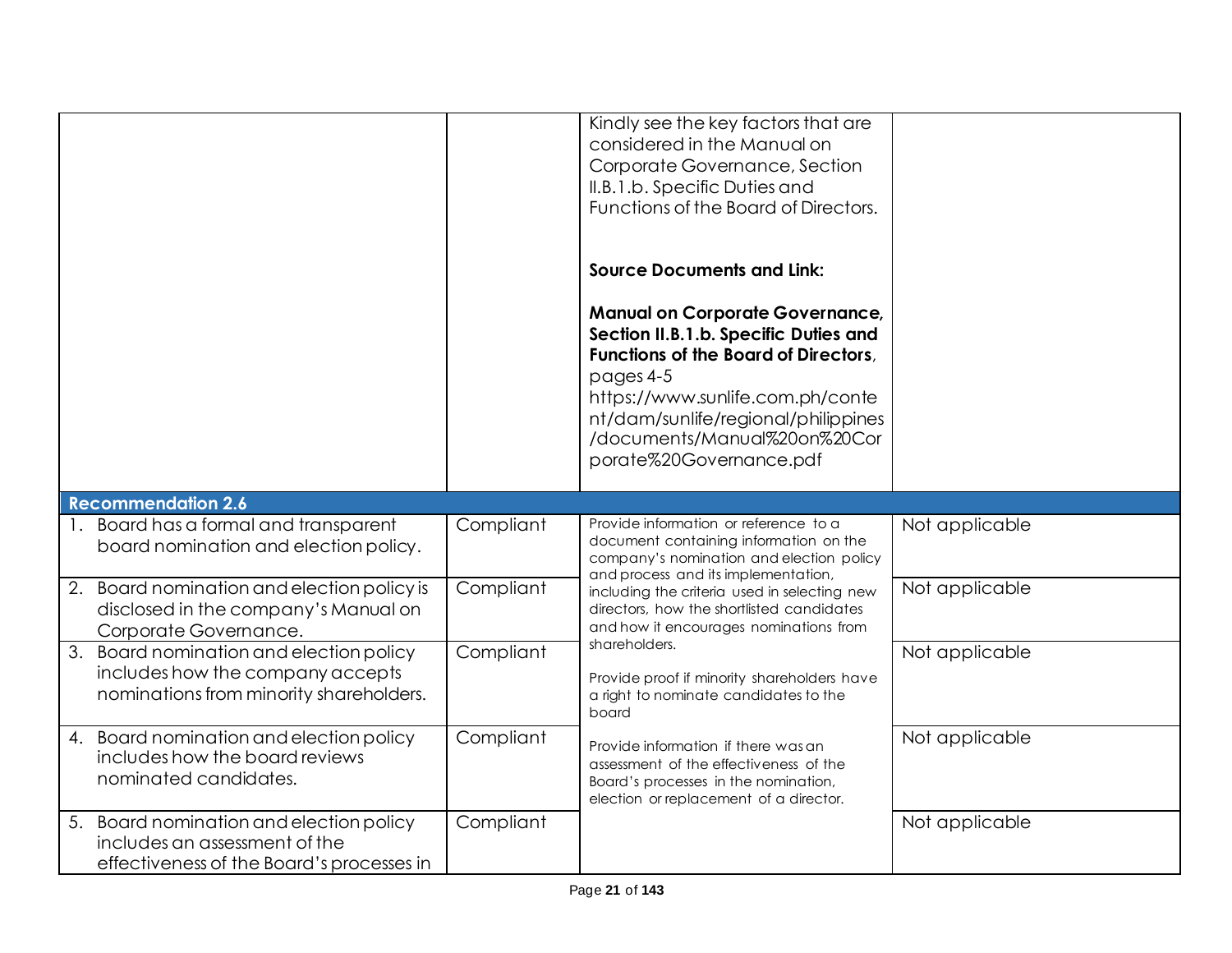| the nomination, election or replacement<br>of a director.                                                                          |           | The Audit, Compliance and<br>Corporate Governance<br>Committee sets forth the selection                                                                                                                                                                                                                                                                                                                                                                                                            |                |
|------------------------------------------------------------------------------------------------------------------------------------|-----------|----------------------------------------------------------------------------------------------------------------------------------------------------------------------------------------------------------------------------------------------------------------------------------------------------------------------------------------------------------------------------------------------------------------------------------------------------------------------------------------------------|----------------|
| 6. Board has a process for identifying the<br>quality of directors that is aligned with<br>the strategic direction of the company. | Compliant | of directors. Investors/minority<br>interests have the right to elect,<br>remove and replace Directors and<br>vote on certain corporate acts in<br>accordance with the Corporation<br>Code and the Amended By-Laws.<br>Kindly see the Manual on<br>Corporate Governance, Section<br>II.B.2.a. Audit, Compliance and<br>Corporate Governance<br>Committee and Section VI.A.1.a.<br>Investors' Rights and Protection.<br>Kindly also see the Amended By-<br>Laws, Section 3.2. Election and<br>Term. | Not applicable |
|                                                                                                                                    |           | <b>Source Documents and Link:</b><br><b>Manual on Corporate Governance,</b><br>Section II.B.2.a. Audit, Compliance<br>and Corporate Governance<br><b>Committee</b> , pages 11-15 and<br>Section VI.A.1.a. Investors' Rights<br>and Protection, pages 23-25<br>https://www.sunlife.com.ph/conte<br>nt/dam/sunlife/regional/philippines<br>/documents/Manual%20on%20Cor<br>porate%20Governance.pdf                                                                                                   |                |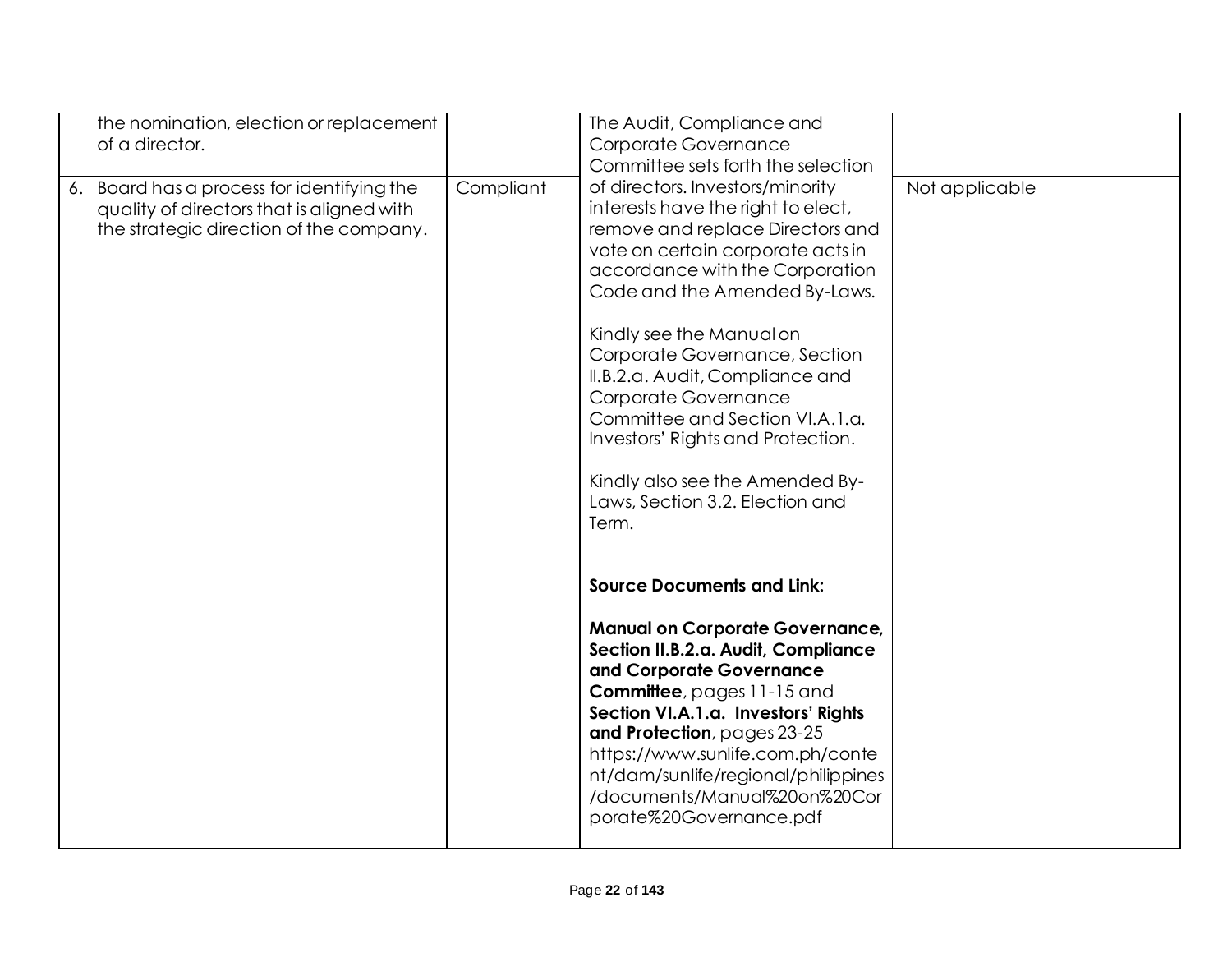|                                                                                                                                                                                                                                                                                                                                                                                                                                                                                                                               |                                     | <b>Amended By-Laws, Section 3.2.</b><br>Election and Term, page 6<br>https://www.sunlife.com.ph/conte<br>nt/dam/sunlife/regional/philippines<br>/documents/Amended%20By-<br>Laws.pdf                                                                                                                                                                                                                                                                                                                                                                                                                                                                                                                                                                                                                                                     |                                                    |
|-------------------------------------------------------------------------------------------------------------------------------------------------------------------------------------------------------------------------------------------------------------------------------------------------------------------------------------------------------------------------------------------------------------------------------------------------------------------------------------------------------------------------------|-------------------------------------|------------------------------------------------------------------------------------------------------------------------------------------------------------------------------------------------------------------------------------------------------------------------------------------------------------------------------------------------------------------------------------------------------------------------------------------------------------------------------------------------------------------------------------------------------------------------------------------------------------------------------------------------------------------------------------------------------------------------------------------------------------------------------------------------------------------------------------------|----------------------------------------------------|
| <b>Recommendation 2.7</b>                                                                                                                                                                                                                                                                                                                                                                                                                                                                                                     |                                     |                                                                                                                                                                                                                                                                                                                                                                                                                                                                                                                                                                                                                                                                                                                                                                                                                                          |                                                    |
| Board has overall responsibility in<br>ensuring that there is a group-wide<br>policy and system governing related<br>party transactions (RPTs) and other<br>unusual or infrequently occurring<br>transactions.<br>2. RPT policy includes appropriate review<br>and approval of material RPTs, which<br>guarantee fairness and transparency of<br>the transactions.<br>3. RPT policy encompasses all entities within<br>the group, taking into account their size,<br>structure, risk profile and complexity of<br>operations. | Compliant<br>Compliant<br>Compliant | Provide information on or reference to a<br>document containing the company's<br>policy on related party transaction,<br>including policy on review and approval of<br>significant RPTs<br>Identify transactions that were approved<br>pursuant to the policy.<br>The Board has the overall<br>responsibility in ensuring that<br>transactions with related parties<br>and other unusual or infrequently<br>occurring transactions, which pass<br>the materiality threshold are<br>handled in a sound and prudent<br>manner, with integrity, and in<br>compliance with applicable laws<br>and regulations to protect the<br>interest of planholders, members,<br>claimants, and other stakeholders.<br>Kindly see the Manual on<br>Corporate Governance, Section<br>II.B.2.b. Review Committee for<br><b>Related Party Transactions.</b> | Not applicable<br>Not applicable<br>Not applicable |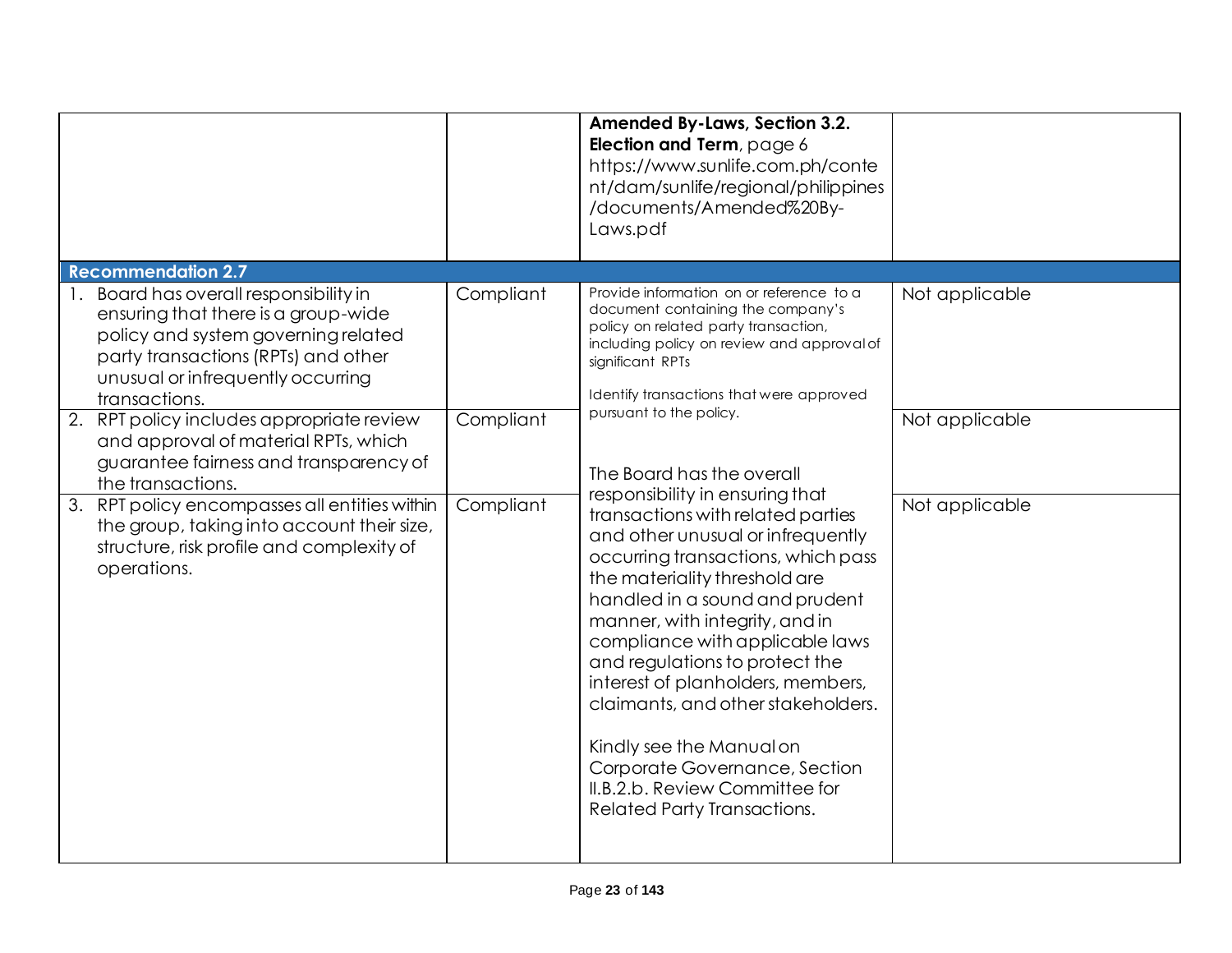|                                                                                                                                                                                                                                                                                         |           | <b>Source Documents and Link:</b><br><b>Manual on Corporate Governance,</b><br>Section II.B.2.b. Review Committee<br>for Related Party Transactions,<br>pages 15-18<br>https://www.sunlife.com.ph/conte<br>nt/dam/sunlife/regional/philippines<br>/documents/Manual%20on%20Cor<br>porate%20Governance.pdf                                                                                                                                                                                                                                                                                                                                                                                 |                |
|-----------------------------------------------------------------------------------------------------------------------------------------------------------------------------------------------------------------------------------------------------------------------------------------|-----------|-------------------------------------------------------------------------------------------------------------------------------------------------------------------------------------------------------------------------------------------------------------------------------------------------------------------------------------------------------------------------------------------------------------------------------------------------------------------------------------------------------------------------------------------------------------------------------------------------------------------------------------------------------------------------------------------|----------------|
| <b>Recommendation 2.8</b><br>Board is primarily responsible for<br>approving the selection of Management<br>led by the Chief Executive Officer (CEO)<br>and the heads of the other control<br>functions (Chief Risk Officer, Chief<br>Compliance Officer and Chief Audit<br>Executive). | Compliant | Provide information on or reference to a<br>document containing the Board's policy<br>and responsibility for approving the<br>selection of management.<br>Identity the Management team appointed<br>The Board is primarily responsible<br>for approving the selection of<br>Management Team such as the<br>President, Risk Officer, Compliance<br>Officer, and Internal Auditor.<br>Kindly see the Manual on<br>Corporate Governance, Section<br>II.B.1.b. Specific Duties and<br>Functions of the Board of Directors.<br>Sun Life Financial Plans, Inc. is a<br>wholly-owned subsidiary of Sun Life<br>of Canada (Philippines), Inc.<br>(SLOCPI) as provided in the Sun Life<br>website. | Not applicable |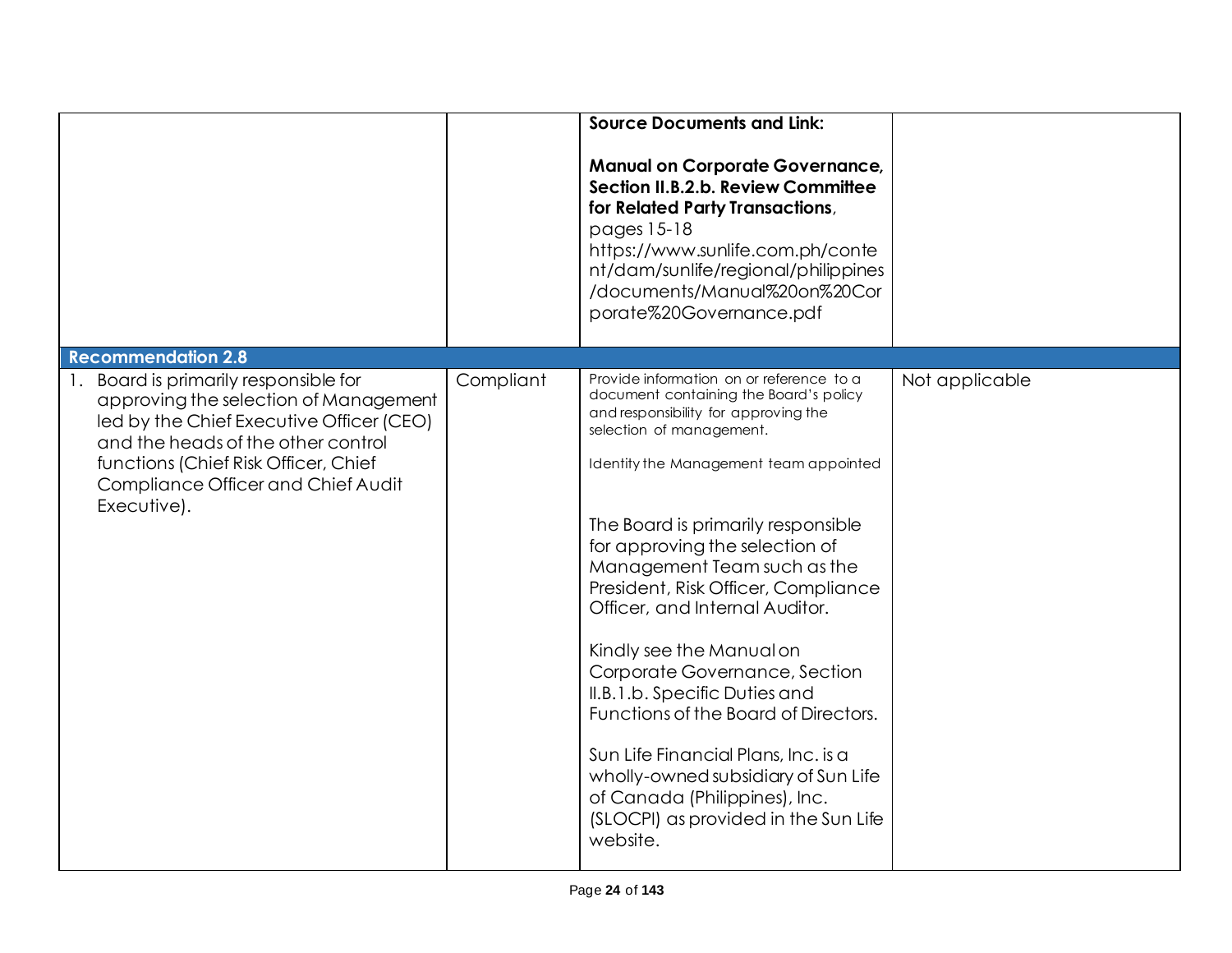|                      | The following are the members of   |  |
|----------------------|------------------------------------|--|
|                      | the Management Team of Sun Life    |  |
|                      |                                    |  |
|                      | of Canada (Philippines), Inc. that |  |
| manages SLFPI:       |                                    |  |
|                      |                                    |  |
| <b>Officer</b>       | Position                           |  |
|                      |                                    |  |
| Benedicto C.         | Chief Executive                    |  |
| <b>Sison</b>         | Officer and                        |  |
|                      | Country Head                       |  |
| Alexander S.         | President                          |  |
| <b>Narciso</b>       |                                    |  |
| Maria Josefina A.    | Chief Financial                    |  |
| Castillo             | Officer                            |  |
| Gilberto Simpao      | Chief Marketing &                  |  |
|                      | Client Experience                  |  |
|                      | Officer                            |  |
| Michael Oliver G.    | Chief Market                       |  |
| Manuel               | Development                        |  |
|                      | Officer                            |  |
| Hiyasmin Ledi C.     | Chief Human                        |  |
| <b>Mattison</b>      | Resources Officer                  |  |
| Maria Sachiko A.     |                                    |  |
|                      | Chief Actuary                      |  |
| Pang                 |                                    |  |
| Atty. Edgar S.       | General Counsel                    |  |
| <b>Tordesillas</b>   |                                    |  |
| Teodoro S.           | Chief Technology                   |  |
| Pineda, Jr.          | Officer                            |  |
| Subra                | <b>Chief Business</b>              |  |
| Ramakrishnan         | Transformation                     |  |
|                      | Officer                            |  |
| <b>Gaurav Mishra</b> | Chief Operations &                 |  |
|                      | Digital Enterprise                 |  |
|                      | Officer                            |  |
| Anna Katrina C.      | Corporate                          |  |
| Kabigting-Ibero      | Secretary                          |  |
|                      |                                    |  |
|                      |                                    |  |
| Ma. Jemilyn S.       | Compliance                         |  |
| Camania              | Officer, Money                     |  |
|                      | Laundering                         |  |
|                      | Reporting Officer,                 |  |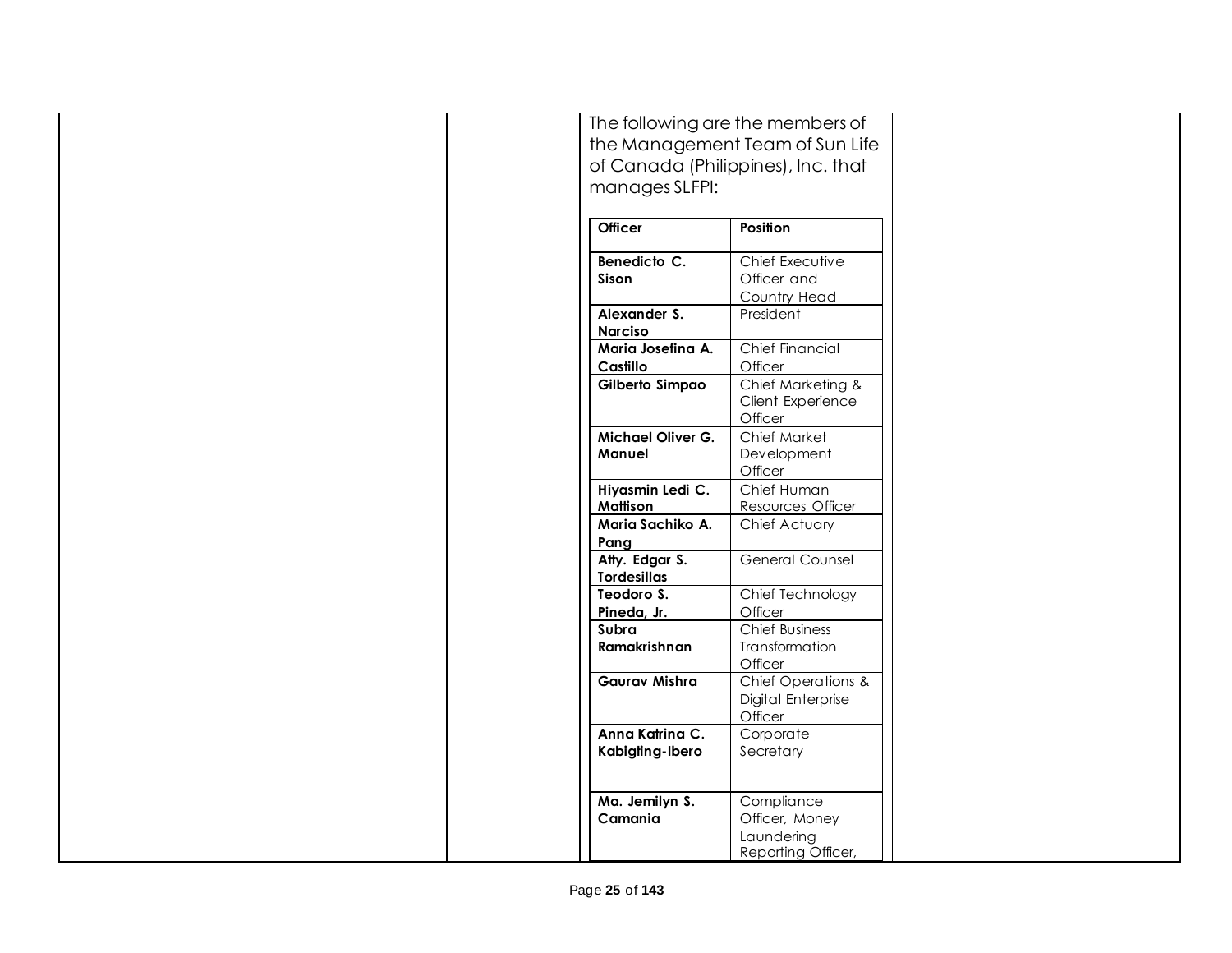|                                                                                                                                                                                                                                                                 |           | Ria V. Mercado<br>Joel O.<br><b>Bungabong</b>                                                                                                                                                                                                                        | and Data<br><b>Protection Officer</b><br><b>Risk Officer</b><br><b>Internal Auditor</b>                                                                                                                                                                                                                                                             |                |
|-----------------------------------------------------------------------------------------------------------------------------------------------------------------------------------------------------------------------------------------------------------------|-----------|----------------------------------------------------------------------------------------------------------------------------------------------------------------------------------------------------------------------------------------------------------------------|-----------------------------------------------------------------------------------------------------------------------------------------------------------------------------------------------------------------------------------------------------------------------------------------------------------------------------------------------------|----------------|
|                                                                                                                                                                                                                                                                 |           | <b>Source Documents and Link:</b><br>page 5<br>porate%20Governance.pdf<br>Are web page<br>out-us/who-we-<br>ph/                                                                                                                                                      | <b>Manual on Corporate Governance,</b><br>Section II.B.1.b. Specific Duties and<br>Functions of the Board of Directors,<br>https://www.sunlife.com.ph/conte<br>nt/dam/sunlife/regional/philippines<br>/documents/Manual%20on%20Cor<br>Sun Life website, About Us, Who We<br>https://www.sunlife.com.ph/en/ab<br>are/https://cdn.sunlife.com/static/ |                |
| 2. Board is primarily responsible for<br>assessing the performance of<br>Management led by the Chief Executive<br>Officer (CEO) and the heads of the other<br>control functions (Chief Risk Officer,<br>Chief Compliance Officer and Chief<br>Audit Executive). | Compliant | Provide information on or reference to a<br>document containing the Board's policy<br>and responsibility for assessing the<br>performance of management.<br>Provide information on the assessment<br>process and indicate frequency of<br>assessment of performance. |                                                                                                                                                                                                                                                                                                                                                     | Not applicable |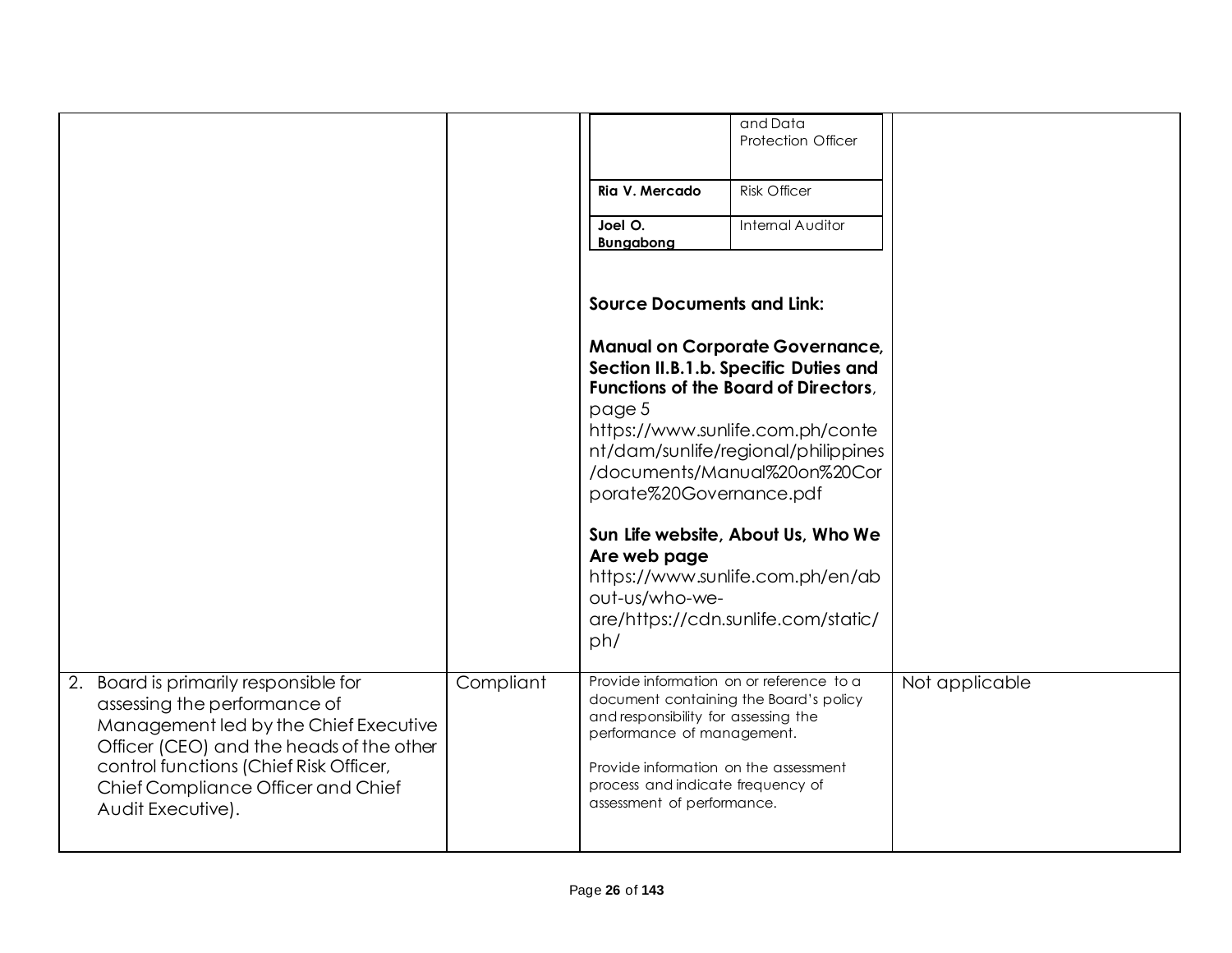|                                                                                                                                                                                                     |           | The Board is primarily responsible<br>for assessing the performance of<br>the Management Team.<br>Kindly see the Manual on<br>Corporate Governance, Section<br>II.B.1.b. Specific Duties and<br>Functions of the Board of Directors.                                                                         |                |
|-----------------------------------------------------------------------------------------------------------------------------------------------------------------------------------------------------|-----------|--------------------------------------------------------------------------------------------------------------------------------------------------------------------------------------------------------------------------------------------------------------------------------------------------------------|----------------|
|                                                                                                                                                                                                     |           | <b>Source Documents and Link:</b><br><b>Manual on Corporate Governance,</b><br>Section II.B.1.b. Specific Duties and<br>Functions of the Board of Directors,<br>page 5<br>https://www.sunlife.com.ph/conte<br>nt/dam/sunlife/regional/philippines<br>/documents/Manual%20on%20Cor<br>porate%20Governance.pdf |                |
| <b>Recommendation 2.9</b>                                                                                                                                                                           |           |                                                                                                                                                                                                                                                                                                              |                |
| 1. Board establishes an effective<br>performance management framework<br>that ensures that Management's<br>performance is at par with the standards<br>set by the Board and Senior<br>Management.   | Compliant | Provide information on or link/reference to<br>a document containing the Board's<br>performance management framework for<br>management and personnel.<br>The Board establishes an effective<br>performance management                                                                                        | Not applicable |
| Board establishes an effective<br>2.<br>performance management framework<br>that ensures that personnel's<br>performance is at par with the standards<br>set by the Board and Senior<br>Management. | Compliant | framework.<br>Kindly see the Manual on<br>Corporate Governance, Section<br>II.B.1.b. Specific Duties and<br>Functions of the Board of Directors.                                                                                                                                                             | Not applicable |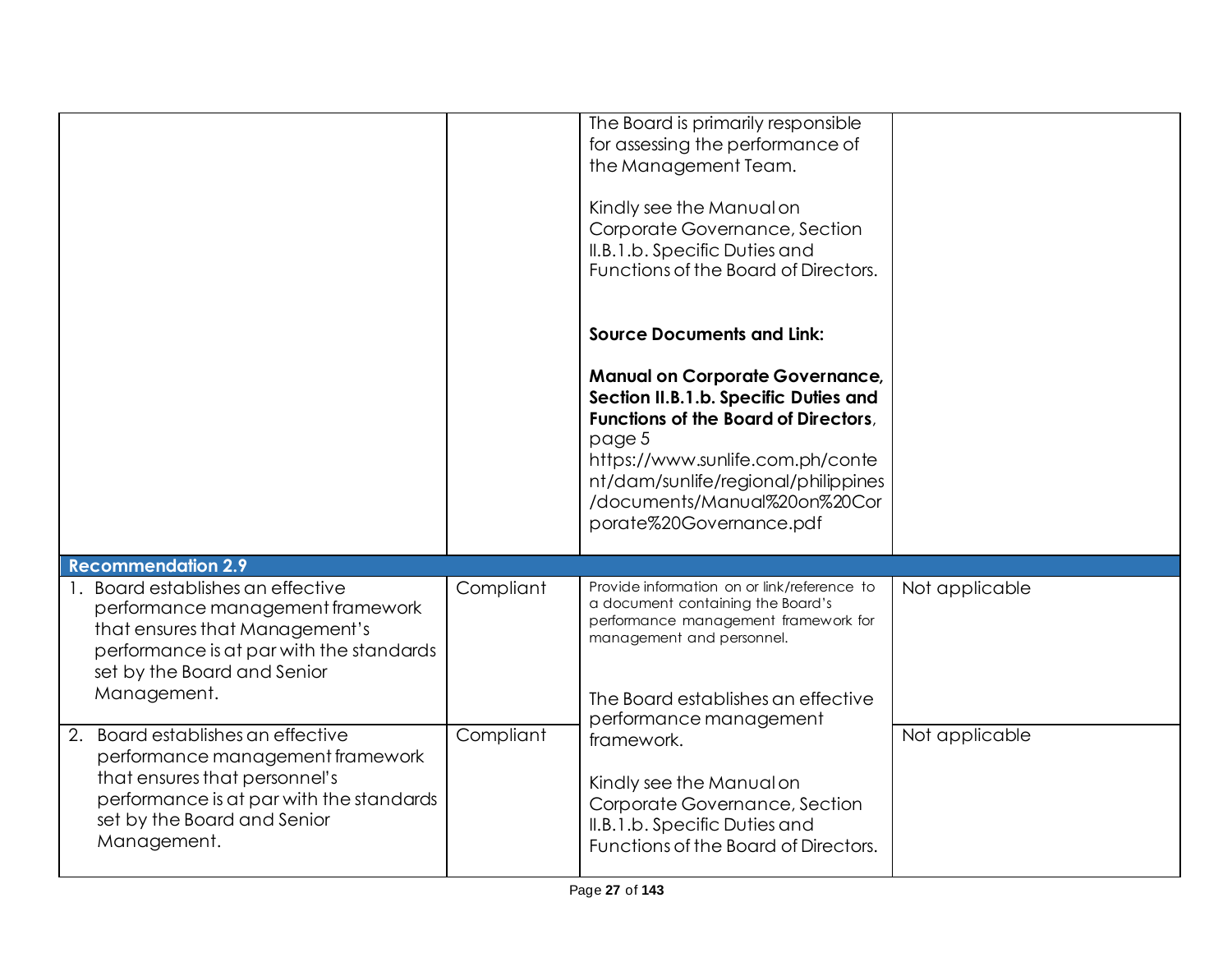|                                                                                                                                                                         |           | <b>Source Documents and Link:</b><br><b>Manual on Corporate Governance,</b><br>Section II.B.1.b. Specific Duties and<br>Functions of the Board of Directors,<br>page 5<br>https://www.sunlife.com.ph/conte<br>nt/dam/sunlife/regional/philippines<br>/documents/Manual%20on%20Cor<br>porate%20Governance.pdf                                                                                                                   |                |
|-------------------------------------------------------------------------------------------------------------------------------------------------------------------------|-----------|--------------------------------------------------------------------------------------------------------------------------------------------------------------------------------------------------------------------------------------------------------------------------------------------------------------------------------------------------------------------------------------------------------------------------------|----------------|
| <b>Recommendation 2.10</b>                                                                                                                                              |           |                                                                                                                                                                                                                                                                                                                                                                                                                                |                |
| Board oversees that an appropriate<br>internal control system is in place.                                                                                              | Compliant | Provide information on or link/reference to<br>a document showing the Board's<br>responsibility for overseeing that an<br>appropriate internal control system is in<br>place and what is included in the internal                                                                                                                                                                                                              | Not applicable |
| 2. The internal control system includes a<br>mechanism for monitoring and<br>managing potential conflict of interest of<br>the Management, members and<br>shareholders. | Compliant | control system<br>The Board oversees an appropriate<br>internal control system for<br>monitoring and managing<br>potential conflict of interest of the<br>Management, members and<br>shareholders.<br>Kindly see the Manual on<br>Corporate Governance, Section<br>II.B.1.b. Specific Duties and<br>Functions of the Board of Directors.<br>Kindly also see the Code of<br>Conduct, Section Avoiding<br>Conflicts of Interest. | Not applicable |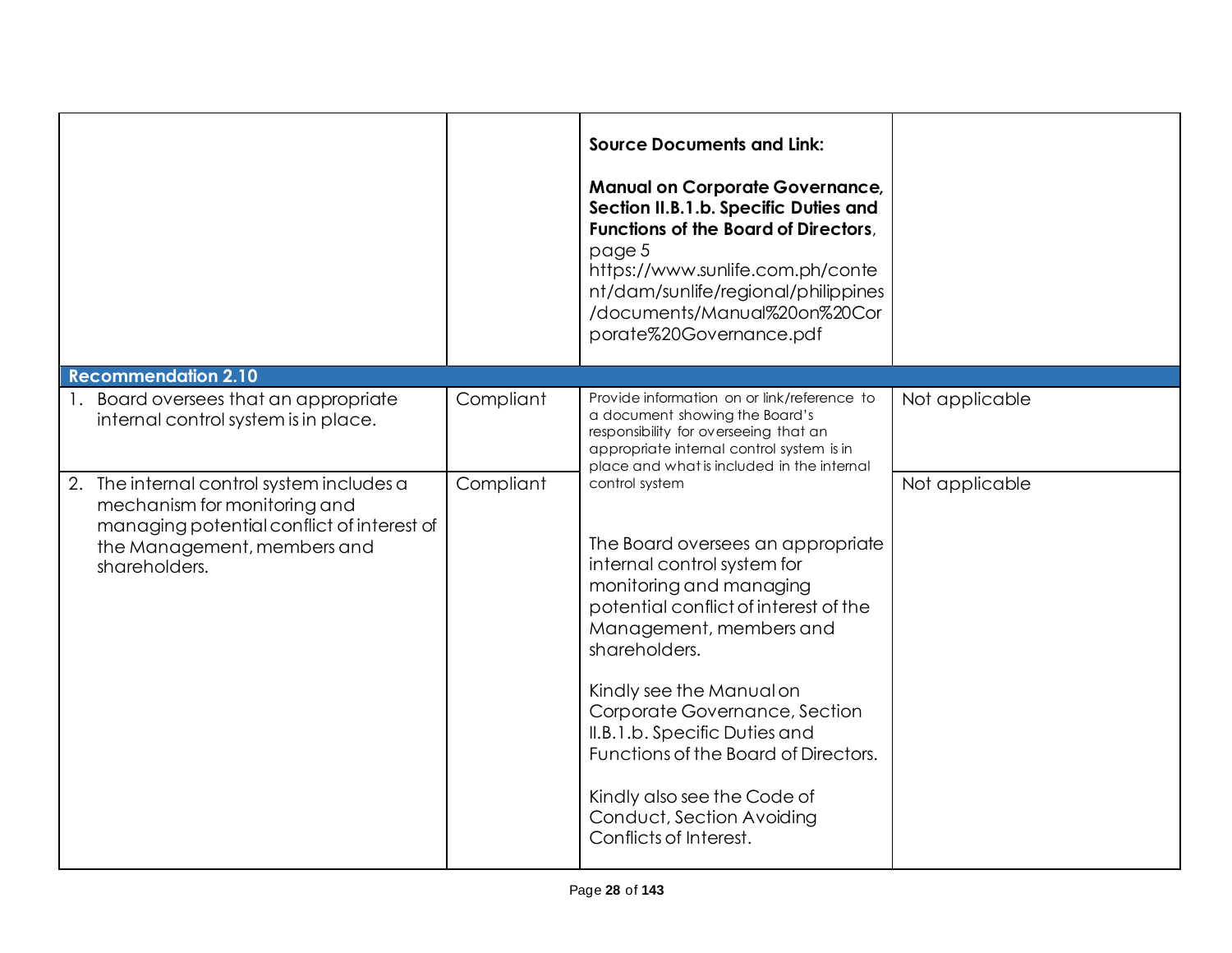|                                                     |           | Kindly also see the Sun Life website,<br>About Us, Corporate Governance,<br><b>Company Policies, Avoiding</b><br>Conflicts of Interest web page.                                                                                                                               |                |
|-----------------------------------------------------|-----------|--------------------------------------------------------------------------------------------------------------------------------------------------------------------------------------------------------------------------------------------------------------------------------|----------------|
|                                                     |           | <b>Source Documents and Link:</b>                                                                                                                                                                                                                                              |                |
|                                                     |           | <b>Manual on Corporate Governance,</b><br>Section II.B.1.b. Specific Duties and<br><b>Functions of the Board of Directors.</b><br>page 4<br>https://www.sunlife.com.ph/conte<br>nt/dam/sunlife/regional/philippines<br>/documents/Manual%20on%20Cor<br>porate%20Governance.pdf |                |
|                                                     |           | <b>Code of Conduct, Section Avoiding</b><br><b>Conflicts of Interest</b><br>https://www.sunlife.com.ph/conte<br>nt/dam/sunlife/regional/philippines<br>/documents/Code_of%20Conduct.<br>pdf                                                                                    |                |
|                                                     |           | Sun Life website, About Us,<br><b>Corporate Governance, Company</b><br><b>Policies, Avoiding Conflicts of</b><br>Interest web page<br>https://www.sunlife.com.ph/en/ab<br>out-us/corporate-<br>governance/company-policies/                                                    |                |
| Board approves the Internal Audit<br>3.<br>Charter. | Compliant | Provide reference or link to the company's<br>Internal Audit Charter                                                                                                                                                                                                           | Not applicable |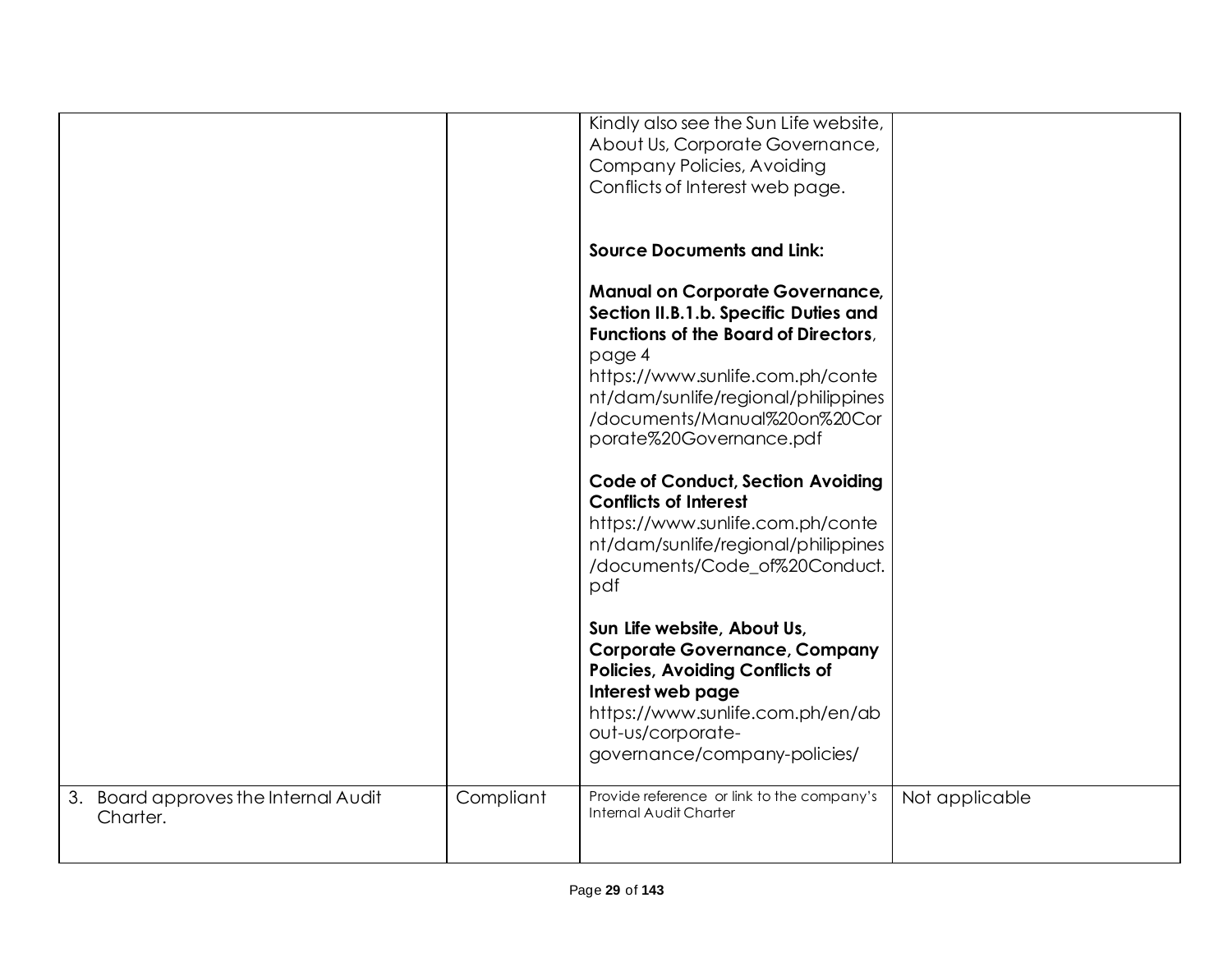|                                                                                                             |           | The Board, through the Audit,<br>Compliance, and Corporate<br>Governance Committee,<br>evaluates and approves the<br>annual internal audit plan.<br>Kindly see the Manual on<br>Corporate Governance, Section<br>II.B.2.a. Audit, Compliance and<br>Corporate Governance<br>Committee.<br>Kindly see Manual on Corporate<br>Governance, Section II.B.5. Internal |                |
|-------------------------------------------------------------------------------------------------------------|-----------|------------------------------------------------------------------------------------------------------------------------------------------------------------------------------------------------------------------------------------------------------------------------------------------------------------------------------------------------------------------|----------------|
|                                                                                                             |           | Auditor.<br><b>Source Documents and Link:</b><br><b>Manual on Corporate Governance,</b><br>Section II.B.2.a. Audit, Compliance<br>and Corporate Governance                                                                                                                                                                                                       |                |
|                                                                                                             |           | Committee, page 11<br>https://www.sunlife.com.ph/conte<br>nt/dam/sunlife/regional/philippines<br>/documents/Manual%20on%20Cor<br>porate%20Governance.pdf<br><b>Manual on Corporate Governance,</b><br>Section II.B.5. Internal Auditor,                                                                                                                          |                |
| <b>Recommendation 2.11</b>                                                                                  |           | pages 21-22                                                                                                                                                                                                                                                                                                                                                      |                |
| 1. Board oversees that the company has in<br>place a sound enterprise risk<br>management (ERM) framework to | Compliant | Provide information on or link/reference to<br>a document showing the Board's oversight<br>responsibility on the establishment of a                                                                                                                                                                                                                              | Not applicable |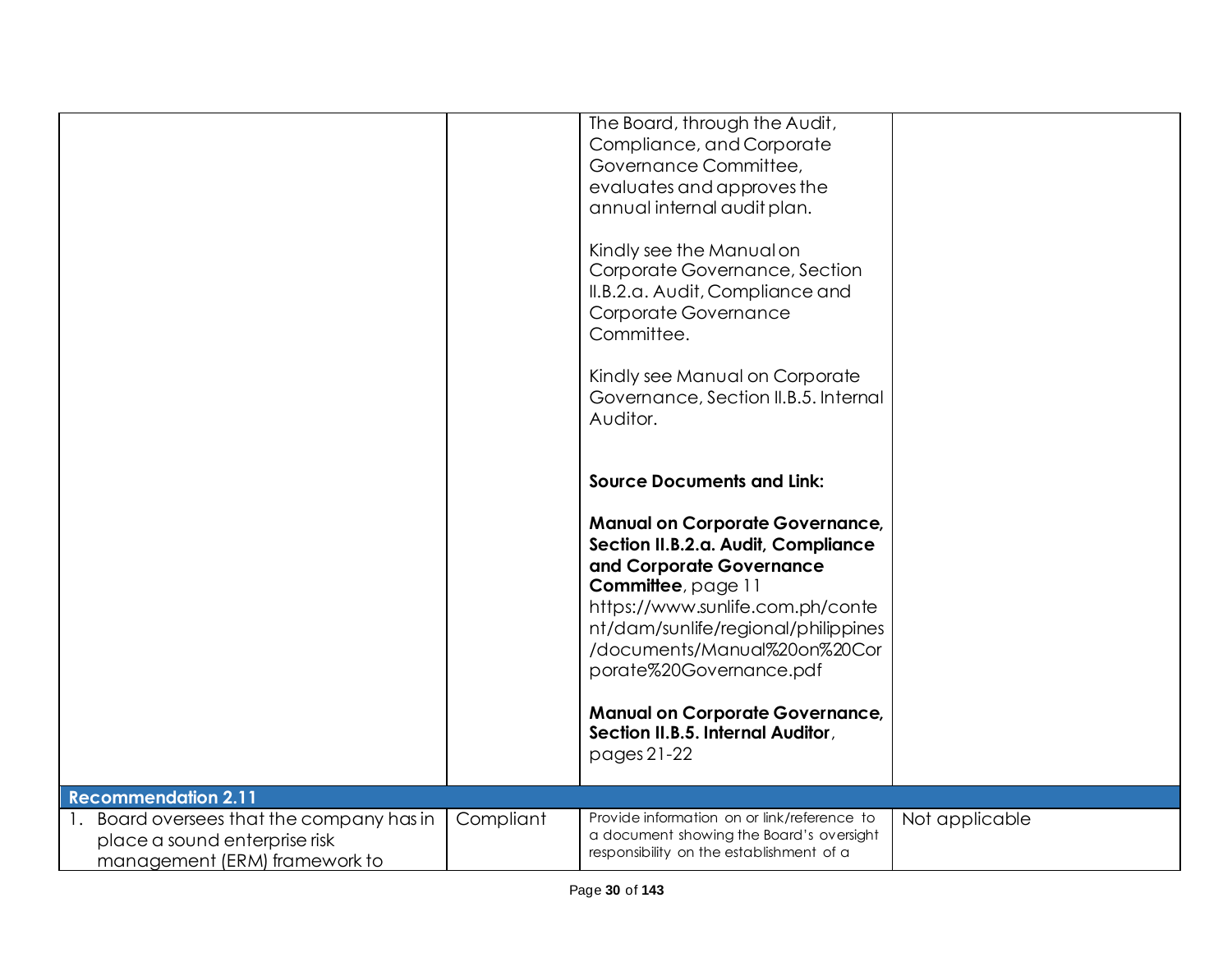| effectively identify, monitor, assess and                                                                                                                                                          |           | sound enterprise risk management                                                                                                                                                                                                                                                                                                                                                          |                |
|----------------------------------------------------------------------------------------------------------------------------------------------------------------------------------------------------|-----------|-------------------------------------------------------------------------------------------------------------------------------------------------------------------------------------------------------------------------------------------------------------------------------------------------------------------------------------------------------------------------------------------|----------------|
| manage key business risks.                                                                                                                                                                         |           |                                                                                                                                                                                                                                                                                                                                                                                           |                |
| 2. The risk management framework guides<br>the board in identifying units/business<br>lines and enterprise-level risk exposures,<br>as well as the effectiveness of risk<br>management strategies. | Compliant | framework and how the board was guided<br>by the framework.<br>Provide proof of effectiveness of risk<br>management strategies, if any.<br>The Board oversees the sound risk<br>management framework to<br>monitor and manage strategic,<br>regulatory, operational and<br>financial risks.<br>Kindly see the Manual on<br>Corporate Governance, Section<br>II.B.1.b. Specific Duties and | Not applicable |
|                                                                                                                                                                                                    |           | Functions of the Board of Directors.<br><b>Source Documents and Link:</b><br><b>Manual on Corporate Governance,</b><br>Section II.B.1.b. Specific Duties and<br><b>Functions of the Board of Directors,</b><br>page 4<br>https://www.sunlife.com.ph/conte<br>nt/dam/sunlife/regional/philippines<br>/documents/Manual%20on%20Cor<br>porate%20Governance.pdf                               |                |
|                                                                                                                                                                                                    |           |                                                                                                                                                                                                                                                                                                                                                                                           |                |
| <b>Recommendation 2.12</b>                                                                                                                                                                         |           |                                                                                                                                                                                                                                                                                                                                                                                           |                |
| Board has a Board Charter that<br>formalizes and clearly states its roles,<br>responsibilities and accountabilities in<br>carrying out its fiduciary role.                                         | Compliant | Provide link to the company's website<br>where the Board Charter is disclosed.                                                                                                                                                                                                                                                                                                            | Not applicable |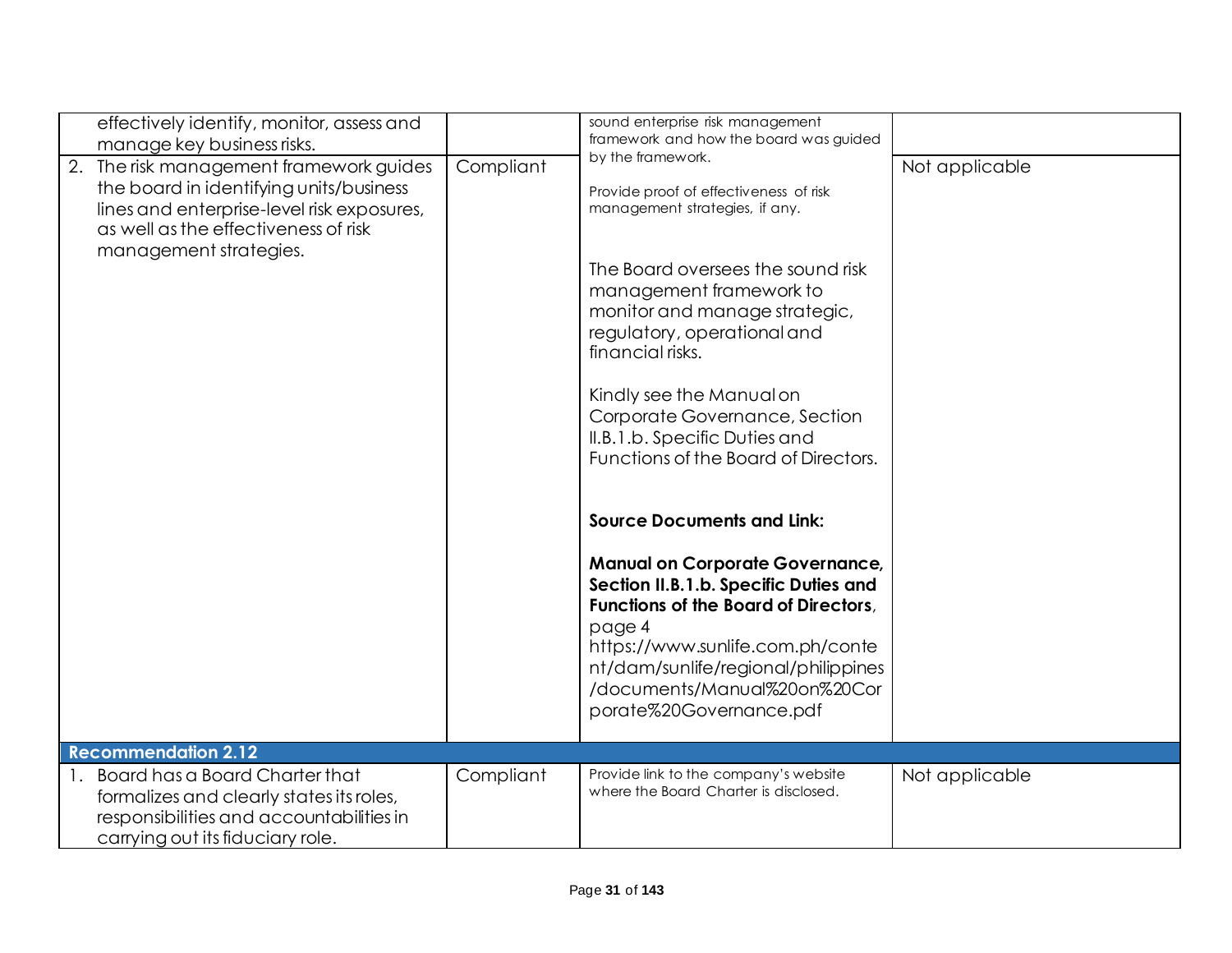| 2.<br>Board Charter serves as a guide to the<br>directors in the performance of their<br>functions.                                                                                                                                                                                                                                                                                                                                                           | Compliant | The Board approved the Manual<br>on Corporate Governance, which<br>sets forth its purposes, authority,<br>duties and responsibilities, structure                                                          | Not applicable |
|---------------------------------------------------------------------------------------------------------------------------------------------------------------------------------------------------------------------------------------------------------------------------------------------------------------------------------------------------------------------------------------------------------------------------------------------------------------|-----------|-----------------------------------------------------------------------------------------------------------------------------------------------------------------------------------------------------------|----------------|
| Board Charter is publicly available and<br>3.<br>posted on the company's website.                                                                                                                                                                                                                                                                                                                                                                             | Compliant | and procedures in accordance<br>with IC Circular No. 2020-71<br>"Revised Code of Corporate<br>Governance for Insurance<br><b>Commission Regulated</b><br>Companies".<br><b>Source Documents and Link:</b> | Not applicable |
|                                                                                                                                                                                                                                                                                                                                                                                                                                                               |           | <b>Manual on Corporate Governance,</b><br>https://www.sunlife.com.ph/conte<br>nt/dam/sunlife/regional/philippines<br>/documents/Manual%20on%20Cor<br>porate%20Governance.pdf                              |                |
| Principle 3: Board committees should be set up to the extent possible to support the effective performance of the Board's functions,<br>particularly with respect to audit, risk management, related party transactions, and other key corporate governance concerns, such<br>as nomination and remuneration. The composition, functions and responsibilities of all committees established should be contained<br>in a publicly available Committee Charter. |           |                                                                                                                                                                                                           |                |
| <b>Recommendation 3.1</b>                                                                                                                                                                                                                                                                                                                                                                                                                                     |           |                                                                                                                                                                                                           |                |
| Board establishes board committees that<br>focus on specific board functions to aid<br>in the optimal performance of its roles<br>and responsibilities.                                                                                                                                                                                                                                                                                                       | Compliant | Provide information or link/reference to a<br>document containing information on all<br>the board committees established by the<br>company.                                                               | Not applicable |
|                                                                                                                                                                                                                                                                                                                                                                                                                                                               |           | The Board established the following<br>Board Committees to aid in<br>complying with the principles of<br>good corporate governance:                                                                       |                |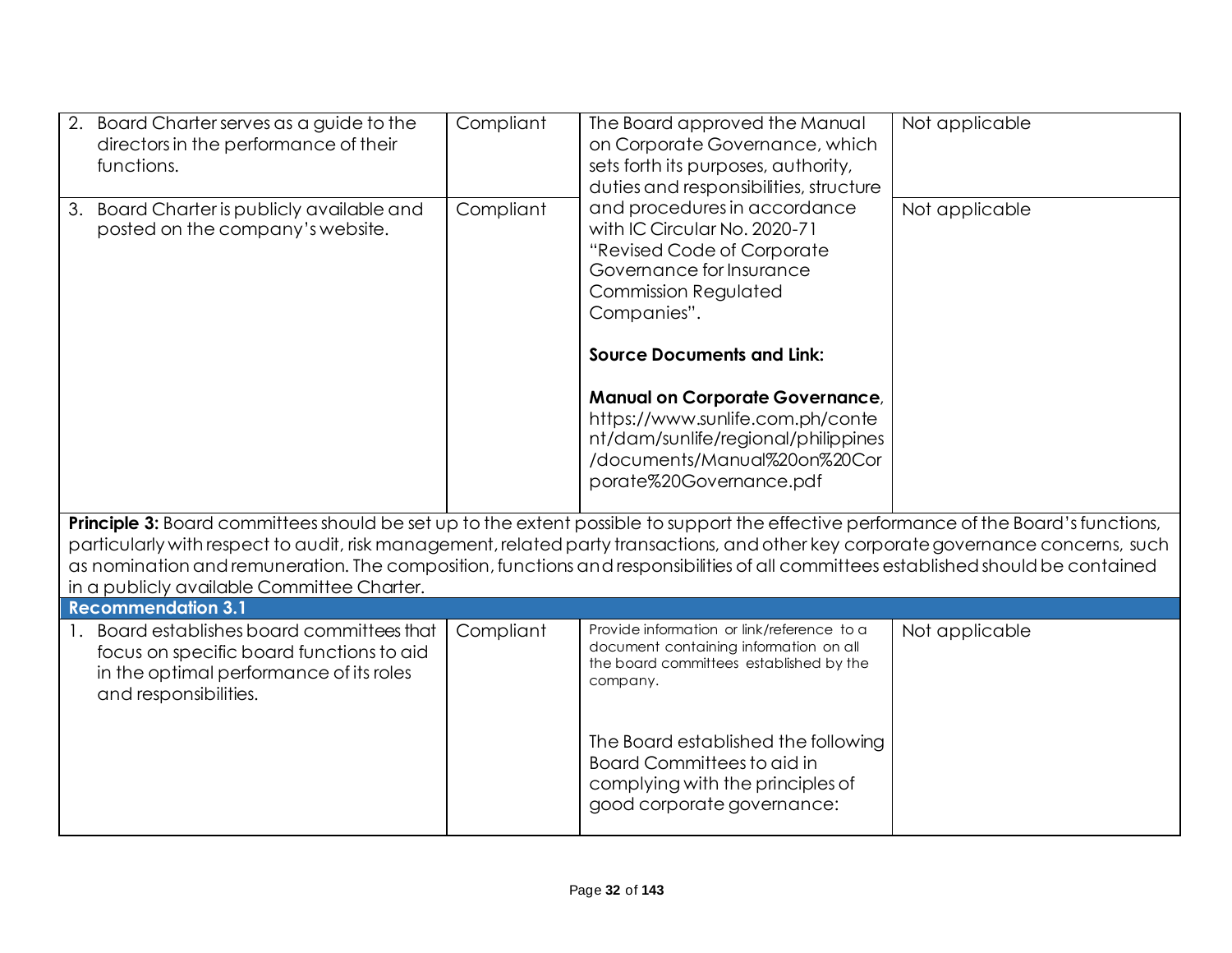|                                                                          |           | 1. Audit, Compliance and<br>Corporate Governance                                     |                |
|--------------------------------------------------------------------------|-----------|--------------------------------------------------------------------------------------|----------------|
|                                                                          |           | Committee                                                                            |                |
|                                                                          |           | 2. Review Committee of Related                                                       |                |
|                                                                          |           | <b>Party Transactions</b>                                                            |                |
|                                                                          |           |                                                                                      |                |
|                                                                          |           | Kindly see the Manual on                                                             |                |
|                                                                          |           | Corporate Governance, Section                                                        |                |
|                                                                          |           | II.B.2. Board Committees.                                                            |                |
|                                                                          |           |                                                                                      |                |
|                                                                          |           | <b>Source Documents and Link:</b>                                                    |                |
|                                                                          |           | <b>Manual on Corporate Governance,</b>                                               |                |
|                                                                          |           | Section II.B.2. Board Committees,<br>pages 11-18                                     |                |
|                                                                          |           | https://www.sunlife.com.ph/conte                                                     |                |
|                                                                          |           | nt/dam/sunlife/regional/philippines                                                  |                |
|                                                                          |           | /documents/Manual%20on%20Cor                                                         |                |
|                                                                          |           | porate%20Governance.pdf                                                              |                |
|                                                                          |           |                                                                                      |                |
| <b>Recommendation 3.2</b>                                                |           |                                                                                      |                |
| Board establishes an Audit Committee to                                  | Compliant | Provide information or link/reference to a<br>document containing information on the | Not applicable |
| enhance its oversight capability over the                                |           | Audit Committee, including its functions.                                            |                |
| company's financial reporting, internal                                  |           |                                                                                      |                |
| control system, internal and external                                    |           | Indicate if it is the Audit Committee's                                              |                |
| audit processes, and compliance with<br>applicable laws and regulations. |           | responsibility to recommend the<br>appointment and removal of the                    |                |
|                                                                          |           | company's external auditor.                                                          |                |
|                                                                          |           |                                                                                      |                |
|                                                                          |           |                                                                                      |                |
|                                                                          |           | The Company has an Audit,                                                            |                |
|                                                                          |           | <b>Compliance and Corporate</b><br>Governance Committee which                        |                |
|                                                                          |           | assists the Board in fulfilling its                                                  |                |
|                                                                          |           | oversight responsibilities for the                                                   |                |
|                                                                          |           |                                                                                      |                |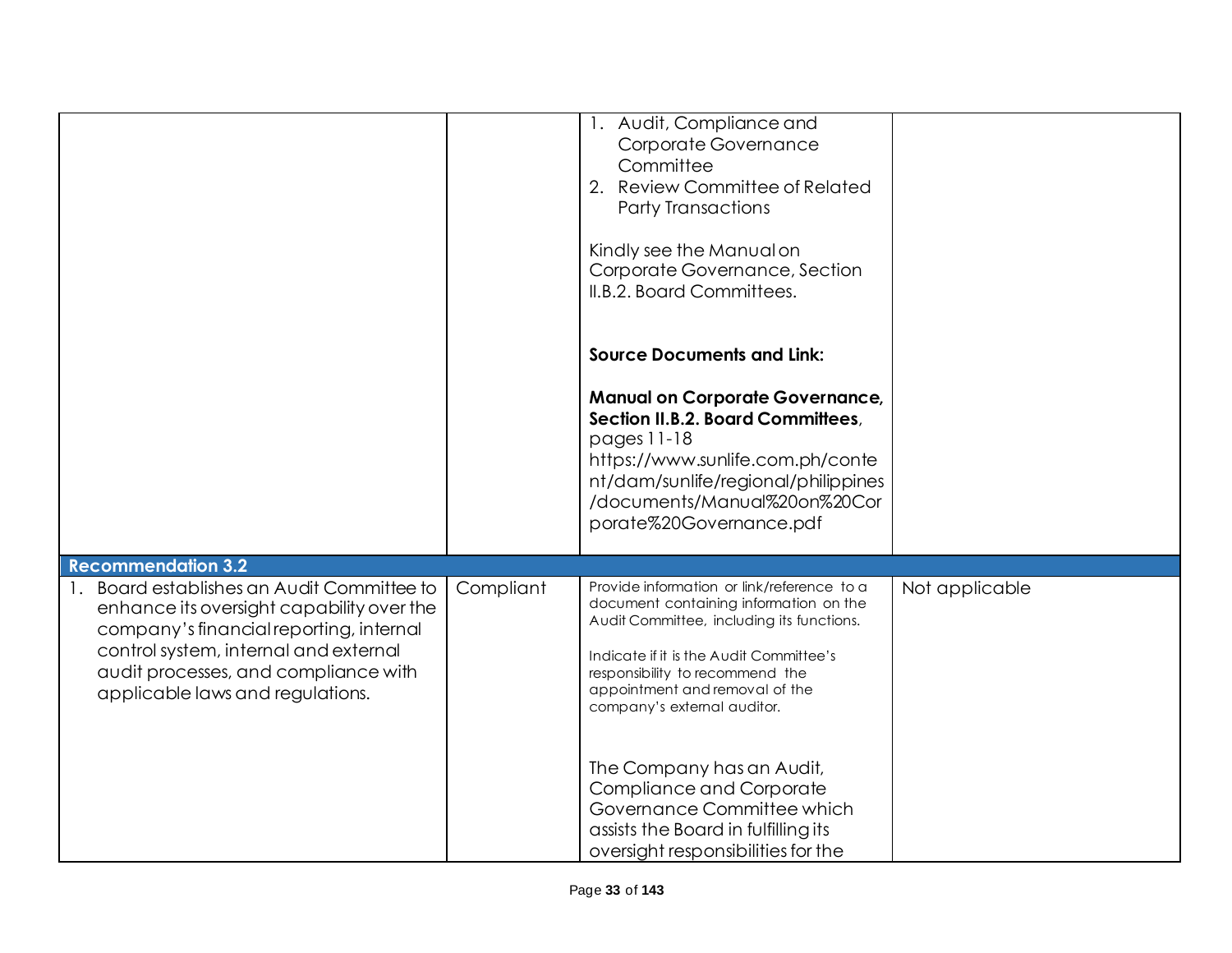|                                                                                                                                                                             |           | financial reporting process, the<br>system of internal control, the<br>internal and external audit process,<br>and compliance with laws and<br>regulations.<br>Kindly see the Manual on<br>Corporate Governance, Section<br>II.B.2.a. Audit, Compliance and<br>Corporate Governance<br>Committee.                      |                |
|-----------------------------------------------------------------------------------------------------------------------------------------------------------------------------|-----------|------------------------------------------------------------------------------------------------------------------------------------------------------------------------------------------------------------------------------------------------------------------------------------------------------------------------|----------------|
|                                                                                                                                                                             |           | <b>Source Documents and Link:</b><br><b>Manual on Corporate Governance,</b><br>Section II.B.2.a. Audit, Compliance<br>and Corporate Governance<br><b>Committee</b> , pages 11-15<br>https://www.sunlife.com.ph/conte<br>nt/dam/sunlife/regional/philippines<br>/documents/Manual%20on%20Cor<br>porate%20Governance.pdf |                |
| 2. Audit Committee is composed of at least<br>three appropriately qualified non-<br>executive directors, the majority of<br>whom, including the Chairman is<br>independent. | Compliant | Provide information or link/reference to a<br>document containing information on the<br>members of the Audit Committee,<br>including their qualifications and type of<br>directorship.                                                                                                                                 | Not applicable |
|                                                                                                                                                                             |           | The Audit, Compliance and<br>Corporate Governance<br>Committee is composed of not less<br>than three (3) Directors, majority of<br>whom are Independent Directors,<br>including a Committee Chair, and                                                                                                                 |                |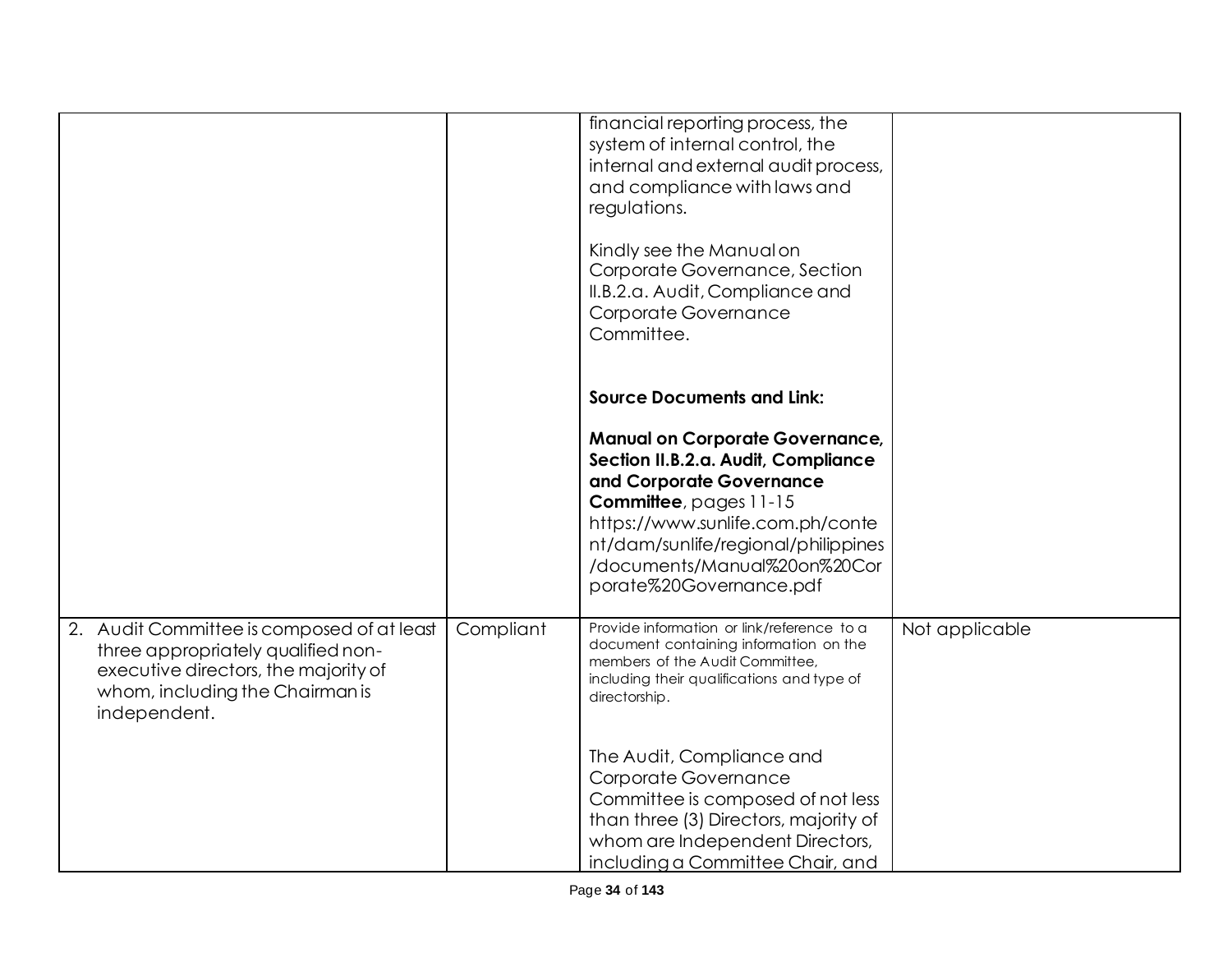| the third member is a non-<br>Executive Director. The members |                                        |  |
|---------------------------------------------------------------|----------------------------------------|--|
|                                                               | are appointed by the Board on an       |  |
|                                                               | annual basis following each annual     |  |
| meeting.                                                      |                                        |  |
|                                                               |                                        |  |
| Kindly see the Manual on                                      |                                        |  |
| Corporate Governance Section                                  |                                        |  |
| II.B.2.a. Audit, Compliance and                               |                                        |  |
| Corporate Governance                                          |                                        |  |
| Committee.                                                    |                                        |  |
|                                                               |                                        |  |
| following members:                                            | The Committee is composed of the       |  |
|                                                               |                                        |  |
| <b>Director</b>                                               | Designation                            |  |
| Francisco S.A.                                                | Chairman and                           |  |
| Sandejas                                                      | Independent                            |  |
|                                                               | Director                               |  |
| Chia-Ling Chou<br>aka Lucy Chou                               | Director / Member                      |  |
| Oscar S. Reyes                                                | Independent                            |  |
|                                                               | Director / Member                      |  |
| Kindly see the profiles of the                                |                                        |  |
| Directors in the Corporate                                    |                                        |  |
| Governance, Section 1. Board of                               |                                        |  |
| Directors and Credentials.                                    |                                        |  |
|                                                               |                                        |  |
| <b>Source Documents and Links:</b>                            |                                        |  |
|                                                               |                                        |  |
|                                                               | <b>Manual on Corporate Governance,</b> |  |
|                                                               | Section II.B.2.a. Audit, Compliance    |  |
| and Corporate Governance                                      |                                        |  |
| Committee, page 11                                            |                                        |  |
|                                                               | https://www.sunlife.com.ph/conte       |  |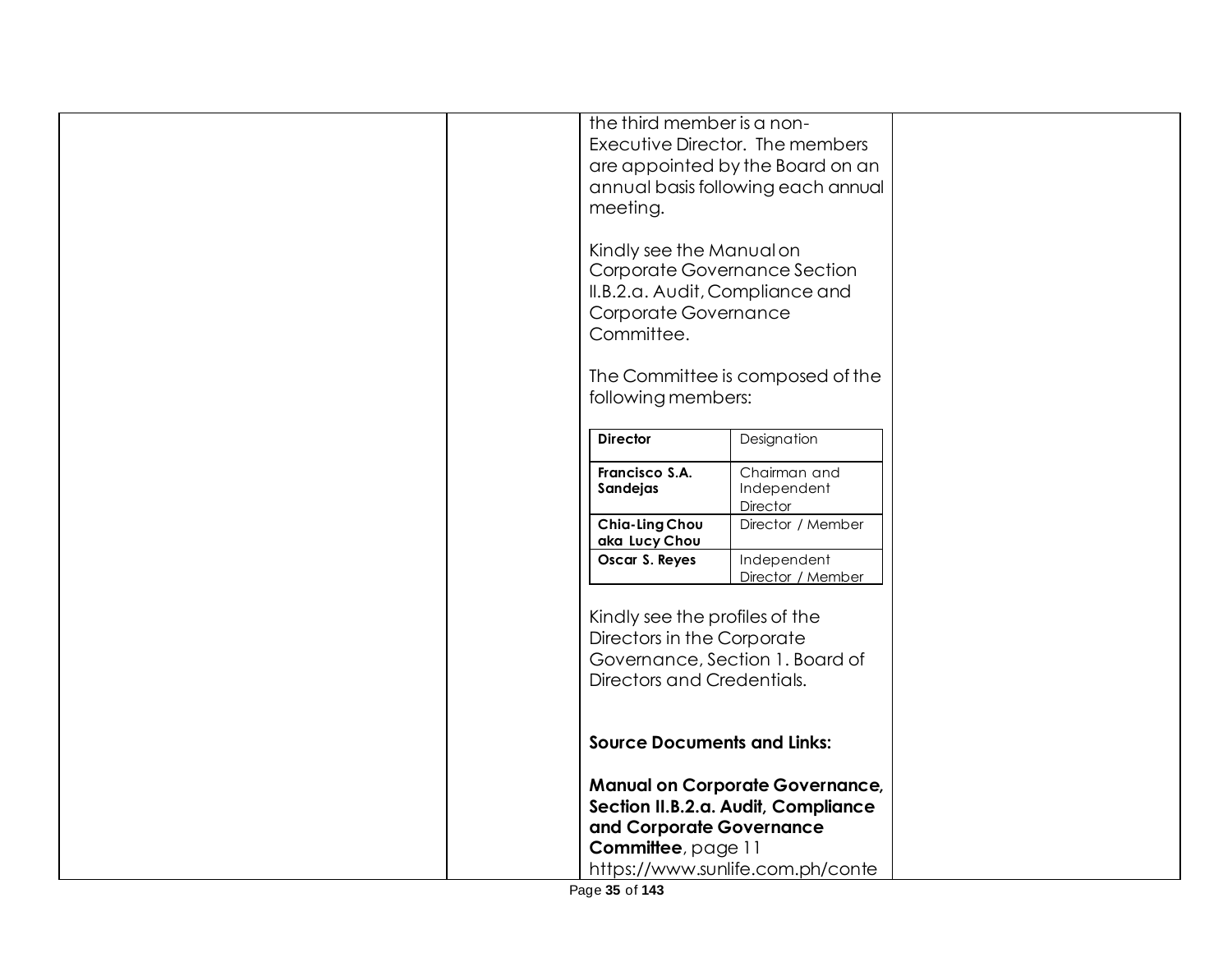|                                                                                                                                                               |           | nt/dam/sunlife/regional/philippines<br>/documents/Manual%20on%20Cor<br>porate%20Governance.pdf<br><b>Corporate Governance, Section 1.</b><br><b>Board of Directors and Credentials,</b><br>pages 1-4<br>https://www.sunlife.com.ph/conte<br>nt/dam/sunlife/regional/philippines<br>/documents/SLFPI%20Corporate%2<br>0Governance%2020210708.SO%20f<br>or%20website.pdf                                                                                                                                                                                                                                                                            |                |
|---------------------------------------------------------------------------------------------------------------------------------------------------------------|-----------|---------------------------------------------------------------------------------------------------------------------------------------------------------------------------------------------------------------------------------------------------------------------------------------------------------------------------------------------------------------------------------------------------------------------------------------------------------------------------------------------------------------------------------------------------------------------------------------------------------------------------------------------------|----------------|
| 3. All the members of the committee have<br>relevant background, knowledge, skills,<br>and/or experience in the areas of<br>accounting, auditing and finance. | Compliant | Provide information or link/reference to a<br>document containing information on the<br>background, knowledge, skills, and/or<br>experience of the members of the Audit<br>Committee.<br>The Audit, Compliance, and<br>Corporate Governance<br>Committee as a whole, possesses<br>the experience and expertise<br>required to fulfill the Committee's<br>mandate. Each member of the<br>Committee is financially literate,<br>have experience in accounting or<br>finance, or at least an adequate<br>understanding of, or competence<br>in, most of the Corporation's<br>financial and risk management<br>systems and regulatory<br>environment. | Not applicable |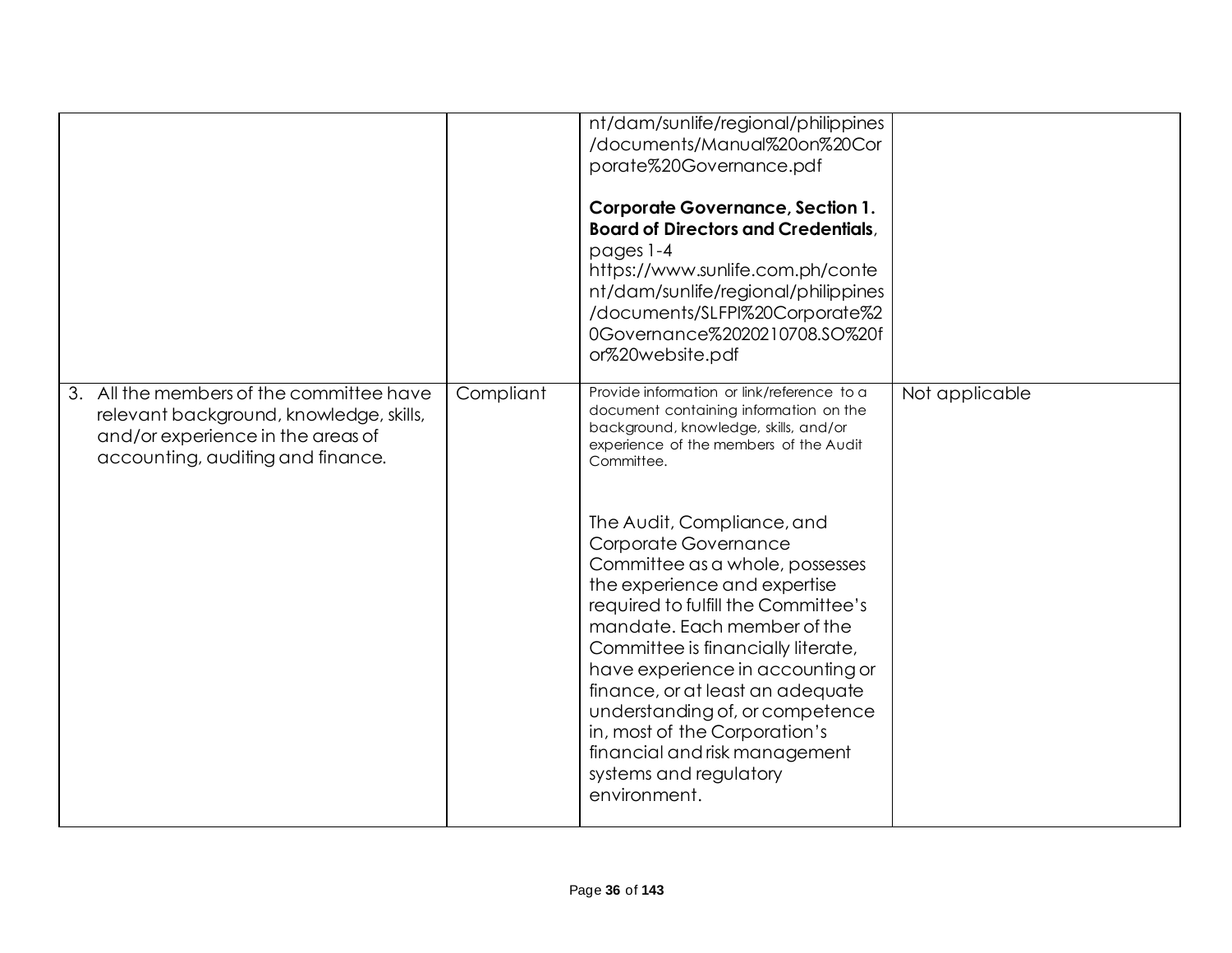|                                                                                         |           | Kindly see the Corporate<br>Governance, Section Board of<br>Directors and Credentials.<br>Kindly also see in the Board of<br>Director's Skills Matrix.                                                                                                                                                                                                                                                                                                     |                |
|-----------------------------------------------------------------------------------------|-----------|------------------------------------------------------------------------------------------------------------------------------------------------------------------------------------------------------------------------------------------------------------------------------------------------------------------------------------------------------------------------------------------------------------------------------------------------------------|----------------|
|                                                                                         |           | <b>Source Documents and Link:</b>                                                                                                                                                                                                                                                                                                                                                                                                                          |                |
|                                                                                         |           | <b>Corporate Governance, Section 1.</b><br><b>Board of Directors and Credentials,</b><br>pages 1-4<br>https://www.sunlife.com.ph/conte<br>nt/dam/sunlife/regional/philippines<br>/documents/SLFPI%20Corporate%2<br>0Governance%2020210708.SO%20f<br>or%20website.pdf<br><b>Board of Director's Skills Matrix</b><br>https://www.sunlife.com.ph/conte<br>nt/dam/sunlife/regional/philippines<br>/documents/Board%20of%20Direct<br>ors%20Skills%20Matrix.pdf |                |
| The Chairman of the Audit Committee is<br>4.<br>not the Chairman of the Board or of any | Compliant | Provide information or link/reference to a<br>document containing information on the                                                                                                                                                                                                                                                                                                                                                                       | Not applicable |
| other committee.                                                                        |           | Chairman of the Audit Committee                                                                                                                                                                                                                                                                                                                                                                                                                            |                |
|                                                                                         |           | Chairman Francisco S.A. Sandejas<br>of the Audit, Compliance and<br>Corporate Governance<br>Committee, is not the Chairman of<br>the Board.                                                                                                                                                                                                                                                                                                                |                |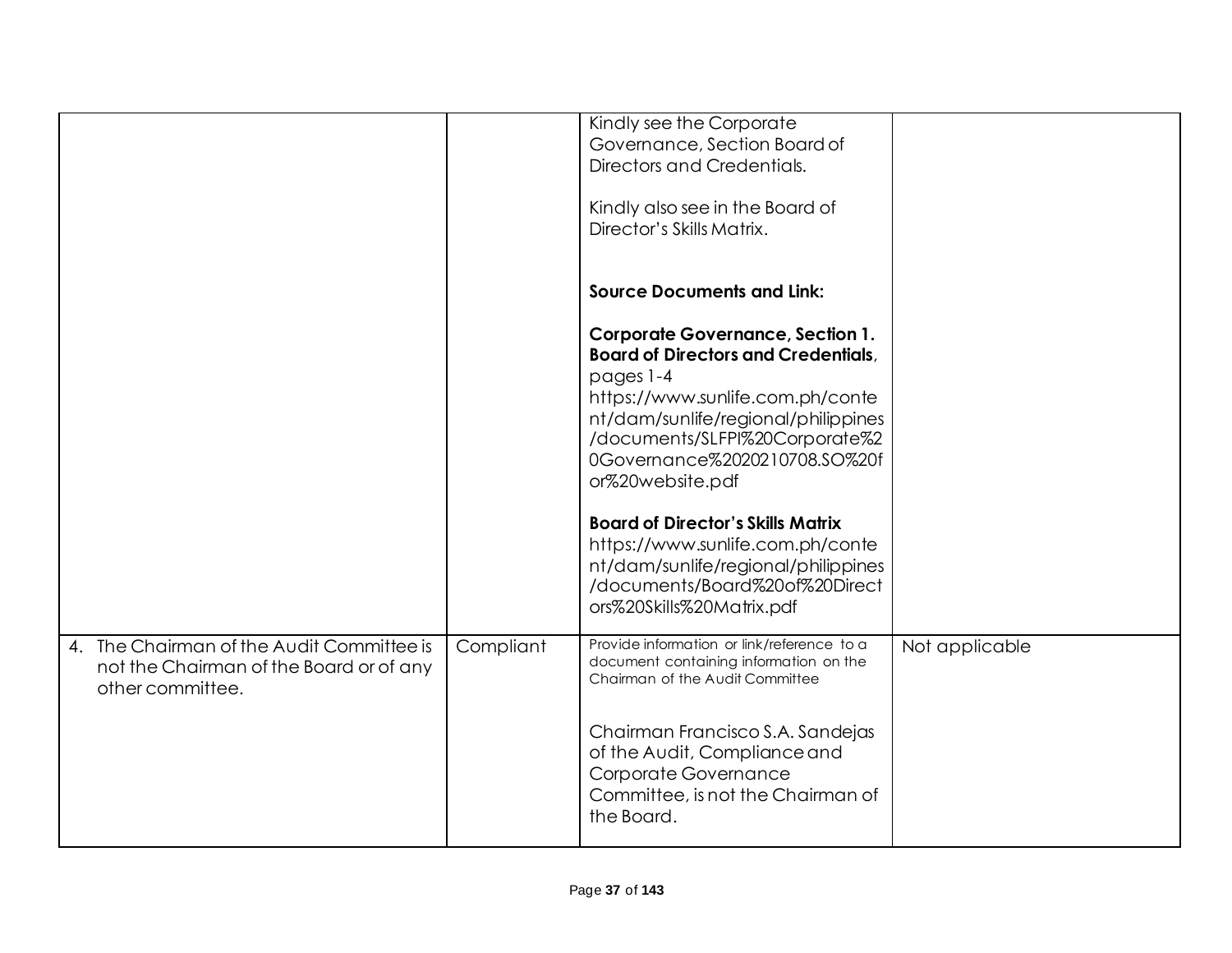|                                                                                                                                                                                                                                                                  |           | Kindly see the profile of the<br>Chairman of the Audit,<br>Compliance and Corporate<br>Governance Committee in the<br>Corporate Governance, Section 1.<br><b>Board of Directors and Credentials.</b>                                                                                                             |                |
|------------------------------------------------------------------------------------------------------------------------------------------------------------------------------------------------------------------------------------------------------------------|-----------|------------------------------------------------------------------------------------------------------------------------------------------------------------------------------------------------------------------------------------------------------------------------------------------------------------------|----------------|
|                                                                                                                                                                                                                                                                  |           | <b>Source Documents and Link:</b>                                                                                                                                                                                                                                                                                |                |
|                                                                                                                                                                                                                                                                  |           | <b>Corporate Governance, Section 1.</b><br><b>Board of Directors and Credentials,</b><br>pages 2-3<br>https://www.sunlife.com.ph/conte<br>nt/dam/sunlife/regional/philippines<br>/documents/SLFPI%20Corporate%2<br>0Governance%2020210708.SO%20f<br>or%20website.pdf                                             |                |
| <b>Recommendation 3.3</b>                                                                                                                                                                                                                                        |           |                                                                                                                                                                                                                                                                                                                  |                |
| Board establishes a Corporate<br>Governance Committee tasked to assist<br>the Board in the performance of its<br>corporate governance responsibilities,<br>including the functions that were<br>formerly assigned to a Nomination and<br>Remuneration Committee. | Compliant | Provide information or reference to a<br>document containing information on the<br>Corporate Governance Committee,<br>including its functions<br>Indicate if the Committee undertook the<br>process of identifying the quality of<br>directors aligned with the company's<br>strategic direction, if applicable. | Not applicable |
|                                                                                                                                                                                                                                                                  |           | The Company has an Audit,<br>Compliance and Corporate<br>Governance Committee which<br>assists the Board in fulfilling its<br>corporate governance<br>responsibilities.                                                                                                                                          |                |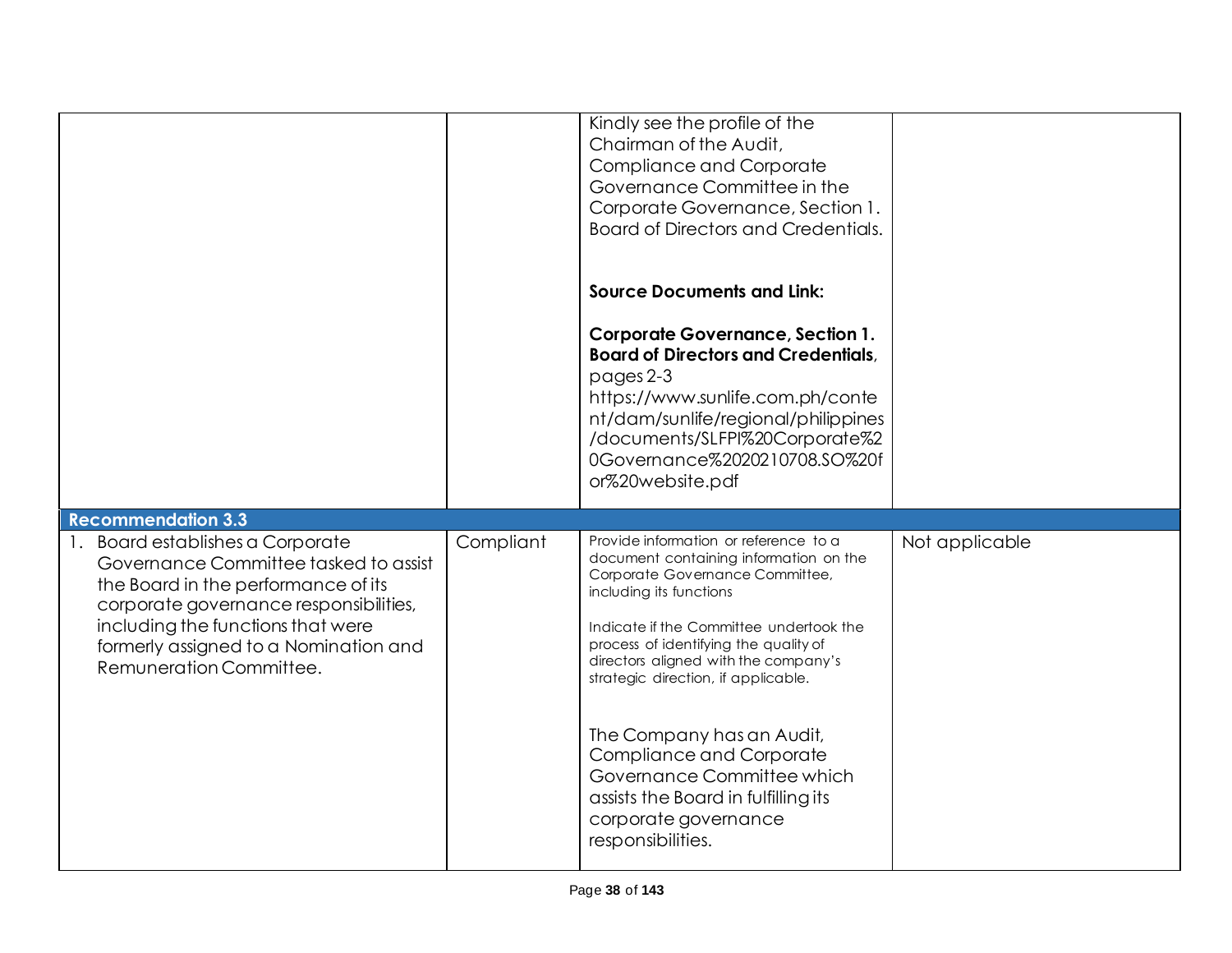|                                                                                                                                   |           | Kindly see the Manual on<br>Corporate Governance, Section<br>II.B.2.a. Audit, Compliance and<br>Corporate Governance<br>Committee.                                                                                                                                                                                                                                            |                |
|-----------------------------------------------------------------------------------------------------------------------------------|-----------|-------------------------------------------------------------------------------------------------------------------------------------------------------------------------------------------------------------------------------------------------------------------------------------------------------------------------------------------------------------------------------|----------------|
|                                                                                                                                   |           | <b>Source Documents and Link:</b><br><b>Manual on Corporate Governance,</b><br>Section II.B.2.a. Audit, Compliance<br>and Corporate Governance<br>Committee, pages 11-15<br>https://www.sunlife.com.ph/conte<br>nt/dam/sunlife/regional/philippines<br>/documents/Manual%20on%20Cor<br>porate%20Governance.pdf                                                                |                |
| Corporate Governance Committee is<br>2.<br>composed of at least three members, all<br>of whom should be independent<br>directors. | Compliant | Provide information or link/reference to a<br>document containing information on the<br>members of the Corporate Governance<br>Committee, including their qualifications<br>and type of directorship.                                                                                                                                                                         | Not applicable |
|                                                                                                                                   |           | The Audit, Compliance and<br>Corporate Governance<br>Committee is composed of at least<br>three (3) members of the Board, at<br>least two (2) of whom are<br>Independent Directors, including a<br>Committee Chair, and the third<br>member is a non-Executive<br>Director. The members are<br>appointed by the Board on an<br>annual basis following each annual<br>meeting. |                |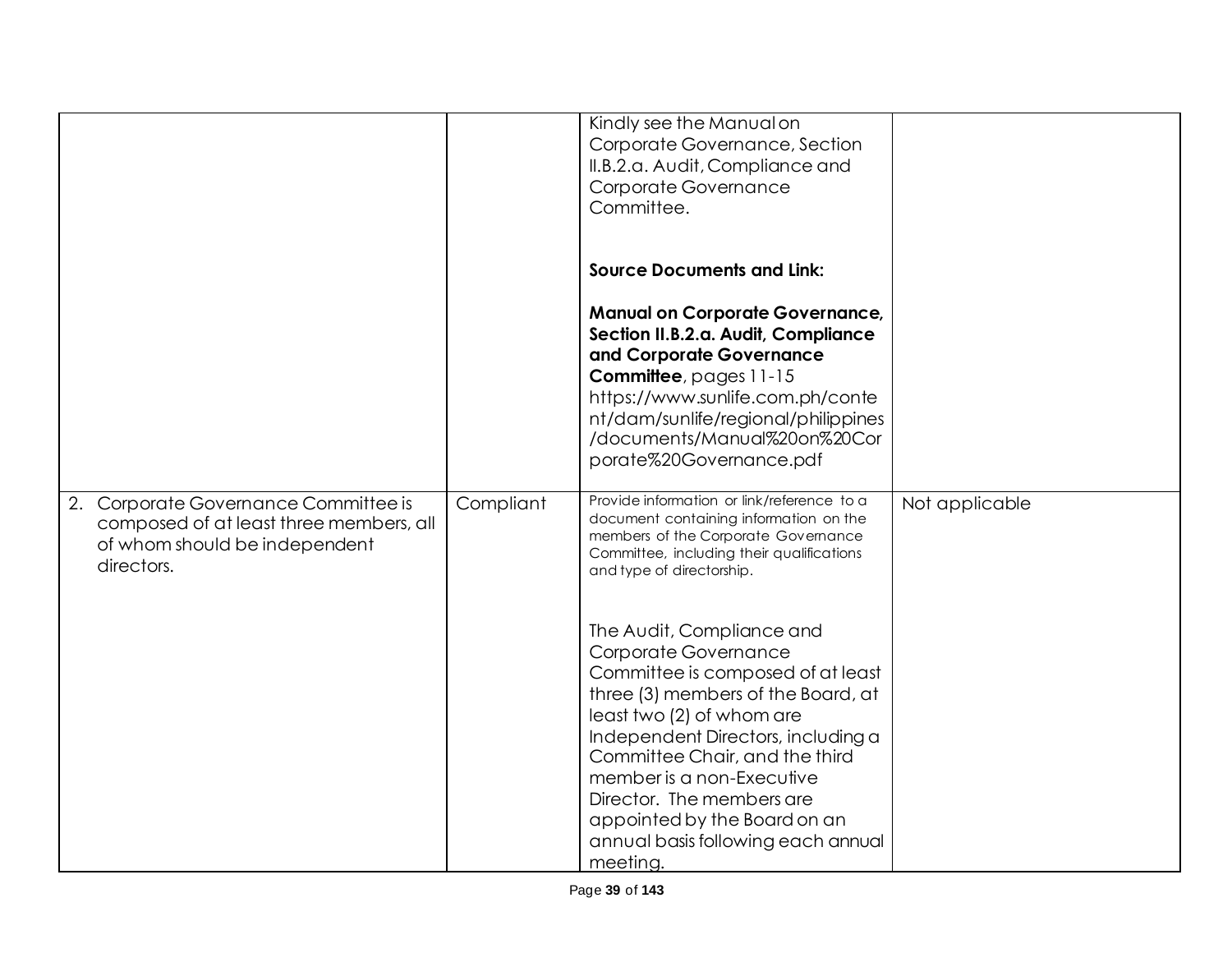|  | Kindly see the Manual on<br>Corporate Governance Section<br>II.B.2.a. Audit, Compliance and<br>Corporate Governance<br>Committee.<br>following members: | The Committee is composed of the                                                                                                                                                         |  |
|--|---------------------------------------------------------------------------------------------------------------------------------------------------------|------------------------------------------------------------------------------------------------------------------------------------------------------------------------------------------|--|
|  | <b>Director</b>                                                                                                                                         | Designation                                                                                                                                                                              |  |
|  | Francisco S.A.<br>Sandejas                                                                                                                              | Chairman and<br>Independent<br>Director                                                                                                                                                  |  |
|  | Chia-Ling Chou                                                                                                                                          | Director / Member                                                                                                                                                                        |  |
|  | aka Lucy Chou<br>Oscar S. Reyes                                                                                                                         | Independent<br>Director / Member                                                                                                                                                         |  |
|  | Kindly see the profiles of the<br>Directors in the Corporate<br>Directors and Credentials.                                                              | Governance, Section 1. Board of                                                                                                                                                          |  |
|  | <b>Source Documents and Link:</b>                                                                                                                       |                                                                                                                                                                                          |  |
|  | and Corporate Governance<br>Committee, page 11<br>porate%20Governance.pdf                                                                               | <b>Manual on Corporate Governance,</b><br>Section II.B.2.a. Audit, Compliance<br>https://www.sunlife.com.ph/conte<br>nt/dam/sunlife/regional/philippines<br>/documents/Manual%20on%20Cor |  |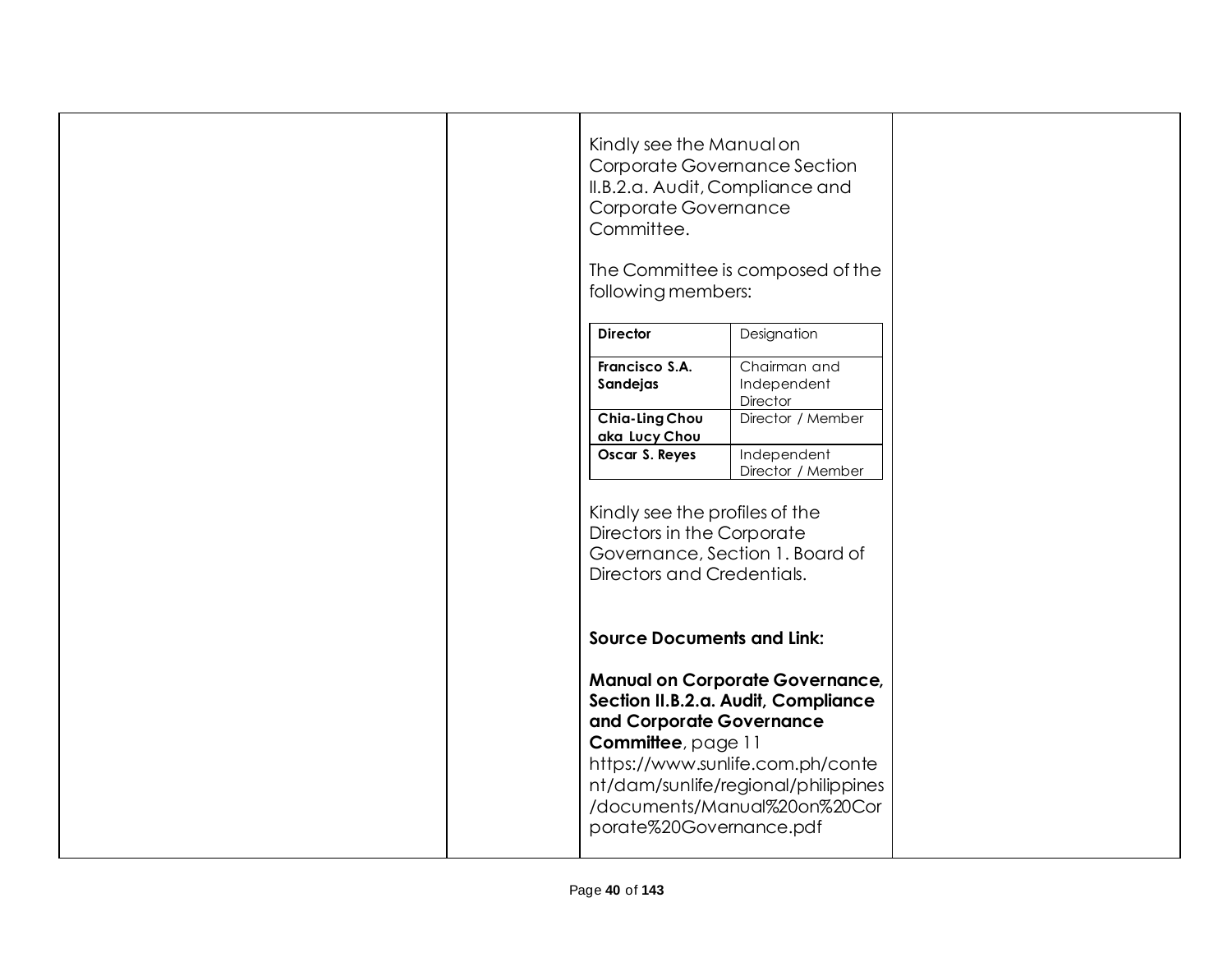|                                                                                  |           | <b>Corporate Governance, Section 1.</b><br><b>Board of Directors and Credentials,</b><br>pages 1-4<br>https://www.sunlife.com.ph/conte<br>nt/dam/sunlife/regional/philippines<br>/documents/SLFPI%20Corporate%2<br>0Governance%2020210708.SO%20f<br>or%20website.pdf                                                                                                                                                                                                                                                                                                                                                                                                                                                                                      |                |
|----------------------------------------------------------------------------------|-----------|-----------------------------------------------------------------------------------------------------------------------------------------------------------------------------------------------------------------------------------------------------------------------------------------------------------------------------------------------------------------------------------------------------------------------------------------------------------------------------------------------------------------------------------------------------------------------------------------------------------------------------------------------------------------------------------------------------------------------------------------------------------|----------------|
| 3. Chairman of the Corporate Governance<br>Committee is an independent director. | Compliant | Provide information or link/reference to a<br>document containing information on the<br>Chairman of the Corporate Governance<br>Committee.<br>Chairman Francisco S.A. Sandejas<br>of the Audit, Compliance and<br>Corporate Governance<br>Committee, is not the Chairman of<br>the Board.<br>Kindly see the profile of the<br>Chairman of the Audit,<br>Compliance and Corporate<br>Governance Committee in the<br>Corporate Governance, Section 1.<br><b>Board of Directors and Credentials.</b><br><b>Source Documents and Link:</b><br><b>Corporate Governance, Section 1.</b><br><b>Board of Directors and Credentials,</b><br>pages 2-3<br>https://www.sunlife.com.ph/conte<br>nt/dam/sunlife/regional/philippines<br>/documents/SLFPI%20Corporate%2 | Not applicable |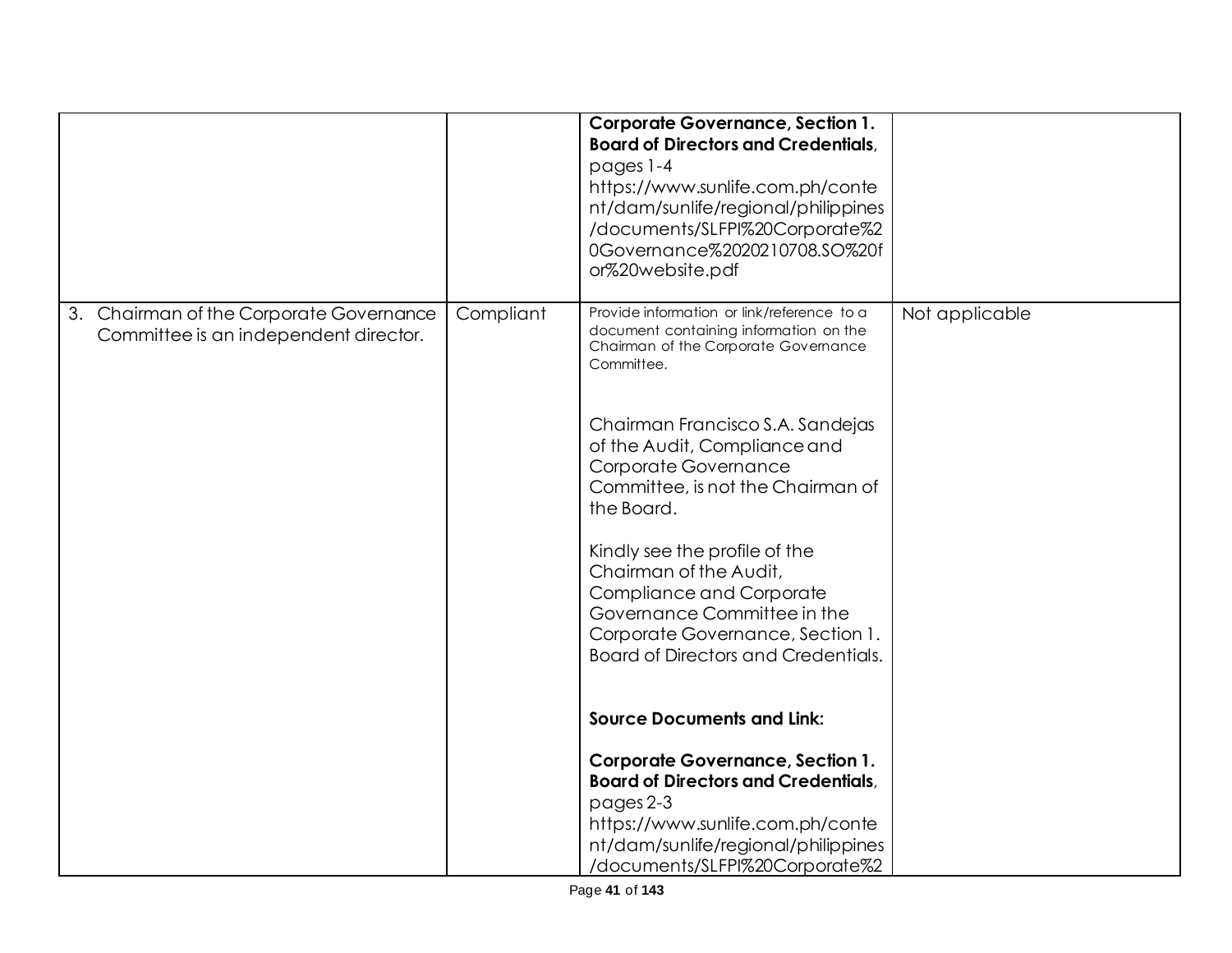|                                                                                                                                                                                                                                   |           | 0Governance%2020210708.SO%20f<br>or%20website.pdf                                                                                                                                                                                                                                                                                                                                                                                                                                                                                                                                                                                                                                                                                                                                                                                                                                                                                                          |                |
|-----------------------------------------------------------------------------------------------------------------------------------------------------------------------------------------------------------------------------------|-----------|------------------------------------------------------------------------------------------------------------------------------------------------------------------------------------------------------------------------------------------------------------------------------------------------------------------------------------------------------------------------------------------------------------------------------------------------------------------------------------------------------------------------------------------------------------------------------------------------------------------------------------------------------------------------------------------------------------------------------------------------------------------------------------------------------------------------------------------------------------------------------------------------------------------------------------------------------------|----------------|
| <b>Recommendation 3.4</b>                                                                                                                                                                                                         |           |                                                                                                                                                                                                                                                                                                                                                                                                                                                                                                                                                                                                                                                                                                                                                                                                                                                                                                                                                            |                |
| 1. Board establishes a separate Board Risk<br>Oversight Committee (BROC) that<br>should be responsible for the oversight of<br>a company's Enterprise Risk<br>Management system to ensure its<br>functionality and effectiveness. | Compliant | Provide information or link/reference to a<br>document containing information on the<br>Board Risk Oversight Committee (BROC),<br>including its functions<br>The Audit, Compliance and<br>Corporate Governance<br>Committee performs the functions<br>of a Risk Management Committee<br>and assists the Board in performing<br>oversight financial management<br>functions specifically in the areas of<br>managing credit, market, liquidity,<br>actuarial, operational, legal and<br>other risks of the Corporation, and<br>crisis management because of the<br>status of the operations.<br>Kindly see the Manual on<br>Corporate Governance, Section<br>II.B.2.a. Duties and Responsibilities<br>of Audit, Compliance and<br>Corporate Governance<br>Committee.<br><b>Source Documents and Link:</b><br><b>Manual on Corporate Governance,</b><br>Section II.B.2.a. Duties and<br><b>Responsibilities of Audit,</b><br><b>Compliance and Corporate</b> | Not applicable |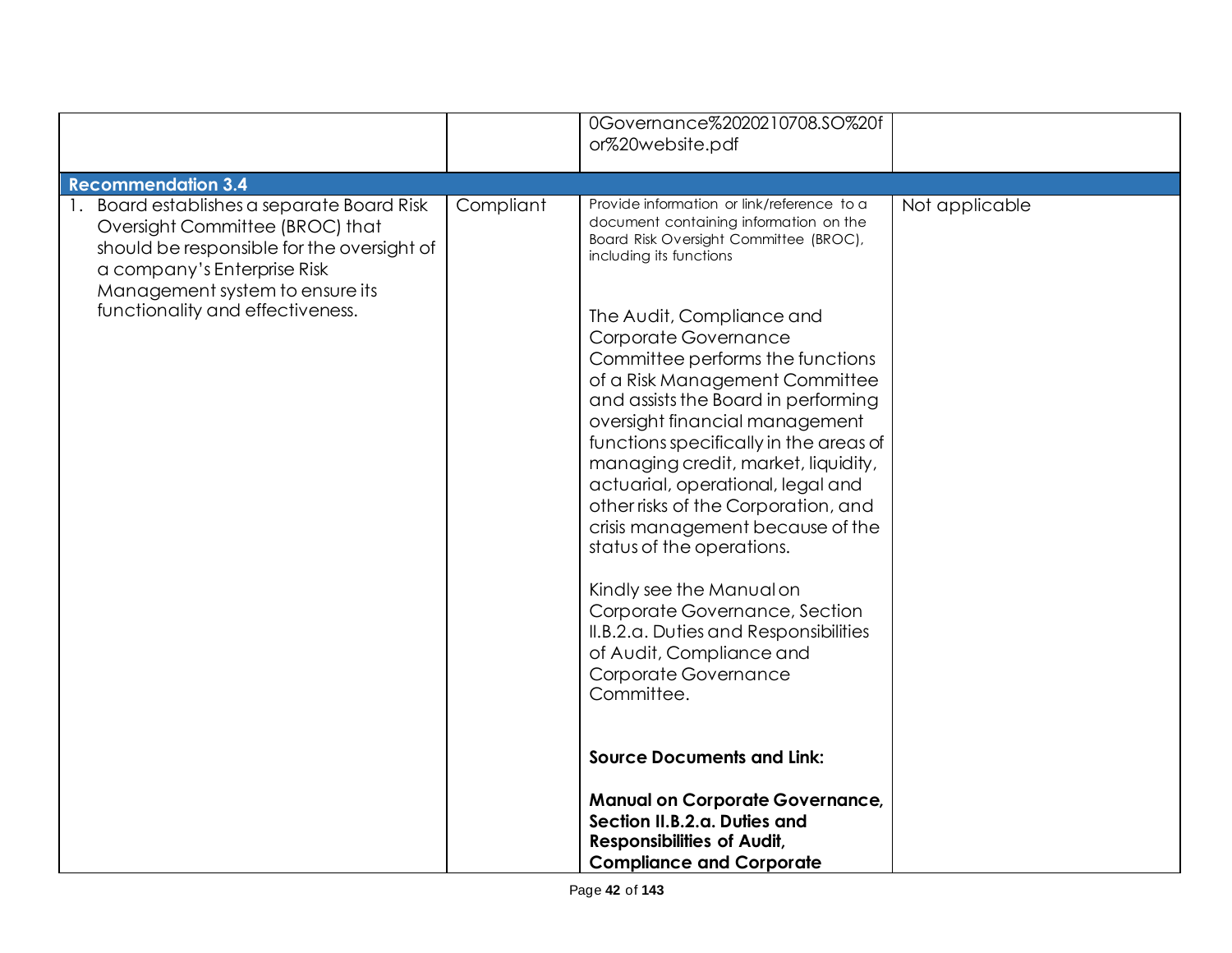|                                                                                                                                       |           | 15<br>porate%20Governance.pdf                                                                                                                                                                                                                                                                                                                                                                                                                                                                                                                                                   | Governance Committee, pages 11-<br>https://www.sunlife.com.ph/conte<br>nt/dam/sunlife/regional/philippines<br>/documents/Manual%20on%20Cor                                                             |                |
|---------------------------------------------------------------------------------------------------------------------------------------|-----------|---------------------------------------------------------------------------------------------------------------------------------------------------------------------------------------------------------------------------------------------------------------------------------------------------------------------------------------------------------------------------------------------------------------------------------------------------------------------------------------------------------------------------------------------------------------------------------|--------------------------------------------------------------------------------------------------------------------------------------------------------------------------------------------------------|----------------|
| 2. BROC is composed of at least three<br>members, the majority of whom should<br>be independent directors, including the<br>Chairman. | Compliant | Provide information or link/reference to a<br>document containing information on the<br>members of the BROC, including their<br>qualifications and type of directorship<br>The Audit, Compliance and<br>Corporate Governance<br>least two (2) of whom are<br>Committee Chair, and the third<br>member is a non-Executive<br>Director. The members are<br>appointed by the Board on an<br>meeting.<br>Kindly see the Manual on<br>Corporate Governance Section<br>II.B.2.a. Audit, Compliance and<br>Corporate Governance<br>Committee.<br>following members:<br><b>Director</b> | Committee is composed of at least<br>three (3) members of the Board, at<br>Independent Directors, including a<br>annual basis following each annual<br>The Committee is composed of the<br>Designation | Not applicable |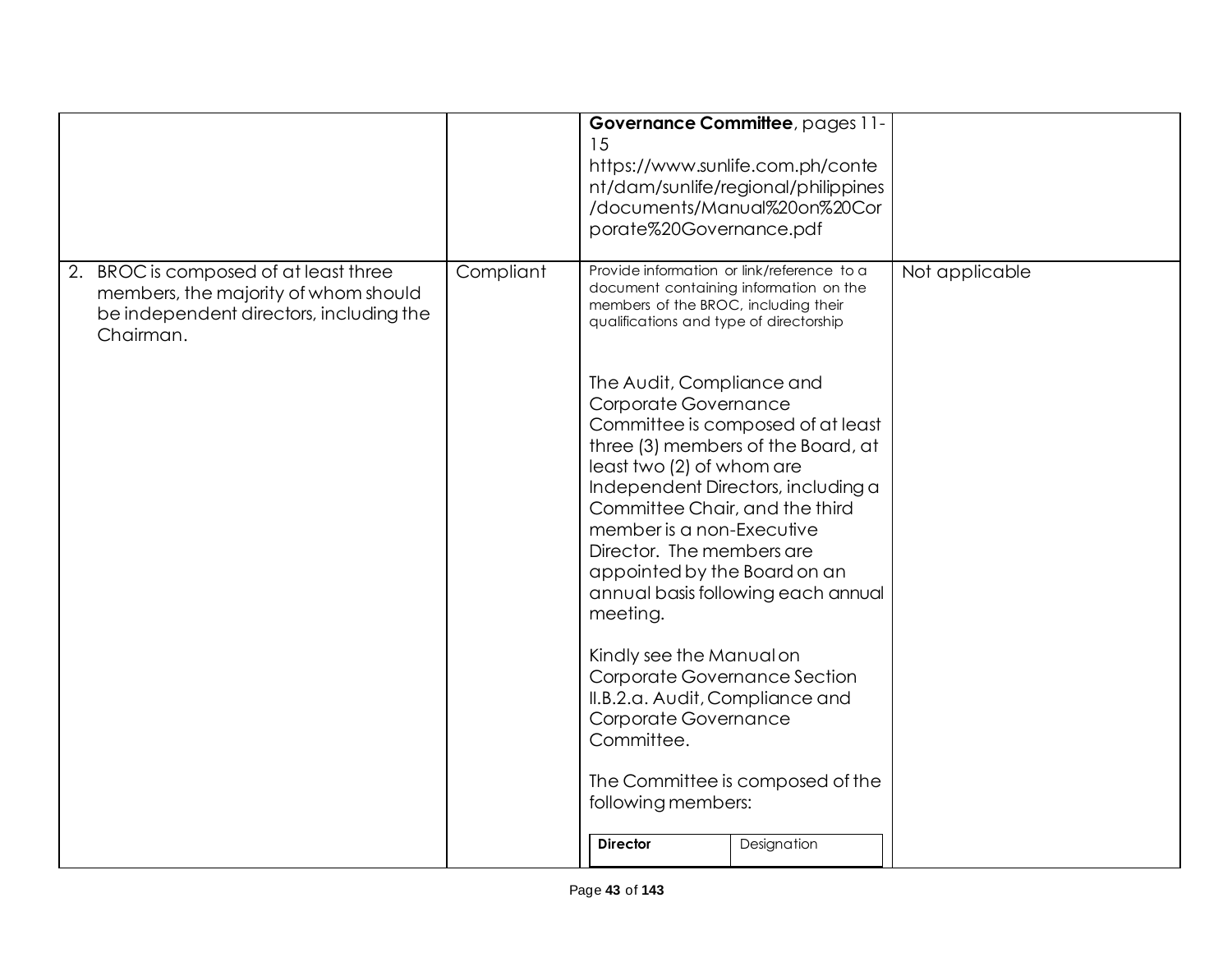|                                        |           | Francisco S.A.                    | Chairman and                               |                |
|----------------------------------------|-----------|-----------------------------------|--------------------------------------------|----------------|
|                                        |           | Sandejas                          | Independent                                |                |
|                                        |           |                                   | Director                                   |                |
|                                        |           | Chia-Ling Chou                    | Director / Member                          |                |
|                                        |           | aka Lucy Chou                     |                                            |                |
|                                        |           | Oscar S. Reyes                    | Independent                                |                |
|                                        |           |                                   | Director / Member                          |                |
|                                        |           |                                   |                                            |                |
|                                        |           | Kindly see the profiles of the    |                                            |                |
|                                        |           | Directors in the Corporate        |                                            |                |
|                                        |           |                                   |                                            |                |
|                                        |           |                                   | Governance, Section 1. Board of            |                |
|                                        |           | Directors and Credentials.        |                                            |                |
|                                        |           |                                   |                                            |                |
|                                        |           |                                   |                                            |                |
|                                        |           | <b>Source Documents and Link:</b> |                                            |                |
|                                        |           |                                   |                                            |                |
|                                        |           |                                   | <b>Manual on Corporate Governance,</b>     |                |
|                                        |           |                                   |                                            |                |
|                                        |           |                                   | Section II.B.2.a. Audit, Compliance        |                |
|                                        |           | and Corporate Governance          |                                            |                |
|                                        |           | Committee, page 11                |                                            |                |
|                                        |           |                                   | https://www.sunlife.com.ph/conte           |                |
|                                        |           |                                   | nt/dam/sunlife/regional/philippines        |                |
|                                        |           |                                   | /documents/Manual%20on%20Cor               |                |
|                                        |           | porate%20Governance.pdf           |                                            |                |
|                                        |           |                                   |                                            |                |
|                                        |           |                                   |                                            |                |
|                                        |           |                                   | <b>Corporate Governance, Section 1.</b>    |                |
|                                        |           |                                   | <b>Board of Directors and Credentials,</b> |                |
|                                        |           | pages 1-4                         |                                            |                |
|                                        |           |                                   | https://www.sunlife.com.ph/conte           |                |
|                                        |           |                                   | nt/dam/sunlife/regional/philippines        |                |
|                                        |           |                                   |                                            |                |
|                                        |           |                                   | /documents/SLFPI%20Corporate%2             |                |
|                                        |           |                                   | 0Governance%2020210708.SO%20f              |                |
|                                        |           | or%20website.pdf                  |                                            |                |
|                                        |           |                                   |                                            |                |
| 3. The Chairman of the BROC is not the | Compliant |                                   | Provide information or link/reference to a | Not applicable |
| Chairman of the Board or of any other  |           |                                   | document containing information on the     |                |
|                                        |           | Chairman of the BROC              |                                            |                |
| committee.                             |           |                                   |                                            |                |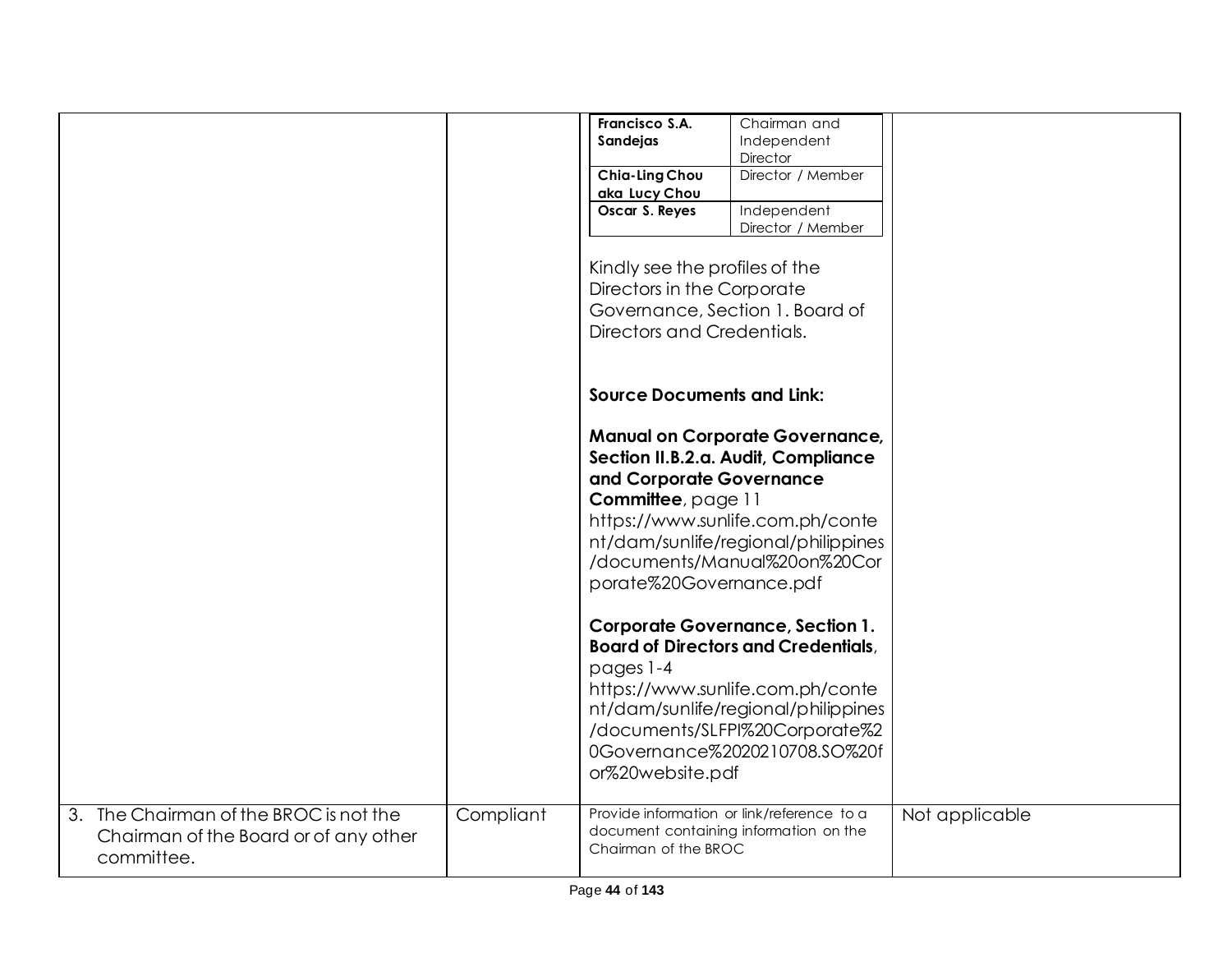|                                                                                                                         |           | Chairman Francisco S.A. Sandejas<br>of the Audit, Compliance and<br>Corporate Governance<br>Committee, is not the Chairman of<br>the Board.                                                                                                                          |                |
|-------------------------------------------------------------------------------------------------------------------------|-----------|----------------------------------------------------------------------------------------------------------------------------------------------------------------------------------------------------------------------------------------------------------------------|----------------|
|                                                                                                                         |           | Kindly see the profile of the<br>Chairman of the Audit,<br>Compliance and Corporate<br>Governance Committee in the<br>Corporate Governance, Section 1.<br>Board of Directors and Credentials.                                                                        |                |
|                                                                                                                         |           | <b>Source Documents and Link:</b>                                                                                                                                                                                                                                    |                |
|                                                                                                                         |           | <b>Corporate Governance, Section 1.</b><br><b>Board of Directors and Credentials,</b><br>pages 2-3<br>https://www.sunlife.com.ph/conte<br>nt/dam/sunlife/regional/philippines<br>/documents/SLFPI%20Corporate%2<br>0Governance%2020210708.SO%20f<br>or%20website.pdf |                |
| 4. At least one member of the BROC has<br>relevant thorough knowledge and<br>experience on risk and risk<br>management. | Compliant | Provide information or link/reference to a<br>document containing information on the<br>background, skills, and/or experience of<br>the members of the BROC.                                                                                                         | Not applicable |
|                                                                                                                         |           | The Audit, Compliance and<br>Corporate Governance<br>Committee as a whole possesses<br>the experience and expertise<br>required to fulfill the Committee's                                                                                                           |                |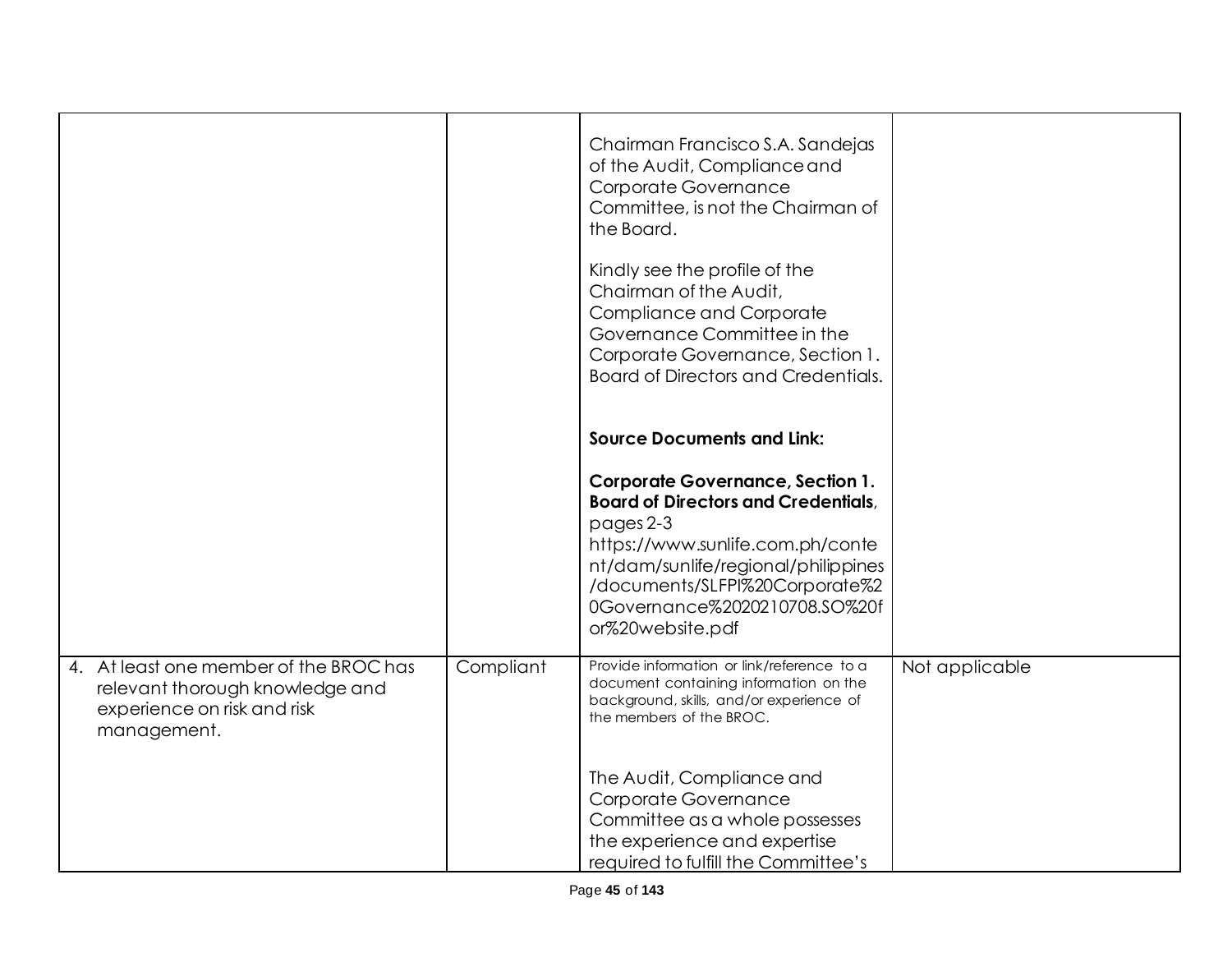|                           | mandate. Each member of the<br>Committee is financially literate,<br>have experience in accounting or<br>finance, or at least an adequate<br>understanding of, or competence<br>in, most of the Corporation's<br>financial and risk management<br>systems and regulatory<br>environment. |  |
|---------------------------|------------------------------------------------------------------------------------------------------------------------------------------------------------------------------------------------------------------------------------------------------------------------------------------|--|
|                           | Kindly see the Corporate<br>Governance, Section 1. Board of<br>Directors and Credentials.<br>Kindly also see the Board of<br>Director's Skills Matrix.                                                                                                                                   |  |
|                           | <b>Source Documents and Link:</b><br><b>Corporate Governance, Section 1.</b><br><b>Board of Directors and Credentials,</b><br>pages 1-4<br>https://www.sunlife.com.ph/conte<br>nt/dam/sunlife/regional/philippines                                                                       |  |
|                           | /documents/SLFPI%20Corporate%2<br>0Governance%2020210708.SO%20f<br>or%20website.pdf<br><b>Board of Director's Skills Matrix</b><br>https://www.sunlife.com.ph/conte<br>nt/dam/sunlife/regional/philippines<br>/documents/Board%20of%20Direct<br>ors%20Skills%20Matrix.pdf                |  |
| <b>Recommendation 3.5</b> |                                                                                                                                                                                                                                                                                          |  |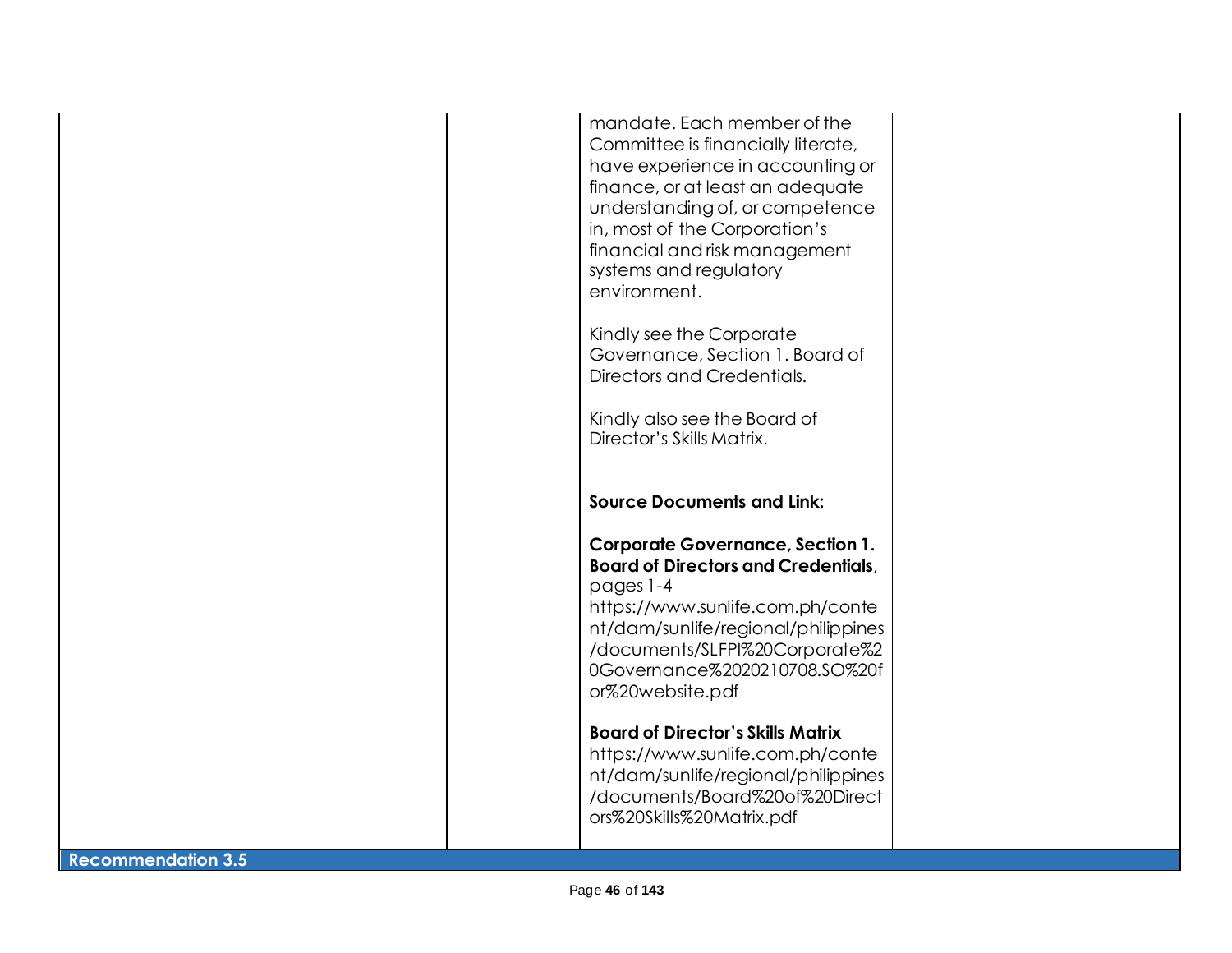| Board establishes a Related Party<br>Transactions (RPT) Committee, which is<br>tasked with reviewing all material related<br>party transactions of the company. | Compliant | Provide information or link/reference to a<br>document containing information on the<br><b>Related Party Transactions (RPT)</b><br>Committee, including its functions.<br>The Company has a Review<br><b>Committee for Related Party</b><br>Transactions (RPT) which assists the<br>Board in fulfilling its oversight<br>responsibilities for the financial<br>reporting process, the system of<br>internal control, the internal and<br>external audit process, and<br>compliance with laws and<br>regulations.<br>Kindly see the Manual on<br>Corporate Governance, Section<br>II.B.2.b. Review Committee for<br>Related Party Transactions (RPT). | Not applicable |
|-----------------------------------------------------------------------------------------------------------------------------------------------------------------|-----------|------------------------------------------------------------------------------------------------------------------------------------------------------------------------------------------------------------------------------------------------------------------------------------------------------------------------------------------------------------------------------------------------------------------------------------------------------------------------------------------------------------------------------------------------------------------------------------------------------------------------------------------------------|----------------|
|                                                                                                                                                                 |           | <b>Source Documents and Link:</b>                                                                                                                                                                                                                                                                                                                                                                                                                                                                                                                                                                                                                    |                |
|                                                                                                                                                                 |           | <b>Manual on Corporate Governance,</b><br>Section II.B.2.b. Review Committee<br>for Related Party Transactions (RPT),<br>pages 15-18<br>https://www.sunlife.com.ph/conte<br>nt/dam/sunlife/regional/philippines<br>/documents/Manual%20on%20Cor<br>porate%20Governance.pdf                                                                                                                                                                                                                                                                                                                                                                           |                |
| RPT Committee is composed of at least<br>2.<br>three non-executive directors, two of                                                                            | Compliant | Provide information or link/reference to a<br>document containing information on the                                                                                                                                                                                                                                                                                                                                                                                                                                                                                                                                                                 | Not applicable |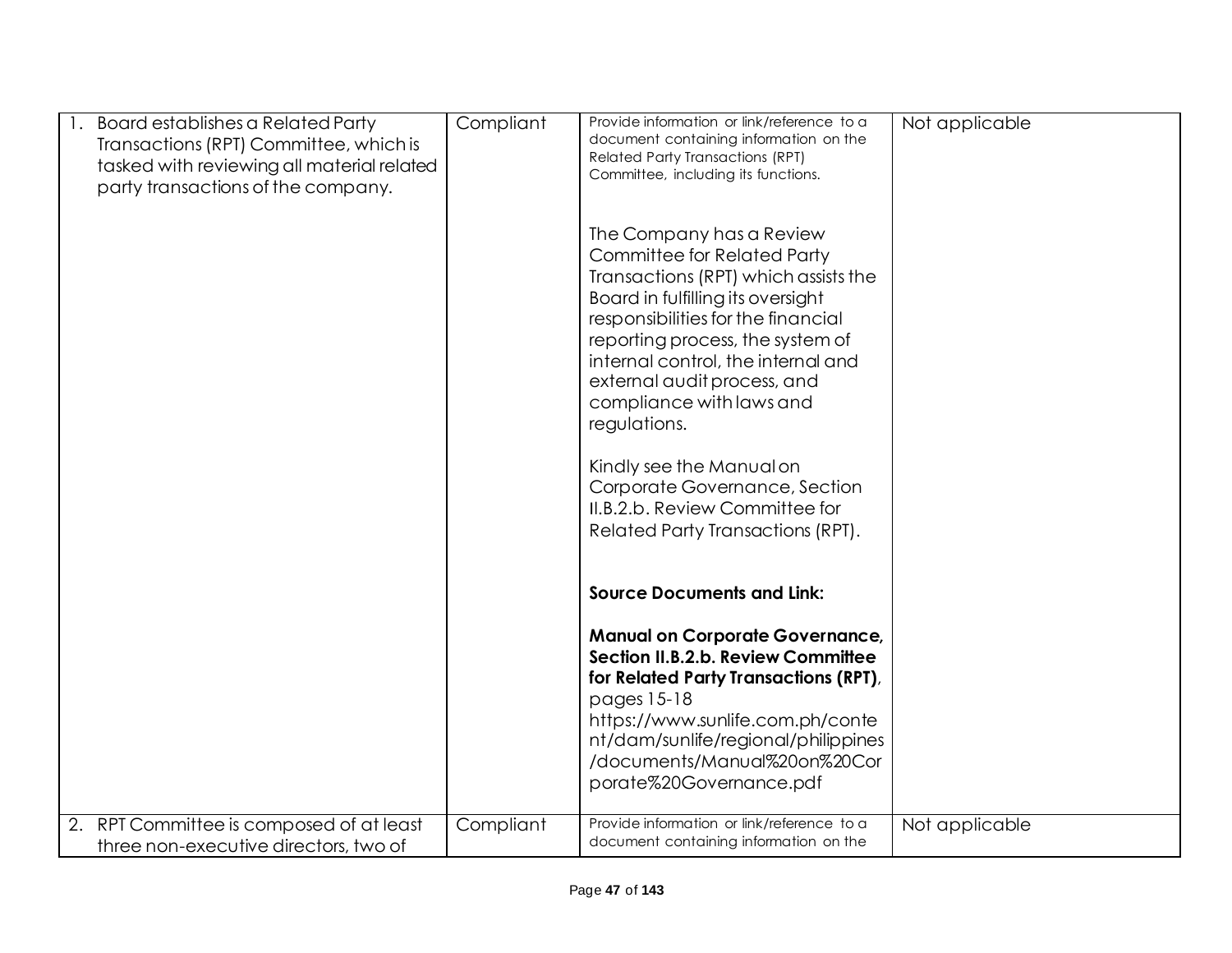| whom should be independent, including |                                 | members of the RPT Committee, including        |  |
|---------------------------------------|---------------------------------|------------------------------------------------|--|
| the Chairman.                         |                                 | their qualifications and type of directorship. |  |
|                                       |                                 |                                                |  |
|                                       |                                 |                                                |  |
|                                       |                                 | The Review Committee for Related               |  |
|                                       |                                 | Party Transactions (RPT) is                    |  |
|                                       |                                 | composed of not less than three (3)            |  |
|                                       |                                 | Directors, at least two (2) of whom            |  |
|                                       |                                 | are Independent Directors,                     |  |
|                                       |                                 | including a Committee Chair, and               |  |
|                                       |                                 | who are appointed by the Board                 |  |
|                                       |                                 | on an annual basis following each              |  |
|                                       | annual meeting.                 |                                                |  |
|                                       |                                 | Kindly see the Manual on                       |  |
|                                       |                                 | Corporate Governance Section                   |  |
|                                       |                                 | II.B.2.b. Review Committee for                 |  |
|                                       |                                 | <b>Related Party Transactions.</b>             |  |
|                                       |                                 |                                                |  |
|                                       |                                 | The Committee is composed of the               |  |
|                                       | following members:              |                                                |  |
|                                       | <b>Director</b>                 | Designation                                    |  |
|                                       | Oscar S. Reyes                  | Chairman and                                   |  |
|                                       |                                 | Independent                                    |  |
|                                       |                                 | <b>Director</b>                                |  |
|                                       | Chia-Ling Chou<br>aka Lucy Chou | Director / Member                              |  |
|                                       | Francisco S.A.                  | Independent                                    |  |
|                                       | Sandejas                        | Director / Member                              |  |
|                                       |                                 |                                                |  |
|                                       |                                 | Kindly see the profiles of the                 |  |
|                                       |                                 | Directors in the Corporate                     |  |
|                                       |                                 | Governance, Section 1. Board of                |  |
|                                       |                                 | Directors and Credentials.                     |  |
|                                       |                                 |                                                |  |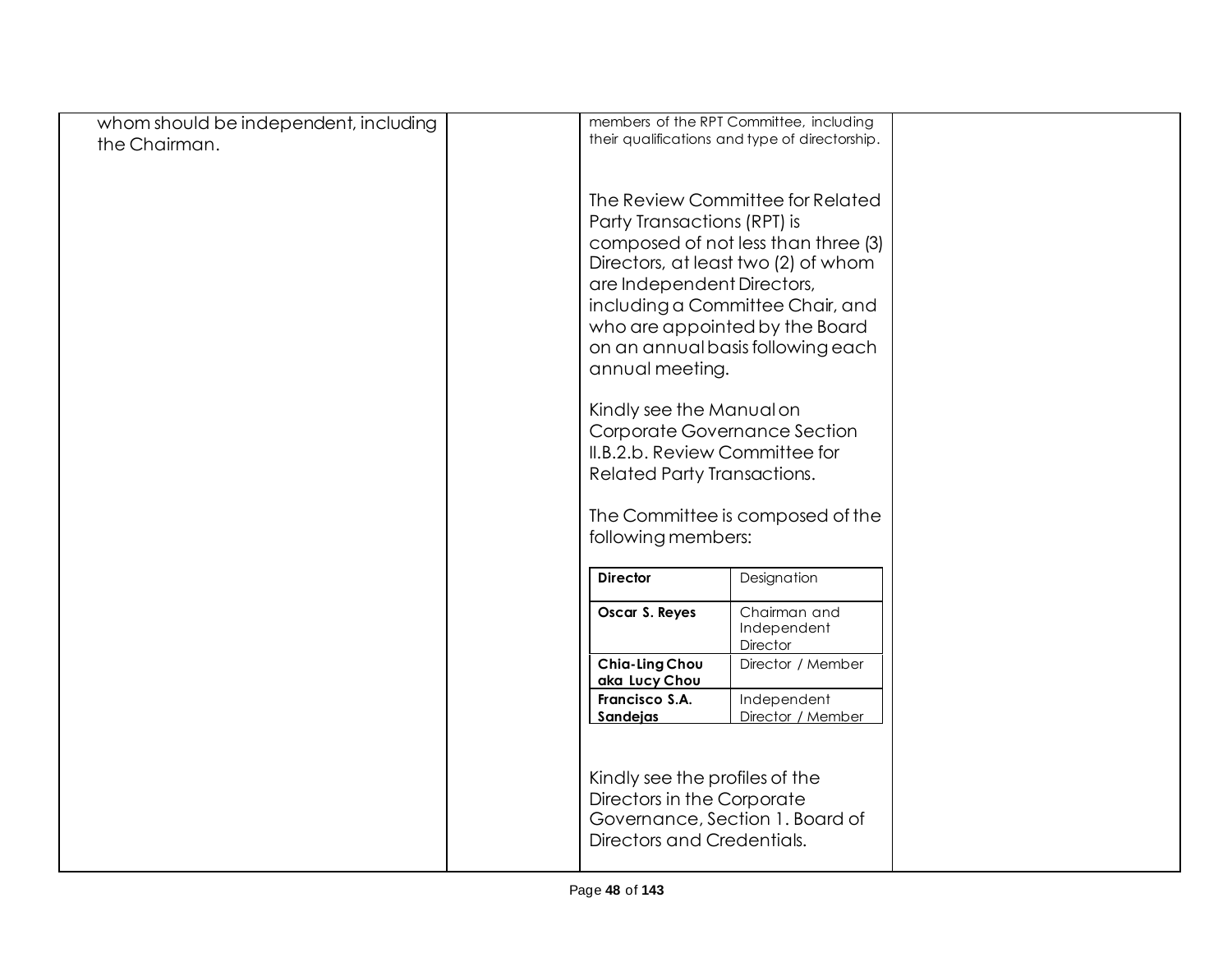|                                                                                                                                                                                                                        |           | <b>Source Documents and Link:</b><br><b>Manual on Corporate Governance,</b><br>Section II.B.2.b. Review Committee<br>for Related Party Transactions,<br>page 15<br>https://www.sunlife.com.ph/conte<br>nt/dam/sunlife/regional/philippines<br>/documents/Manual%20on%20Cor<br>porate%20Governance.pdf<br><b>Corporate Governance, Section 1.</b><br><b>Board of Directors and Credentials.</b><br>pages 1-4<br>https://www.sunlife.com.ph/conte<br>nt/dam/sunlife/regional/philippines<br>/documents/SLFPI%20Corporate%2<br>0Governance%2020210708.SO%20f<br>or%20website.pdf |                |
|------------------------------------------------------------------------------------------------------------------------------------------------------------------------------------------------------------------------|-----------|-------------------------------------------------------------------------------------------------------------------------------------------------------------------------------------------------------------------------------------------------------------------------------------------------------------------------------------------------------------------------------------------------------------------------------------------------------------------------------------------------------------------------------------------------------------------------------|----------------|
| <b>Recommendation 3.6</b>                                                                                                                                                                                              |           |                                                                                                                                                                                                                                                                                                                                                                                                                                                                                                                                                                               |                |
| All established committees have a<br>Committee Charter stating in plain terms<br>their respective purposes, memberships,<br>structures, operations, reporting process,<br>resources and other relevant<br>information. | Compliant | Provide information on or link/reference to<br>the company's committee charters,<br>containing all the required information,<br>particularly the functions of the Committee<br>that is necessary for performance<br>evaluation purposes.                                                                                                                                                                                                                                                                                                                                      | Not applicable |
| 2. Committee Charters provide standards<br>for evaluating the performance of the<br>Committees.                                                                                                                        | Compliant | The Board Committees have their<br>respective purposes, memberships,<br>structures and operations and<br>duties and responsibilities.                                                                                                                                                                                                                                                                                                                                                                                                                                         | Not applicable |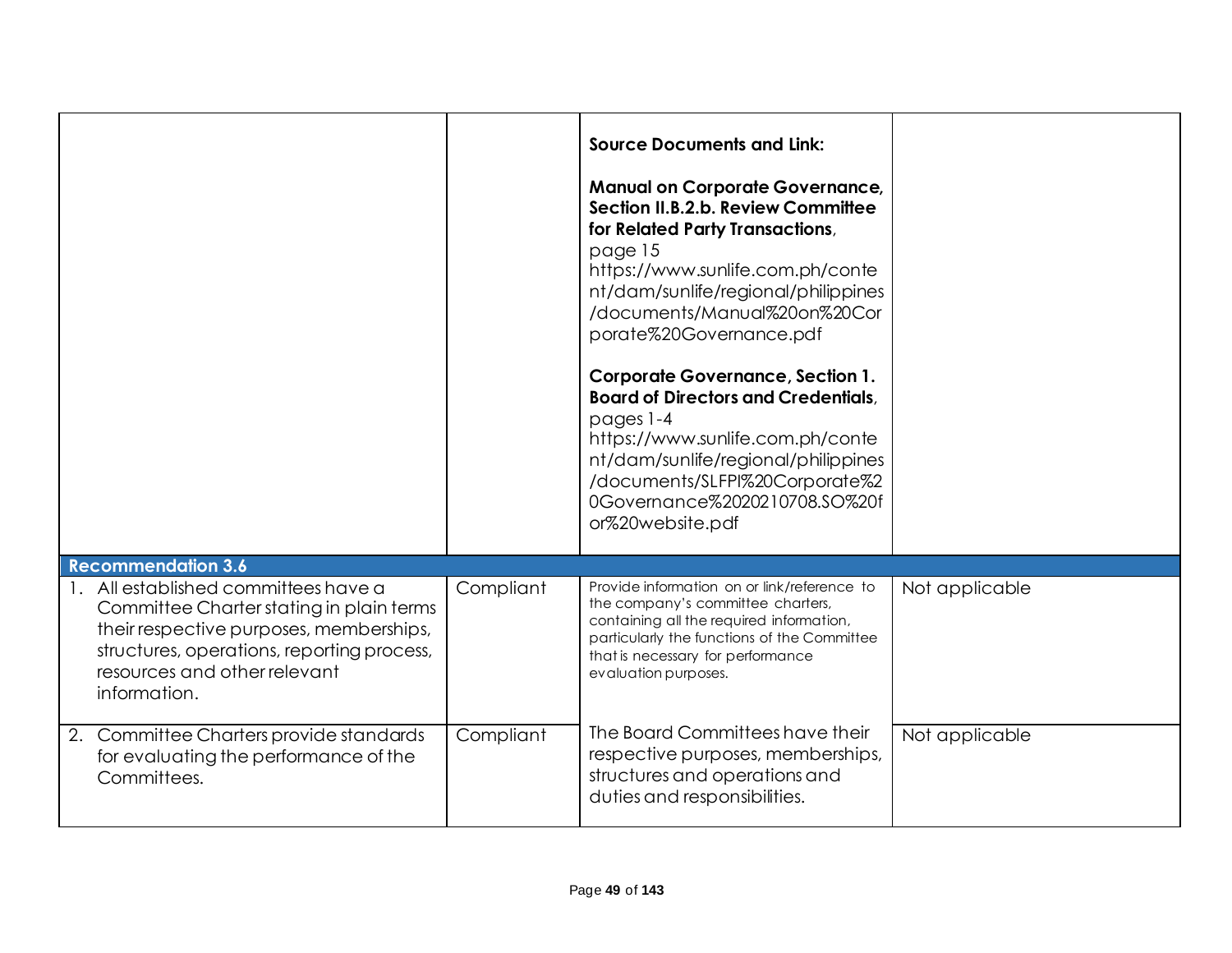|  | Kindly see the Manual on               |  |
|--|----------------------------------------|--|
|  | Corporate Governance, Section          |  |
|  | II.B.2 Board Committees.               |  |
|  |                                        |  |
|  | The Board through the Audit,           |  |
|  | Compliance and Corporate               |  |
|  |                                        |  |
|  | Governance Committee, oversees         |  |
|  | the periodic performance               |  |
|  | evaluation of the Board and its        |  |
|  | committees as well as executive        |  |
|  | management, and conducts an            |  |
|  | annual self-evaluation of its          |  |
|  | performance.                           |  |
|  |                                        |  |
|  | Kindly see the Manual on               |  |
|  | Corporate Governance, Section          |  |
|  |                                        |  |
|  | II.B.2.a. Audit, Compliance and        |  |
|  | Corporate Governance                   |  |
|  | Committee.                             |  |
|  |                                        |  |
|  |                                        |  |
|  | <b>Source Documents and Link:</b>      |  |
|  |                                        |  |
|  | <b>Manual on Corporate Governance,</b> |  |
|  | Section II.B.2. Board Committees,      |  |
|  | pages 11-18                            |  |
|  |                                        |  |
|  | https://www.sunlife.com.ph/conte       |  |
|  | nt/dam/sunlife/regional/philippines    |  |
|  | /documents/Manual%20on%20Cor           |  |
|  | porate%20Governance.pdf                |  |
|  |                                        |  |
|  | <b>Manual on Corporate Governance,</b> |  |
|  | Section II.B.2.a. Audit, Compliance    |  |
|  |                                        |  |
|  |                                        |  |
|  | and Corporate Governance               |  |
|  | Committee, page 13                     |  |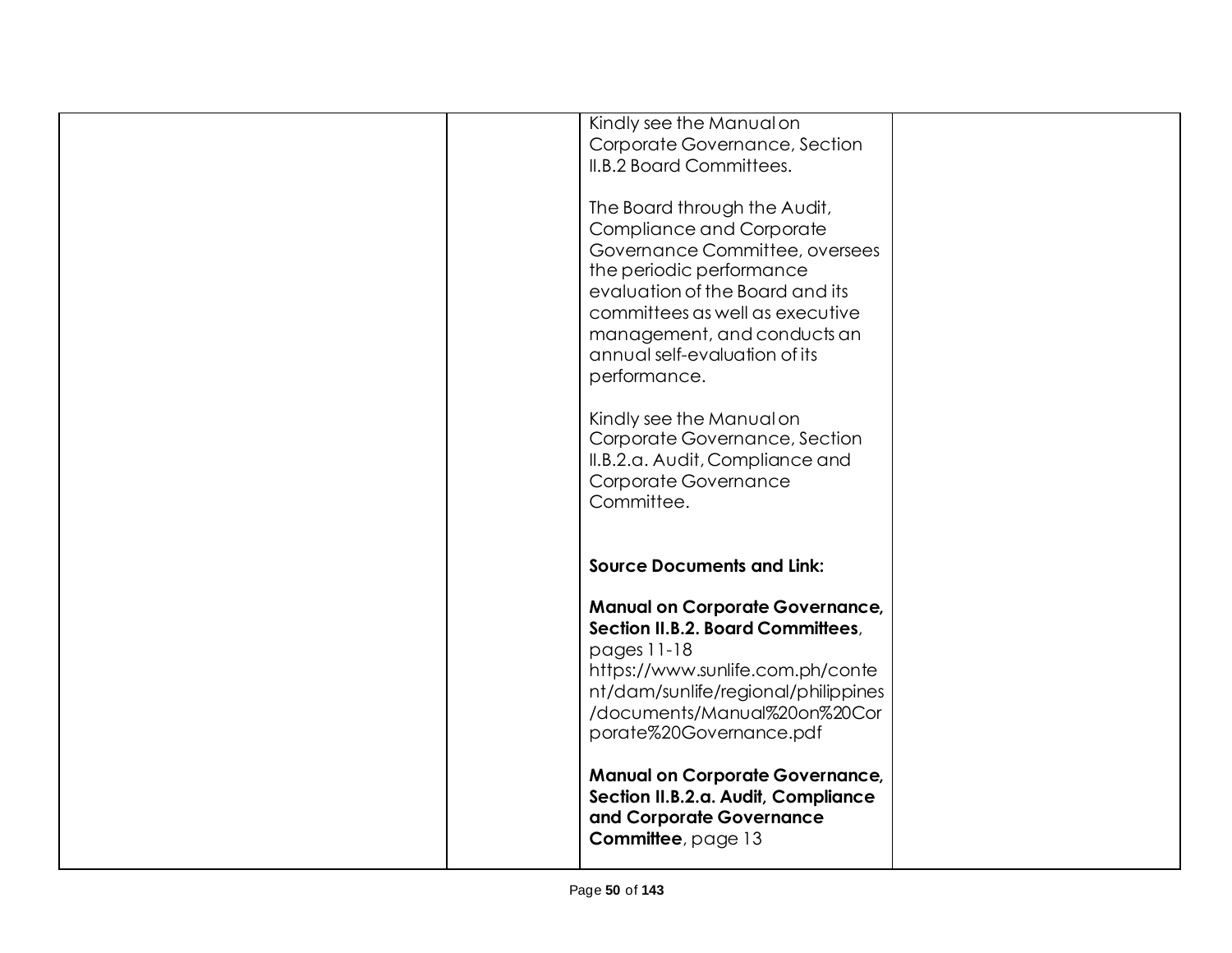| 3. Committee Charters were fully disclosed<br>on the company's website.                                                                                                                                                                                               | Compliant | Provide link to company's website where<br>the Committee Charters are disclosed.<br>The Manual on Corporate<br>Governance is available in the<br>SLFPI website.                                                                                                                                                                                                            | Not applicable |
|-----------------------------------------------------------------------------------------------------------------------------------------------------------------------------------------------------------------------------------------------------------------------|-----------|----------------------------------------------------------------------------------------------------------------------------------------------------------------------------------------------------------------------------------------------------------------------------------------------------------------------------------------------------------------------------|----------------|
|                                                                                                                                                                                                                                                                       |           | <b>Source Documents and Link:</b><br><b>SLFPI website</b><br>https://www.sunlife.com.ph/en/ab<br>out-us/corporate-governance/sun-<br>life-financial-plans/                                                                                                                                                                                                                 |                |
|                                                                                                                                                                                                                                                                       |           |                                                                                                                                                                                                                                                                                                                                                                            |                |
| Principle 4: To show full commitment to the company, the directors should devote the time and attention necessary to properly and<br>effectively perform their duties and responsibilities, including sufficient time to be familiar with the corporation's business. |           |                                                                                                                                                                                                                                                                                                                                                                            |                |
| <b>Recommendation 4.1</b>                                                                                                                                                                                                                                             |           |                                                                                                                                                                                                                                                                                                                                                                            |                |
| 1. The Directors attend and actively<br>participate in all meetings of the Board,<br>Committees and shareholders in person<br>or through tele-/videoconferencing<br>conducted in accordance with the rules<br>and regulations of the Commission.                      | Compliant | Provide information or link/reference to a<br>document containing information on the<br>process and procedure for<br>tele/videoconferencing board and/or<br>committee meetings.<br>Provide information or link/reference to a<br>document containing information on the<br>attendance and participation of directors<br>to Board, Committee and shareholders'<br>meetings. | Not applicable |
|                                                                                                                                                                                                                                                                       |           | Directors attend Board and<br>Committee meetings and actively<br>participate in deliberations and<br>decisions in an objective manner,<br>whether in person or through tele-                                                                                                                                                                                               |                |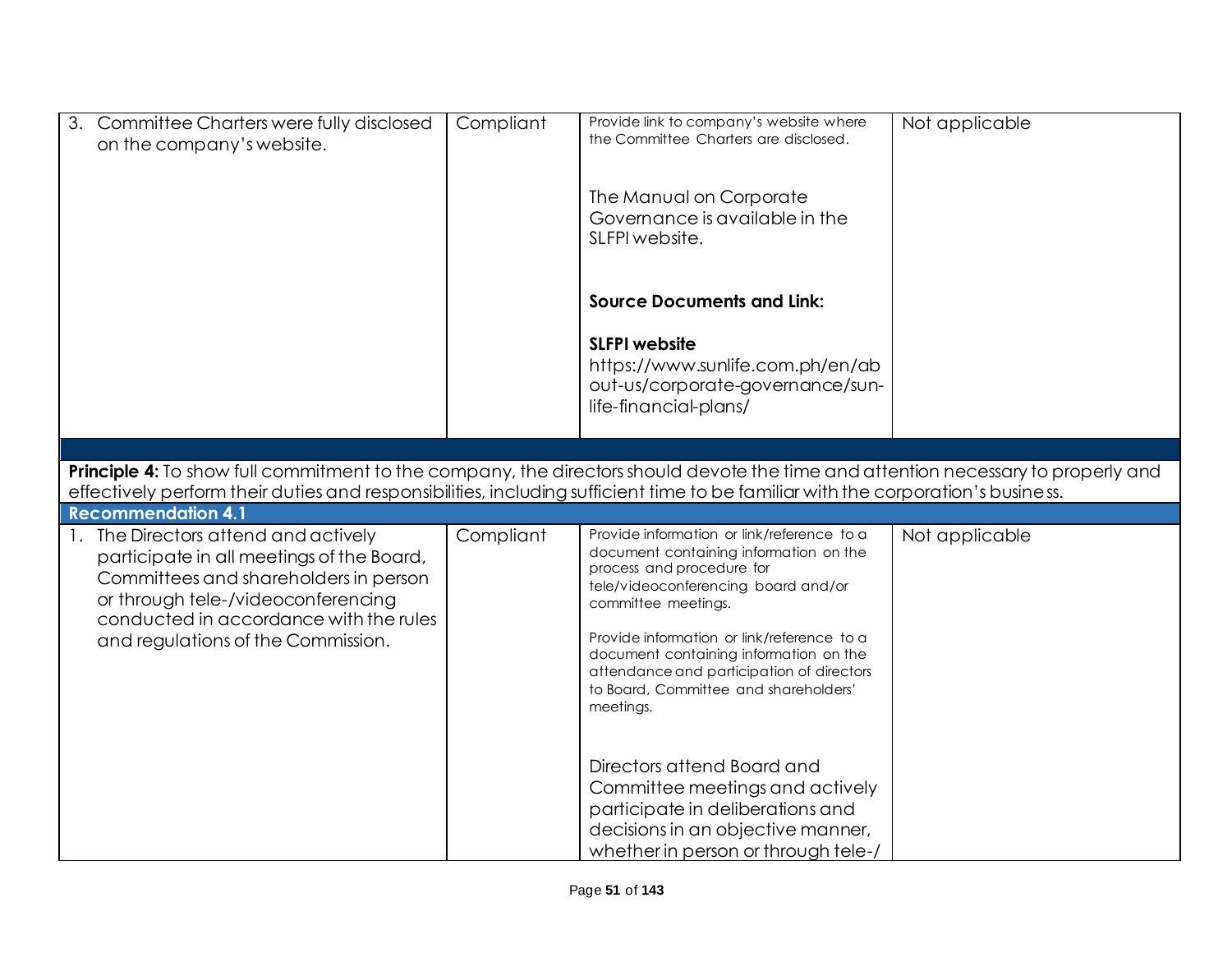|                                                                                    |           | videoconferencing, unless<br>prevented by illness, death in the<br>immediate family, serious<br>accidents, or other analogous<br>causes.<br>Kindly see the Manual on<br>Corporate Governance, Section<br>II.B.2.c. Duties and Responsibilities<br>of a Director.<br>Kindly see the 2020 Certificate of<br>Board of Directors Attendance.<br><b>Source Documents and Link:</b><br><b>Manual on Corporate Governance,</b><br>Section II.B.2.c. Duties and<br>Responsibilities of a Director, page<br>https://www.sunlife.com.ph/conte |                |
|------------------------------------------------------------------------------------|-----------|-------------------------------------------------------------------------------------------------------------------------------------------------------------------------------------------------------------------------------------------------------------------------------------------------------------------------------------------------------------------------------------------------------------------------------------------------------------------------------------------------------------------------------------|----------------|
|                                                                                    |           | nt/dam/sunlife/regional/philippines<br>/documents/Manual%20on%20Cor<br>porate%20Governance.pdf                                                                                                                                                                                                                                                                                                                                                                                                                                      |                |
|                                                                                    |           | 2020 Certificate of Board of<br><b>Directors Attendance</b><br>https://www.sunlife.com.ph/conte                                                                                                                                                                                                                                                                                                                                                                                                                                     |                |
|                                                                                    |           | nt/dam/sunlife/regional/philippines<br>/documents/2020%20Certificate%2<br>0of%20Board%20of%20Directors%20<br>Attendance.pdf                                                                                                                                                                                                                                                                                                                                                                                                         |                |
| 2. The directors review meeting materials<br>for all Board and Committee meetings. | Compliant | Directors inform himself or herself of<br>significant matters dealt with at                                                                                                                                                                                                                                                                                                                                                                                                                                                         | Not applicable |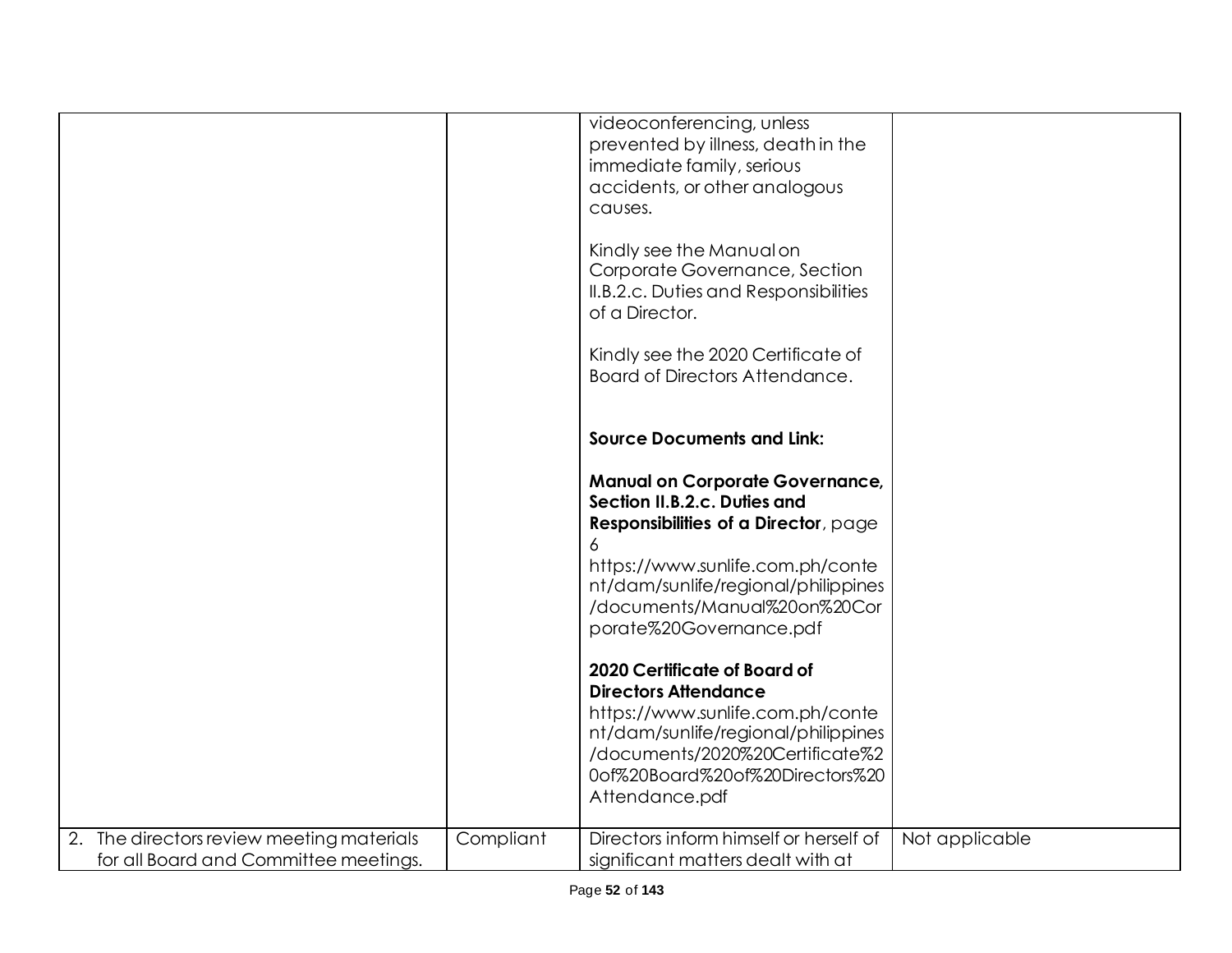|                                                                                                                                        |           | meetings not attended. They<br>review Board and Committee<br>meeting materials.<br>Kindly see the Manual on<br>Corporate Governance, Section<br>II.B.2.c. Duties and Responsibilities<br>of a Director.                                                                                                                                                                                                  |                |
|----------------------------------------------------------------------------------------------------------------------------------------|-----------|----------------------------------------------------------------------------------------------------------------------------------------------------------------------------------------------------------------------------------------------------------------------------------------------------------------------------------------------------------------------------------------------------------|----------------|
|                                                                                                                                        |           | <b>Source Documents and Link:</b><br><b>Manual on Corporate Governance,</b><br>Section II.B.2.c. Duties and<br>Responsibilities of a Director, pages<br>$6 - 7$<br>https://www.sunlife.com.ph/conte<br>nt/dam/sunlife/regional/philippines<br>/documents/Manual%20on%20Cor<br>porate%20Governance.pdf                                                                                                    |                |
| 3. The directors ask the necessary questions<br>or seek clarifications and explanations<br>during the Board and Committee<br>meetings. | Compliant | Provide information or link/reference to a<br>document containing information on any<br>questions raised or<br>clarification/explanation sought by the<br>directors<br>Directors, if necessary, are<br>expected to ask the necessary<br>questions or to seek clarifications<br>and explanations during the Board<br>and Committee meetings.<br>Kindly see the Manual on<br>Corporate Governance, Section | Not applicable |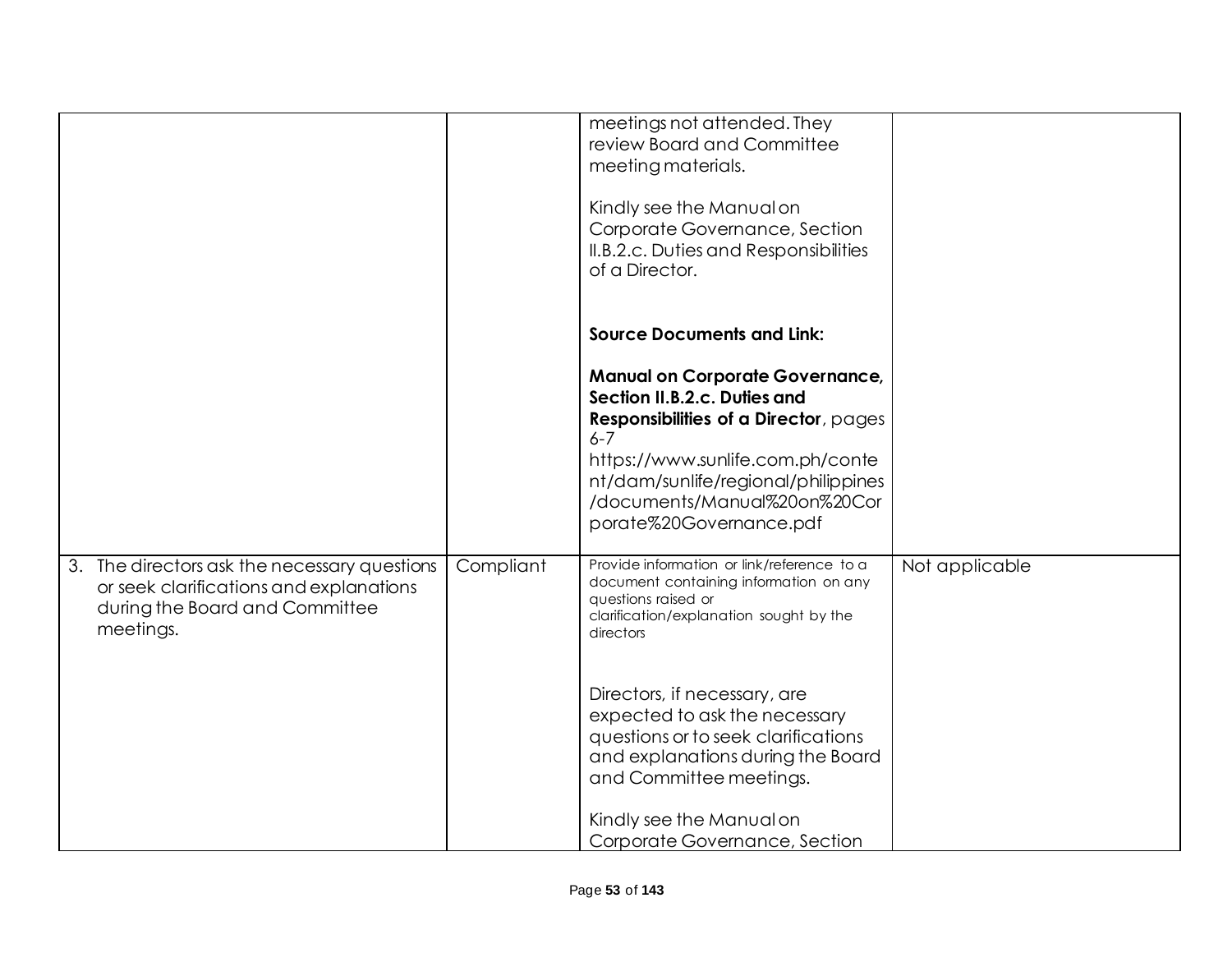|                                                                                                                                                                                                                                                                                                                                                          |           | II.B.2.c. Duties and Responsibilities<br>of a Director.                                                                                                                                                                                                                                                                                                                                                                                                                                                                                                                                         |                |
|----------------------------------------------------------------------------------------------------------------------------------------------------------------------------------------------------------------------------------------------------------------------------------------------------------------------------------------------------------|-----------|-------------------------------------------------------------------------------------------------------------------------------------------------------------------------------------------------------------------------------------------------------------------------------------------------------------------------------------------------------------------------------------------------------------------------------------------------------------------------------------------------------------------------------------------------------------------------------------------------|----------------|
|                                                                                                                                                                                                                                                                                                                                                          |           | <b>Source Documents and Link:</b>                                                                                                                                                                                                                                                                                                                                                                                                                                                                                                                                                               |                |
|                                                                                                                                                                                                                                                                                                                                                          |           | <b>Manual on Corporate Governance,</b><br>Section II.B.2.c. Duties and<br>Responsibilities of a Director, page                                                                                                                                                                                                                                                                                                                                                                                                                                                                                  |                |
|                                                                                                                                                                                                                                                                                                                                                          |           | https://www.sunlife.com.ph/conte<br>nt/dam/sunlife/regional/philippines<br>/documents/Manual%20on%20Cor<br>porate%20Governance.pdf                                                                                                                                                                                                                                                                                                                                                                                                                                                              |                |
| <b>Recommendation 4.2</b>                                                                                                                                                                                                                                                                                                                                |           |                                                                                                                                                                                                                                                                                                                                                                                                                                                                                                                                                                                                 |                |
| 1. Non-executive directors concurrently<br>serve as directors to a maximum of five<br>Insurance Commission Regulated Entities<br>(ICREs) and publicly-listed companies to<br>ensure that they have sufficient time to<br>fully prepare for meetings, challenge<br>Management's proposals/views, and<br>oversee the long-term strategy of the<br>company. | Compliant | Disclose if the company has a policy<br>setting the limit of board seats that a non-<br>executive director can hold simultaneously.<br>Provide information or reference to a<br>document containing information on the<br>directorships of the company's directors in<br>both listed and non-listed companies<br>The non-executive Directors<br>concurrently serve as directors to a<br>maximum of five Insurance<br><b>Commission Regulated Entities</b><br>(ICREs) and publicly-listed<br>companies.<br>Kindly see the Corporate<br>Governance, Section 1, Board of<br>Directors Credentials. | Not applicable |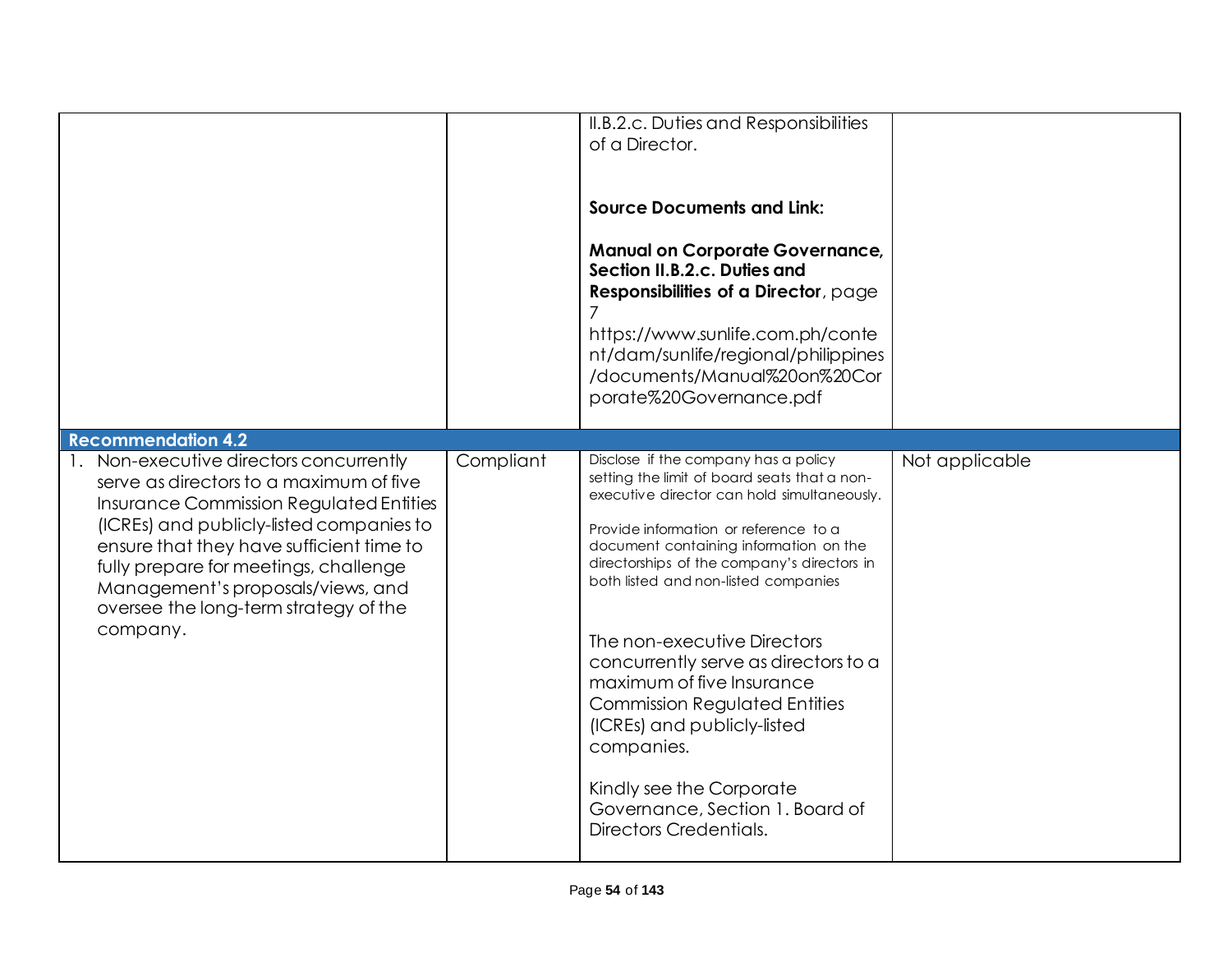|                                                                                                       |           | <b>Source Documents and Link:</b><br><b>Corporate Governance, Section 1.</b><br><b>Board of Directors Credentials,</b><br>pages 1-4<br>https://www.sunlife.com.ph/conte<br>nt/dam/sunlife/regional/philippines<br>/documents/SLFPI%20Corporate%2<br>0Governance%2020210708.SO%20f<br>or%20website.pdf |                |
|-------------------------------------------------------------------------------------------------------|-----------|-------------------------------------------------------------------------------------------------------------------------------------------------------------------------------------------------------------------------------------------------------------------------------------------------------|----------------|
| <b>Recommendation 4.3</b><br>1. The directors notify the company's                                    | Compliant | Provide copy of written notification to the                                                                                                                                                                                                                                                           | Not applicable |
| board where he/she is an incumbent<br>director before accepting a directorship<br>in another company. |           | board or minutes of board meeting<br>wherein the matter was discussed.                                                                                                                                                                                                                                |                |
|                                                                                                       |           | The Directors will notify the                                                                                                                                                                                                                                                                         |                |
|                                                                                                       |           | Company's Board before<br>accepting a directorship in another<br>company.                                                                                                                                                                                                                             |                |
|                                                                                                       |           | Kindly see the Manual on                                                                                                                                                                                                                                                                              |                |
|                                                                                                       |           | Corporate Governance, Section<br>II.B.2.c. Duties and Responsibilities<br>of a Director.                                                                                                                                                                                                              |                |
|                                                                                                       |           | In 2020, there are no notifications<br>submitted to the Corporate<br>Secretary.                                                                                                                                                                                                                       |                |
|                                                                                                       |           | <b>Source Documents and Link:</b>                                                                                                                                                                                                                                                                     |                |
|                                                                                                       |           | <b>Manual on Corporate Governance,</b><br>Section II.B.2.c. Duties and                                                                                                                                                                                                                                |                |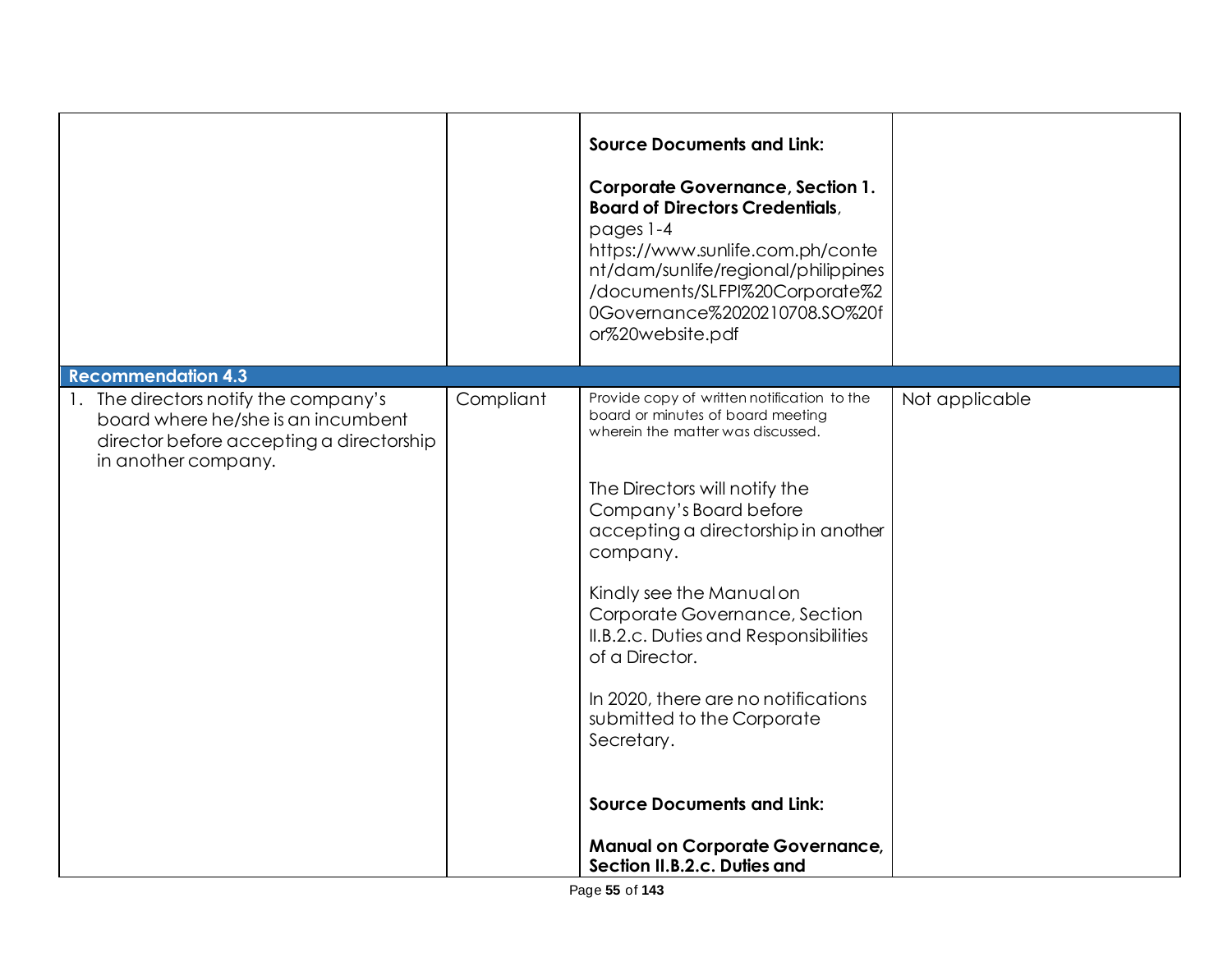|                                                                                                                   |           | porate%20Governance.pdf                                                                                                                                                                                                                                                                                                                        | Responsibilities of a Director, page<br>https://www.sunlife.com.ph/conte<br>nt/dam/sunlife/regional/philippines<br>/documents/Manual%20on%20Cor                                                                                                                                                          |                |
|-------------------------------------------------------------------------------------------------------------------|-----------|------------------------------------------------------------------------------------------------------------------------------------------------------------------------------------------------------------------------------------------------------------------------------------------------------------------------------------------------|----------------------------------------------------------------------------------------------------------------------------------------------------------------------------------------------------------------------------------------------------------------------------------------------------------|----------------|
|                                                                                                                   |           |                                                                                                                                                                                                                                                                                                                                                |                                                                                                                                                                                                                                                                                                          |                |
| Principle 5: The board should endeavor to exercise an objective and independent judgment on all corporate affairs |           |                                                                                                                                                                                                                                                                                                                                                |                                                                                                                                                                                                                                                                                                          |                |
| <b>Recommendation 5.1</b>                                                                                         |           |                                                                                                                                                                                                                                                                                                                                                |                                                                                                                                                                                                                                                                                                          |                |
| 1. The Board is composed of at least<br>twenty percent (20%) independent<br>directors.                            | Compliant | number of independent directors in the<br>board<br>The Board consists of five (5)<br>Directors, two (2) Independent<br>Directors and three (3) non-<br>Independent Directors.<br><b>Director</b><br>Chia-Ling Chou<br>aka Lucy Chou<br>Alexander S.<br><b>Narciso</b><br>Oscar S. Reyes<br>Francisco S.A.<br>Sandejas<br>Benedicto C.<br>Sison | Provide information or link/reference to a<br>document containing information on the<br>Designation<br>Chairman /<br>Non-Independent<br>Director<br>President /<br>Non-Independent<br>Director<br>Independent<br><b>Director</b><br>Independent<br><b>Director</b><br>Non-Independent<br><b>Director</b> | Not applicable |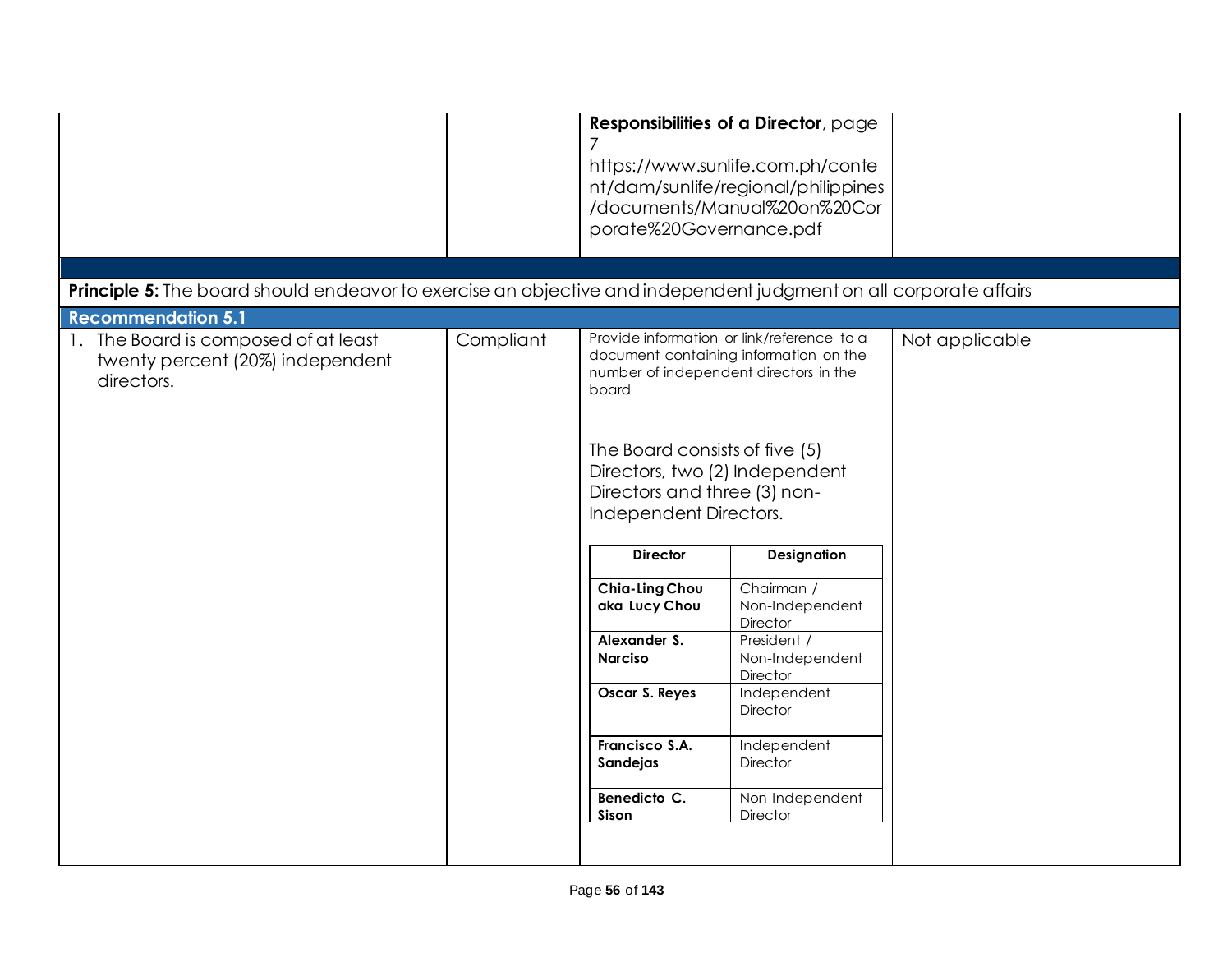|                                                                                                                                                        |           | <b>Source Documents and Links:</b>                                                                                                                                                                                                                                     |                |
|--------------------------------------------------------------------------------------------------------------------------------------------------------|-----------|------------------------------------------------------------------------------------------------------------------------------------------------------------------------------------------------------------------------------------------------------------------------|----------------|
|                                                                                                                                                        |           | <b>Corporate Governance, Section 1</b><br><b>Board of Directors and Credentials,</b><br>pages 1-4<br>https://www.sunlife.com.ph/conte<br>nt/dam/sunlife/regional/philippines<br>/documents/SLFPI%20Corporate%2<br>0Governance%2020210708.SO%20f<br>or%20website.pdf    |                |
|                                                                                                                                                        |           | <b>General Information Sheet</b><br>https://www.sunlife.com.ph/conte<br>nt/dam/sunlife/regional/philippines<br>/documents/2020%20General%20ln<br>formation%20Sheet.pdf<br><b>SLFPI</b> website<br>https://www.sunlife.com.ph/en/ab<br>out-us/corporate-governance/sun- |                |
|                                                                                                                                                        |           | life-financial-plans/                                                                                                                                                                                                                                                  |                |
| <b>Recommendation 5.2</b><br>1. The independent directors possess all the<br>qualifications and none of the<br>disqualifications to hold the position. | Compliant | Provide information or link/reference to a<br>document containing information on the<br>qualifications of the independent directors.                                                                                                                                   | Not applicable |
|                                                                                                                                                        |           | The independent directors possess<br>all the qualifications and none of<br>the disqualifications to hold the<br>position.                                                                                                                                              |                |
|                                                                                                                                                        |           | Kindly see the profiles of the<br>independent directors in the<br>Corporate Governance, Section 1.<br>Board of Directors and Credentials.                                                                                                                              |                |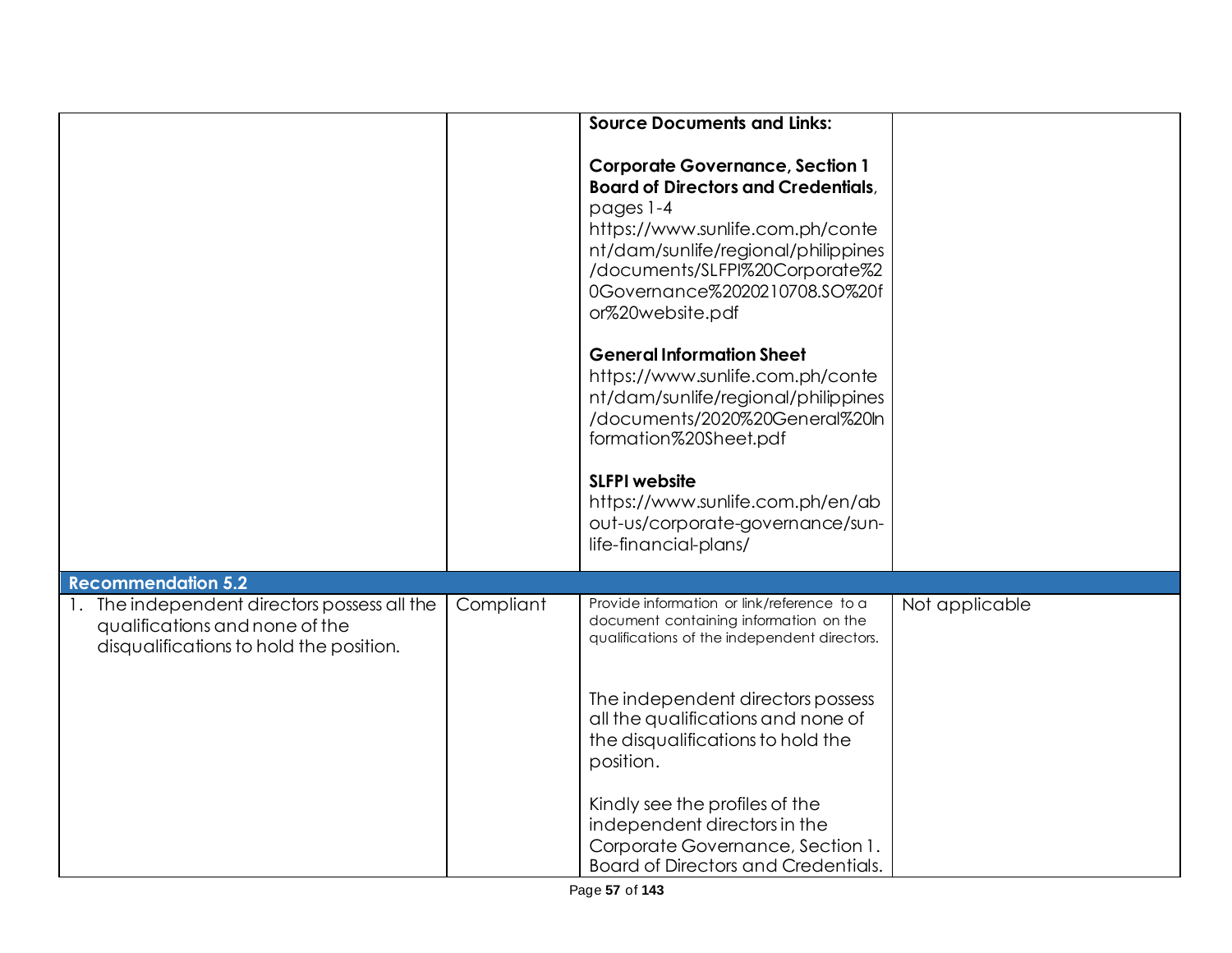| <b>Recommendation 5.3</b>                                                                                                                                                                                                                                                                                                                                                                                                                                                                                                                                                              |           | <b>Source Documents and Links:</b><br><b>Corporate Governance, Section 1.</b><br><b>Board of Directors and Credentials.</b><br>pages 1-4<br>https://www.sunlife.com.ph/conte<br>nt/dam/sunlife/regional/philippines<br>/documents/SLFPI%20Corporate%2<br>0Governance%2020210708.SO%20f<br>or%20website.pdf                                                                                                                                                                                                                                                                                                                                  |                |
|----------------------------------------------------------------------------------------------------------------------------------------------------------------------------------------------------------------------------------------------------------------------------------------------------------------------------------------------------------------------------------------------------------------------------------------------------------------------------------------------------------------------------------------------------------------------------------------|-----------|---------------------------------------------------------------------------------------------------------------------------------------------------------------------------------------------------------------------------------------------------------------------------------------------------------------------------------------------------------------------------------------------------------------------------------------------------------------------------------------------------------------------------------------------------------------------------------------------------------------------------------------------|----------------|
| 1. The independent directors serve for a<br>maximum cumulative term of nine years.<br>As far as Insurance Companies are<br>concerned, the foregoing term limit shall<br>be reckoned from 02 January 2015 while<br>the reckoning date for the Pre-Need<br>Companies and Health Maintenance<br>Organizations shall be from 21<br>September 2016.<br>For other covered entities, all previous<br>terms served by existing Independent<br>Directors prior to the effectivity of this<br>Circular shall not be included in the<br>application of the term limit prescribed in<br>this item. | Compliant | Provide information or link/reference to a<br>document showing the years IDs have<br>served as such.<br>Independent directors shall have a<br>maximum cumulative term of nine<br>(9) years, after which the<br>independent director shall be<br>perpetually barred from re-election<br>as such in the same company. He<br>may however, continue to qualify<br>for nomination and election as a<br>non-independent director. Subject<br>to meritorious justification and<br>shareholder approval during the<br>annual stockholders meeting, the<br>Board may retain an independent<br>director who has served as such for<br>nine (9) years. | Not applicable |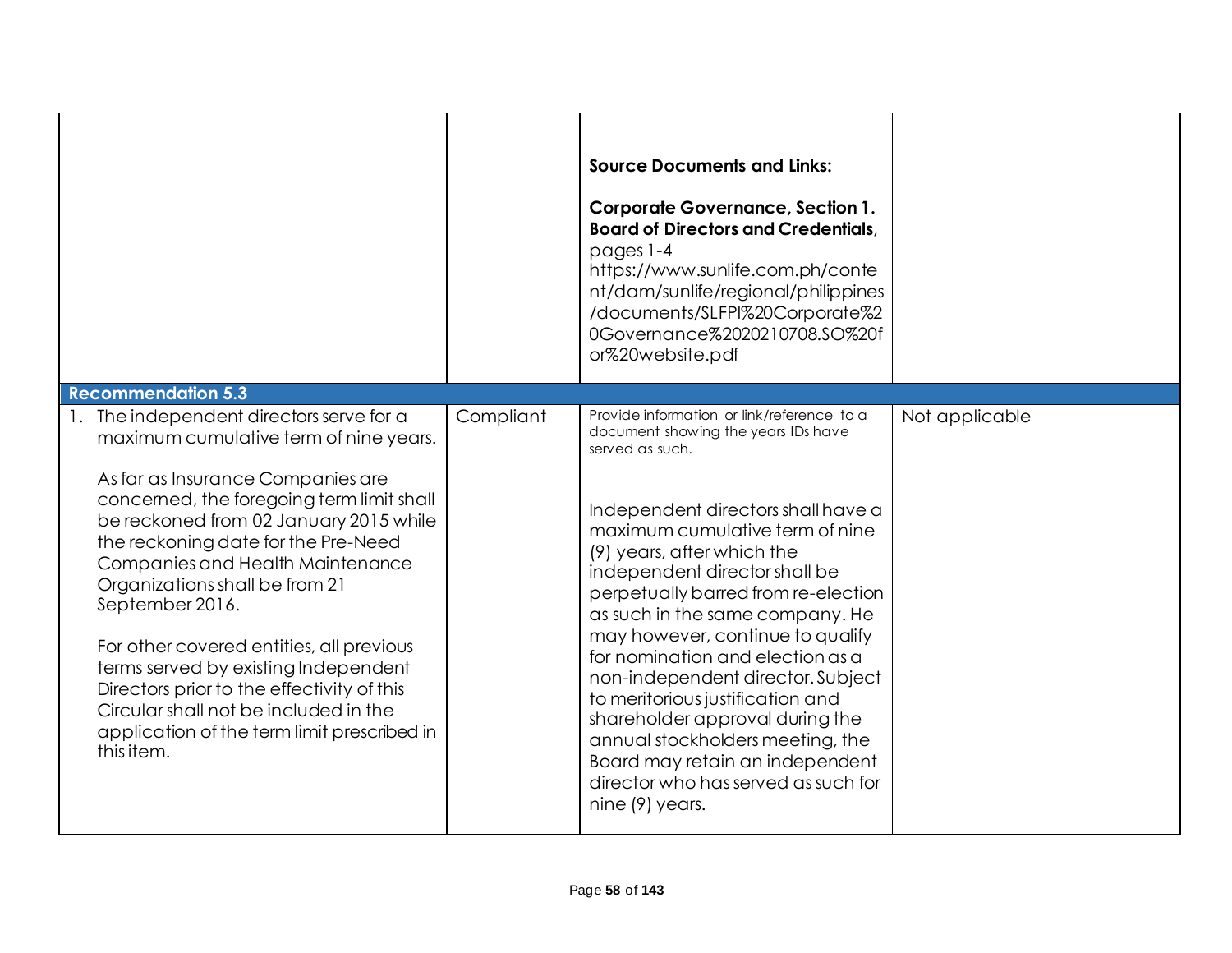|                                        |           | Kindly see the Manual on                   |                |
|----------------------------------------|-----------|--------------------------------------------|----------------|
|                                        |           |                                            |                |
|                                        |           | Corporate Governance, Section              |                |
|                                        |           | II.b.2.f. Independent Director.            |                |
|                                        |           |                                            |                |
|                                        |           |                                            |                |
|                                        |           | <b>Source Documents and Link:</b>          |                |
|                                        |           |                                            |                |
|                                        |           |                                            |                |
|                                        |           | <b>Manual on Corporate Governance,</b>     |                |
|                                        |           | Section II.b.2.f. Independent              |                |
|                                        |           | <b>Director</b> , pages 8-10               |                |
|                                        |           | https://www.sunlife.com.ph/conte           |                |
|                                        |           | nt/dam/sunlife/regional/philippines        |                |
|                                        |           |                                            |                |
|                                        |           | /documents/Manual%20on%20Cor               |                |
|                                        |           | porate%20Governance.pdf                    |                |
|                                        |           |                                            |                |
| 2. The company bars an independent     | Compliant | Provide information or link/reference to a | Not applicable |
| director from serving in such capacity |           | document containing information on the     |                |
| after the term limit of nine years.    |           | company's policy on term limits for its    |                |
|                                        |           | independent director                       |                |
|                                        |           |                                            |                |
|                                        |           |                                            |                |
|                                        |           | After the independent director had         |                |
|                                        |           | a maximum cumulative term of               |                |
|                                        |           |                                            |                |
|                                        |           | nine (9) years, the independent            |                |
|                                        |           | director shall be perpetually barred       |                |
|                                        |           | from re-election as such in the            |                |
|                                        |           | same company. He may however,              |                |
|                                        |           | continue to qualify for nomination         |                |
|                                        |           | and election as a non-                     |                |
|                                        |           |                                            |                |
|                                        |           | independent director. Subject to           |                |
|                                        |           | meritorious justification and              |                |
|                                        |           | shareholder approval during the            |                |
|                                        |           | annual stockholders meeting, the           |                |
|                                        |           | Board may retain an independent            |                |
|                                        |           | director who has served as such for        |                |
|                                        |           |                                            |                |
|                                        |           | nine (9) years.                            |                |
|                                        |           |                                            |                |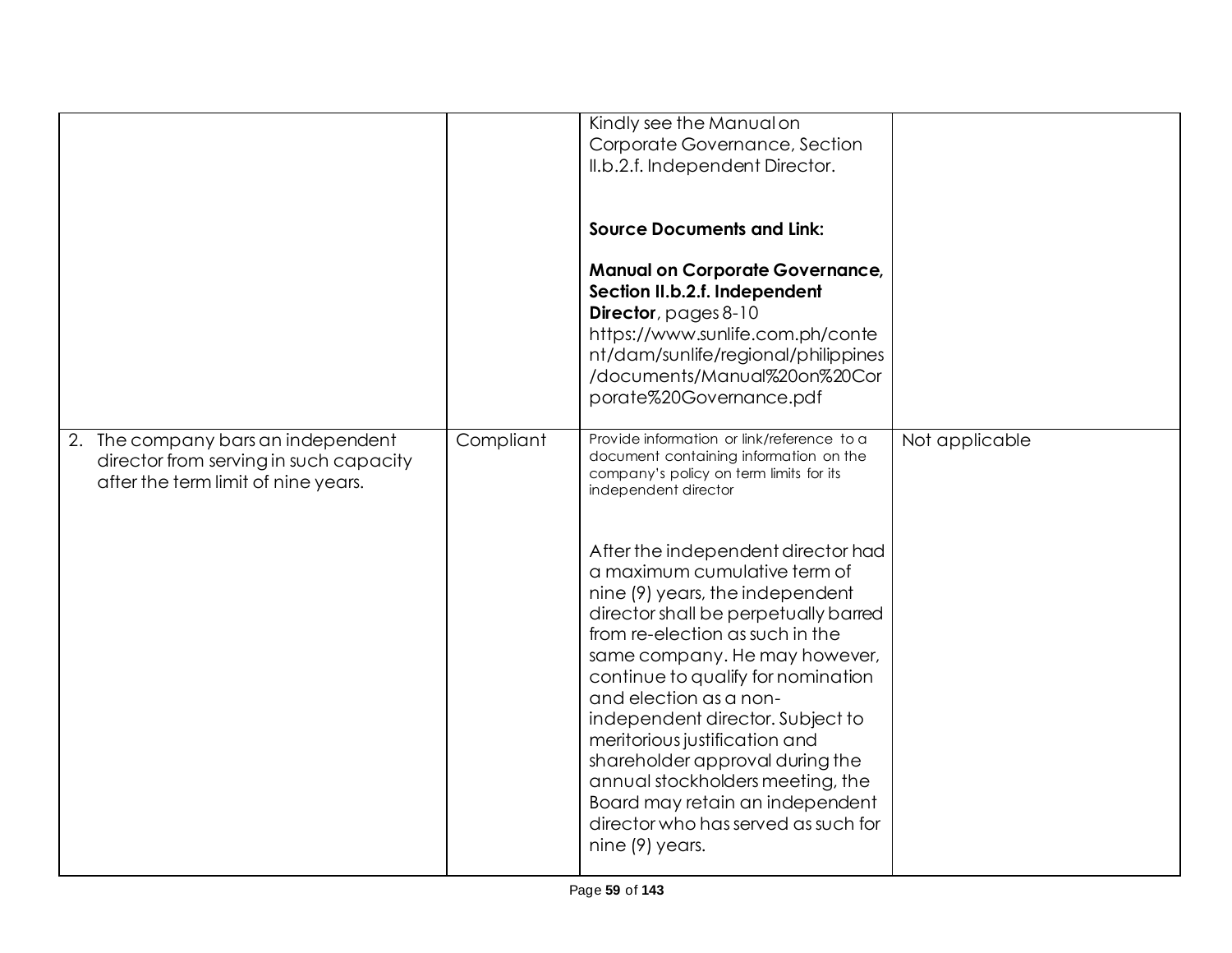|                                             |           | Kindly see the Manual on                 |                |
|---------------------------------------------|-----------|------------------------------------------|----------------|
|                                             |           | Corporate Governance, Section            |                |
|                                             |           | II.b.2.f. Independent Director.          |                |
|                                             |           |                                          |                |
|                                             |           |                                          |                |
|                                             |           |                                          |                |
|                                             |           | <b>Source Documents and Link:</b>        |                |
|                                             |           |                                          |                |
|                                             |           | <b>Manual on Corporate Governance,</b>   |                |
|                                             |           |                                          |                |
|                                             |           | Section II.b.2.f. Independent            |                |
|                                             |           | Director, pages 8-10                     |                |
|                                             |           | https://www.sunlife.com.ph/conte         |                |
|                                             |           | nt/dam/sunlife/regional/philippines      |                |
|                                             |           | /documents/Manual%20on%20Cor             |                |
|                                             |           |                                          |                |
|                                             |           | porate%20Governance.pdf                  |                |
|                                             |           |                                          |                |
| 3. In the instance that the company retains | Compliant | Provide proof on submission of a formal  | Not applicable |
| an independent director in the same         |           | written justification to the Insurance   |                |
| capacity after nine years, the board        |           | Commission and proof of shareholders'    |                |
|                                             |           | approval during the annual shareholders' |                |
| submits to the Insurance Commission a       |           | meeting.                                 |                |
| formal written justification and seek       |           |                                          |                |
| shareholders' approval during the           |           |                                          |                |
| annual shareholders' meeting.               |           | If the Company wants to retain an        |                |
|                                             |           | independent director who has             |                |
|                                             |           |                                          |                |
|                                             |           | served for nine (9) consecutive          |                |
|                                             |           | years, the Board, subject to             |                |
|                                             |           | meritorious justification and            |                |
|                                             |           | shareholder approval during the          |                |
|                                             |           | annual stockholders meeting, may         |                |
|                                             |           |                                          |                |
|                                             |           | retain an independent director.          |                |
|                                             |           | The Board will submit a formal           |                |
|                                             |           | written justification to the Insurance   |                |
|                                             |           | Commission.                              |                |
|                                             |           |                                          |                |
|                                             |           | Kindly see the Manual on                 |                |
|                                             |           |                                          |                |
|                                             |           | Corporate Governance, Section            |                |
|                                             |           | II.b.2.f. Independent Director.          |                |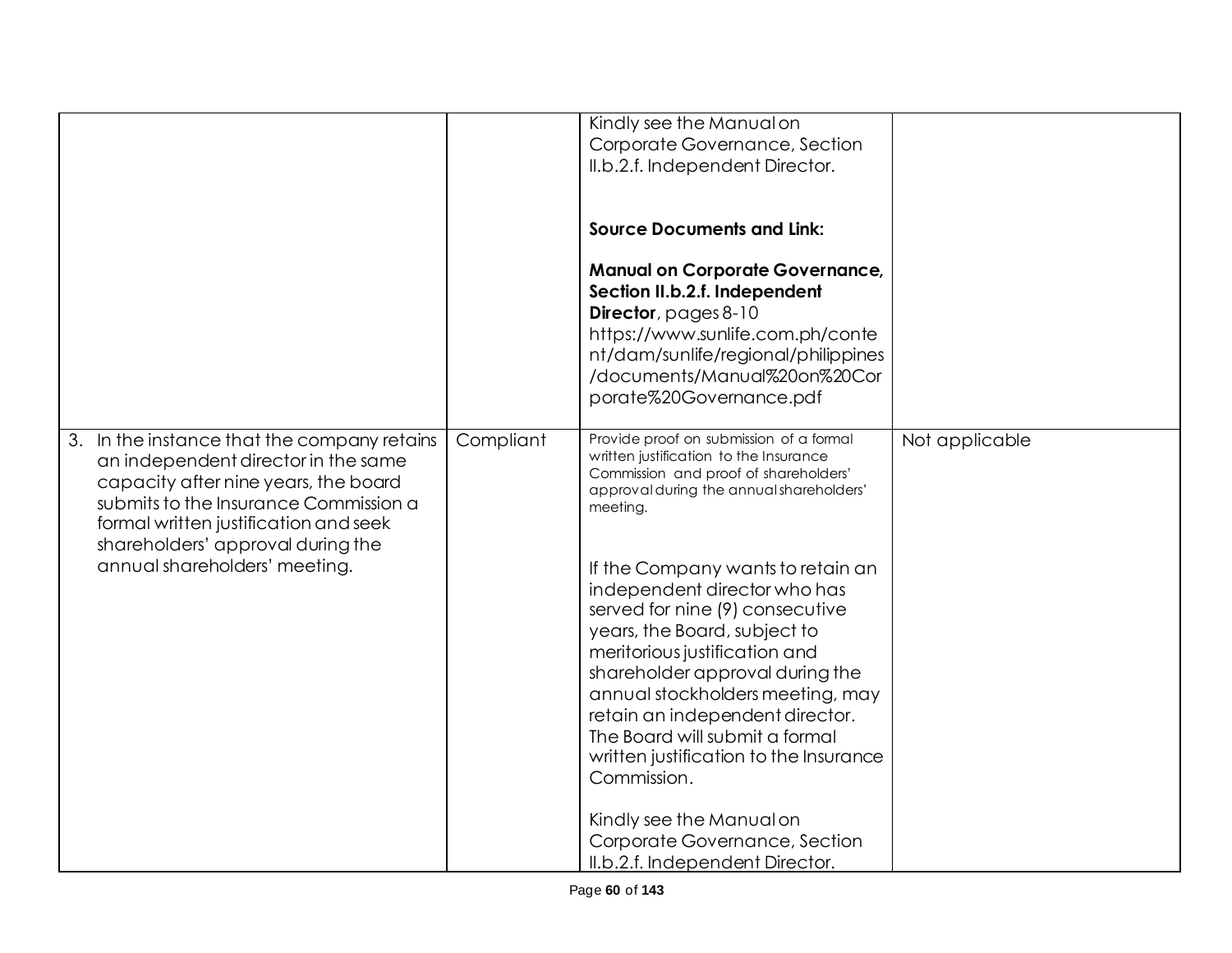|                                                                                                                                            |           | <b>Source Documents and Link:</b><br><b>Manual on Corporate Governance,</b><br>Section II.b.2.f. Independent<br>Director, pages 8-10<br>https://www.sunlife.com.ph/conte<br>nt/dam/sunlife/regional/philippines<br>/documents/Manual%20on%20Cor<br>porate%20Governance.pdf                                                                                                                                                                                                                                                                                                                    |                |
|--------------------------------------------------------------------------------------------------------------------------------------------|-----------|-----------------------------------------------------------------------------------------------------------------------------------------------------------------------------------------------------------------------------------------------------------------------------------------------------------------------------------------------------------------------------------------------------------------------------------------------------------------------------------------------------------------------------------------------------------------------------------------------|----------------|
| <b>Recommendation 5.4</b><br>1. The positions of Chairman of the Board<br>and Chief Executive Officer are held by<br>separate individuals. | Compliant | Identify the company's Chairman of the<br><b>Board and Chief Executive Officer</b><br>The Chairman of the Board is a<br>separate individual from the<br>President, who is the Chief<br>Executive Officer of the Company.<br>The Company's Chairman of the<br>Board is Ms. Chia-Ling Chou aka<br>Lucy Chou while the President is Mr.<br>Alexander S. Narciso.<br>Kindly see the profile of the<br>Chairman of the Board and the<br>President in the Corporate<br>Governance, Section 1. Board of<br>Directors and Credentials and the<br>SLFPI website.<br><b>Source Documents and Links:</b> | Not applicable |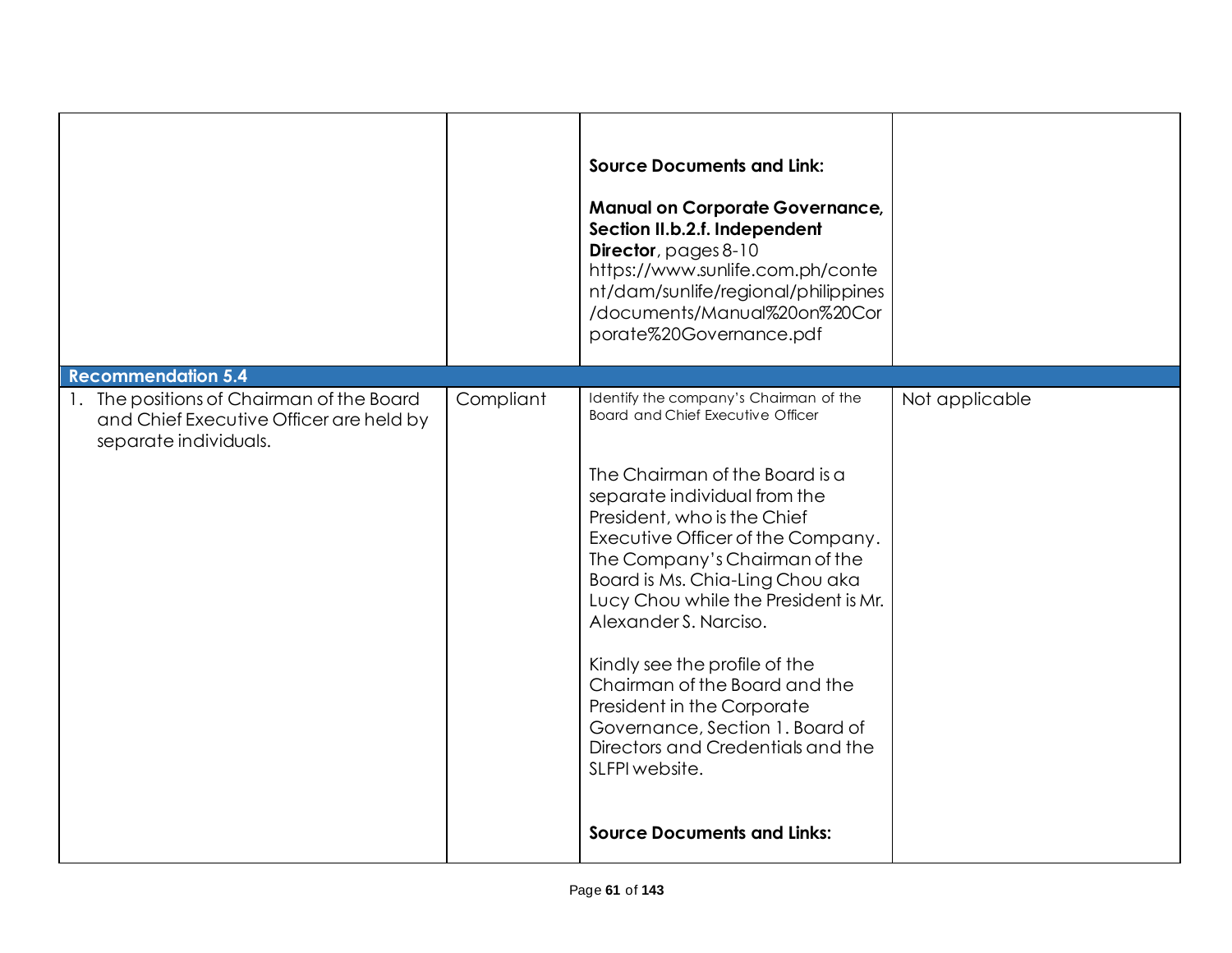|                                                                                                       |           | <b>Corporate Governance, Section 1.</b><br><b>Board of Directors and Credentials,</b><br>pages 1-2<br>https://www.sunlife.com.ph/conte<br>nt/dam/sunlife/regional/philippines<br>/documents/SLFPI%20Corporate%2<br>0Governance%2020210708.SO%20f<br>or%20website.pdf<br><b>SLFPI website</b><br>https://www.sunlife.com.ph/en/ab<br>out-us/corporate-governance/sun-<br>life-financial-plans/                                                                                                                                                                                                                                 |                |
|-------------------------------------------------------------------------------------------------------|-----------|-------------------------------------------------------------------------------------------------------------------------------------------------------------------------------------------------------------------------------------------------------------------------------------------------------------------------------------------------------------------------------------------------------------------------------------------------------------------------------------------------------------------------------------------------------------------------------------------------------------------------------|----------------|
| 2. The Chairman of the Board and Chief<br>Executive Officer have clearly defined<br>responsibilities. | Compliant | Provide information or link/reference to a<br>document containing information on the<br>roles and responsibilities of the Chairman of<br>the Board and Chief Executive Officer.<br>Identify the relationship of Chairman and<br>CEO.<br>The duties and responsibilities of the<br>Chairman of the Board and the<br>President are clearly defined.<br>Kindly see the Manual on<br>Corporate Governance, Section<br>II.B.1.e. Chairman and Section<br>II.B.1.g. Chief Executive Officer<br>respectively.<br><b>Source Documents and Link:</b><br><b>Manual on Corporate Governance,</b><br>Section II.B.1.e. Chairman, pages 8- | Not applicable |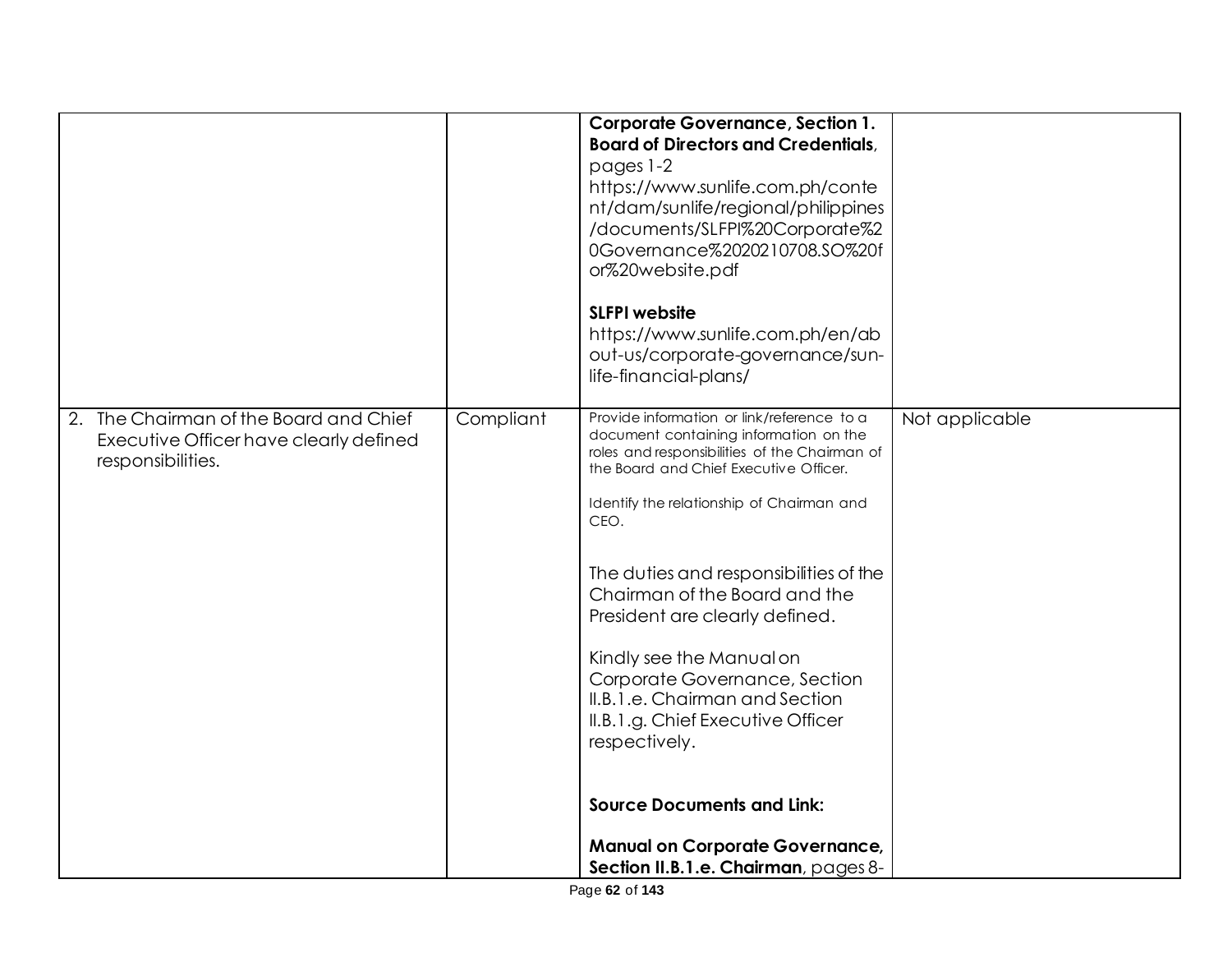|                                                                                                                                                                                                                                |                   | 10 and Section II.B.1.g. Chief<br><b>Executive Officer</b> , pages 10-11<br>https://www.sunlife.com.ph/conte<br>nt/dam/sunlife/regional/philippines<br>/documents/Manual%20on%20Cor<br>porate%20Governance.pdf                                                                                                                                                                                                                                                                                                                                                                                                                                                                                                                                                                                      |                                                                                                                                                                                                                                                                                                                                                                                                                          |
|--------------------------------------------------------------------------------------------------------------------------------------------------------------------------------------------------------------------------------|-------------------|-----------------------------------------------------------------------------------------------------------------------------------------------------------------------------------------------------------------------------------------------------------------------------------------------------------------------------------------------------------------------------------------------------------------------------------------------------------------------------------------------------------------------------------------------------------------------------------------------------------------------------------------------------------------------------------------------------------------------------------------------------------------------------------------------------|--------------------------------------------------------------------------------------------------------------------------------------------------------------------------------------------------------------------------------------------------------------------------------------------------------------------------------------------------------------------------------------------------------------------------|
| <b>Recommendation 5.5</b>                                                                                                                                                                                                      |                   |                                                                                                                                                                                                                                                                                                                                                                                                                                                                                                                                                                                                                                                                                                                                                                                                     |                                                                                                                                                                                                                                                                                                                                                                                                                          |
| 1. If the Chairman of the Board is not an<br>independent director or where the roles<br>of Chairman and CEO are being held by<br>one person, the Board should designate<br>a lead director among the independent<br>directors. | Non-<br>Compliant | Provide information or link/reference to a<br>document containing information on a<br>lead independent director and his roles<br>and responsibilities, if any.<br>Indicate if Chairman is independent.<br>The Chairman of the Board, Ms.<br>Chia-Ling Chou aka Lucy Chou, is<br>not an independent director.<br>Kindly see the profile of the<br>Chairman of the Board in the<br>Corporate Governance, Section 1.<br><b>Board of Directors and Credentials</b><br>and the SLFPI website.<br><b>Source Documents and Links:</b><br><b>Corporate Governance, Section 1.</b><br><b>Board of Directors and Credentials,</b><br>page 1<br>https://www.sunlife.com.ph/conte<br>nt/dam/sunlife/regional/philippines<br>/documents/SLFPI%20Corporate%2<br>0Governance%2020210708.SO%20f<br>or%20website.pdf | The Chairman of the Board, Ms.<br>Chia-Ling Chou aka Lucy Chou,<br>is not an Independent Director.<br>However, she is a Non-Executive<br>Director and is not actively<br>involved in the management<br>affairs of the company.<br>The requirement on designation<br>of Lead Independent Director<br>was adopted only in the<br>December 2020 Committee /<br>Board Meetings. The practice<br>will be implemented in 2021. |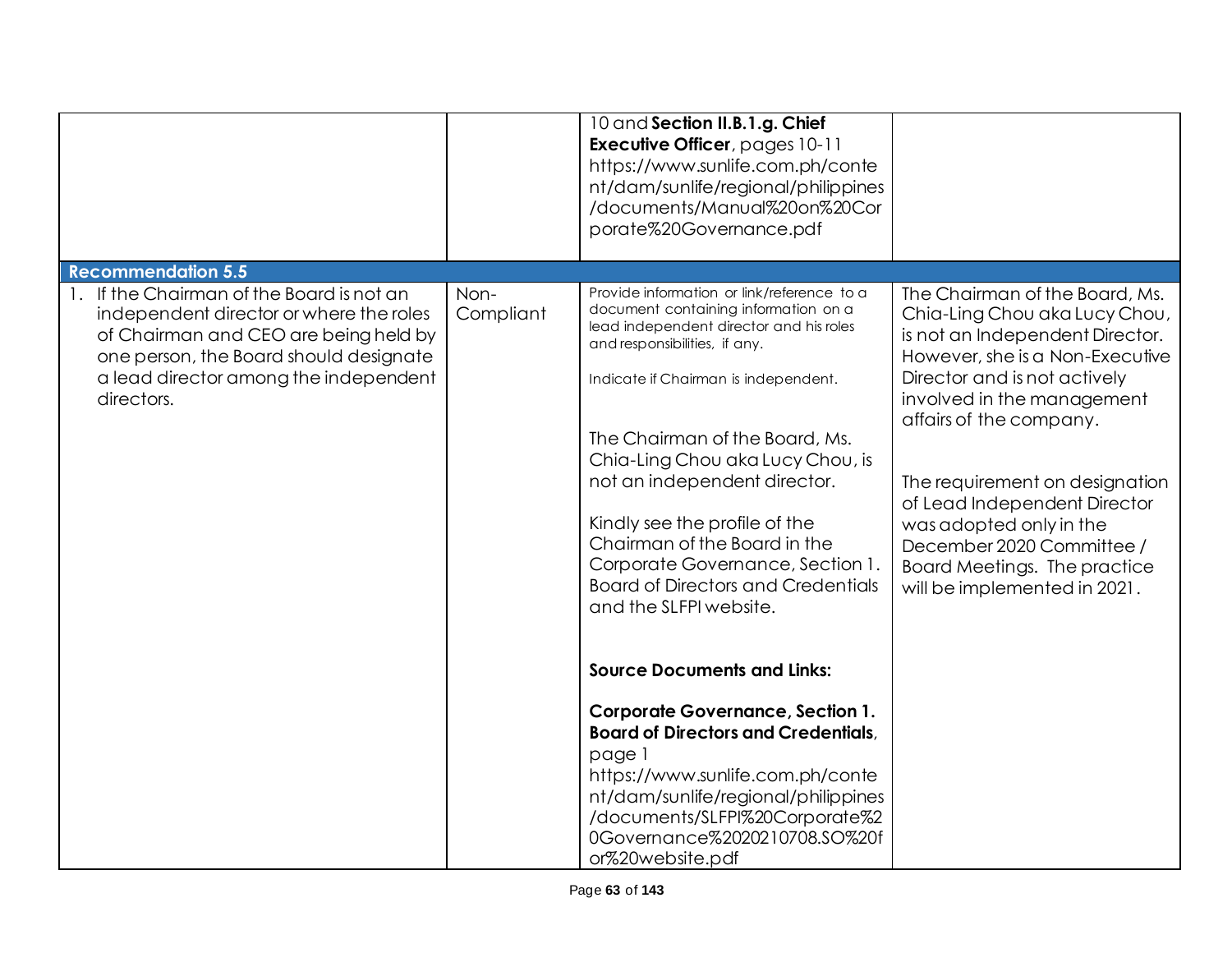| <b>Recommendation 5.6</b><br>Directors with material interest in a<br>Compliant<br>Provide proof of abstention, if this was the<br>$\mathbf{1}$ .<br>Not applicable<br>case<br>transaction affecting the corporation<br>should abstain from taking part in the<br>deliberations for the same.<br>Directors are required to disclose<br>any personal interest or conflict of<br>interest in relation to any matter to<br>be considered by the Board and<br>abstain from taking part in the<br>deliberations for the same.<br>Kindly see the Manual on<br>Corporate Governance, Section<br>II.b.1.c. Duties and Responsibilities<br>of a Director.<br><b>Source Documents and Link:</b><br><b>Manual on Corporate Governance,</b><br>Section II.b.1.c. Duties and<br>Responsibilities of a Director, page<br>https://www.sunlife.com.ph/conte<br>nt/dam/sunlife/regional/philippines<br>/documents/Manual%20on%20Cor<br>porate%20Governance.pdf |  | <b>SLFPI</b> website<br>https://www.sunlife.com.ph/en/ab<br>out-us/corporate-governance/sun-<br>life-financial-plans/ |  |
|-----------------------------------------------------------------------------------------------------------------------------------------------------------------------------------------------------------------------------------------------------------------------------------------------------------------------------------------------------------------------------------------------------------------------------------------------------------------------------------------------------------------------------------------------------------------------------------------------------------------------------------------------------------------------------------------------------------------------------------------------------------------------------------------------------------------------------------------------------------------------------------------------------------------------------------------------|--|-----------------------------------------------------------------------------------------------------------------------|--|
|                                                                                                                                                                                                                                                                                                                                                                                                                                                                                                                                                                                                                                                                                                                                                                                                                                                                                                                                               |  |                                                                                                                       |  |
| <b>Recommendation 5.7</b>                                                                                                                                                                                                                                                                                                                                                                                                                                                                                                                                                                                                                                                                                                                                                                                                                                                                                                                     |  |                                                                                                                       |  |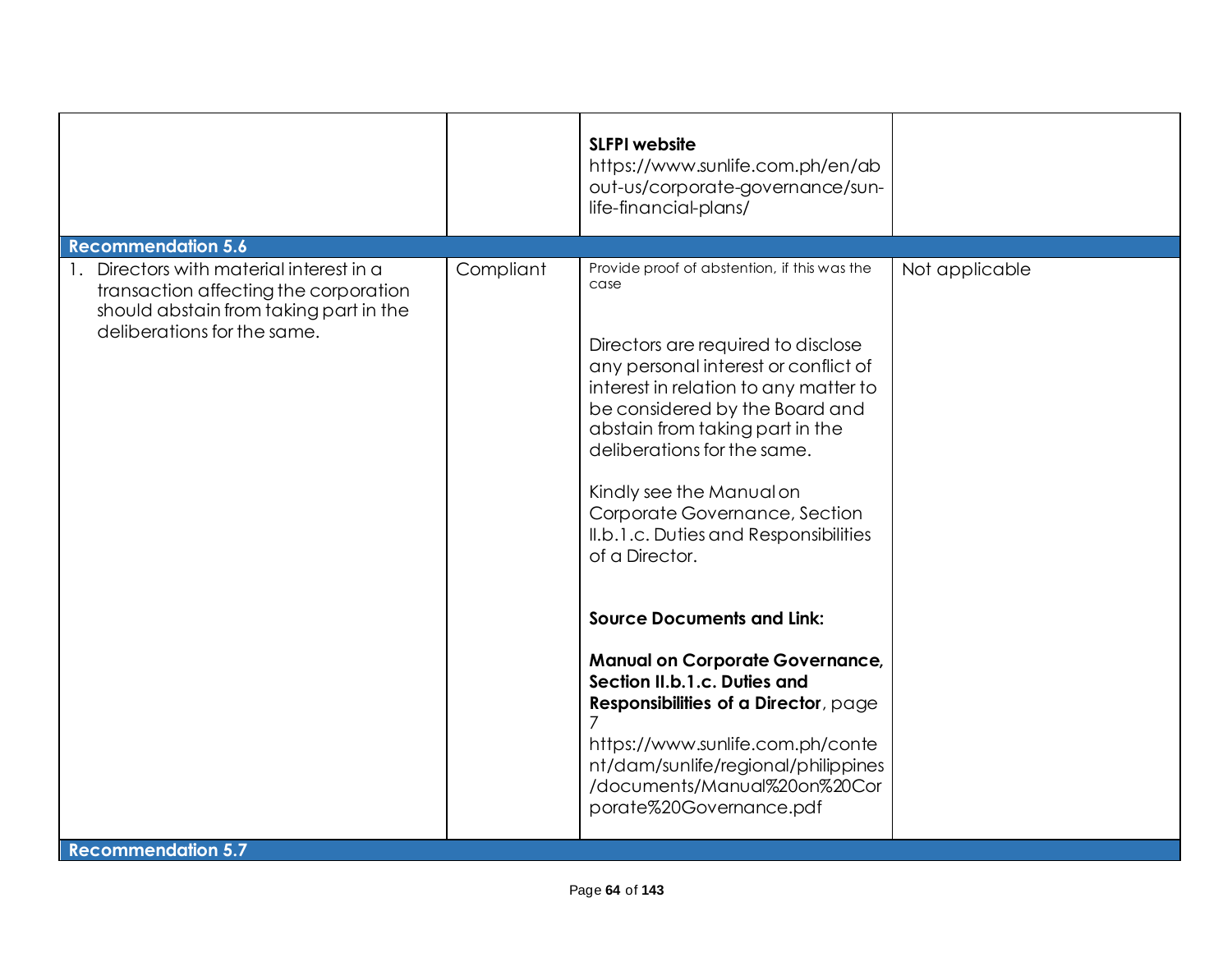| The non-executive directors (NEDs) have<br>separate periodic meetings with the<br>external auditor and heads of the<br>internal audit, compliance and risk<br>functions, without any executive<br>directors present to ensure that proper<br>checks and balances are in place within<br>the corporation. | Compliant | Provide proof and details of said meeting,<br>if any.<br>Provide information on the frequency and<br>attendees of meetings.<br>The non-executive directors have<br>periodic meetings with the external<br>auditor and heads of the internal                                                                                                                                                                                                                                                                                                                      | Not applicable |
|----------------------------------------------------------------------------------------------------------------------------------------------------------------------------------------------------------------------------------------------------------------------------------------------------------|-----------|------------------------------------------------------------------------------------------------------------------------------------------------------------------------------------------------------------------------------------------------------------------------------------------------------------------------------------------------------------------------------------------------------------------------------------------------------------------------------------------------------------------------------------------------------------------|----------------|
| 2. The meetings are chaired by the lead<br>independent director.                                                                                                                                                                                                                                         | Compliant | audit, compliance and risk<br>functions.<br>The meetings are presided by<br>Chairman Francisco S.A. Sandejas<br>of the Audit, Compliance and<br>Corporate Governance<br>Committee, who is an<br>independent director.<br>Kindly see the Agenda of the Audit<br>and Compliance Committee<br>meeting.<br><b>Source Documents and Link:</b><br>Agenda of the Audit and<br><b>Compliance Committee meeting</b><br>https://www.sunlife.com.ph/conte<br>nt/dam/sunlife/regional/philippines<br>/documents/2020%20Agenda%20o<br>f%20Audit%20Committee%20Meeti<br>ng.pdf | Not applicable |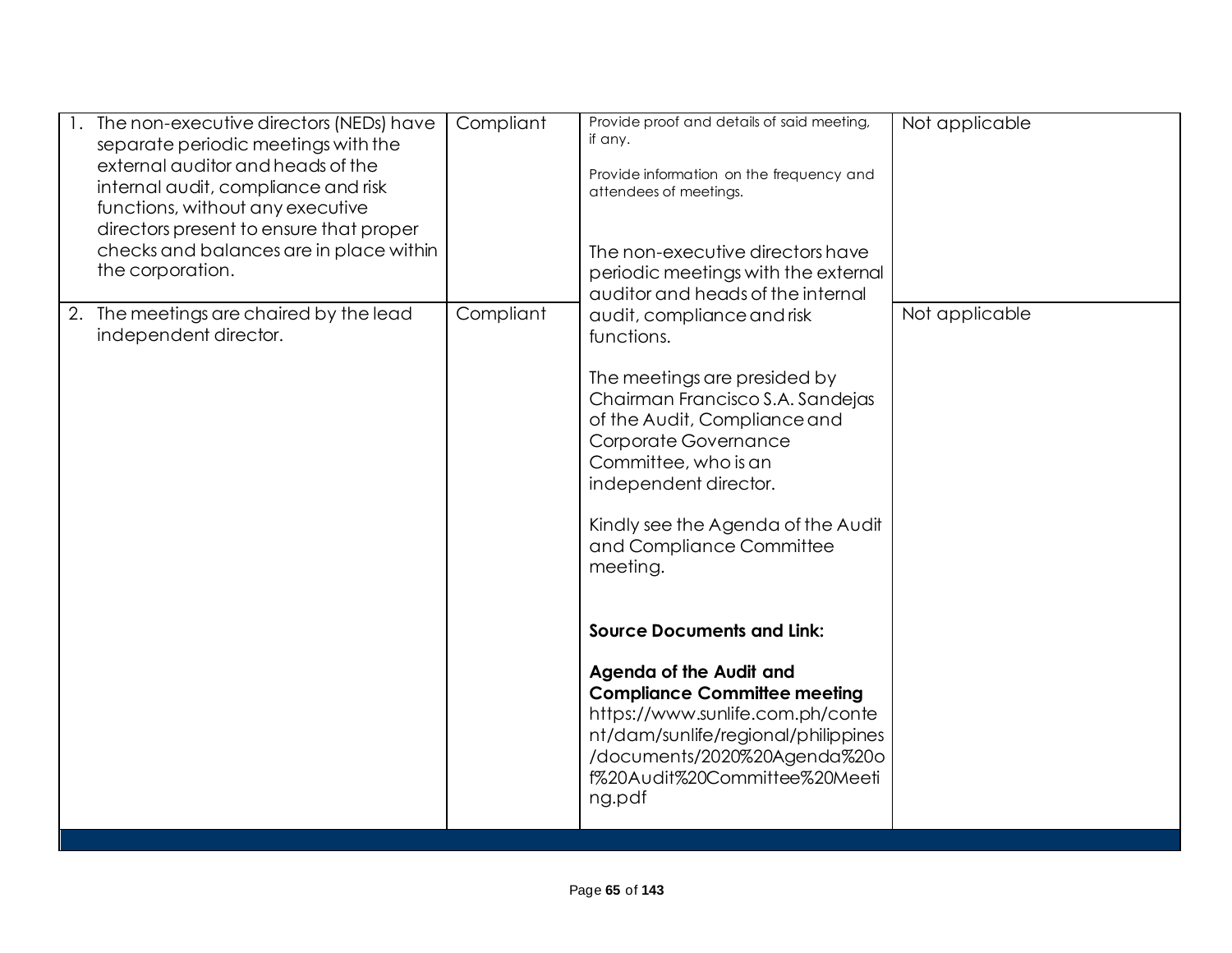| Principle 6: The best measure of the Board's effectiveness is through an assessment process. The Board should regularly carry out<br>evaluations to appraise its performance as a body, and assess whether it possesses the right mix of backgrounds and competencies. |           |                                                                                                                                                                                                                                                                                                                                                                                                                                          |                |  |
|------------------------------------------------------------------------------------------------------------------------------------------------------------------------------------------------------------------------------------------------------------------------|-----------|------------------------------------------------------------------------------------------------------------------------------------------------------------------------------------------------------------------------------------------------------------------------------------------------------------------------------------------------------------------------------------------------------------------------------------------|----------------|--|
| <b>Recommendation 6.1</b>                                                                                                                                                                                                                                              |           |                                                                                                                                                                                                                                                                                                                                                                                                                                          |                |  |
| 1. Board conducts an annual self-<br>assessment of its performance as a<br>whole.                                                                                                                                                                                      | Compliant | Provide proof of annual assessments<br>conducted for the whole board, the<br>individualmembers, the Chairman and the<br>Committees                                                                                                                                                                                                                                                                                                       | Not applicable |  |
| 2. The performance of the Chairman is<br>assessed annually by the Board.                                                                                                                                                                                               | Compliant | The Board conducts an annual self-<br>assessment of its performance as a<br>whole, the performance of each<br>Board Committee, and the skills<br>and experience of individual<br>members by accomplishing the                                                                                                                                                                                                                            | Not applicable |  |
| 3. The performance of the individual<br>member of the Board is assessed<br>annually by the Board.                                                                                                                                                                      | Compliant |                                                                                                                                                                                                                                                                                                                                                                                                                                          | Not applicable |  |
| 4. The performance of each committee is<br>assessed annually by the Board.                                                                                                                                                                                             | Compliant | Company's Board Effectiveness<br>Questionnaire. The self-assessment<br>results are key factors in the<br>enhancement of directors'<br>performance and effectiveness in<br>the discharge of their duties. The<br>result of the 2020 annual<br>assessment was reported to the<br>Board on March 2, 2021.<br>Kindly see the Manual on<br>Corporate Governance, Section<br>II.B.1.b. Specific Duties and<br>Functions of Board of Directors. | Not applicable |  |
|                                                                                                                                                                                                                                                                        |           | <b>Source Documents and Link:</b><br><b>Manual on Corporate Governance,</b><br>Section II.B.1.b. Specific Duties and<br><b>Functions of Board of Directors,</b>                                                                                                                                                                                                                                                                          |                |  |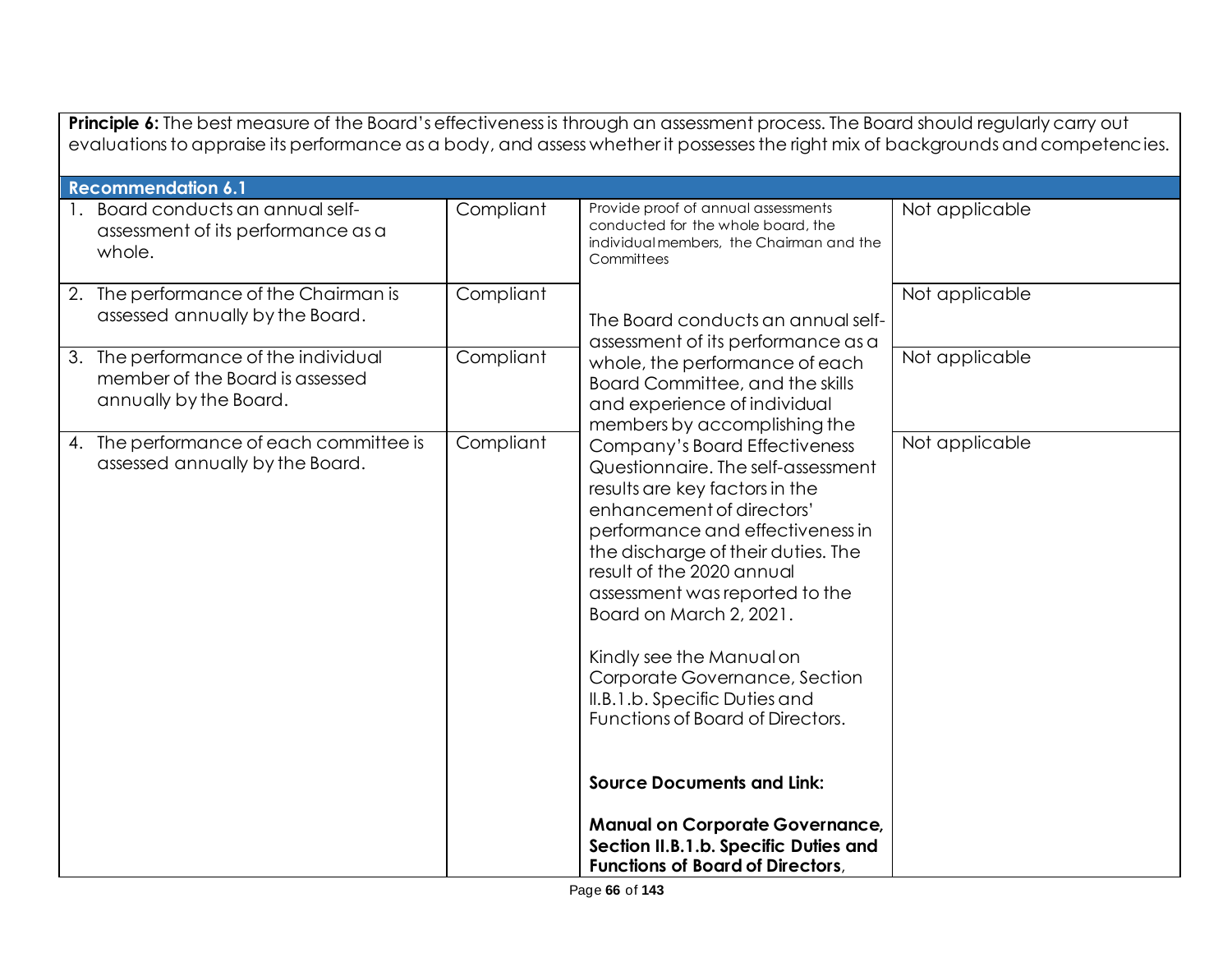|                                                                                    |                   | page 4<br>https://www.sunlife.com.ph/conte<br>nt/dam/sunlife/regional/philippines<br>/documents/Manual%20on%20Cor<br>porate%20Governance.pdf                                                                                                                                                                                                                                                                                                                                                    |                                                                                                                                                                                                                                                            |
|------------------------------------------------------------------------------------|-------------------|-------------------------------------------------------------------------------------------------------------------------------------------------------------------------------------------------------------------------------------------------------------------------------------------------------------------------------------------------------------------------------------------------------------------------------------------------------------------------------------------------|------------------------------------------------------------------------------------------------------------------------------------------------------------------------------------------------------------------------------------------------------------|
| 5. Every three years, the assessments are<br>supported by an external facilitator. | Non-<br>compliant | Identify the external facilitator and provide<br>proof of use of an external facilitator.<br>The Board conducts an annual self-<br>assessment of its performance as a<br>whole, the performance of each<br>Board Committee, and the skills<br>and experience of individual<br>members by accomplishing the<br>Company's Board Effectiveness<br>Questionnaire.<br>Kindly see the Manual on<br>Corporate Governance, Section<br>II.B.1.b. Specific Duties and<br>Functions of Board of Directors. | The Board conducts an annual<br>self-assessment of its<br>performance as a whole, the<br>performance of each Board<br>Committee, and the skills of<br>individual members by<br>accomplishing the Company's<br><b>Board Effectiveness</b><br>Questionnaire. |
|                                                                                    |                   | <b>Source Documents and Link:</b><br><b>Manual on Corporate Governance,</b><br>Section II.B.1.b. Specific Duties and<br><b>Functions of Board of Directors,</b><br>page 4<br>https://www.sunlife.com.ph/conte<br>nt/dam/sunlife/regional/philippines<br>/documents/Manual%20on%20Cor<br>porate%20Governance.pdf                                                                                                                                                                                 |                                                                                                                                                                                                                                                            |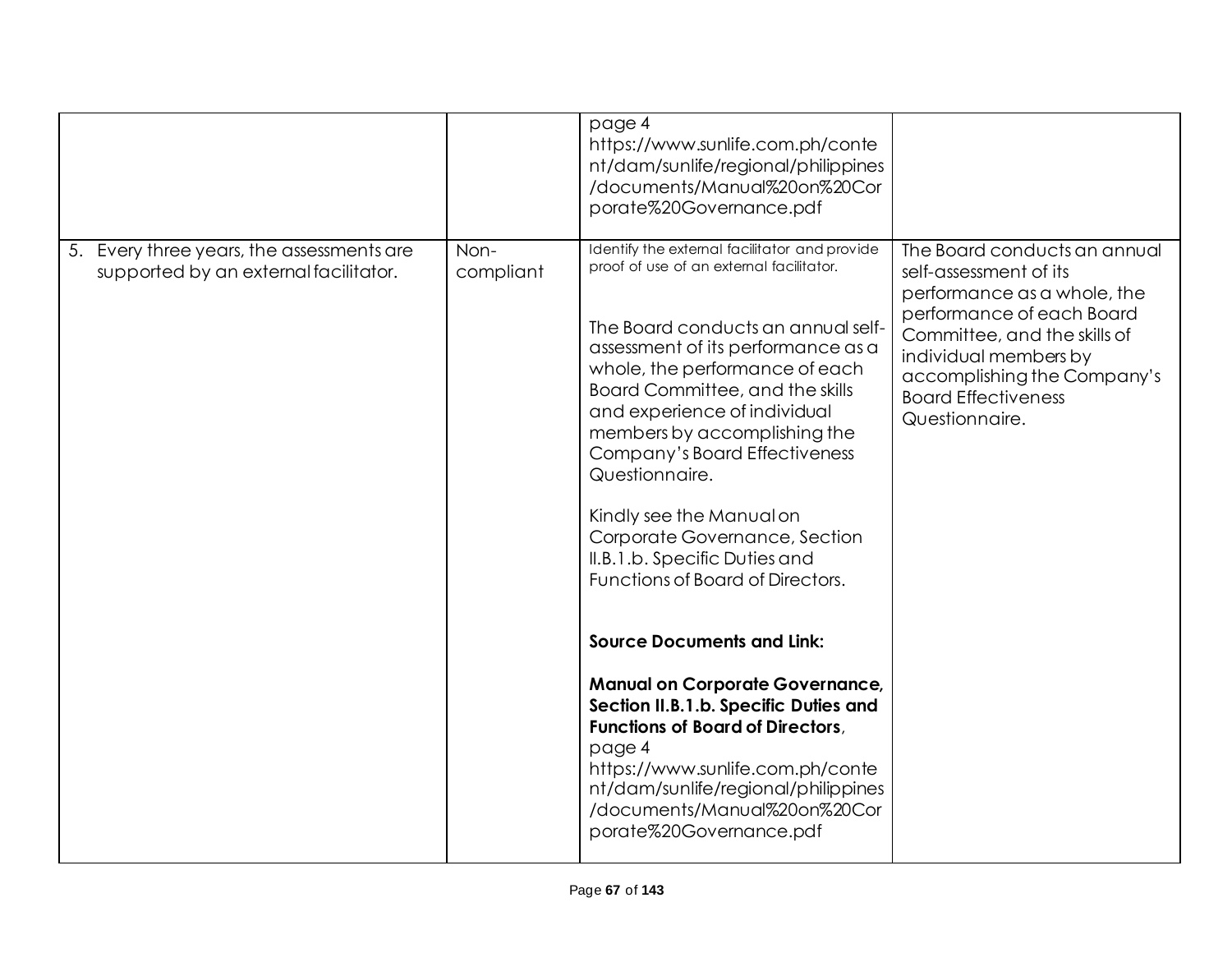| <b>Recommendation 6.2</b>                                                                                                                                                   |           |                                                                                                                                                                                                                                                                                                                                                                                                                                                                                                                                                                                                                                                                                                                                                                                                                                                  |                |
|-----------------------------------------------------------------------------------------------------------------------------------------------------------------------------|-----------|--------------------------------------------------------------------------------------------------------------------------------------------------------------------------------------------------------------------------------------------------------------------------------------------------------------------------------------------------------------------------------------------------------------------------------------------------------------------------------------------------------------------------------------------------------------------------------------------------------------------------------------------------------------------------------------------------------------------------------------------------------------------------------------------------------------------------------------------------|----------------|
| Board has in place a system that<br>provides, at the minimum, criteria and<br>process to determine the performance<br>of the Board, individual directors and<br>committees. | Compliant | Provide information or link/reference to a<br>document containing information on the<br>system of the company to evaluate the<br>performance of the board, individual<br>directors and committees, including a<br>feedback mechanism from shareholders                                                                                                                                                                                                                                                                                                                                                                                                                                                                                                                                                                                           | Not applicable |
| 2. The system allows for a feedback<br>mechanism from the shareholders.                                                                                                     | Compliant | The Board conducts an annual self-<br>assessment of its performance as a<br>whole, the performance of each<br>Board Committee, and the skills<br>and experience of individual<br>members by accomplishing the<br>Company's Board Effectiveness<br>Questionnaire. The self-assessment<br>results are key factors in the<br>enhancement of directors'<br>performance and effectiveness in<br>the discharge of their duties.<br>The Board uses the Board<br>Effectiveness Questionnaire in<br>conducting the annual self-<br>assessment, with the following<br>process and criteria:<br>1. Board self-assessment - each<br>director assess the Board<br>performance as a whole and<br>their individual performance on<br>the following categories:<br>a. Role and responsibilities<br>b. Effectiveness and<br>independence<br>c. Strategic planning | Not applicable |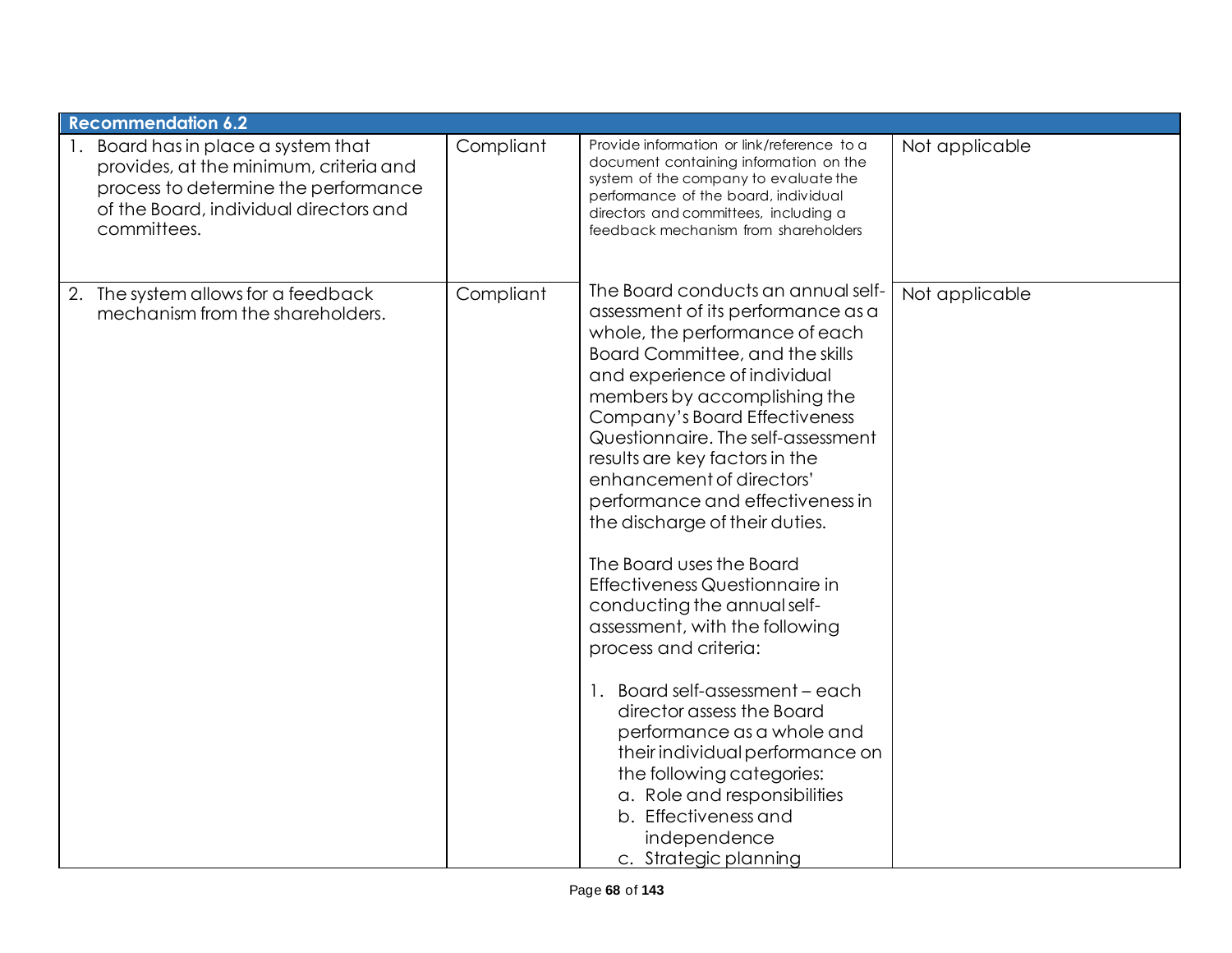| d. Risk management                      |
|-----------------------------------------|
|                                         |
| Communication                           |
| g. Skills and experience                |
| 2. Board Committee Performance          |
|                                         |
| Assessment - each director              |
| assess the overall performance          |
| of the committees on which              |
| they served based on the                |
| provisions of the Board                 |
| Committee Charter.                      |
|                                         |
|                                         |
| Kindly see the Corporate                |
| Governance, Section 6. Board            |
| Performance Appraisal.                  |
|                                         |
| Shareholders can give their             |
| feedback through this reporting         |
|                                         |
|                                         |
|                                         |
| Send report to:                         |
| Code@sunlife.com                        |
|                                         |
| Kindly see the SLFPI website.           |
|                                         |
|                                         |
| <b>Source Documents and Link:</b>       |
|                                         |
| <b>Corporate Governance, Section 6.</b> |
| <b>Board Performance Appraisal,</b>     |
|                                         |
|                                         |
| https://www.sunlife.com.ph/conte        |
| nt/dam/sunlife/regional/philippines     |
| /documents/SLFPI%20Corporate%2          |
| 0Governance%2020210708.SO%20f           |
| or%20website.pdf                        |
|                                         |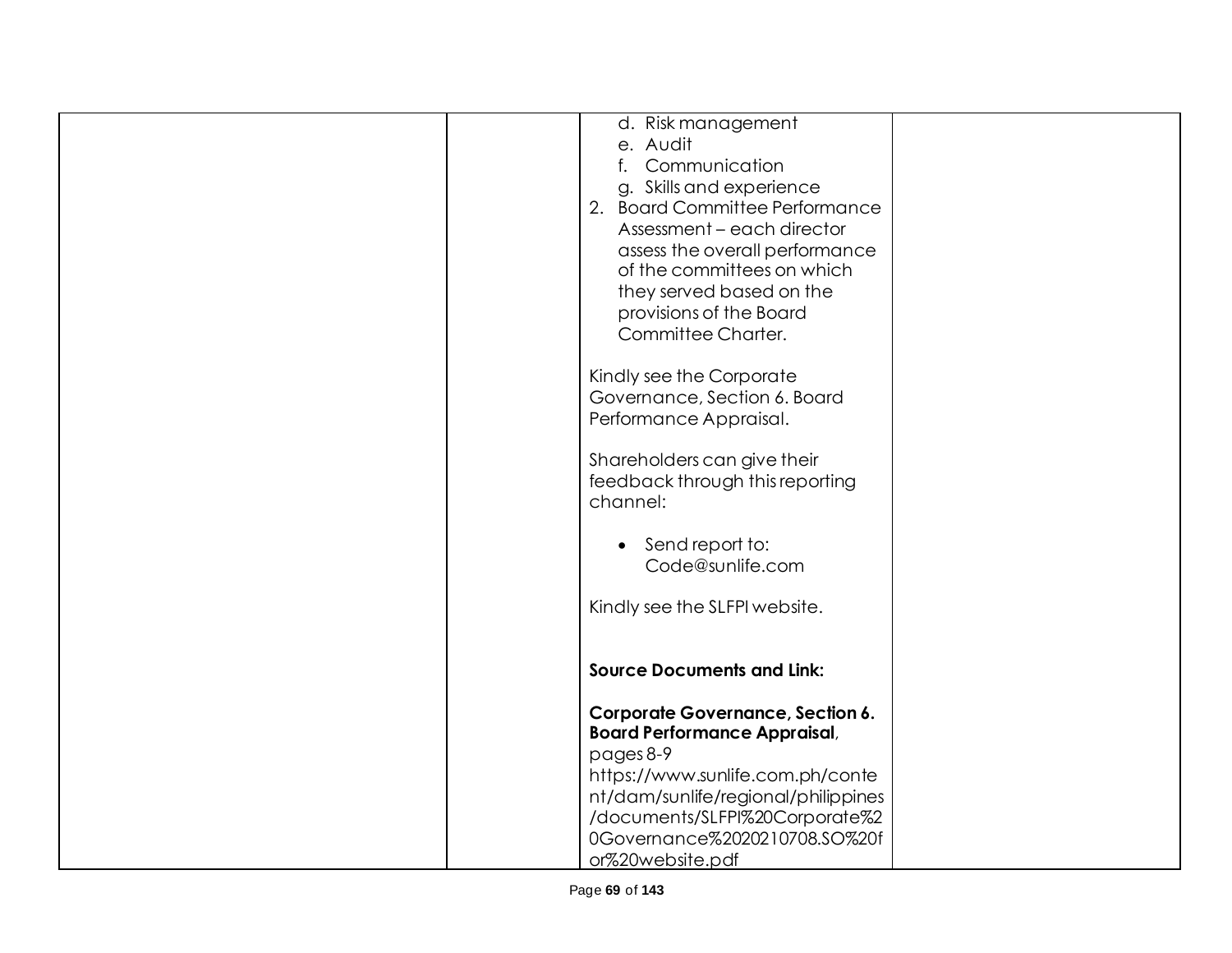|                                                                                                                                                                                                                                                                                  |           | <b>SLFPI</b> website<br>https://www.sunlife.com.ph/en/ab<br>out-us/corporate-governance/sun-<br>life-financial-plans/                                                                                                                                                                                                                                                                                                                                                                                  |                |
|----------------------------------------------------------------------------------------------------------------------------------------------------------------------------------------------------------------------------------------------------------------------------------|-----------|--------------------------------------------------------------------------------------------------------------------------------------------------------------------------------------------------------------------------------------------------------------------------------------------------------------------------------------------------------------------------------------------------------------------------------------------------------------------------------------------------------|----------------|
| Principle 7: Members of the Board are duty-bound to apply high ethical standards, taking into account the interests of all                                                                                                                                                       |           |                                                                                                                                                                                                                                                                                                                                                                                                                                                                                                        |                |
| stakeholders.                                                                                                                                                                                                                                                                    |           |                                                                                                                                                                                                                                                                                                                                                                                                                                                                                                        |                |
| <b>Recommendation 7.1</b>                                                                                                                                                                                                                                                        |           |                                                                                                                                                                                                                                                                                                                                                                                                                                                                                                        |                |
| Board adopts a Code of Business<br>$\mathbf{1}$ .<br>Conduct and Ethics, which provide<br>standards for professional and ethical<br>behavior, as well as articulate<br>acceptable and unacceptable<br>conduct and practices in internal and<br>external dealings of the company. | Compliant | Provide information on or link/reference to<br>the company's Code of Business Conduct<br>and Ethics.<br>The Code of Conduct, applicable<br>to all Directors of the Board,<br>Management Team, and<br>employees, sets out clear<br>standards for professional<br>behaviour and empowers all to do<br>the right thing.<br><b>Source Documents and Link:</b><br><b>Code of Conduct</b><br>https://www.sunlife.com.ph/conte<br>nt/dam/sunlife/regional/philippines<br>/documents/Code_of%20Conduct.<br>pdf | Not applicable |
| The Code is properly disseminated to the<br>2.<br>Board, senior management and<br>employees.                                                                                                                                                                                     | Compliant | Provide information on or discuss how the<br>company disseminated the Code to its<br>Board, senior management and<br>employees.                                                                                                                                                                                                                                                                                                                                                                        | Not applicable |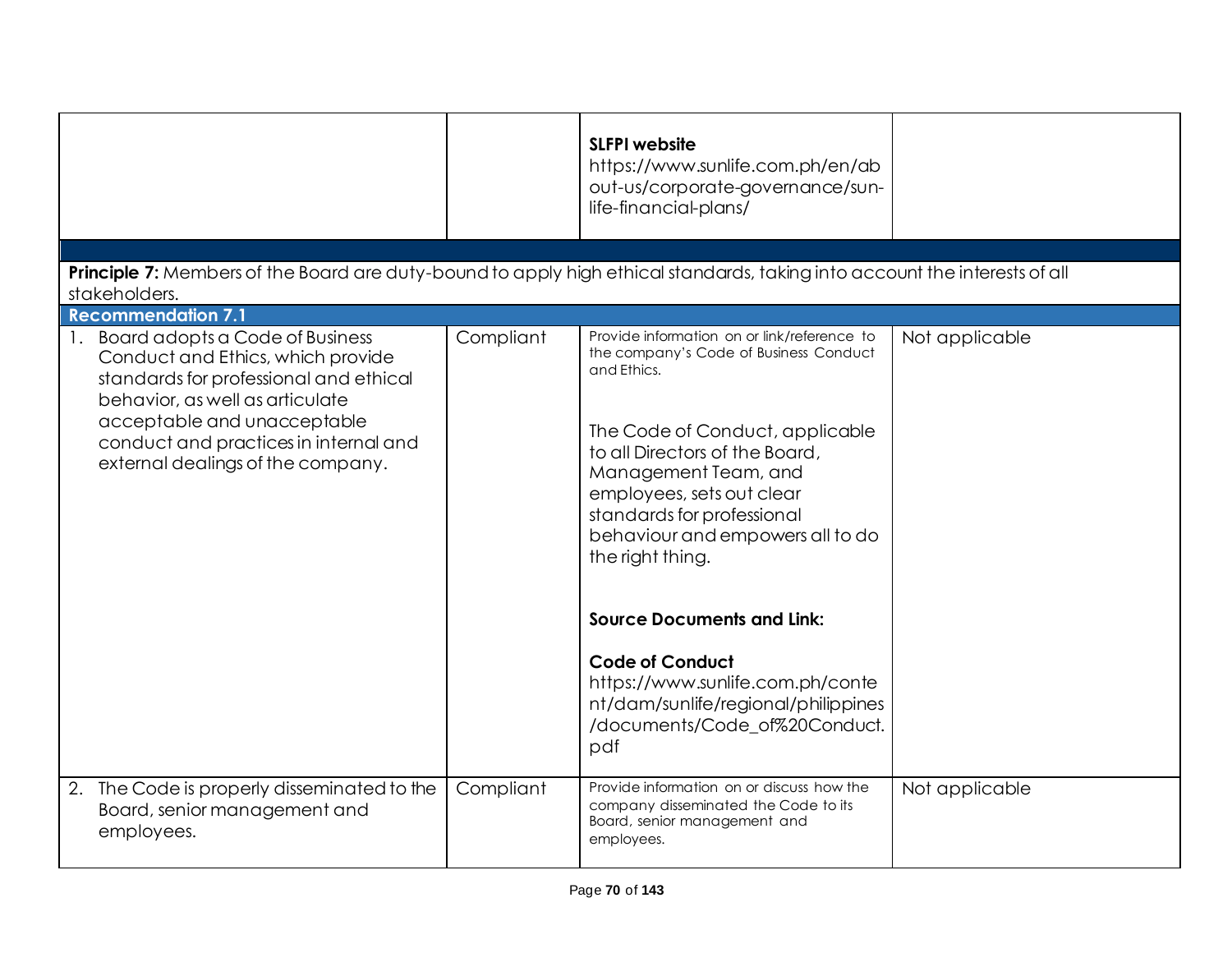|                                                                                              |           | The Code of Conduct is annually<br>disseminated to all directors,<br>officers and employees, posted in<br>the SLFPI website and internal<br>databases (The Source and Bright<br>Hub), and explained to new<br>directors, officers and employees<br>during onboarding or orientation. |                |
|----------------------------------------------------------------------------------------------|-----------|--------------------------------------------------------------------------------------------------------------------------------------------------------------------------------------------------------------------------------------------------------------------------------------|----------------|
|                                                                                              |           | <b>Source Documents and Link:</b>                                                                                                                                                                                                                                                    |                |
|                                                                                              |           | <b>Code of Conduct</b><br>https://www.sunlife.com.ph/conte<br>nt/dam/sunlife/regional/philippines<br>/documents/Code_of%20Conduct.<br>pdf                                                                                                                                            |                |
| 3. The Code is disclosed and made<br>available to the public through the<br>company website. | Compliant | Provide a link to the company's website<br>where the Code of Business Conduct and<br>Ethics is posted/ disclosed.                                                                                                                                                                    | Not applicable |
|                                                                                              |           | The Code of Conduct is posted in<br>the Company website.                                                                                                                                                                                                                             |                |
|                                                                                              |           | <b>Source Documents and Link:</b>                                                                                                                                                                                                                                                    |                |
|                                                                                              |           | <b>Code of Conduct</b><br>https://www.sunlife.com.ph/conte<br>nt/dam/sunlife/regional/philippines<br>/documents/Code_of%20Conduct.<br>pdf                                                                                                                                            |                |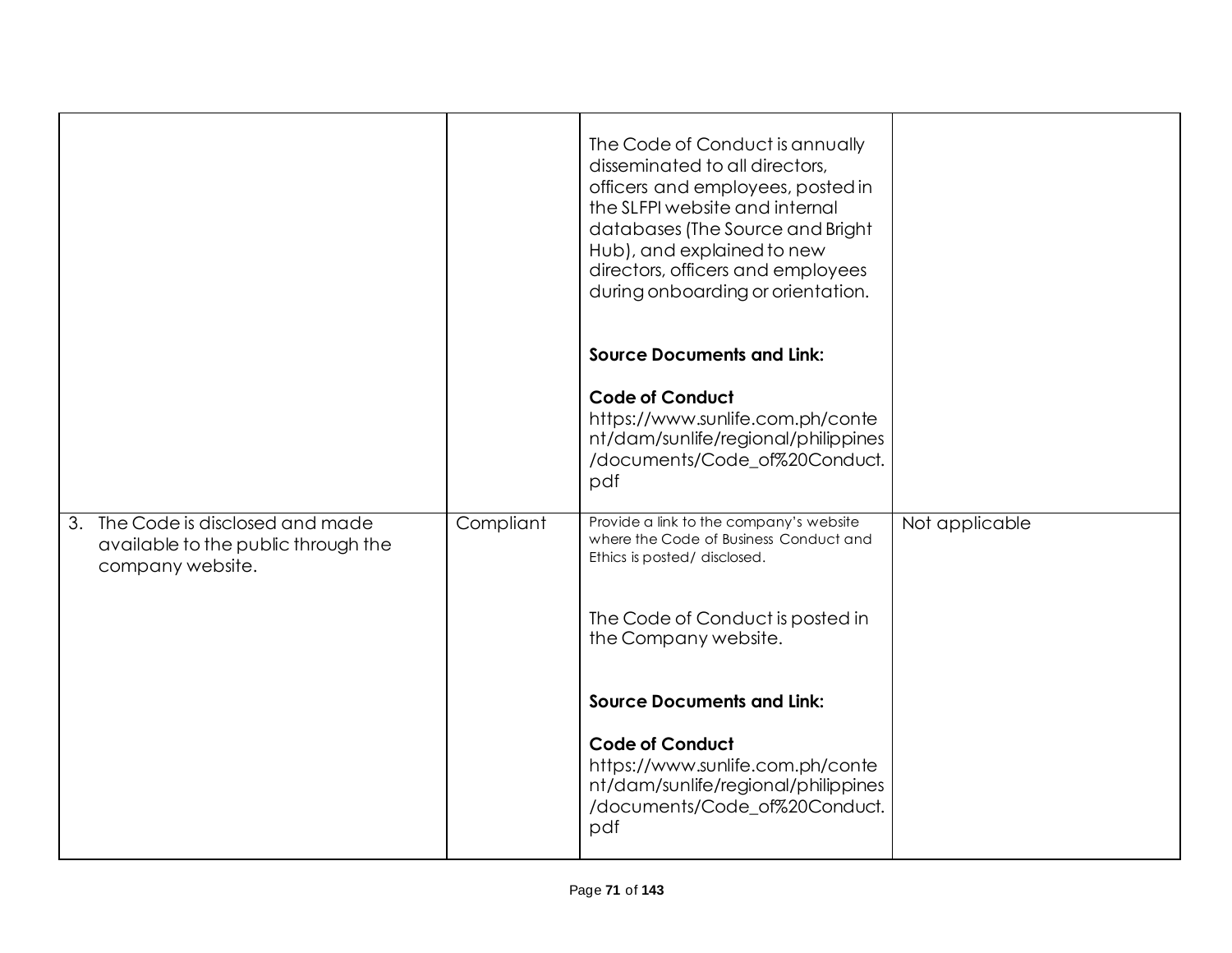| <b>Recommendation 7.2</b>                                                                                                                 |           |                                                                                                                                                                                                                     |                |
|-------------------------------------------------------------------------------------------------------------------------------------------|-----------|---------------------------------------------------------------------------------------------------------------------------------------------------------------------------------------------------------------------|----------------|
| Board ensures the proper and efficient<br>implementation and monitoring of<br>compliance with the Code of Business<br>Conduct and Ethics. | Compliant | Provide proof of implementation and<br>monitoring of compliance with the Code of<br><b>Business Conduct and Ethics and internal</b><br>policies.                                                                    | Not applicable |
| 2. Board ensures the proper and efficient<br>implementation and monitoring of<br>compliance with company internal<br>policies.            | Compliant | Indicate who are required to comply with<br>the Code of Business Conduct and Ethics<br>and any findings on non-compliance.                                                                                          | Not applicable |
|                                                                                                                                           |           | The Board of Directors execute an<br>annual acknowledgement of the<br>Code of Conduct, attesting their<br>commitment to comply with the<br>provisions in the Code.                                                  |                |
|                                                                                                                                           |           | The attestation also includes a<br>provision wherein the Director shall<br>notify the Compliance Officer of<br>any change in the circumstances<br>which might adversely affect<br>his/her compliance with the Code. |                |
|                                                                                                                                           |           | The Board adopts corporate<br>governance policies and ensures<br>that these are reviewed and<br>updated regularly, and consistently<br>implemented in form and<br>substance.                                        |                |
|                                                                                                                                           |           | Kindly see the Manual on<br>Corporate Governance, Section<br>II.B.2.a. Duties and Responsibilities.                                                                                                                 |                |
|                                                                                                                                           |           | Kindly also see the Code of<br>Conduct.                                                                                                                                                                             |                |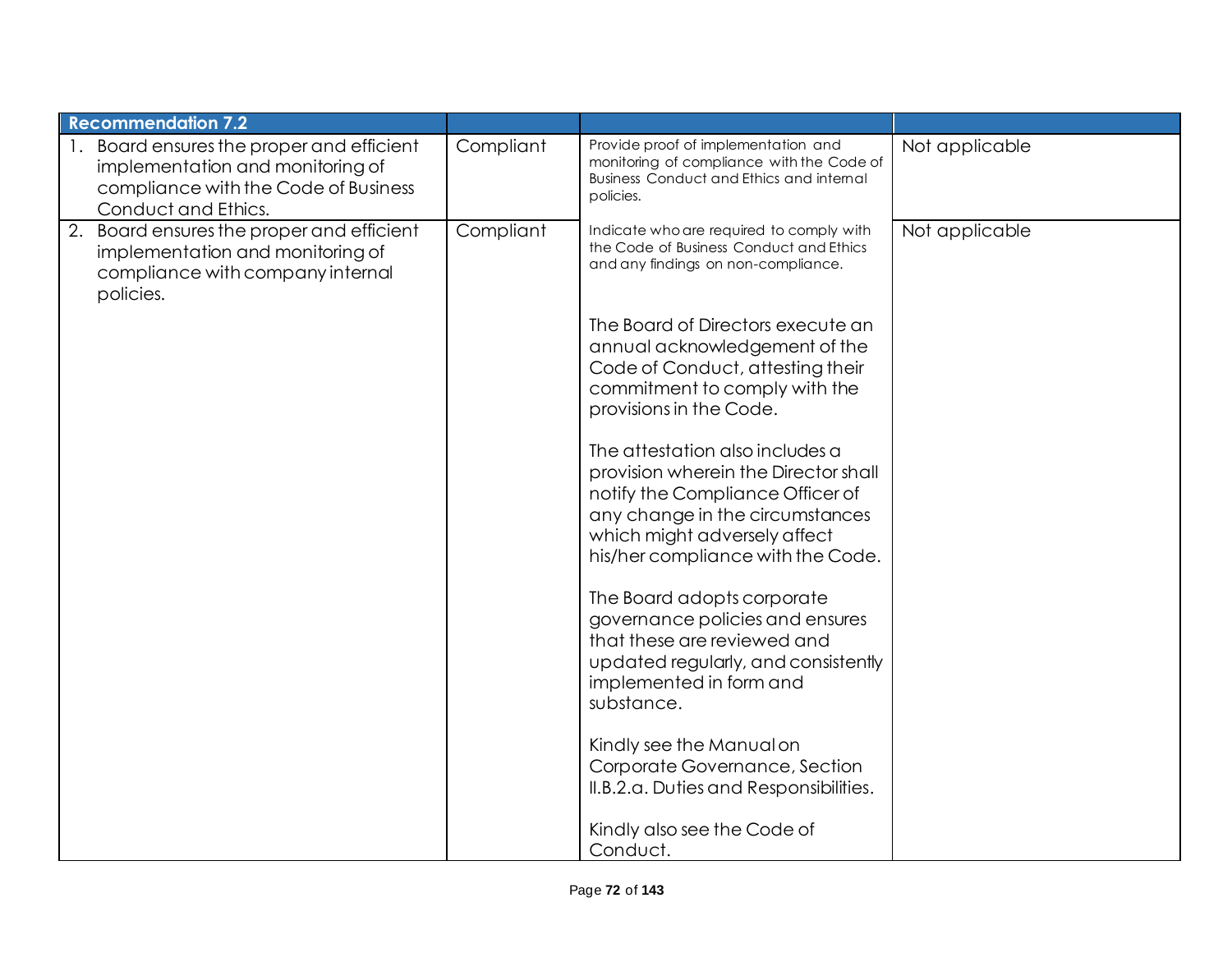|  | The Board reviews and guides<br>corporate strategy, major plans of<br>action, risk management policies<br>and procedures, annual budgets<br>and business plans; set<br>performance objectives; monitor<br>implementation and corporate<br>performance; and oversee major<br>capital expenditures, acquisitions<br>and divestitures.<br>Kindly see the Manual on<br>Corporate Governance, Section<br>II.B.1.b. Specific Duties and<br>Functions of the Board of Directors. |  |
|--|---------------------------------------------------------------------------------------------------------------------------------------------------------------------------------------------------------------------------------------------------------------------------------------------------------------------------------------------------------------------------------------------------------------------------------------------------------------------------|--|
|  | <b>Source Documents and Link:</b>                                                                                                                                                                                                                                                                                                                                                                                                                                         |  |
|  | <b>Manual on Corporate Governance,</b><br>Section II.B.2.a. Duties and<br>Responsibilities, page 13 and<br>Section II.B.1.b. Specific Duties and<br><b>Functions of the Board of Directors,</b><br>page 4<br>https://www.sunlife.com.ph/conte<br>nt/dam/sunlife/regional/philippines<br>/documents/Manual%20on%20Cor<br>porate%20Governance.pdf                                                                                                                           |  |
|  | <b>Code of Conduct</b><br>https://www.sunlife.com.ph/conte<br>nt/dam/sunlife/regional/philippines<br>/documents/Code_of%20Conduct.<br>pdf                                                                                                                                                                                                                                                                                                                                 |  |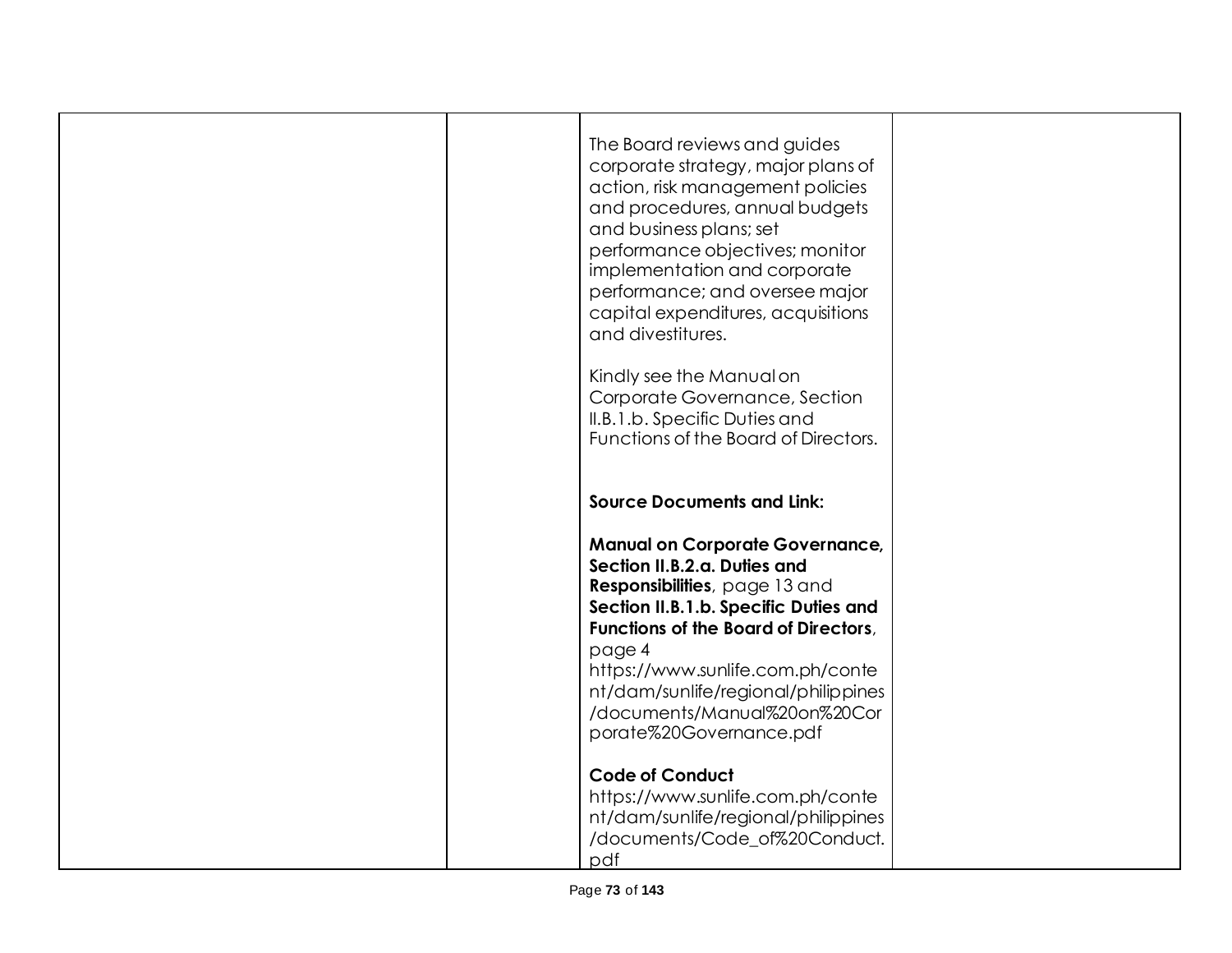| <b>Disclosure and Transparency</b>                                                                                                                                                                                                                                                                        |           |                                                                                                                                                                                                                                                                                                                                                                                                                                                                                                                                                                                                                                                                                                                                                                                                                                                                                                                                                                                         |                |  |  |
|-----------------------------------------------------------------------------------------------------------------------------------------------------------------------------------------------------------------------------------------------------------------------------------------------------------|-----------|-----------------------------------------------------------------------------------------------------------------------------------------------------------------------------------------------------------------------------------------------------------------------------------------------------------------------------------------------------------------------------------------------------------------------------------------------------------------------------------------------------------------------------------------------------------------------------------------------------------------------------------------------------------------------------------------------------------------------------------------------------------------------------------------------------------------------------------------------------------------------------------------------------------------------------------------------------------------------------------------|----------------|--|--|
| Principle 8: The company should establish corporate disclosure policies and procedures that are practical and in accordance with                                                                                                                                                                          |           |                                                                                                                                                                                                                                                                                                                                                                                                                                                                                                                                                                                                                                                                                                                                                                                                                                                                                                                                                                                         |                |  |  |
| best practices and regulatory expectations.                                                                                                                                                                                                                                                               |           |                                                                                                                                                                                                                                                                                                                                                                                                                                                                                                                                                                                                                                                                                                                                                                                                                                                                                                                                                                                         |                |  |  |
| <b>Recommendation 8.1</b>                                                                                                                                                                                                                                                                                 |           |                                                                                                                                                                                                                                                                                                                                                                                                                                                                                                                                                                                                                                                                                                                                                                                                                                                                                                                                                                                         |                |  |  |
| 1. Board establishes corporate disclosure<br>policies and procedures to ensure a<br>comprehensive, accurate, reliable and<br>timely report to shareholders and other<br>stakeholders that gives a fair and<br>complete picture of a company's<br>financial condition, results and business<br>operations. | Compliant | Provide information on or link/reference to<br>the company's disclosure policies and<br>procedures including reports<br>distributed/made available to shareholders<br>and other stockholders<br>The Company recognizes that the<br>most cogent proof of good<br>corporate governance is that<br>which is visible to the eyes of its<br>investors. All shareholders shall be<br>allowed to inspect corporate<br>books and records, including<br>minutes of Board meetings and<br>stock registries, in accordance with<br>the Corporation Code, and shall<br>be furnished with annual reports,<br>including financial statements,<br>without cost or restrictions.<br>Kindly see the Manual on<br>Corporate Governance, Section<br>VI.A.1. Investors' Rights and<br>Protection.<br>Kindly see the 2020 Audited<br>Financial Statements and the 2020<br>Quarterly Report on Selected<br>Financial Statistics that are<br>reported to our regulators and<br>available in the SLFPI website. | Not applicable |  |  |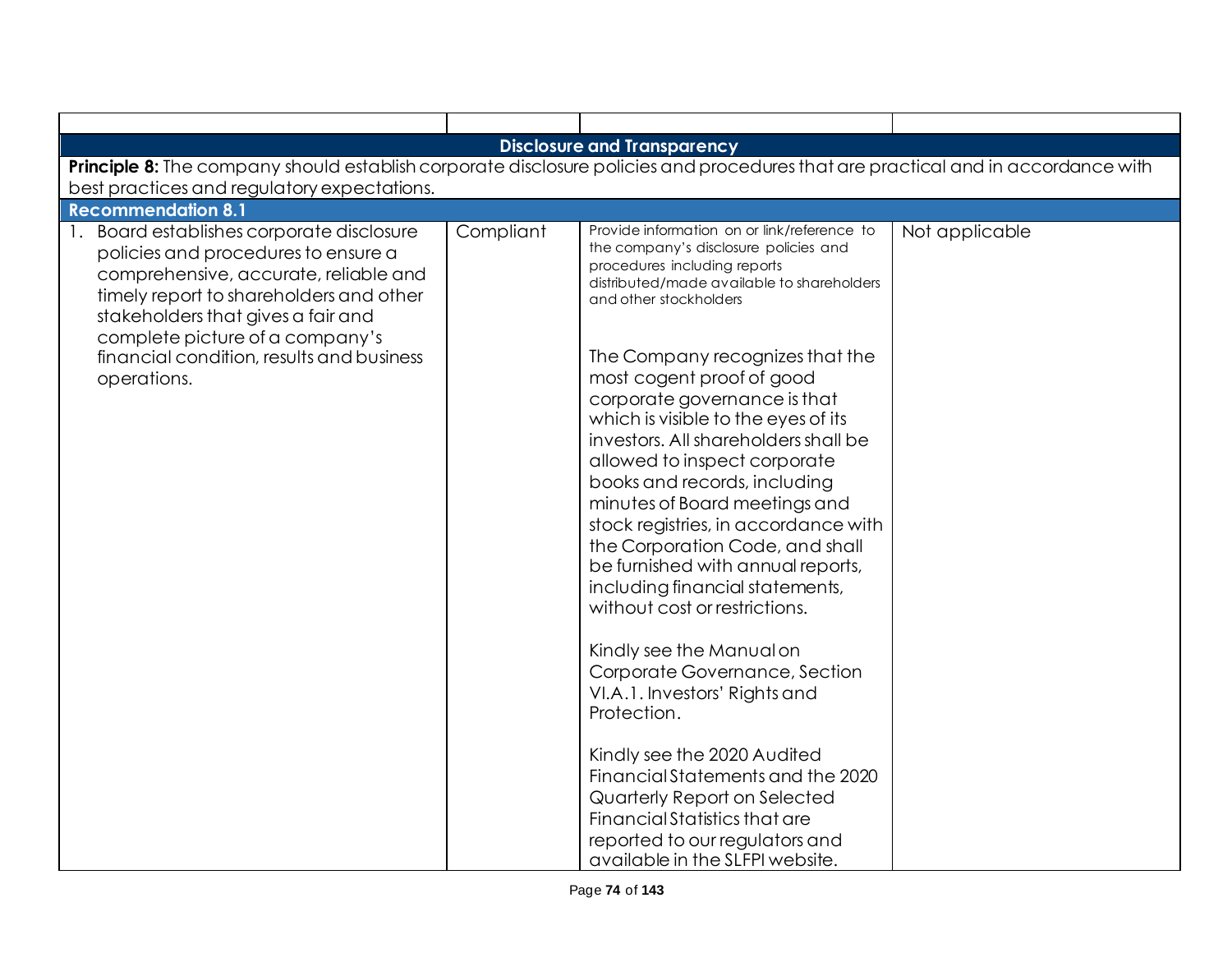| <b>Source Documents and Link:</b>                                       |  |
|-------------------------------------------------------------------------|--|
| <b>Manual on Corporate Governance,</b>                                  |  |
| Section VI.A.1. Investors' Rights and<br>Protection, pages 23-25        |  |
| https://www.sunlife.com.ph/conte                                        |  |
| nt/dam/sunlife/regional/philippines                                     |  |
| /documents/Manual%20on%20Cor<br>porate%20Governance.pdf                 |  |
|                                                                         |  |
| <b>2020 Audited Financial Statements</b>                                |  |
| https://www.sunlife.com.ph/conte                                        |  |
| nt/dam/sunlife/regional/philippines<br>/documents/2020%20Audited%20Fi   |  |
| nancial%20Statement.pdf                                                 |  |
| <b>2020 Quarterly Report on Selected</b>                                |  |
| <b>Financial Statistics</b>                                             |  |
| https://www.sunlife.com.ph/conte                                        |  |
| nt/dam/sunlife/regional/philippines                                     |  |
| /documents/Q1%202020%20Quart<br>erly%20Financial%20Statement%20         |  |
| and%20Trust%20Fund%20Report.pd                                          |  |
|                                                                         |  |
| https://www.sunlife.com.ph/conte<br>nt/dam/sunlife/regional/philippines |  |
| /documents/Q2%202020%20Quart                                            |  |
| erly%20Financial%20Statement%20                                         |  |
| and%20Trust%20Fund%20Report.pd                                          |  |
| f:<br>https://www.sunlife.com.ph/conte                                  |  |
| nt/dam/sunlife/regional/philippines                                     |  |
| /documents/Q3%202020%20Quart                                            |  |
| erly%20Financial%20Statement%20                                         |  |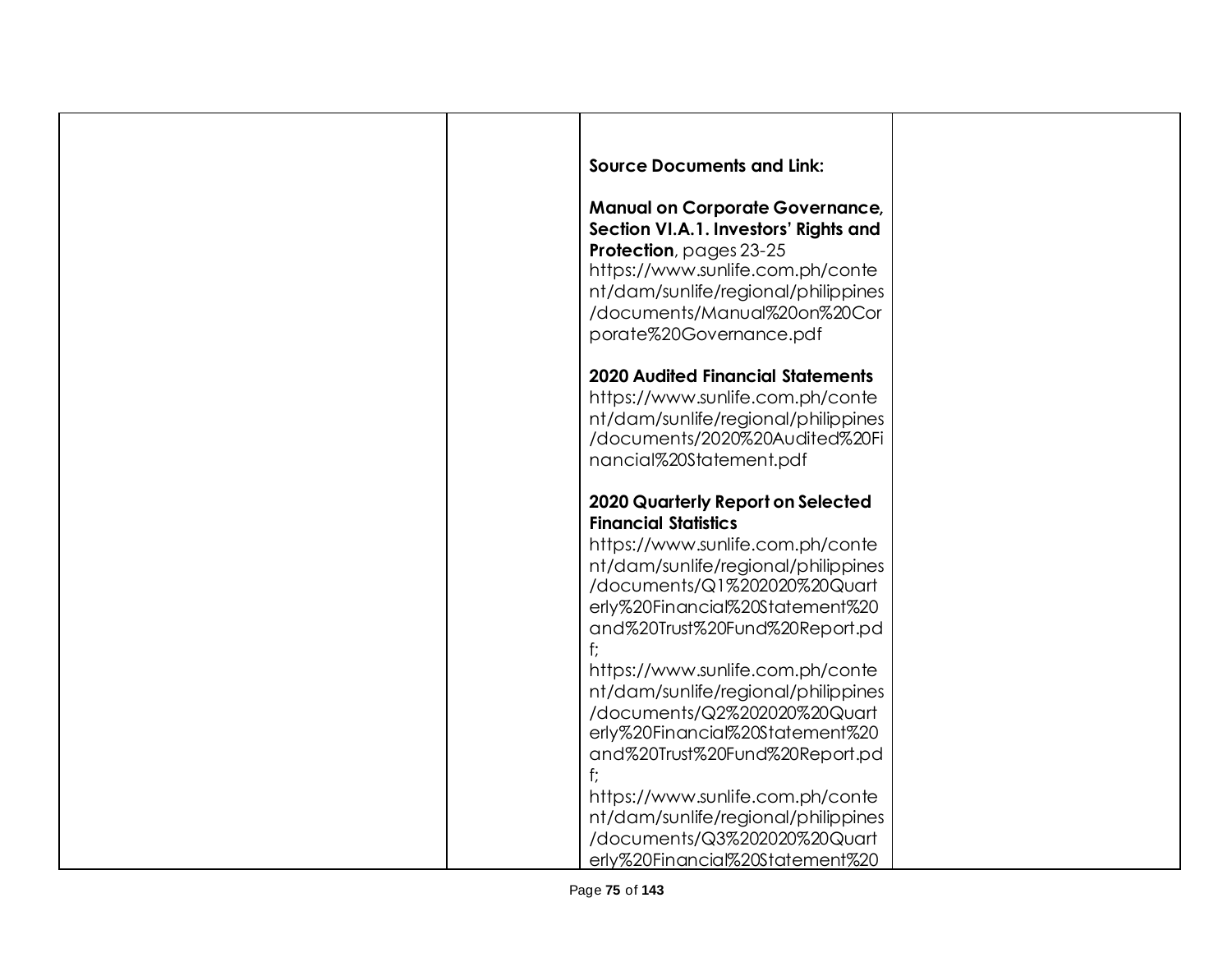|                                                                                                                                                                                                                                                                       |           | and%20Trust%20Fund%20Report.pd<br>https://www.sunlife.com.ph/conte<br>nt/dam/sunlife/regional/philippines<br>/documents/Q4%202020%20Quart<br>erly%20Financial%20Statement%20<br>and%20Trust%20Fund%20Report.pd<br><b>SLFPI</b> website<br>https://www.sunlife.com.ph/en/ab<br>out-us/corporate-governance/sun-<br>life-financial-plans/                                                                                                                                                                                                                                                                                                                                                   |                |
|-----------------------------------------------------------------------------------------------------------------------------------------------------------------------------------------------------------------------------------------------------------------------|-----------|-------------------------------------------------------------------------------------------------------------------------------------------------------------------------------------------------------------------------------------------------------------------------------------------------------------------------------------------------------------------------------------------------------------------------------------------------------------------------------------------------------------------------------------------------------------------------------------------------------------------------------------------------------------------------------------------|----------------|
| <b>Recommendation 8.3</b><br>Board fully discloses all relevant and<br>material information on individual board<br>members to evaluate their experience<br>and qualifications, and assess any<br>potential conflicts of interest that might<br>affect their judgment. | Compliant | Provide link or reference to the directors'<br>academic qualifications, share ownership<br>in the company, membership in other<br>boards, other executive positions,<br>professional experiences, expertise and<br>relevant trainings attended.<br>The Board discloses all relevant and<br>material information on individual<br>board members to evaluate their<br>experience and qualifications, and<br>assess any potential conflicts of<br>interest that might affect their<br>judgment.<br>Kindly see the profiles of the<br>directors in the Corporate<br>Governance, Section 1. Board of<br>Directors and Credentials; Board of<br>Director's Skills Matrix; and SLFPI<br>website. | Not applicable |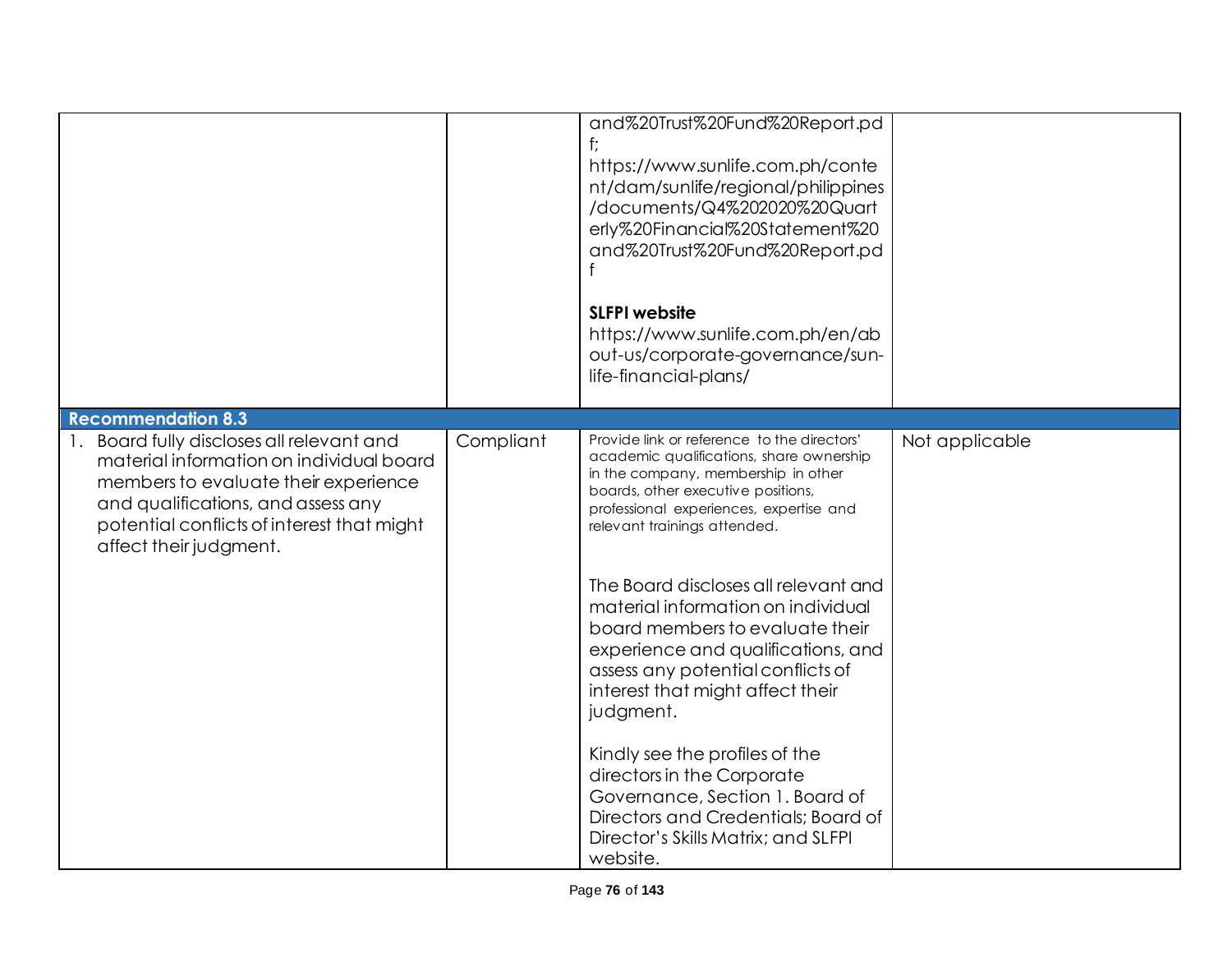|                                                                                                                                                                                                                                   |           | <b>Source Documents and Links:</b><br><b>Corporate Governance, Section 1.</b>                                                                                                                                                                      |                |
|-----------------------------------------------------------------------------------------------------------------------------------------------------------------------------------------------------------------------------------|-----------|----------------------------------------------------------------------------------------------------------------------------------------------------------------------------------------------------------------------------------------------------|----------------|
|                                                                                                                                                                                                                                   |           | <b>Board of Directors and Credentials,</b><br>pages 1-4<br>https://www.sunlife.com.ph/conte<br>nt/dam/sunlife/regional/philippines<br>/documents/SLFPI%20Corporate%2<br>0Governance%2020210708.SO%20f<br>or%20website.pdf                          |                |
|                                                                                                                                                                                                                                   |           | <b>Board of Director's Skills Matrix</b><br>https://www.sunlife.com.ph/conte<br>nt/dam/sunlife/regional/philippines<br>/documents/Board%20of%20Direct<br>ors%20Skills%20Matrix.pdf                                                                 |                |
|                                                                                                                                                                                                                                   |           | <b>SLFPI website</b><br>https://www.sunlife.com.ph/en/ab<br>out-us/corporate-governance/sun-<br>life-financial-plans/                                                                                                                              |                |
| 2. Board fully discloses all relevant and<br>material information on key executives<br>to evaluate their experience and<br>qualifications, and assess any potential<br>conflicts of interest that might affect their<br>judgment. | Compliant | Provide link or reference to the key officers'<br>academic qualifications, share ownership<br>in the company, membership in other<br>boards, other executive positions,<br>professional experiences, expertise and<br>relevant trainings attended. | Not applicable |
|                                                                                                                                                                                                                                   |           | Relevant and material information<br>on key executives are disclosed to<br>evaluate their experience and<br>qualifications, and assess any                                                                                                         |                |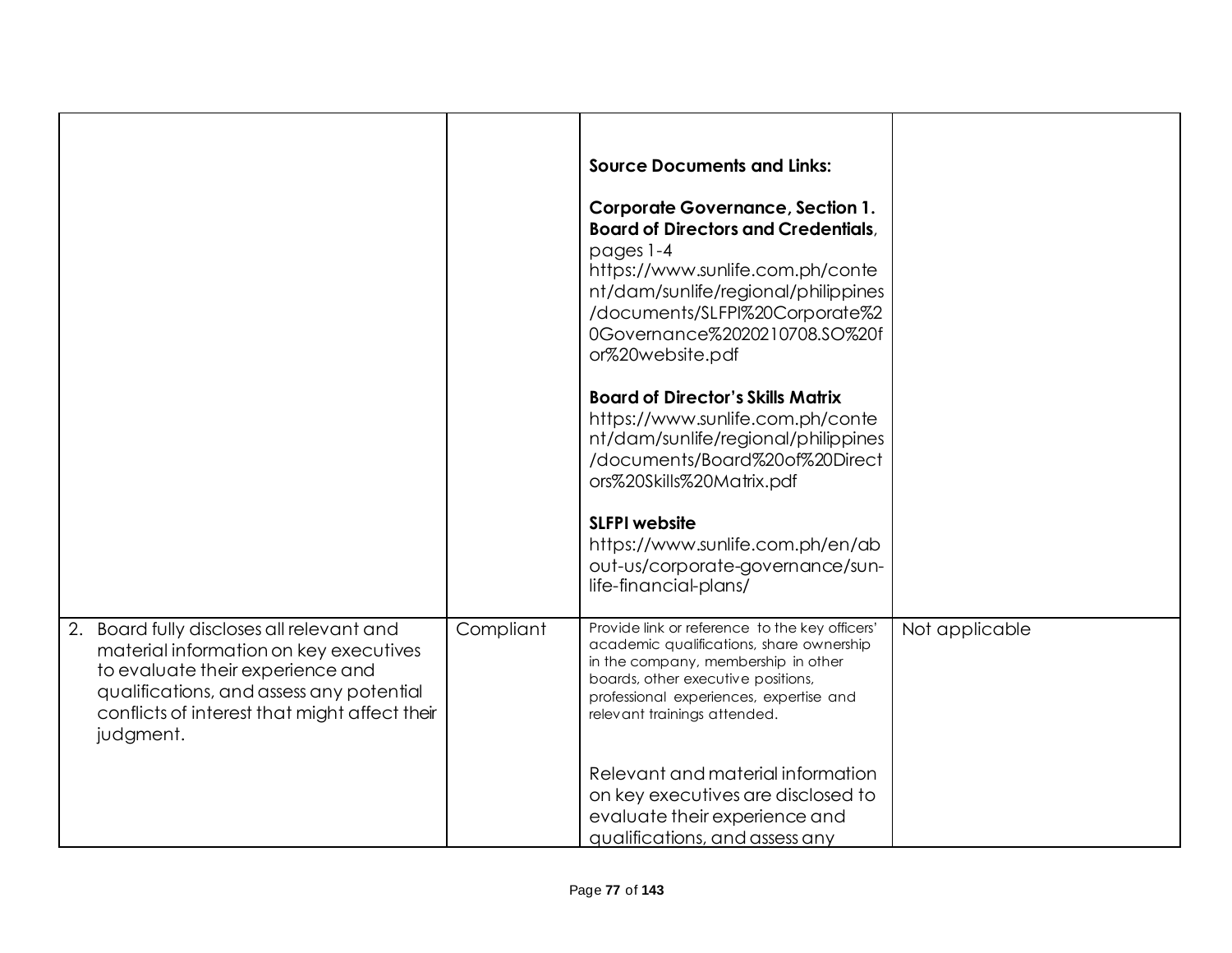|                                                                                                                                                                                                    |           | potential conflicts of interest that<br>might affect their judgment.<br>Kindly see the profiles of the key<br>executives in the Corporate<br>Governance, Section 1. Board of<br>Directors and Credentials and<br>Section 2. Board Appointed |                |
|----------------------------------------------------------------------------------------------------------------------------------------------------------------------------------------------------|-----------|---------------------------------------------------------------------------------------------------------------------------------------------------------------------------------------------------------------------------------------------|----------------|
|                                                                                                                                                                                                    |           | Officers, and the Sun Life website.<br><b>Source Documents and Links:</b><br><b>Corporate Governance, Section 1.</b><br><b>Board of Directors and Credentials,</b><br>pages 1-4 and Section 2. Board<br>Appointed Officers, pages 4-7       |                |
|                                                                                                                                                                                                    |           | https://www.sunlife.com.ph/conte<br>nt/dam/sunlife/regional/philippines<br>/documents/SLFPI%20Corporate%2<br>0Governance%2020210708.SO%20f<br>or%20website.pdf                                                                              |                |
|                                                                                                                                                                                                    |           | Sun Life website, About Us, Who We<br>Are web page<br>https://www.sunlife.com.ph/en/ab<br>out-us/who-we-are/                                                                                                                                |                |
| <b>Recommendation 8.4</b>                                                                                                                                                                          |           |                                                                                                                                                                                                                                             |                |
| 1. Company provides a clear disclosure of<br>its policies and procedure for setting<br>Board remuneration, including the level<br>and mix of the same in the Annual<br>Corporate Governance Report | Compliant | Disclose or provide link/reference to the<br>company policy and practice for setting<br>board remuneration                                                                                                                                  | Not applicable |
| consistent with ASEAN Corporate                                                                                                                                                                    |           | The Board determines the<br>relationship between remuneration                                                                                                                                                                               |                |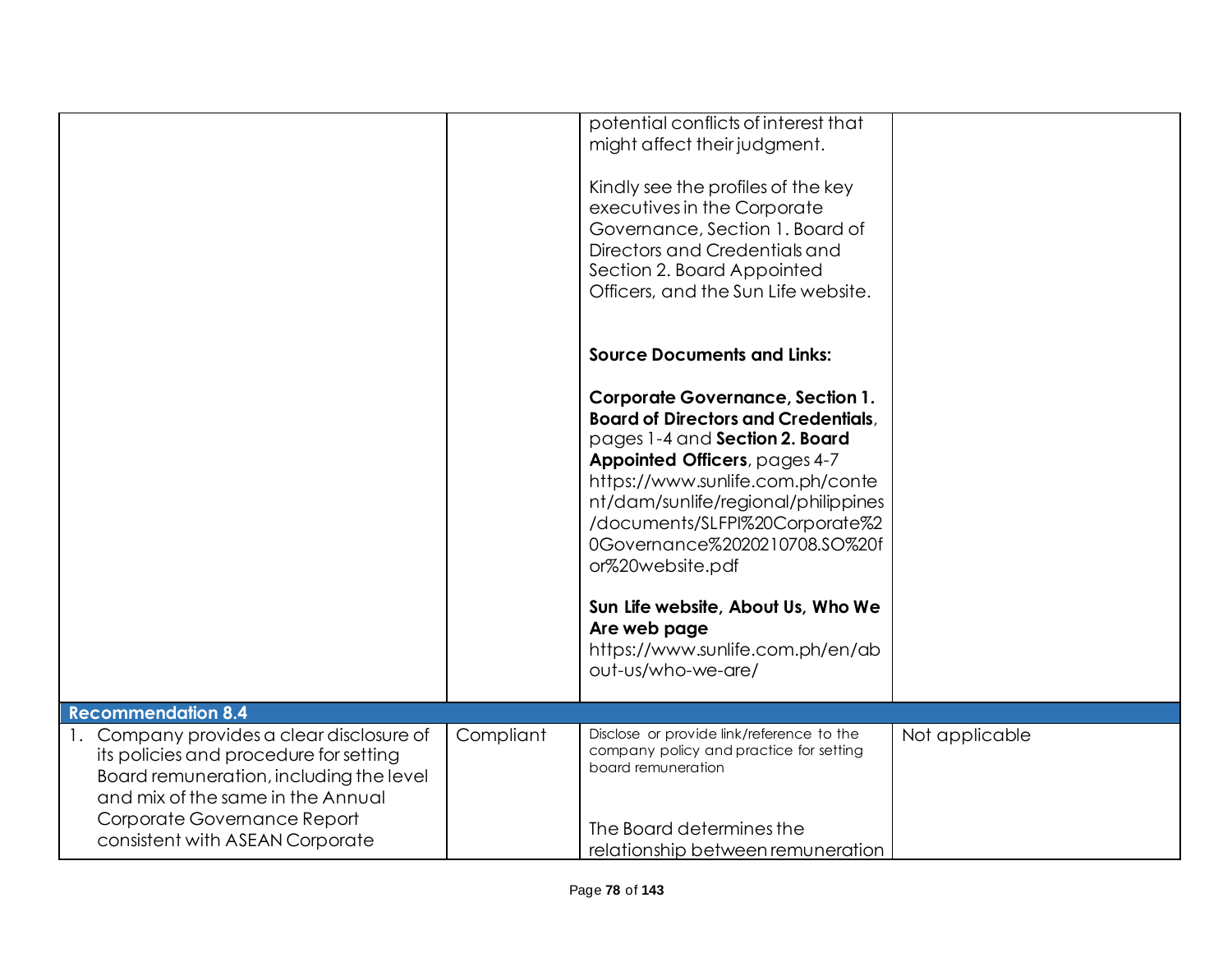| Governance Scorecard (ACGS) and the<br>Revised Corporation Code.                                                                                                                                       |           | and performance of key officers<br>and board members which should<br>be aligned with the long-term<br>interests of the Company and<br>consider the following key factors:<br>1) the level of remuneration must<br>be commensurate to the role; 2)<br>no director should participate in |                |
|--------------------------------------------------------------------------------------------------------------------------------------------------------------------------------------------------------|-----------|----------------------------------------------------------------------------------------------------------------------------------------------------------------------------------------------------------------------------------------------------------------------------------------|----------------|
|                                                                                                                                                                                                        |           | the determination of his own per<br>diem or compensation; and 3)<br>remuneration pay-out schedules<br>should be sensitive to risk outcomes<br>over a multi-year horizon.                                                                                                               |                |
|                                                                                                                                                                                                        |           | Kindly see the Manual on<br>Corporate Governance, Section<br>II.B.1.b. Specific Duties and<br>Functions of the Board of Directors.<br><b>Source Documents and Link:</b>                                                                                                                |                |
|                                                                                                                                                                                                        |           | <b>Manual on Corporate Governance,</b><br>II.B.1.b. Specific Duties and<br><b>Functions of the Board of Directors,</b><br>page 4<br>https://www.sunlife.com.ph/conte<br>nt/dam/sunlife/regional/philippines<br>/documents/Manual%20on%20Cor<br>porate%20Governance.pdf                 |                |
| 2. Company provides a clear disclosure of<br>its policies and procedure for setting<br>Executive remuneration, including the<br>level and mix of the same in the Annual<br>Corporate Governance Report | Compliant | Disclose or provide link/reference to the<br>company policy and practice for<br>determining executive remuneration                                                                                                                                                                     | Not applicable |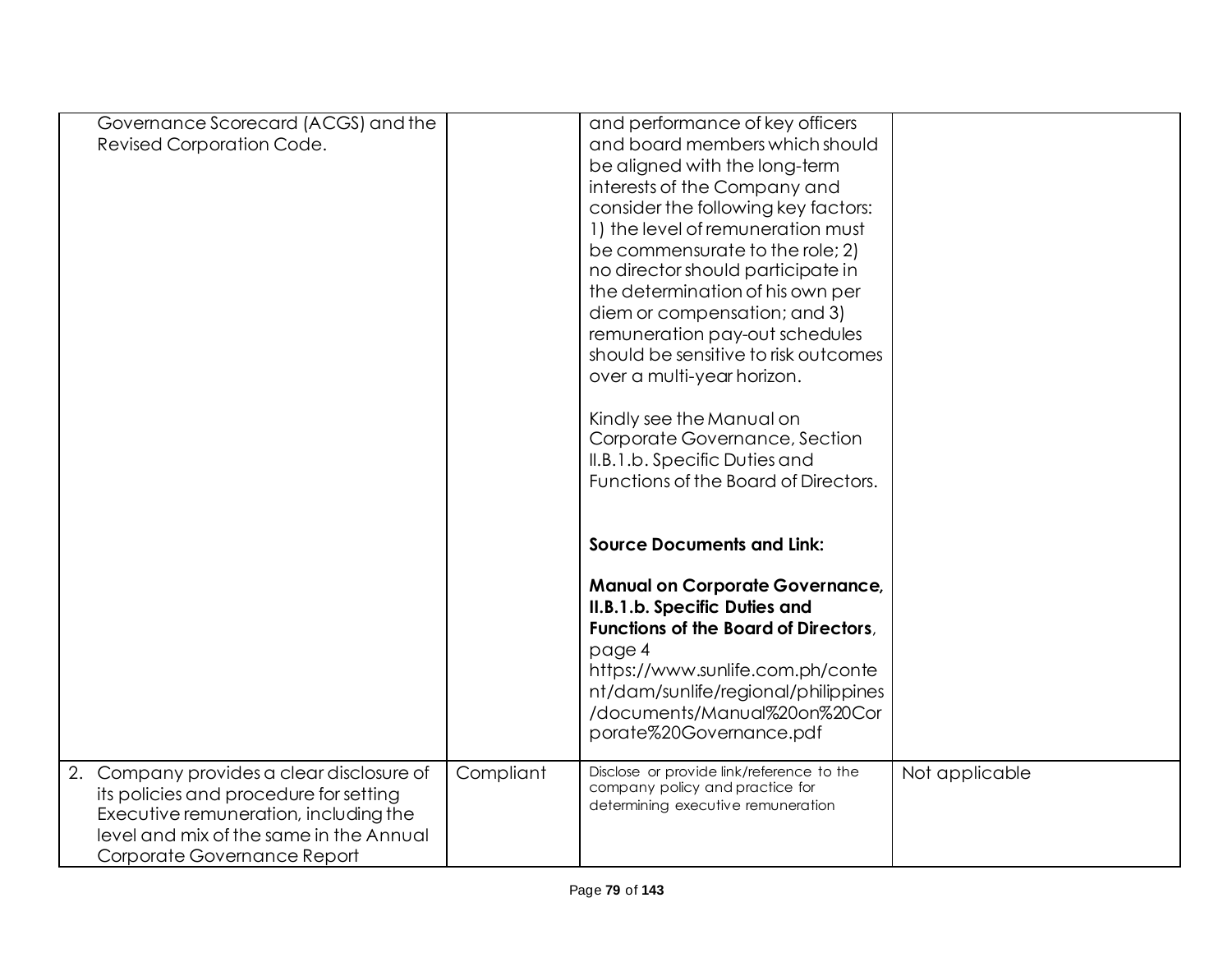| consistent with ASEAN Corporate     | The Board determines the              |  |
|-------------------------------------|---------------------------------------|--|
| Governance Scorecard (ACGS) and the | relationship between remuneration     |  |
| <b>Revised Corporation Code.</b>    | and performance of key officers       |  |
|                                     | and board members which should        |  |
|                                     | be aligned with the long-term         |  |
|                                     | interests of the Company and          |  |
|                                     | consider the following key factors:   |  |
|                                     | 1) the level of remuneration must     |  |
|                                     | be commensurate to the role; 2)       |  |
|                                     | no director should participate in     |  |
|                                     | the determination of his own per      |  |
|                                     | diem or compensation; and 3)          |  |
|                                     | remuneration pay-out schedules        |  |
|                                     | should be sensitive to risk outcomes  |  |
|                                     | over a multi-year horizon.            |  |
|                                     |                                       |  |
|                                     | Kindly see the Manual on              |  |
|                                     | Corporate Governance, Section         |  |
|                                     | II.B.1.b. Specific Duties and         |  |
|                                     | Functions of the Board of Directors.  |  |
|                                     | The Company compensates based         |  |
|                                     | on the value of the job of individual |  |
|                                     | Senior Management and                 |  |
|                                     | employees. Wherever they work         |  |
|                                     | across the Philippines, the           |  |
|                                     | respective income will reflect the    |  |
|                                     | level of responsibilities and         |  |
|                                     | accountabilities within the           |  |
|                                     | Company.                              |  |
|                                     |                                       |  |
|                                     | The Company recognizes and            |  |
|                                     | rewards achievements and results      |  |
|                                     | in line with its "Pay for             |  |
|                                     | Performance" policy. Through          |  |
|                                     | performance, officers and             |  |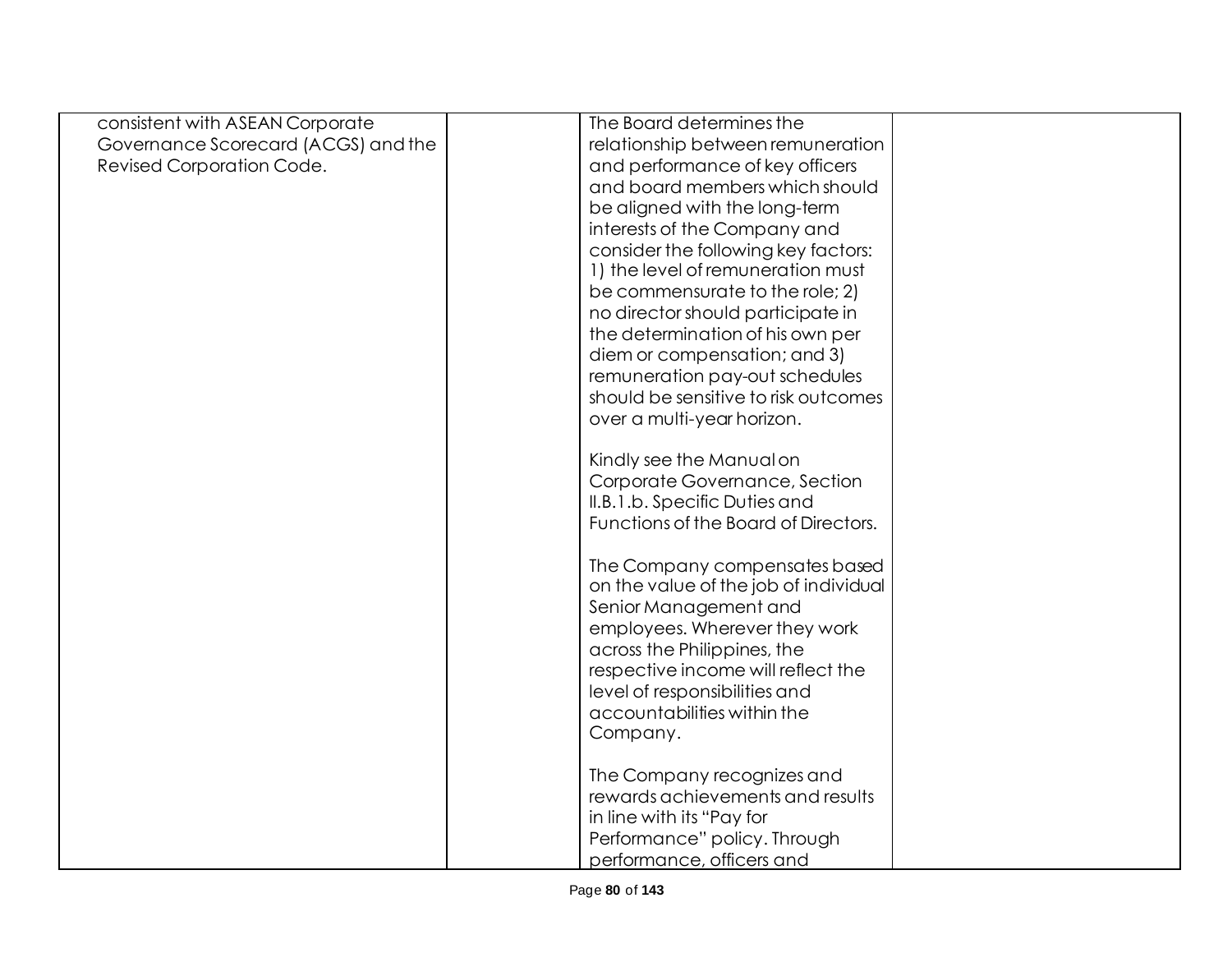| employees will be able to directly   |  |
|--------------------------------------|--|
| influence their compensation. The    |  |
| Company rewards exceptional job      |  |
| performance and provides support     |  |
| that would help officers and         |  |
| employees accomplish goals.          |  |
|                                      |  |
| The Company also provides a          |  |
| Long-Term Incentive Program.         |  |
| Leadership excellence is an          |  |
| important factor underlying the      |  |
| success of the Company. That's       |  |
| why its Long-Term Incentive (LTI)    |  |
| program rewards leaders for their    |  |
| focus on creating sustainable long-  |  |
| term value for shareholders.         |  |
| The LTI program provides leaders     |  |
| with a long-term, significant stake  |  |
| in the Company's success and         |  |
| helps the Company retain those       |  |
| who are leading the Company.         |  |
| Employees at the Director level      |  |
| and above are eligible to            |  |
| participate in the long-term         |  |
| incentive (LTI) program. The         |  |
| Company's LTI program rewards        |  |
| individuals for creating absolute    |  |
| and relative shareholder value       |  |
| over a five-year period with greater |  |
| weight given to performance over     |  |
| the final three years. Objectives    |  |
| for the program include aligning     |  |
| payouts to sustained performance     |  |
| balanced with retention and          |  |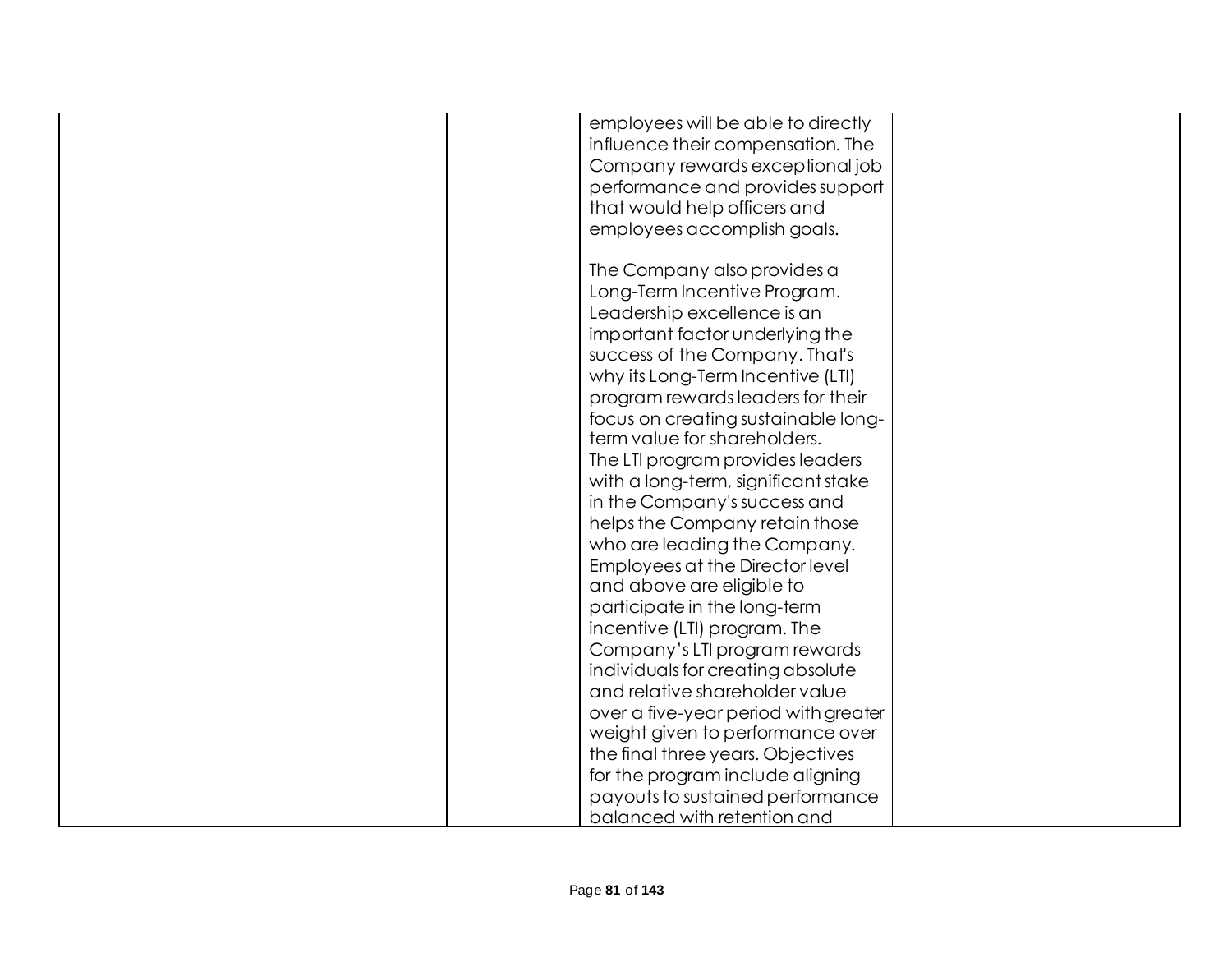|    |                                                                                                                   |                   | providing an incentive focused on<br>both absolute and relative total<br>return performance versus peers.<br>Kindly see the Sun Life website,<br>About Us, Become an Employee,<br>Our Rewards and Benefits web<br>page.                                                                                                                                                                                                                                                                                      |                                                                                                                                                                                            |
|----|-------------------------------------------------------------------------------------------------------------------|-------------------|--------------------------------------------------------------------------------------------------------------------------------------------------------------------------------------------------------------------------------------------------------------------------------------------------------------------------------------------------------------------------------------------------------------------------------------------------------------------------------------------------------------|--------------------------------------------------------------------------------------------------------------------------------------------------------------------------------------------|
|    |                                                                                                                   |                   | <b>Source Documents and Link:</b><br><b>Manual on Corporate Governance,</b><br>II.B.1.b. Specific Duties and<br><b>Functions of the Board of Directors.</b><br>page 4<br>https://www.sunlife.com.ph/conte<br>nt/dam/sunlife/regional/philippines<br>/documents/Manual%20on%20Cor<br>porate%20Governance.pdf<br>Sun Life website, About Us, Become<br>an Employee, Our Rewards and<br><b>Benefits web page</b><br>https://www.sunlife.com.ph/en/ab<br>out-us/become-an-employee/our-<br>rewards-and-benefits/ |                                                                                                                                                                                            |
| 3. | Company discloses the remuneration on<br>an individual basis, including termination<br>and retirement provisions. | Non-<br>compliant | Provide breakdown of director<br>remuneration and executive<br>compensation, particularly the<br>remuneration of the CEO.<br>The Company maintains an<br>internal record of the remuneration<br>of Directors and Senior                                                                                                                                                                                                                                                                                      | The Company discloses the<br>aggregate remuneration of<br>Directors and Senior<br>Management in the General<br>Information Sheet and Annual<br><b>Financial Statement</b><br>respectively. |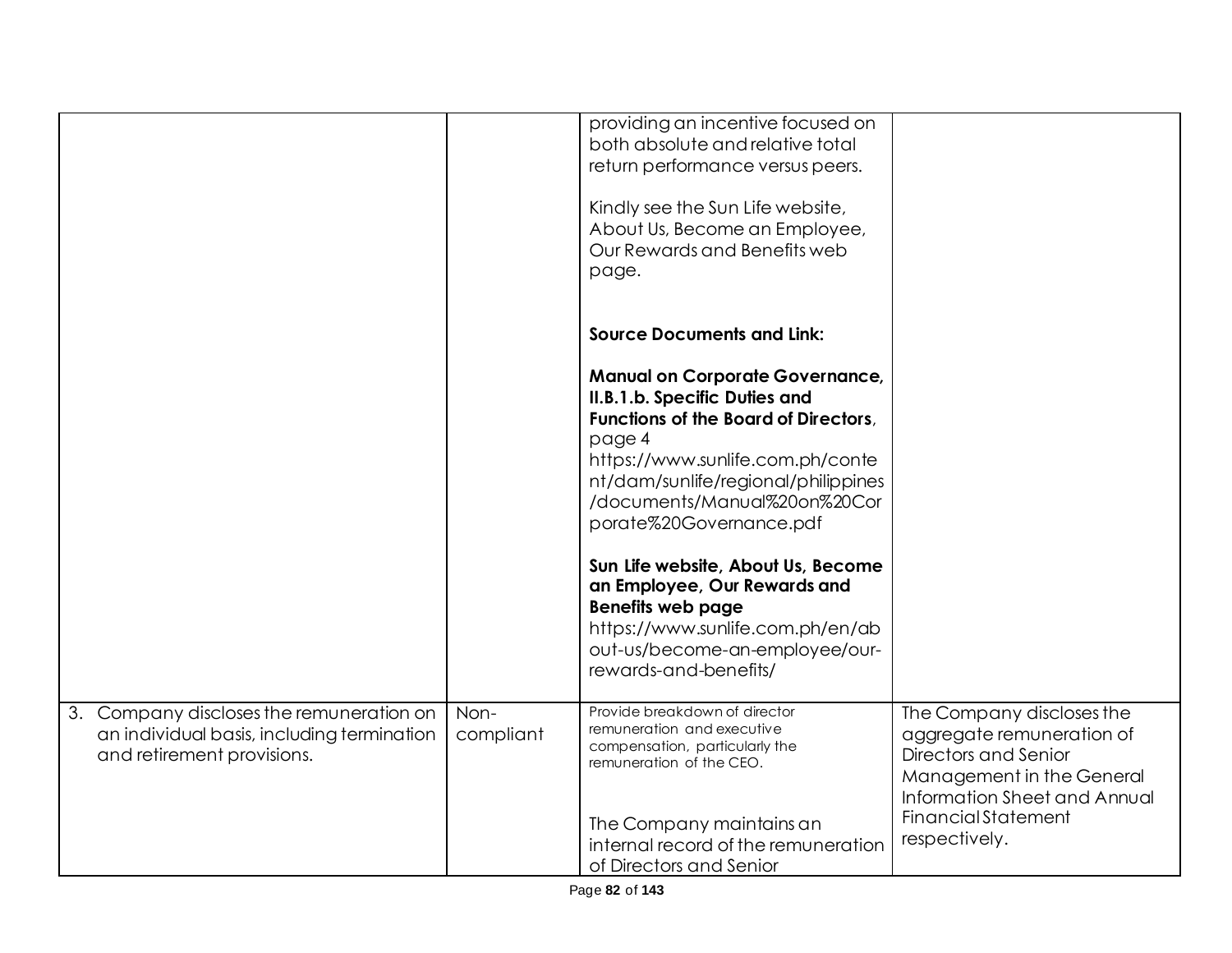|                                                                                                                                                  |           | Management on an individual                                                                                                                                                                                                                                                                                                                                                                                                                                                                                                                                       |                |
|--------------------------------------------------------------------------------------------------------------------------------------------------|-----------|-------------------------------------------------------------------------------------------------------------------------------------------------------------------------------------------------------------------------------------------------------------------------------------------------------------------------------------------------------------------------------------------------------------------------------------------------------------------------------------------------------------------------------------------------------------------|----------------|
|                                                                                                                                                  |           | basis.                                                                                                                                                                                                                                                                                                                                                                                                                                                                                                                                                            |                |
|                                                                                                                                                  |           |                                                                                                                                                                                                                                                                                                                                                                                                                                                                                                                                                                   |                |
|                                                                                                                                                  |           | <b>Source Documents and Link:</b>                                                                                                                                                                                                                                                                                                                                                                                                                                                                                                                                 |                |
|                                                                                                                                                  |           | <b>General Information Sheet, Section</b><br><b>Total Annual Compensation of</b><br><b>Directors During the Preceding</b><br>Fiscal Year, page 6<br>https://www.sunlife.com.ph/conte<br>nt/dam/sunlife/regional/philippines<br>/documents/2020%20General%20ln<br>formation%20Sheet.pdf<br><b>2020 Audited Financial Statements,</b><br><b>Section 14. Related Party</b><br><b>Transactions, Remuneration of Key</b><br>Management Personnel, page 41<br>https://www.sunlife.com.ph/conte<br>nt/dam/sunlife/regional/philippines<br>/documents/2020%20Audited%20Fi |                |
|                                                                                                                                                  |           | nancial%20Statement.pdf                                                                                                                                                                                                                                                                                                                                                                                                                                                                                                                                           |                |
| Recommendation 8.5                                                                                                                               |           |                                                                                                                                                                                                                                                                                                                                                                                                                                                                                                                                                                   |                |
| 1. Company discloses its policies governing<br>Related Party Transactions (RPTs) and<br>other unusual or infrequently occurring<br>transactions. | Compliant | Disclose or provide reference/link to<br>company's RPT policies<br>Indicate if the director with conflict of<br>interest abstained from the board<br>discussion on that particular transaction.                                                                                                                                                                                                                                                                                                                                                                   | Not applicable |
|                                                                                                                                                  |           | The Company discloses its policies<br>governing Related Party<br>Transactions and other unusual or<br>infrequently occurring transactions.                                                                                                                                                                                                                                                                                                                                                                                                                        |                |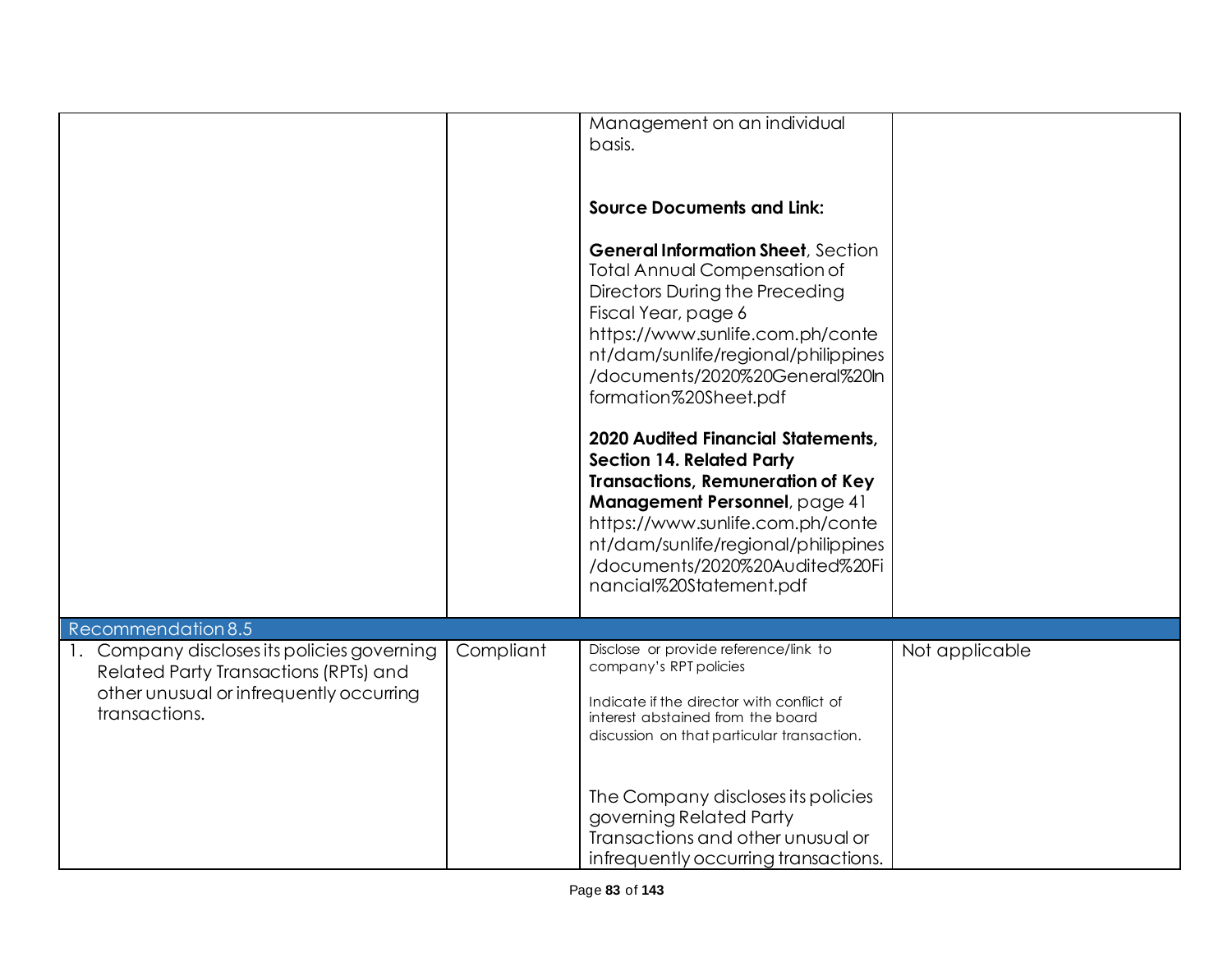|                                                                                                                                                                                                                                                                                                         |           | Kindly see the Manual on<br>Corporate Governance, Section<br>II.B.2.b. Review Committee for<br><b>Related Party Transactions.</b>                                                                                                                                                                                                                                                                                                                                                                                                                                                                                                             |                |
|---------------------------------------------------------------------------------------------------------------------------------------------------------------------------------------------------------------------------------------------------------------------------------------------------------|-----------|-----------------------------------------------------------------------------------------------------------------------------------------------------------------------------------------------------------------------------------------------------------------------------------------------------------------------------------------------------------------------------------------------------------------------------------------------------------------------------------------------------------------------------------------------------------------------------------------------------------------------------------------------|----------------|
|                                                                                                                                                                                                                                                                                                         |           | <b>Source Documents and Link:</b>                                                                                                                                                                                                                                                                                                                                                                                                                                                                                                                                                                                                             |                |
|                                                                                                                                                                                                                                                                                                         |           | <b>Manual on Corporate Governance,</b><br>II.B.2.b. Review Committee for<br><b>Related Party Transactions</b> , pages<br>$15 - 18$<br>https://www.sunlife.com.ph/conte<br>nt/dam/sunlife/regional/philippines<br>/documents/Manual%20on%20Cor<br>porate%20Governance.pdf                                                                                                                                                                                                                                                                                                                                                                      |                |
| 2. Company discloses material or<br>significant RPTs in its Annual Company<br>Report or Annual Corporate<br>Governance Report, reviewed and<br>approved by the Board, and submitted<br>for confirmation by majority vote of the<br>stockholders in the annual stockholders'<br>meeting during the year. | Compliant | Provide information on all RPTs for the<br>previous year or reference to a document<br>containing the following information on all<br>RPT <sub>s</sub> :<br>1. Name of the related counterparty;<br>2. Relationship with the party;<br>3. Transaction date:<br>Type/nature of transaction;<br>4.<br>5. Amount or contract price;<br>6. Terms of the transaction;<br>7. Rationale for entering into the<br>transaction;<br>8. The required approval (i.e., names<br>of the board of directors<br>approving, names and<br>percentage of shareholders who<br>approved) based on the<br>company's policy; and<br>Other terms and conditions<br>9. | Not applicable |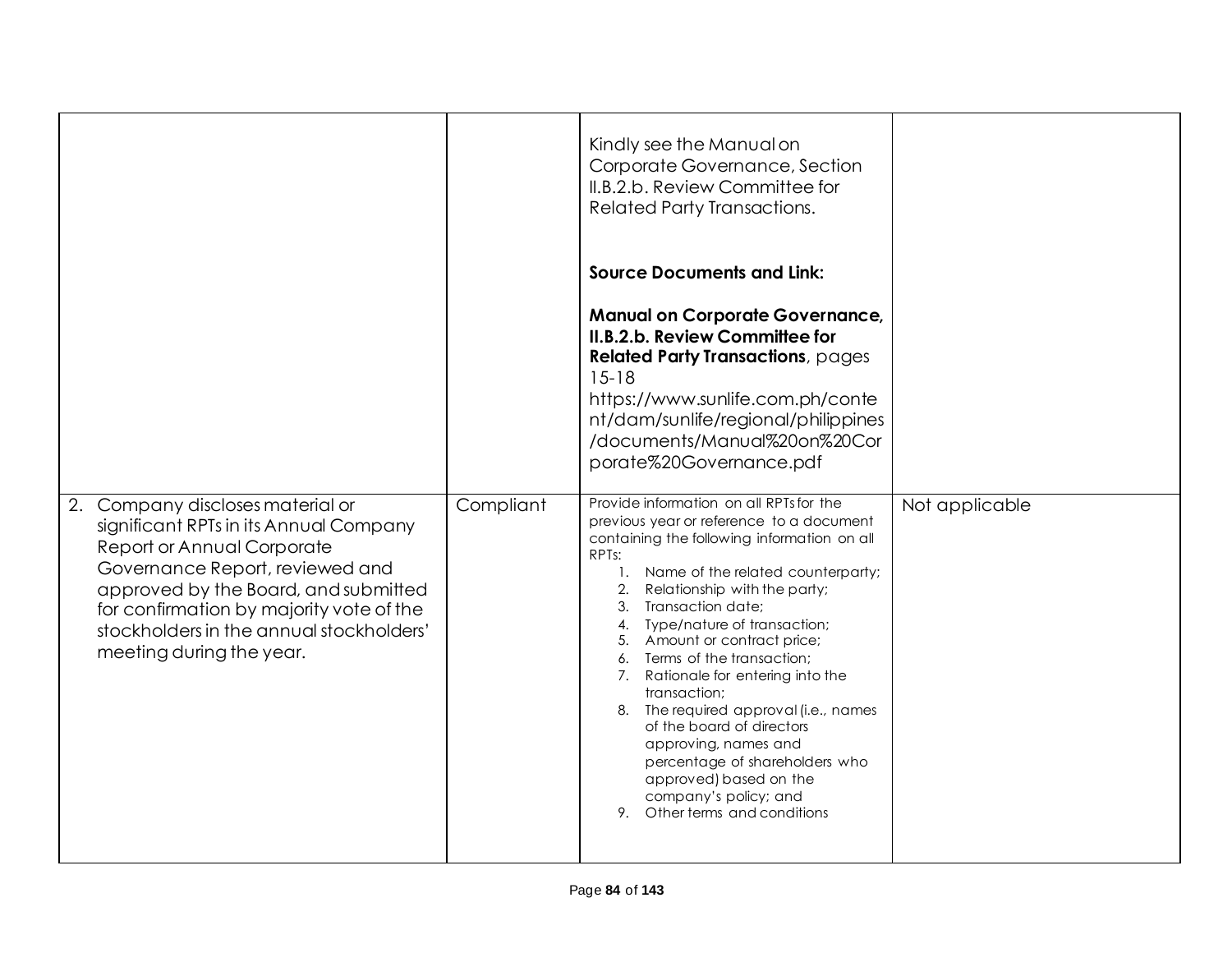| The Company discloses material or<br>significant Related Party     |  |
|--------------------------------------------------------------------|--|
| Transactions in the 2020 Audited<br>Financial Statements, reviewed |  |
| and approved by the Board, and                                     |  |
| submitted for confirmation by                                      |  |
| majority vote of the stockholders in                               |  |
| the annual stockholders' meeting                                   |  |
| during the year.                                                   |  |
| Kindly see the 2020 Audited                                        |  |
| Financial Statements.                                              |  |
| Kindly also see the 2020 Draft                                     |  |
| Minutes of the Annual Meeting of                                   |  |
| the Stockholders.                                                  |  |
|                                                                    |  |
| <b>Source Documents and Link:</b>                                  |  |
|                                                                    |  |
| <b>2020 Audited Financial Statements,</b>                          |  |
| <b>Section 14. Related Party</b>                                   |  |
| Transactions, pages 40-41                                          |  |
| https://www.sunlife.com.ph/conte                                   |  |
| nt/dam/sunlife/regional/philippines                                |  |
| /documents/2020%20Audited%20Fi                                     |  |
| nancial%20Statement.pdf                                            |  |
| <b>2020 Draft Minutes of the Annual</b>                            |  |
| <b>Meeting of the Stockholders</b>                                 |  |
| https://www.sunlife.com.ph/conte                                   |  |
| nt/dam/sunlife/regional/philippines                                |  |
| /documents/2020%20Draft%20Minu                                     |  |
| tes%20-<br>%20Annual%20Stockholders%20Me                           |  |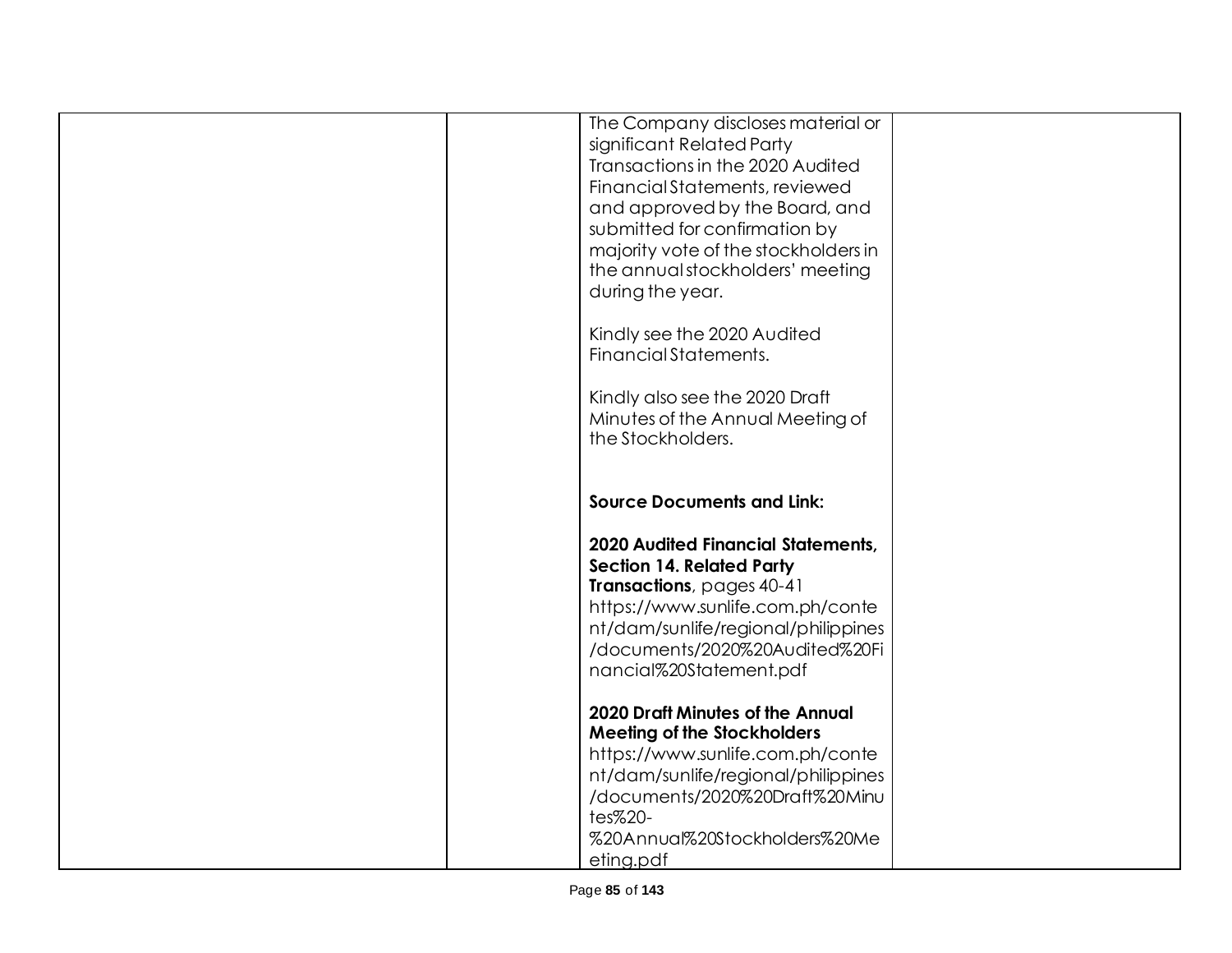| <b>Recommendation 8.7</b>                                                                                                               |           |                                                                                                                                                                                                                                                                                                                                                                                                                                                                                                                                      |                |
|-----------------------------------------------------------------------------------------------------------------------------------------|-----------|--------------------------------------------------------------------------------------------------------------------------------------------------------------------------------------------------------------------------------------------------------------------------------------------------------------------------------------------------------------------------------------------------------------------------------------------------------------------------------------------------------------------------------------|----------------|
| 1. Company's corporate governance<br>policies, programs and procedures are<br>contained in its Manual on Corporate<br>Governance (MCG). | Compliant | Provide link to the company's website<br>where the Manual on Corporate<br>Governance is posted.<br>The Company's corporate                                                                                                                                                                                                                                                                                                                                                                                                           | Not applicable |
| 2. Company's MCG is posted on its<br>company website.                                                                                   | Compliant | governance practices are<br>principally contained in the Manual<br>on Corporate Governance;<br>Amended Articles of Incorporation;<br>and Amended By-Laws. The<br>Company is compliant with IC<br>Circular Letter No. 2020-71 "Revised<br>Code of Corporate Governance<br>for Insurance Commission<br>Regulated Companies" and<br>related circulars on corporate<br>governance.<br>Kindly see the Manual on<br>Corporate Governance; the<br>Amended Articles of Incorporation;<br>and Amended By-Laws posted in<br>the SLFPI website. | Not applicable |
|                                                                                                                                         |           | <b>Source Documents and Link:</b>                                                                                                                                                                                                                                                                                                                                                                                                                                                                                                    |                |
|                                                                                                                                         |           | <b>Manual on Corporate Governance</b><br>https://www.sunlife.com.ph/conte<br>nt/dam/sunlife/regional/philippines<br>/documents/Manual%20on%20Cor<br>porate%20Governance.pdf                                                                                                                                                                                                                                                                                                                                                          |                |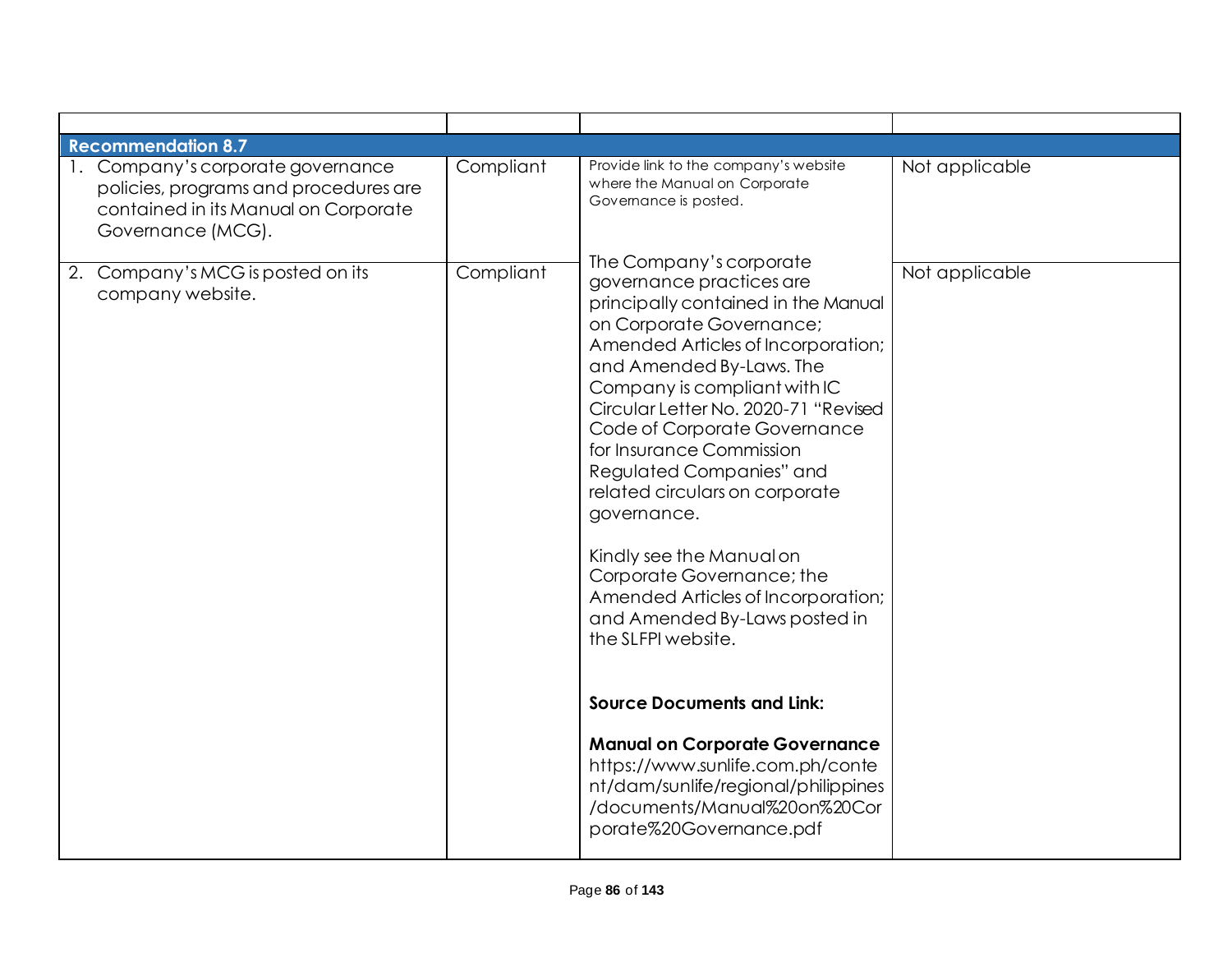|                                                                                                                                  |           | <b>Amended Articles of Incorporation</b>                                      |                |
|----------------------------------------------------------------------------------------------------------------------------------|-----------|-------------------------------------------------------------------------------|----------------|
|                                                                                                                                  |           | https://www.sunlife.com.ph/conte<br>nt/dam/sunlife/regional/philippines       |                |
|                                                                                                                                  |           | /documents/Amended%20Articles                                                 |                |
|                                                                                                                                  |           | %20of%20Incorporation.pdf                                                     |                |
|                                                                                                                                  |           |                                                                               |                |
|                                                                                                                                  |           | <b>Amended By-Laws</b>                                                        |                |
|                                                                                                                                  |           | https://www.sunlife.com.ph/conte                                              |                |
|                                                                                                                                  |           | nt/dam/sunlife/regional/philippines                                           |                |
|                                                                                                                                  |           | /documents/Amended%20By-                                                      |                |
|                                                                                                                                  |           | Laws.pdf                                                                      |                |
|                                                                                                                                  |           | <b>SLFPI</b> website                                                          |                |
|                                                                                                                                  |           | https://www.sunlife.com.ph/en/ab                                              |                |
|                                                                                                                                  |           | out-us/corporate-governance/sun-                                              |                |
|                                                                                                                                  |           | life-financial-plans/                                                         |                |
|                                                                                                                                  |           |                                                                               |                |
|                                                                                                                                  |           |                                                                               |                |
| Principle 9: The company should establish standards for the appropriate selection of an external auditor, and exercise effective |           |                                                                               |                |
| oversight of the same to strengthen the external auditor's independence and enhance audit quality.                               |           |                                                                               |                |
| <b>Recommendation 9.1</b>                                                                                                        |           |                                                                               |                |
|                                                                                                                                  |           |                                                                               |                |
|                                                                                                                                  |           | Provide information or link/reference to a                                    |                |
| 1. Audit Committee has a robust process                                                                                          | Compliant | document containing information on the                                        | Not applicable |
| for approving and recommending the<br>appointment, reappointment, removal,                                                       |           | process for approving and recommending                                        |                |
| and fees of the external auditors.                                                                                               |           | the appointment, reappointment, removal<br>and fees of the company's external |                |
|                                                                                                                                  |           | auditor.                                                                      |                |
|                                                                                                                                  |           |                                                                               |                |
|                                                                                                                                  |           |                                                                               |                |
|                                                                                                                                  |           | The Audit, Compliance and                                                     |                |
|                                                                                                                                  |           | Corporate Governance                                                          |                |
|                                                                                                                                  |           | Committee recommends to the                                                   |                |
|                                                                                                                                  |           | Board the appointment,                                                        |                |
|                                                                                                                                  |           | reappointment, removal and fees<br>of the External Auditor, duly              |                |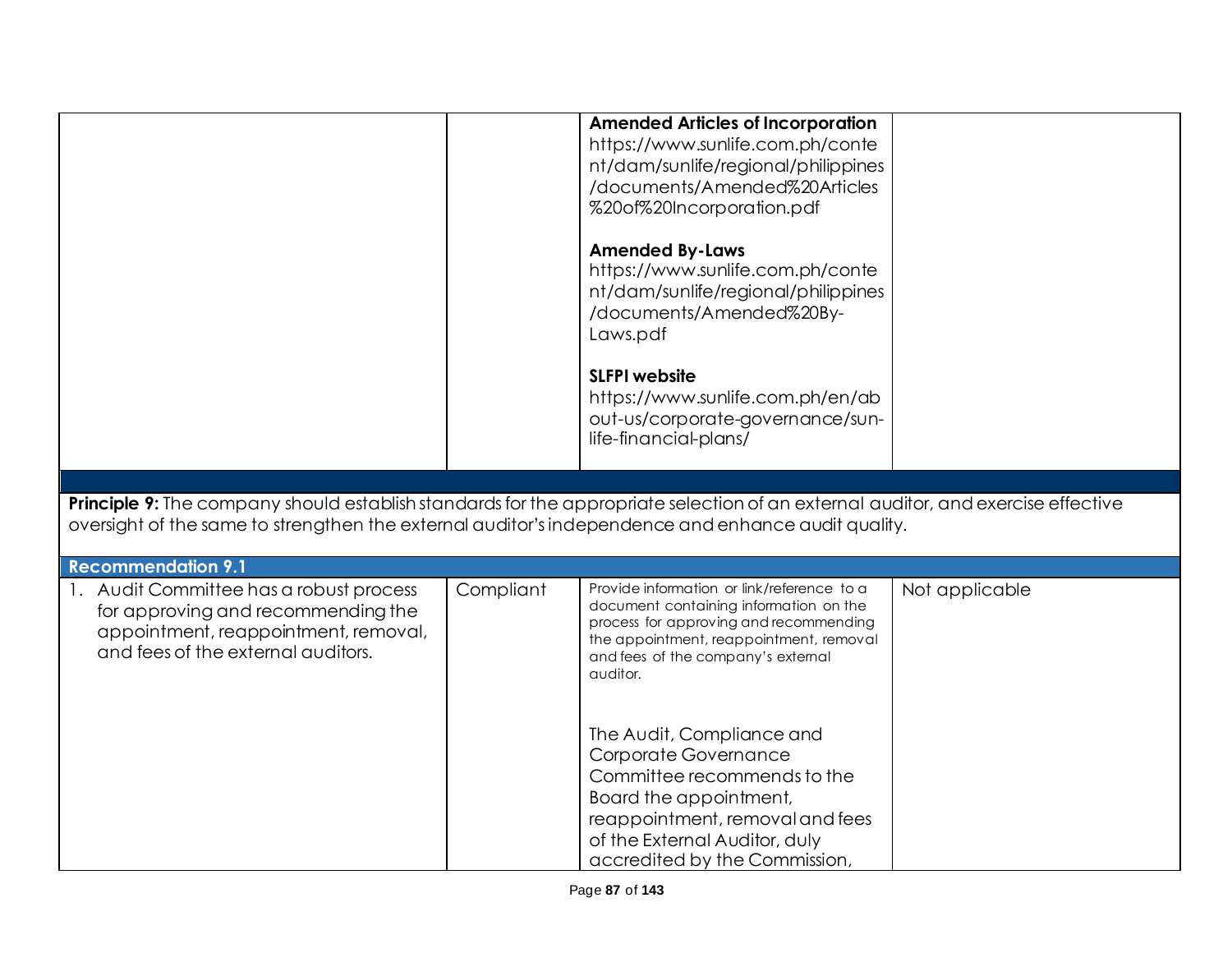|                                                                       |           | who undertakes an independent<br>audit of the corporation, and            |                |
|-----------------------------------------------------------------------|-----------|---------------------------------------------------------------------------|----------------|
|                                                                       |           | provide an objective assurance on                                         |                |
|                                                                       |           | the manner by which the financial                                         |                |
|                                                                       |           | statements should be prepared                                             |                |
|                                                                       |           | and presented to the stockholders.                                        |                |
|                                                                       |           | Kindly see the Manual on                                                  |                |
|                                                                       |           | Corporate Governance, Section                                             |                |
|                                                                       |           | II.B.2.a. Audit, Compliance and                                           |                |
|                                                                       |           | Corporate Governance                                                      |                |
|                                                                       |           | Committee.                                                                |                |
|                                                                       |           |                                                                           |                |
|                                                                       |           | <b>Source Documents and Link:</b>                                         |                |
|                                                                       |           | <b>Manual on Corporate Governance,</b>                                    |                |
|                                                                       |           | Section II.B.2.a. Audit Compliance                                        |                |
|                                                                       |           | and Corporate Governance                                                  |                |
|                                                                       |           | Committee, page 11<br>https://www.sunlife.com.ph/conte                    |                |
|                                                                       |           | nt/dam/sunlife/regional/philippines                                       |                |
|                                                                       |           | /documents/Manual%20on%20Cor                                              |                |
|                                                                       |           | porate%20Governance.pdf                                                   |                |
|                                                                       |           |                                                                           |                |
| 2. The appointment, reappointment,                                    | Compliant | Indicate the percentage of shareholders<br>that ratified the appointment, | Not applicable |
| removal, and fees of the external auditor                             |           | reappointment, removal and fees of the                                    |                |
| is recommended by the Audit                                           |           | external auditor.                                                         |                |
| Committee, approved by the Board and<br>ratified by the shareholders. |           |                                                                           |                |
|                                                                       |           |                                                                           |                |
|                                                                       |           | The Audit, Compliance and<br>Corporate Governance                         |                |
|                                                                       |           | Committee recommends to the                                               |                |
|                                                                       |           | Board the appointment,                                                    |                |
|                                                                       |           | reappointment, removal and fees                                           |                |
|                                                                       |           | of the External Auditor, duly                                             |                |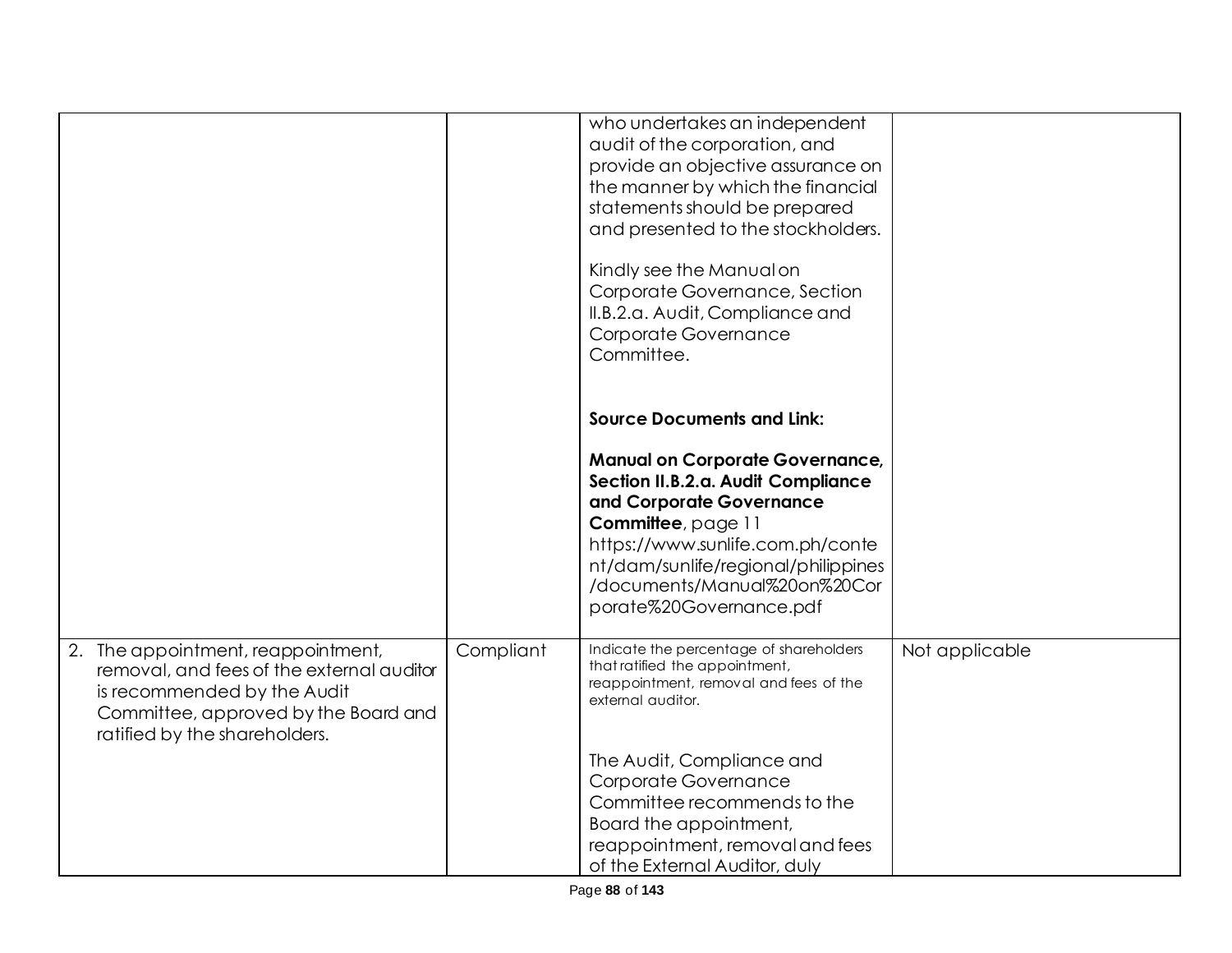|                                                                                                                                                                                            |           | accredited by the Commission,<br>who undertakes an independent<br>audit of the corporation, and<br>provide an objective assurance on<br>the manner by which the financial<br>statements should be prepared<br>and presented to the stockholders.<br>Kindly see the Manual on<br>Corporate Governance, Section<br>II.B.2.a. Audit, Compliance and<br>Corporate Governance<br>Committee. |                |
|--------------------------------------------------------------------------------------------------------------------------------------------------------------------------------------------|-----------|----------------------------------------------------------------------------------------------------------------------------------------------------------------------------------------------------------------------------------------------------------------------------------------------------------------------------------------------------------------------------------------|----------------|
|                                                                                                                                                                                            |           | <b>Source Documents and Link:</b><br><b>Manual on Corporate Governance,</b><br>Section II.B.2.a. Audit Compliance<br>and Corporate Governance<br>Committee, page 11<br>https://www.sunlife.com.ph/conte<br>nt/dam/sunlife/regional/philippines<br>/documents/Manual%20on%20Cor<br>porate%20Governance.pdf                                                                              |                |
| 3. For removal of the external auditor, the<br>reasons for removal or change are<br>disclosed to the regulators and the<br>public through the company website<br>and required disclosures. | Compliant | Provide information on or link/reference to<br>a document containing the company's<br>reason for removal or change of external<br>auditor.<br>The removal of external auditor,<br>the reasons for removal or change<br>will be disclosed to the regulators<br>and the public.                                                                                                          | Not applicable |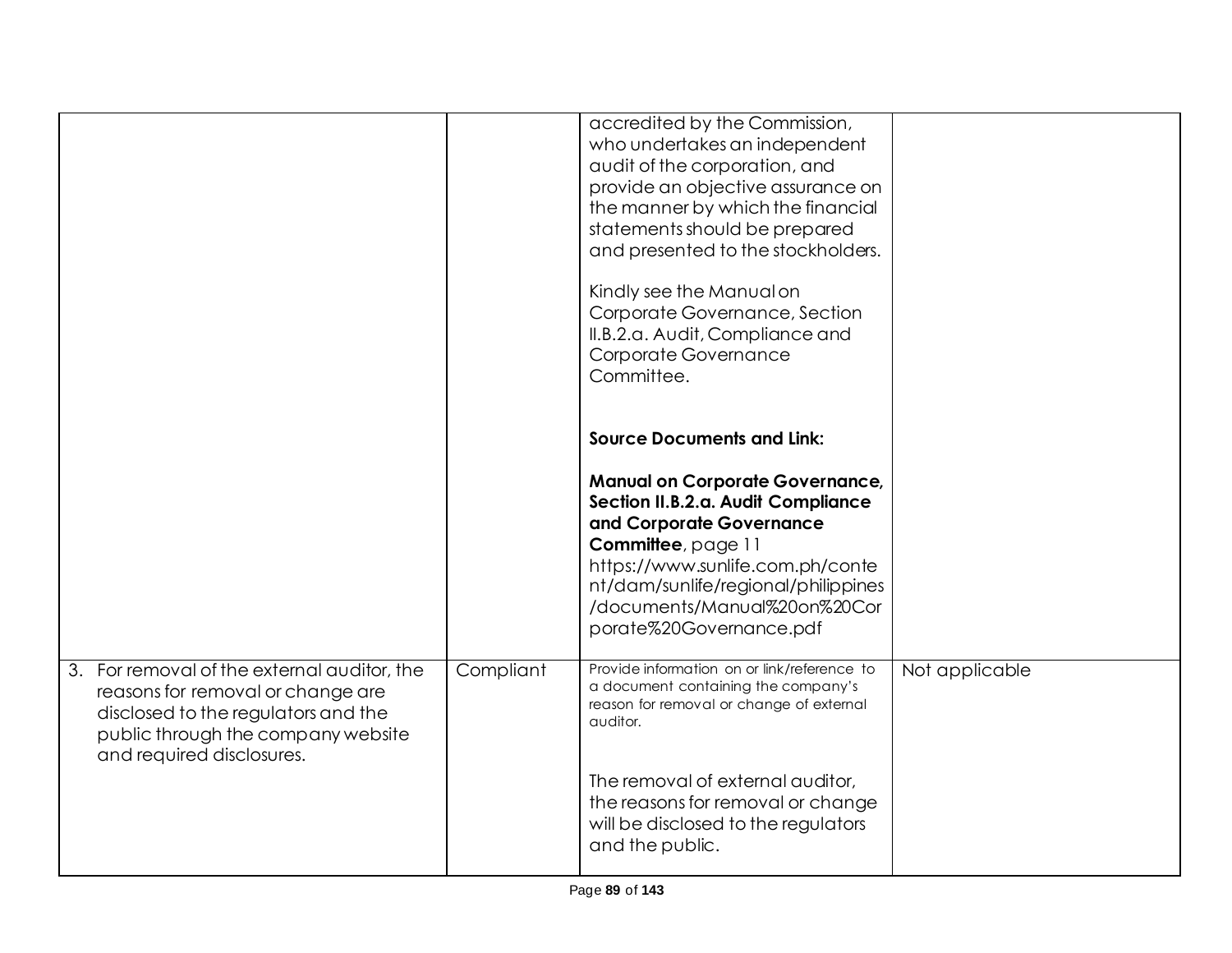|                                                                                                                                                                                                                                                                                                                                                                                                                            |           | As approved by the Board, the<br>Company engages the services of<br>Navarro Amper & Co., a local<br>member firm of Deloitte Touche<br>Tohmatsu Limited, as its external<br>auditor.<br>Kindly see the 2020 Audited<br>Financial Statements.<br><b>Source Documents and Link:</b><br><b>2020 Audited Financial Statements</b><br>$pages 9-11$<br>https://www.sunlife.com.ph/conte<br>nt/dam/sunlife/regional/philippines<br>/documents/2020%20Audited%20Fi<br>nancial%20Statement.pdf |                |
|----------------------------------------------------------------------------------------------------------------------------------------------------------------------------------------------------------------------------------------------------------------------------------------------------------------------------------------------------------------------------------------------------------------------------|-----------|--------------------------------------------------------------------------------------------------------------------------------------------------------------------------------------------------------------------------------------------------------------------------------------------------------------------------------------------------------------------------------------------------------------------------------------------------------------------------------------|----------------|
| <b>Recommendation 9.2</b><br>1. Audit Committee Charter includes the                                                                                                                                                                                                                                                                                                                                                       |           | Provide link/reference to the company's                                                                                                                                                                                                                                                                                                                                                                                                                                              |                |
| Audit Committee's responsibility on:                                                                                                                                                                                                                                                                                                                                                                                       | Compliant | Audit Committee Charter                                                                                                                                                                                                                                                                                                                                                                                                                                                              | Not applicable |
| i.<br>assessing the integrity and<br>independence of external<br>auditors;<br>ii.<br>exercising effective oversight to<br>review and monitor the external<br>auditor's independence and<br>objectivity; and<br>exercising effective oversight to<br>iii.<br>review and monitor the<br>effectiveness of the audit process,<br>taking into consideration relevant<br>Philippine professional and<br>regulatory requirements. |           | The Audit, Compliance and<br>Corporate Governance<br>Committee ensures that the<br>external auditor maintains its<br>independence from the Company,<br>and that the services provided are<br>in accordance with Sun Life's<br>Policy Restricting the Use of External<br>Auditors.<br>Kindly see the Manual on<br>Corporate Governance, Section                                                                                                                                       |                |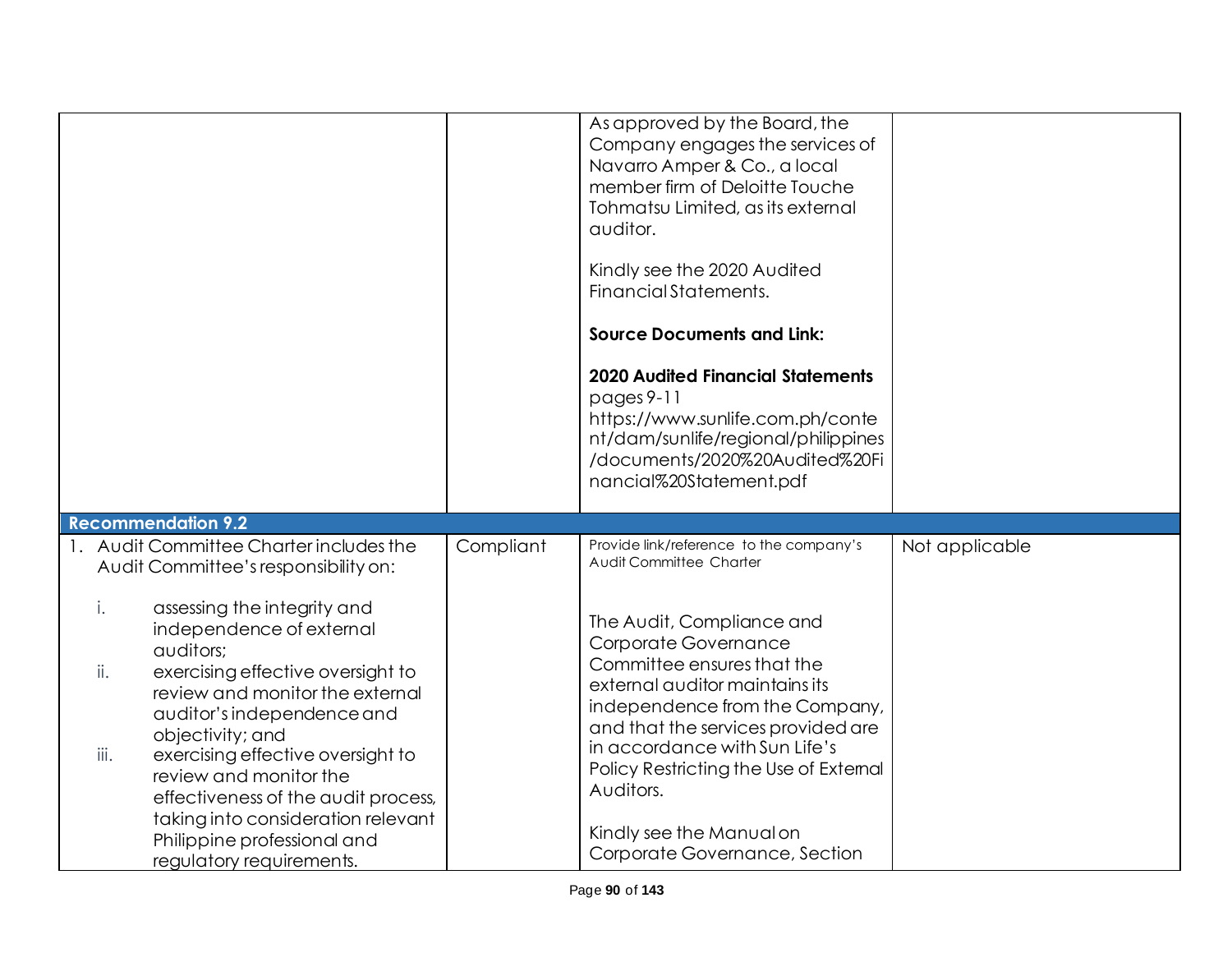|                                                                                                                                                                                     |           | II.B.2.a. Audit Compliance and<br>Corporate Governance<br>Committee.<br><b>Source Documents and Link:</b><br><b>Manual on Corporate Governance,</b><br>Section II.B.2.a. Audit Compliance<br>and Corporate Governance<br>Committee, page 11<br>https://www.sunlife.com.ph/conte<br>nt/dam/sunlife/regional/philippines<br>/documents/Manual%20on%20Cor<br>porate%20Governance.pdf                                                                                                           |                |
|-------------------------------------------------------------------------------------------------------------------------------------------------------------------------------------|-----------|---------------------------------------------------------------------------------------------------------------------------------------------------------------------------------------------------------------------------------------------------------------------------------------------------------------------------------------------------------------------------------------------------------------------------------------------------------------------------------------------|----------------|
| 2. Audit Committee Charter contains the<br>Committee's responsibility on reviewing<br>and monitoring the external auditor's<br>suitability and effectiveness on an<br>annual basis. | Compliant | Provide link/reference to the company's<br>Audit Committee Charter<br>The Audit, Compliance and<br>Corporate Governance<br>Committee ensures that the<br>external auditor maintains its<br>independence from the Company,<br>and that the services provided are<br>in accordance with Sun Life's<br>Policy Restricting the Use of Extemal<br>Auditors.<br>Kindly see the Manual on<br>Corporate Governance, Section<br>II.B.2.a. Audit Compliance and<br>Corporate Governance<br>Committee. | Not applicable |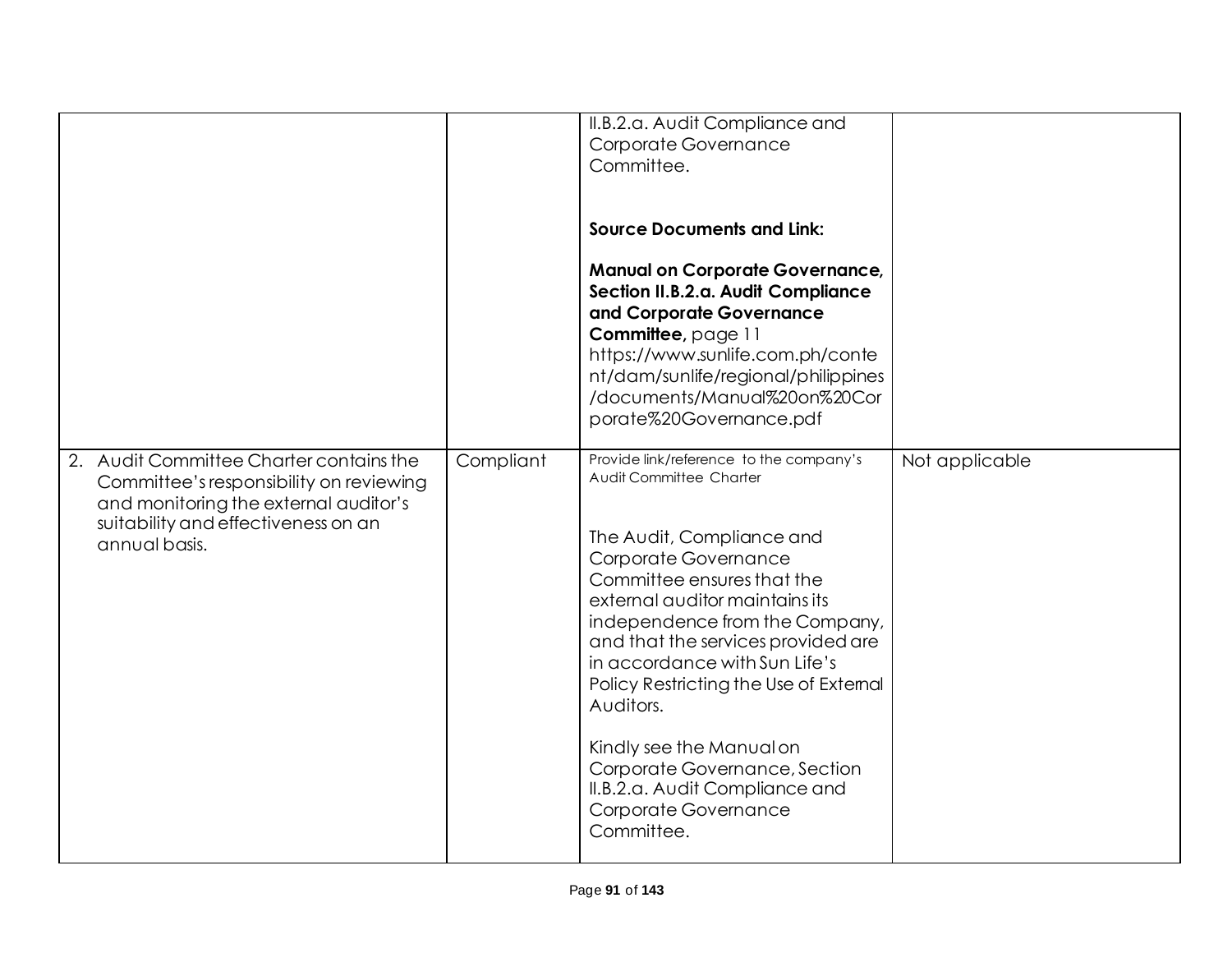|                                                                                                                                                                         |           | <b>Source Documents and Link:</b><br><b>Manual on Corporate Governance,</b><br>Section II.B.2.a. Audit Compliance<br>and Corporate Governance<br>Committee, page 11<br>https://www.sunlife.com.ph/conte<br>nt/dam/sunlife/regional/philippines<br>/documents/Manual%20on%20Cor<br>porate%20Governance.pdf                                                        |                |
|-------------------------------------------------------------------------------------------------------------------------------------------------------------------------|-----------|------------------------------------------------------------------------------------------------------------------------------------------------------------------------------------------------------------------------------------------------------------------------------------------------------------------------------------------------------------------|----------------|
| <b>Recommendation 9.3</b>                                                                                                                                               |           |                                                                                                                                                                                                                                                                                                                                                                  |                |
| 1. Company discloses the nature of non-<br>audit services performed by its external<br>auditor in the Annual Report to deal with<br>the potential conflict of interest. | Compliant | Disclose the nature of non-audit services<br>performed by the external auditor, if any.<br>The Company discloses the nature<br>of non-audit services performed by<br>its external auditor. There were no<br>other fees paid to the external<br>audit firm during the same year<br>other than audit fees.<br>Kindly see the 2020 Audited<br>Financial Statements. | Not applicable |
|                                                                                                                                                                         |           | <b>Source Documents and Link:</b>                                                                                                                                                                                                                                                                                                                                |                |
|                                                                                                                                                                         |           |                                                                                                                                                                                                                                                                                                                                                                  |                |
|                                                                                                                                                                         |           | <b>2020 Audited Financial Statements</b><br>https://www.sunlife.com.ph/conte<br>nt/dam/sunlife/regional/philippines<br>/documents/2020%20Audited%20Fi<br>nancial%20Statement.pdf                                                                                                                                                                                 |                |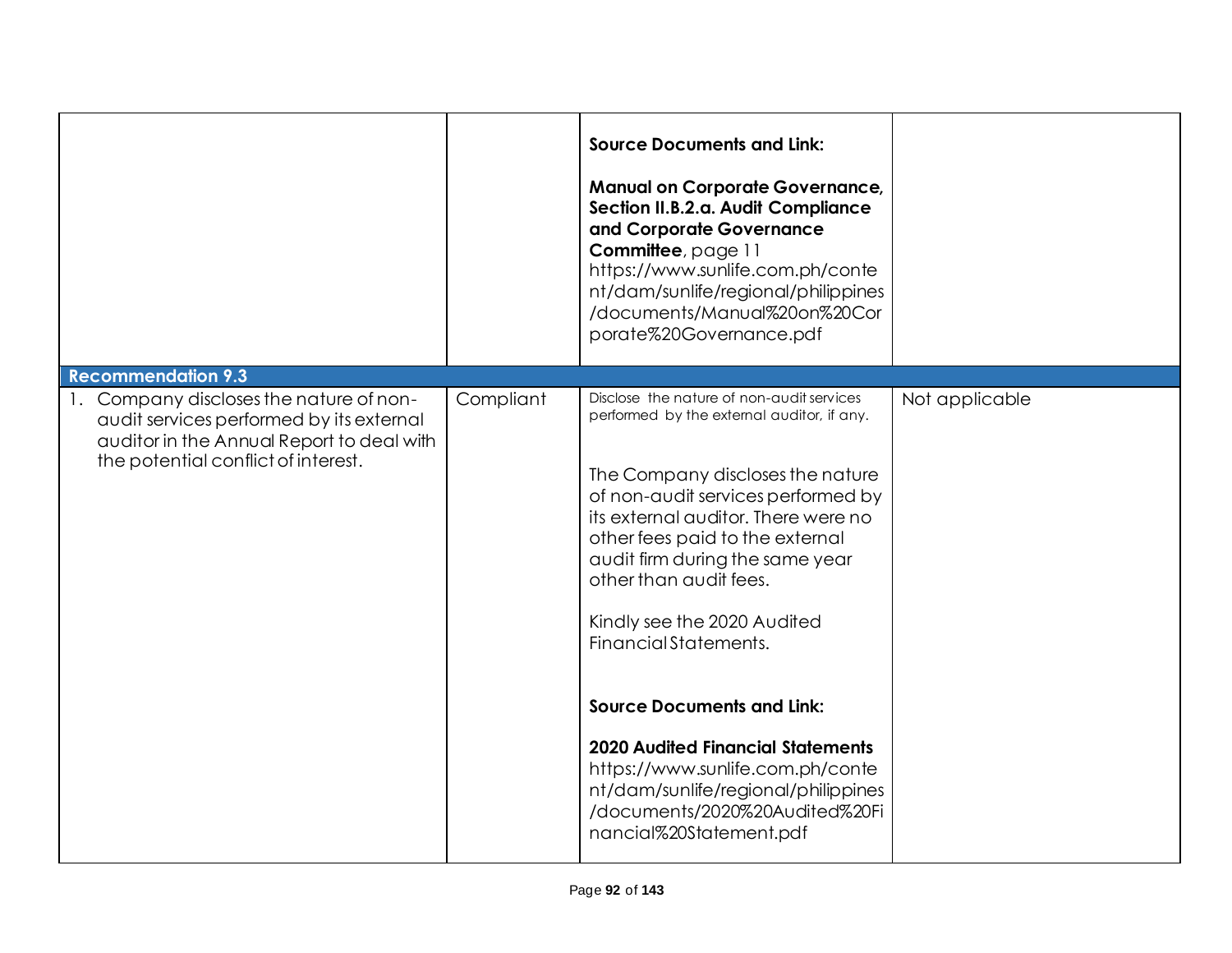|              | 2. Audit Committee stays alert for any                                                 | Compliant | Provide link or reference to guidelines or<br>policies on non-audit services | Not applicable |
|--------------|----------------------------------------------------------------------------------------|-----------|------------------------------------------------------------------------------|----------------|
|              | potential conflict of interest situations,<br>given the guidelines or policies on non- |           |                                                                              |                |
|              | audit services, which could be viewed as                                               |           |                                                                              |                |
|              | impairing the external auditor's                                                       |           | The Audit, Compliance and                                                    |                |
| objectivity. |                                                                                        |           | Corporate Governance<br>Committee evaluates and                              |                |
|              |                                                                                        |           | determines the non-audit work, if                                            |                |
|              |                                                                                        |           | any, of the External Auditor, and                                            |                |
|              |                                                                                        |           | periodically reviews the non-audit                                           |                |
|              |                                                                                        |           | fees paid to the External Auditor in                                         |                |
|              |                                                                                        |           | relation to the total fees paid to<br>him and to the Company's overall       |                |
|              |                                                                                        |           | consultancy expenses. The                                                    |                |
|              |                                                                                        |           | committee should disallow any                                                |                |
|              |                                                                                        |           | non-audit work that will conflict                                            |                |
|              |                                                                                        |           | with his duties as an External<br>Auditor or may pose a threat to his        |                |
|              |                                                                                        |           | independence. The non-audit                                                  |                |
|              |                                                                                        |           | work, if allowed, should be                                                  |                |
|              |                                                                                        |           | disclosed in the Company's Annual                                            |                |
|              |                                                                                        |           | Report and Annual Corporate                                                  |                |
|              |                                                                                        |           | Governance Report.                                                           |                |
|              |                                                                                        |           | Kindly see the Manual on                                                     |                |
|              |                                                                                        |           | Corporate Governance, Section                                                |                |
|              |                                                                                        |           | II.B.4. External Auditor.                                                    |                |
|              |                                                                                        |           |                                                                              |                |
|              |                                                                                        |           | <b>Source Documents and Link:</b>                                            |                |
|              |                                                                                        |           | <b>Manual on Corporate Governance,</b>                                       |                |
|              |                                                                                        |           | Section II.B.4 External Auditor,                                             |                |
|              |                                                                                        |           | pages 20-21                                                                  |                |
|              |                                                                                        |           | https://www.sunlife.com.ph/conte<br>nt/dam/sunlife/regional/philippines      |                |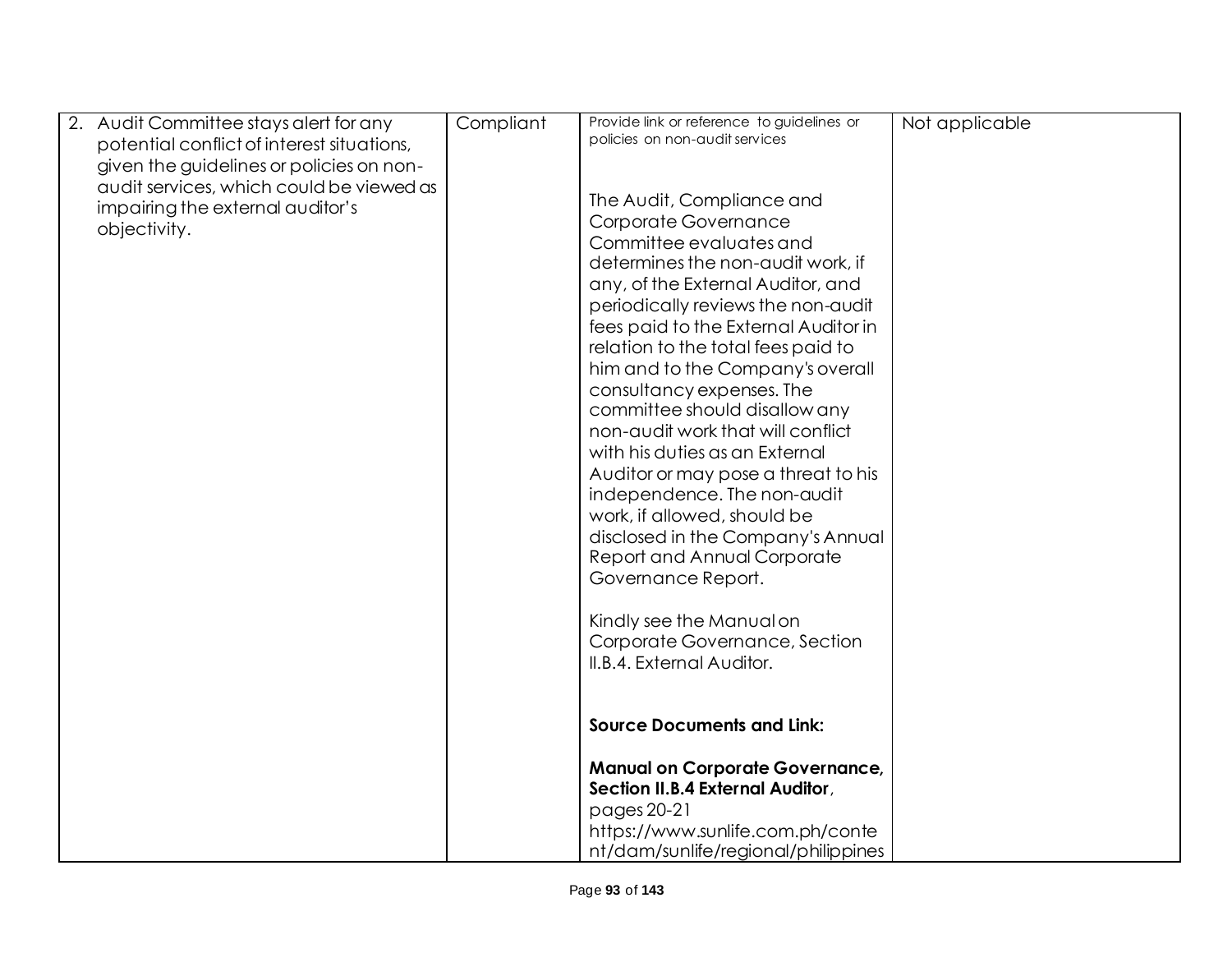|                                                                                                                                                                                                                                                        |           | /documents/Manual%20on%20Cor<br>porate%20Governance.pdf                                                                                                                                            |                |
|--------------------------------------------------------------------------------------------------------------------------------------------------------------------------------------------------------------------------------------------------------|-----------|----------------------------------------------------------------------------------------------------------------------------------------------------------------------------------------------------|----------------|
|                                                                                                                                                                                                                                                        |           |                                                                                                                                                                                                    |                |
| Principle 10: The company should ensure that the material and reportable non-financial and sustainability issues are disclosed.                                                                                                                        |           |                                                                                                                                                                                                    |                |
| <b>Recommendation 10.1</b>                                                                                                                                                                                                                             |           | Disclose or provide link on the company's                                                                                                                                                          |                |
| Board has a clear and focused policy on<br>the disclosure of non-financial<br>information, with emphasis on the<br>management of economic,<br>environmental, social and governance<br>(EESG) issues of its business, which<br>underpin sustainability. | Compliant | policies and practices on the disclosure of<br>non-financial information, including EESG<br>issues.<br>The Board adopts a globally<br>recognized standard/framework in<br>disclosing non-financial | Not applicable |
|                                                                                                                                                                                                                                                        |           | information, with emphasis on the<br>management of economic,<br>environmental, social and<br>governance (EESG) issues of its<br>business, which underpin<br>sustainability.                        |                |
|                                                                                                                                                                                                                                                        |           | Kindly see the Manual on<br>Corporate Governance, Section<br>V.E. Reportorial or Disclosure<br>System of Corporate Governance<br>Policies.                                                         |                |
|                                                                                                                                                                                                                                                        |           | <b>Source Documents and Link:</b>                                                                                                                                                                  |                |
|                                                                                                                                                                                                                                                        |           | <b>Manual on Corporate Governance,</b><br>Section V.E. Reportorial or<br><b>Disclosure System of Corporate</b><br>Governance Policies, page 23                                                     |                |
|                                                                                                                                                                                                                                                        |           | https://www.sunlife.com.ph/conte                                                                                                                                                                   |                |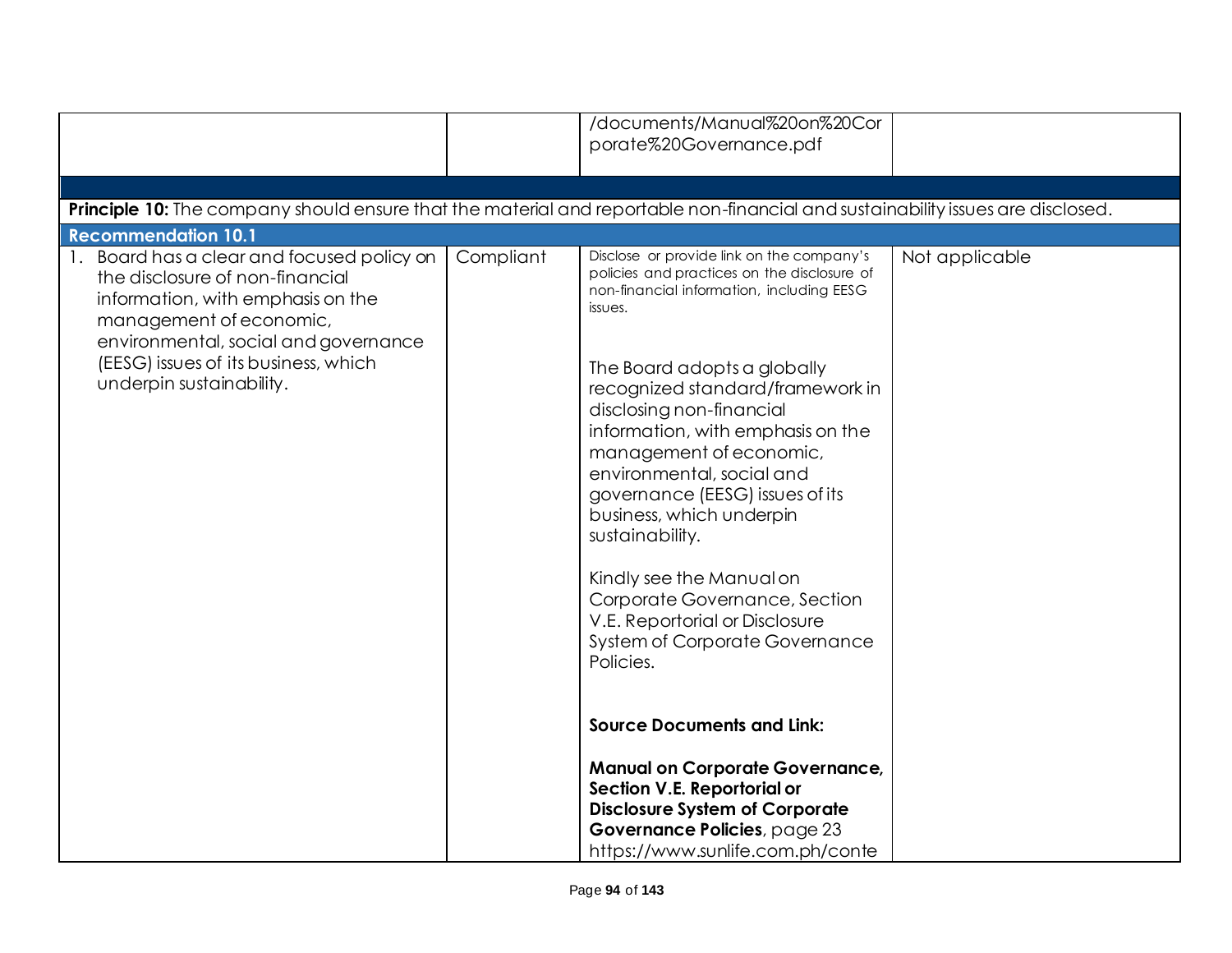|                                                                                                                        |           | nt/dam/sunlife/regional/philippines<br>/documents/Manual%20on%20Cor<br>porate%20Governance.pdf                                                                                                                                                                                       |                |
|------------------------------------------------------------------------------------------------------------------------|-----------|--------------------------------------------------------------------------------------------------------------------------------------------------------------------------------------------------------------------------------------------------------------------------------------|----------------|
| 2. Company adopts a globally recognized<br>standard/framework in reporting<br>sustainability and non-financial issues. | Compliant | Provide link to Sustainability Report, if any.<br>Disclose the standards used.                                                                                                                                                                                                       | Not applicable |
|                                                                                                                        |           | The Board adopts a globally<br>recognized standard/framework in<br>disclosing non-financial<br>information, with emphasis on the<br>management of economic,<br>environmental, social and<br>governance (EESG) issues of its<br>business, which underpin<br>sustainability.           |                |
|                                                                                                                        |           | Kindly see the Manual on<br>Corporate Governance, Section<br>V.E. Reportorial or Disclosure<br>System of Corporate Governance<br>Policies.                                                                                                                                           |                |
|                                                                                                                        |           | <b>Source Documents and Link:</b>                                                                                                                                                                                                                                                    |                |
|                                                                                                                        |           | <b>Manual on Corporate Governance,</b><br>Section V.E. Reportorial or<br><b>Disclosure System of Corporate</b><br>Governance Policies, page 23<br>https://www.sunlife.com.ph/conte<br>nt/dam/sunlife/regional/philippines<br>/documents/Manual%20on%20Cor<br>porate%20Governance.pdf |                |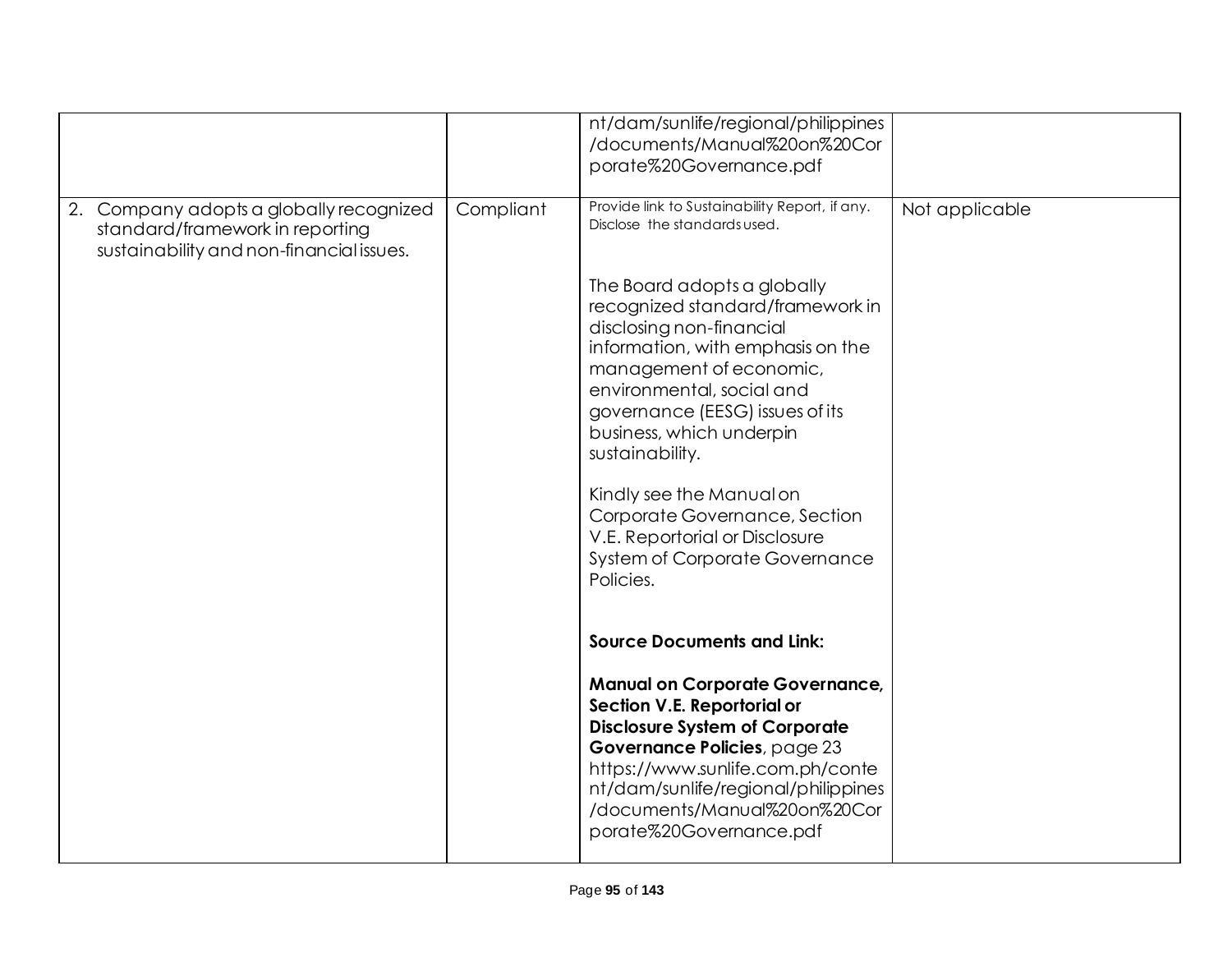| Principle 11: The company should maintain a comprehensive and cost-efficient communication channel for disseminating relevant                                                                                                |           |                                                                                                                                                                                                                                                                       |                |  |
|------------------------------------------------------------------------------------------------------------------------------------------------------------------------------------------------------------------------------|-----------|-----------------------------------------------------------------------------------------------------------------------------------------------------------------------------------------------------------------------------------------------------------------------|----------------|--|
| information. This channel is crucial for informed decision-making by investors, stakeholders and other interested users.<br><b>Recommendation 11.1</b>                                                                       |           |                                                                                                                                                                                                                                                                       |                |  |
| The company should have a website to<br>ensure a comprehensive, cost efficient<br>transparent, and timely manner of<br>disseminating relevant information to<br>the public.                                                  | Compliant | Disclose and identify the communication<br>channels used by the company (i.e.,<br>website, Analyst's briefing, Media briefings<br>/press conferences, Quarterly reporting,<br>Current reporting, etc.).<br>Provide links, if any.                                     | Not applicable |  |
|                                                                                                                                                                                                                              |           | The Sun Life website provides the<br>latest news, product information,<br>marketing activities of the<br>company. The information posted<br>on the Sun Life website is updated<br>on a weekly or monthly basis<br>depending on the urgency<br>of news and advisories. |                |  |
|                                                                                                                                                                                                                              |           | <b>Source Documents and Link:</b>                                                                                                                                                                                                                                     |                |  |
|                                                                                                                                                                                                                              |           | Sun Life website, About Us,<br><b>Corporate Governance web page</b><br>https://www.sunlife.com.ph/en/ab<br>out-us/corporate-governance/                                                                                                                               |                |  |
|                                                                                                                                                                                                                              |           | <b>Internal Control System and Risk Management Framework</b>                                                                                                                                                                                                          |                |  |
| Principle 12: To ensure the integrity, transparency and proper governance in the conduct of its affairs, the company should have a<br>strong and effective internal control system and enterprise risk management framework. |           |                                                                                                                                                                                                                                                                       |                |  |
| <b>Recommendation 12.1</b>                                                                                                                                                                                                   |           |                                                                                                                                                                                                                                                                       |                |  |
| 1. Company has an adequate and<br>effective internal control system in the<br>conduct of its business.                                                                                                                       | Compliant | List quality service programs for the internal<br>audit functions.<br>Indicate frequency of review of the internal<br>control system                                                                                                                                  | Not applicable |  |
| Page 96 of 143                                                                                                                                                                                                               |           |                                                                                                                                                                                                                                                                       |                |  |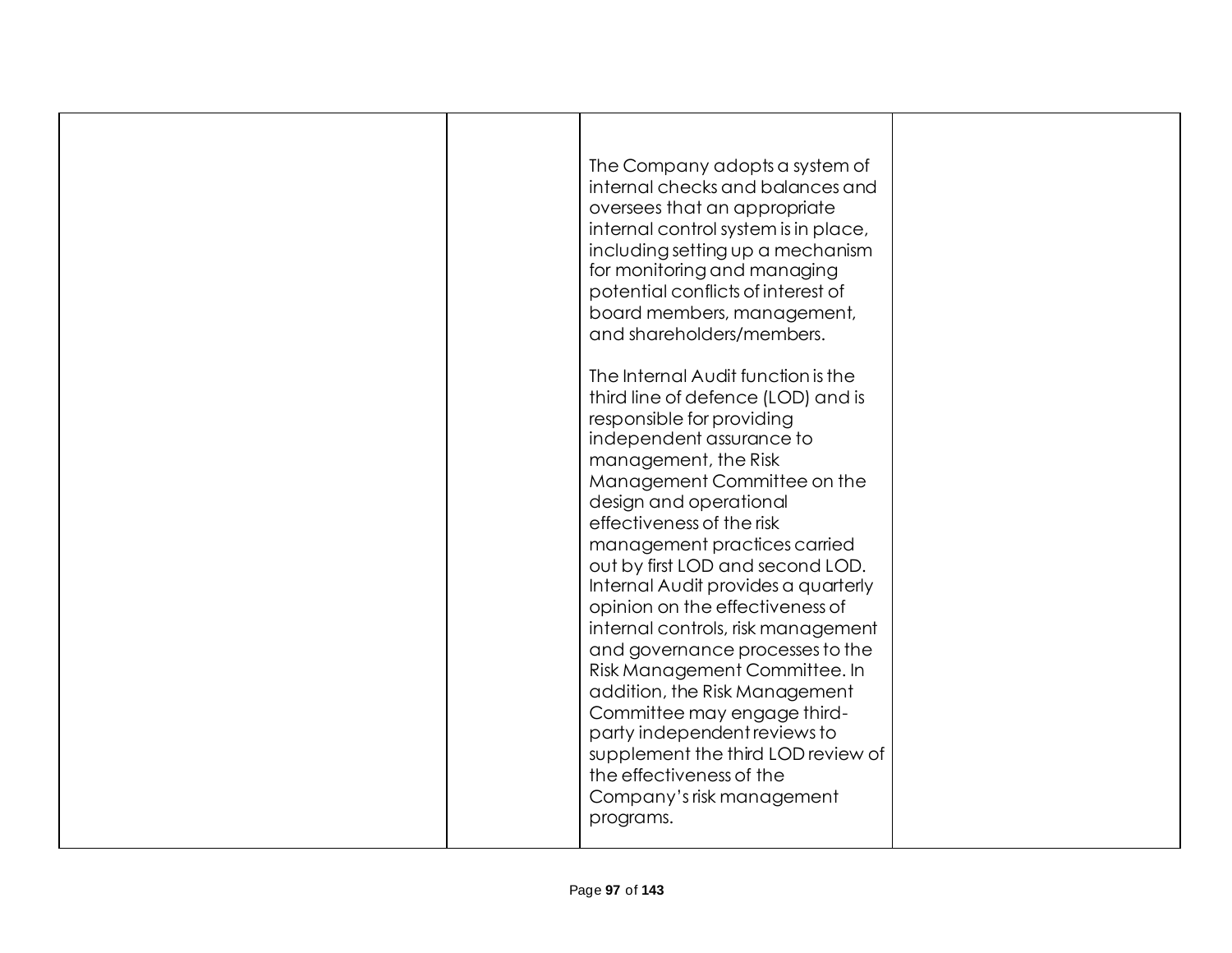|    |                                           |           | Kindly see the Manual on                  |                |
|----|-------------------------------------------|-----------|-------------------------------------------|----------------|
|    |                                           |           | Corporate Governance, Section             |                |
|    |                                           |           | II.B.5. Internal Auditor.                 |                |
|    |                                           |           |                                           |                |
|    |                                           |           |                                           |                |
|    |                                           |           |                                           |                |
|    |                                           |           | <b>Source Documents and Link:</b>         |                |
|    |                                           |           |                                           |                |
|    |                                           |           | <b>Manual on Corporate Governance,</b>    |                |
|    |                                           |           | Section II.B.5. Internal Auditor,         |                |
|    |                                           |           |                                           |                |
|    |                                           |           | pages 21-22                               |                |
|    |                                           |           | https://www.sunlife.com.ph/conte          |                |
|    |                                           |           | nt/dam/sunlife/regional/philippines       |                |
|    |                                           |           | /documents/Manual%20on%20Cor              |                |
|    |                                           |           | porate%20Governance.pdf                   |                |
|    |                                           |           |                                           |                |
|    |                                           |           |                                           |                |
| 2. | Company has an adequate and               | Compliant | Identify international framework used for | Not applicable |
|    | effective enterprise risk management      |           | Enterprise Risk Management                |                |
|    | framework in the conduct of its business. |           | Provide information or reference to a     |                |
|    |                                           |           | document containing information on:       |                |
|    |                                           |           |                                           |                |
|    |                                           |           | Company's risk management<br>1.           |                |
|    |                                           |           | procedures and processes                  |                |
|    |                                           |           | 2.<br>Key risks the company is currently  |                |
|    |                                           |           | facing                                    |                |
|    |                                           |           | How the company manages the key<br>3.     |                |
|    |                                           |           | risks                                     |                |
|    |                                           |           |                                           |                |
|    |                                           |           | Indicate frequency of review of the       |                |
|    |                                           |           | enterprise risk management framework.     |                |
|    |                                           |           |                                           |                |
|    |                                           |           | The Company's overall risk                |                |
|    |                                           |           | management framework,                     |                |
|    |                                           |           | adopted after the Company's               |                |
|    |                                           |           | parent company, prescribes                |                |
|    |                                           |           | a comprehensive set of protocols          |                |
|    |                                           |           | and programs that need to be              |                |
|    |                                           |           |                                           |                |
|    |                                           |           | followed in conducting business           |                |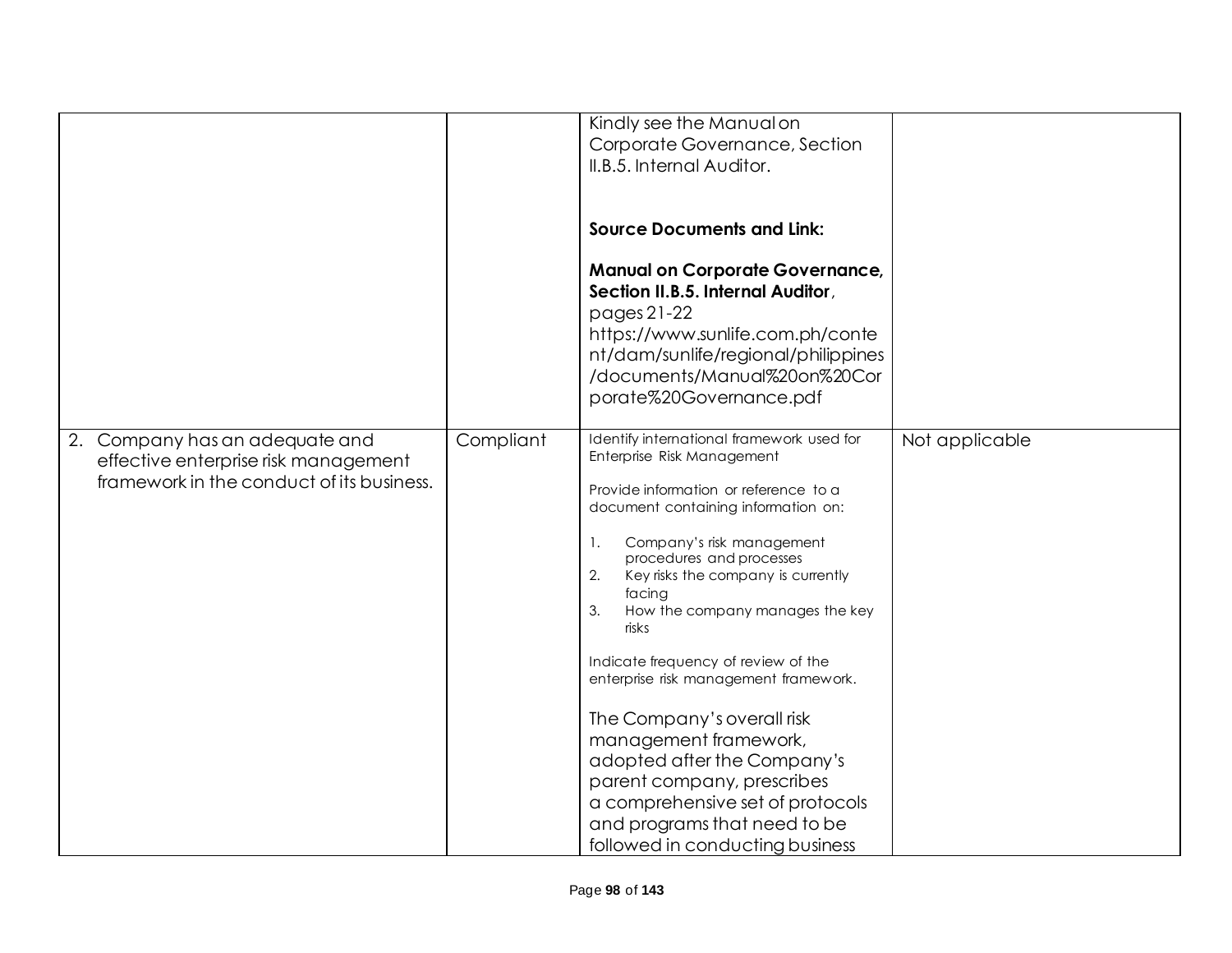| activities. The risks that arise when  |  |
|----------------------------------------|--|
|                                        |  |
| providing products and services        |  |
| to clients, which are in line with the |  |
| Company's purpose to help its          |  |
| clients achieve lifetime financial     |  |
| security and live healthier lives, are |  |
| managed within these protocols         |  |
| and programs. Effective risk           |  |
| management is critical to the          |  |
| overall profitability, competitive     |  |
| market positioning and long-term       |  |
| financial viability of the Company.    |  |
| While all risk cannot necessarily be   |  |
| eliminated, the Risk Framework         |  |
| seeks to ensure that risks to a        |  |
|                                        |  |
| business undertaking are               |  |
| appropriately managed to               |  |
| achieve the Company's business         |  |
| objectives over time and are not       |  |
| expected to exceed pre-                |  |
| established boundaries for risk        |  |
| taking.                                |  |
| The Company has established a          |  |
| formal risk identification program     |  |
| whereby key risks that may impact      |  |
| its business are identified. Exposure  |  |
| to these risks is assessed on a        |  |
| qualitative and quantitative bases.    |  |
| Risk control programs and action       |  |
|                                        |  |
| plans are established for mitigating   |  |
| the exposure. The Company has          |  |
| adopted risk management policies       |  |
| to provide a consistent approach       |  |
| to measurement, mitigation and         |  |
| control, and monitoring of risk        |  |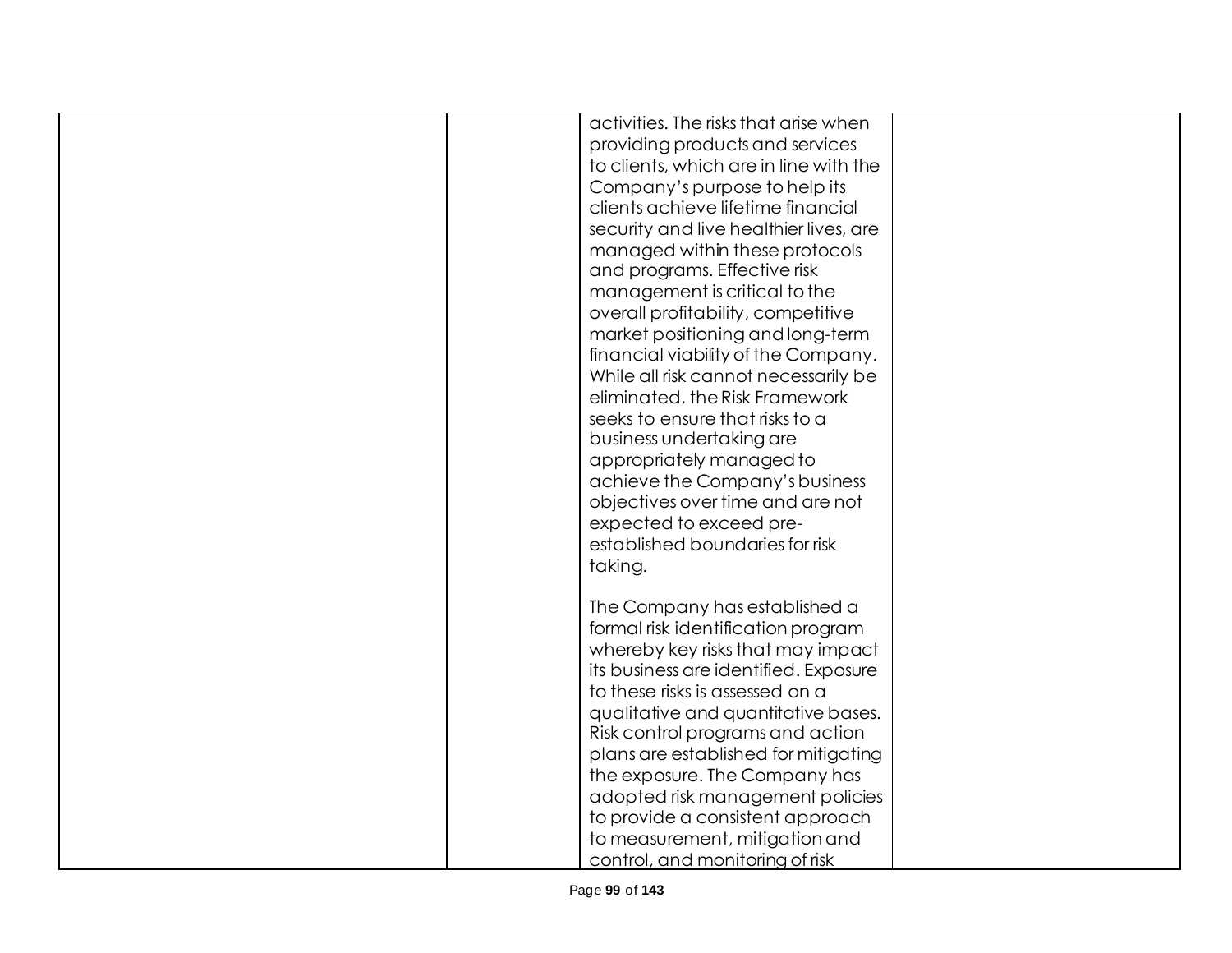|                                                                                                                                                                                                          |           | exposures.<br>The risks facing the Company can<br>generally be classified into the<br>following categories:<br>Market risk<br>$\bullet$<br>Interest rate risk<br>Equity price risk<br>Credit risk<br>Liquidity risk<br>Insurance and underwriting<br>risk<br>Kindly see the 2020 Audited<br>Financial Statements, Section 30.<br>Risk Management.<br><b>Source Documents and Link:</b><br><b>2020 Audited Financial Statements,</b><br>Section 30. Risk Management,<br>pages 49-55<br>https://www.sunlife.com.ph/conte<br>nt/dam/sunlife/regional/philippines<br>/documents/2020%20Audited%20Fi<br>nancial%20Statement.pdf |                |
|----------------------------------------------------------------------------------------------------------------------------------------------------------------------------------------------------------|-----------|----------------------------------------------------------------------------------------------------------------------------------------------------------------------------------------------------------------------------------------------------------------------------------------------------------------------------------------------------------------------------------------------------------------------------------------------------------------------------------------------------------------------------------------------------------------------------------------------------------------------------|----------------|
| <b>Recommendation 12.2</b>                                                                                                                                                                               |           |                                                                                                                                                                                                                                                                                                                                                                                                                                                                                                                                                                                                                            |                |
| 1. Company has in place an independent<br>internal audit function that provides an<br>independent and objective assurance,<br>and consulting services designed to add<br>value and improve the company's | Compliant | Disclose if the internal audit is in-house or<br>outsourced. If outsourced, identify external<br>firm.                                                                                                                                                                                                                                                                                                                                                                                                                                                                                                                     | Not applicable |
| operations.                                                                                                                                                                                              |           | The Company has in place an<br>independent internal audit                                                                                                                                                                                                                                                                                                                                                                                                                                                                                                                                                                  |                |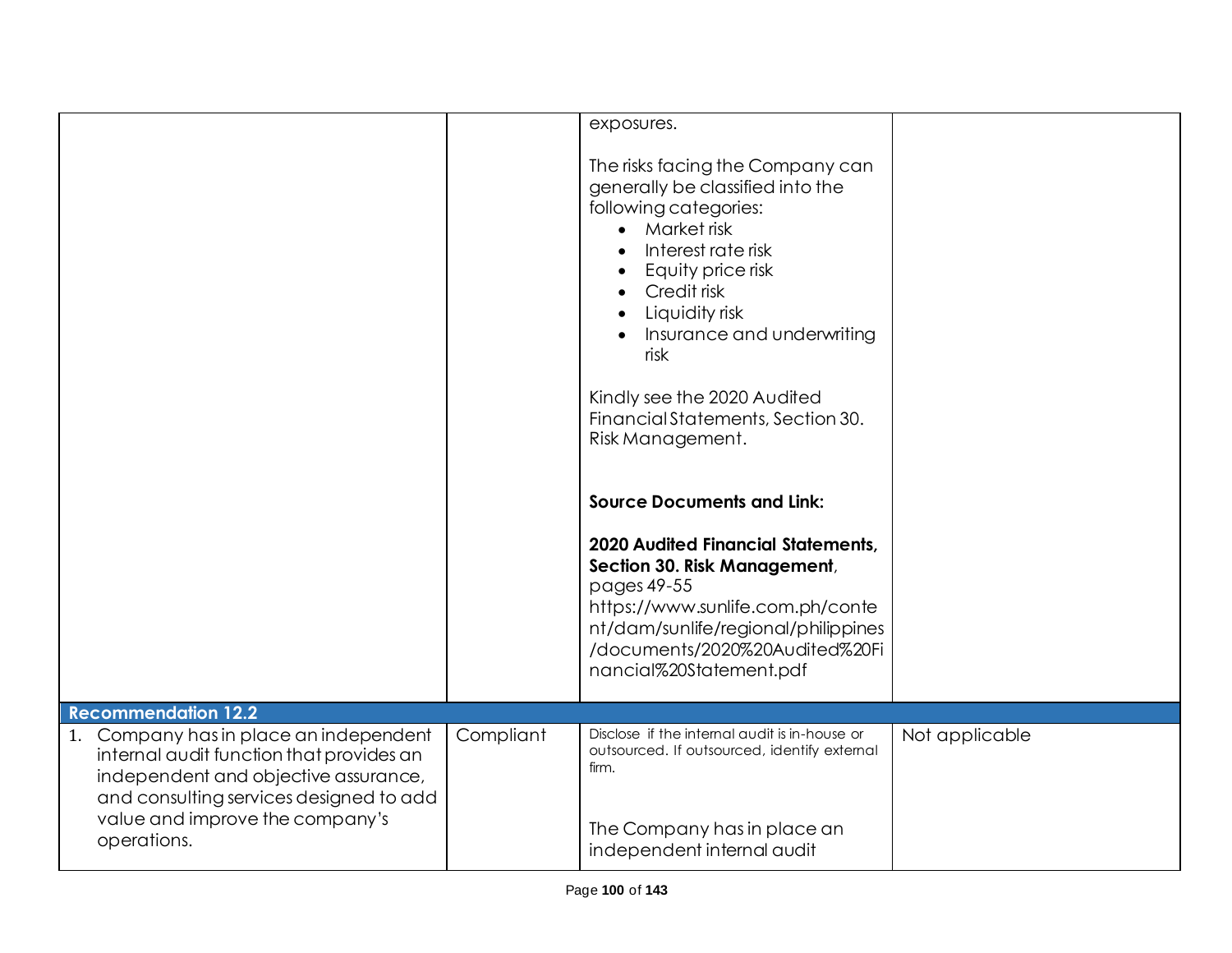|                                                                                                                                                                               |           | function which is performed by<br>internal auditors through which the<br>Board, senior management, and<br>stockholders shall be provided with<br>reasonable assurance that the<br>Company's key organizational and<br>procedural controls are effective,<br>appropriate, and complied with.<br>Kindly see the Manual on<br>Corporate Governance, Section<br>II.B.5. Internal Auditor. |                |
|-------------------------------------------------------------------------------------------------------------------------------------------------------------------------------|-----------|---------------------------------------------------------------------------------------------------------------------------------------------------------------------------------------------------------------------------------------------------------------------------------------------------------------------------------------------------------------------------------------|----------------|
|                                                                                                                                                                               |           | <b>Source Documents and Link:</b><br><b>Manual on Corporate Governance,</b><br>Section II.B.5. Internal Auditor,<br>pages 21-22<br>https://www.sunlife.com.ph/conte<br>nt/dam/sunlife/regional/philippines<br>/documents/Manual%20on%20Cor<br>porate%20Governance.pdf                                                                                                                 |                |
| <b>Recommendation 12.3</b>                                                                                                                                                    |           |                                                                                                                                                                                                                                                                                                                                                                                       |                |
| 1. Company has a qualified Chief Audit<br>Executive (CAE) appointed by the<br>Board.                                                                                          | Compliant | Identify the company's Chief Audit<br>Executive (CAE) and provide information<br>on or reference to a document containing<br>his/her responsibilities.                                                                                                                                                                                                                                | Not applicable |
| 2. CAE oversees and is responsible for the<br>internal audit activity of the organization,<br>including that portion that is outsourced<br>to a third party service provider. | Compliant | The Company's Internal Auditor<br>Joel O. Bungabong, is responsible<br>for the periodic formal review of<br>the effectiveness of the<br>Company's system and internal<br>controls.                                                                                                                                                                                                    | Not applicable |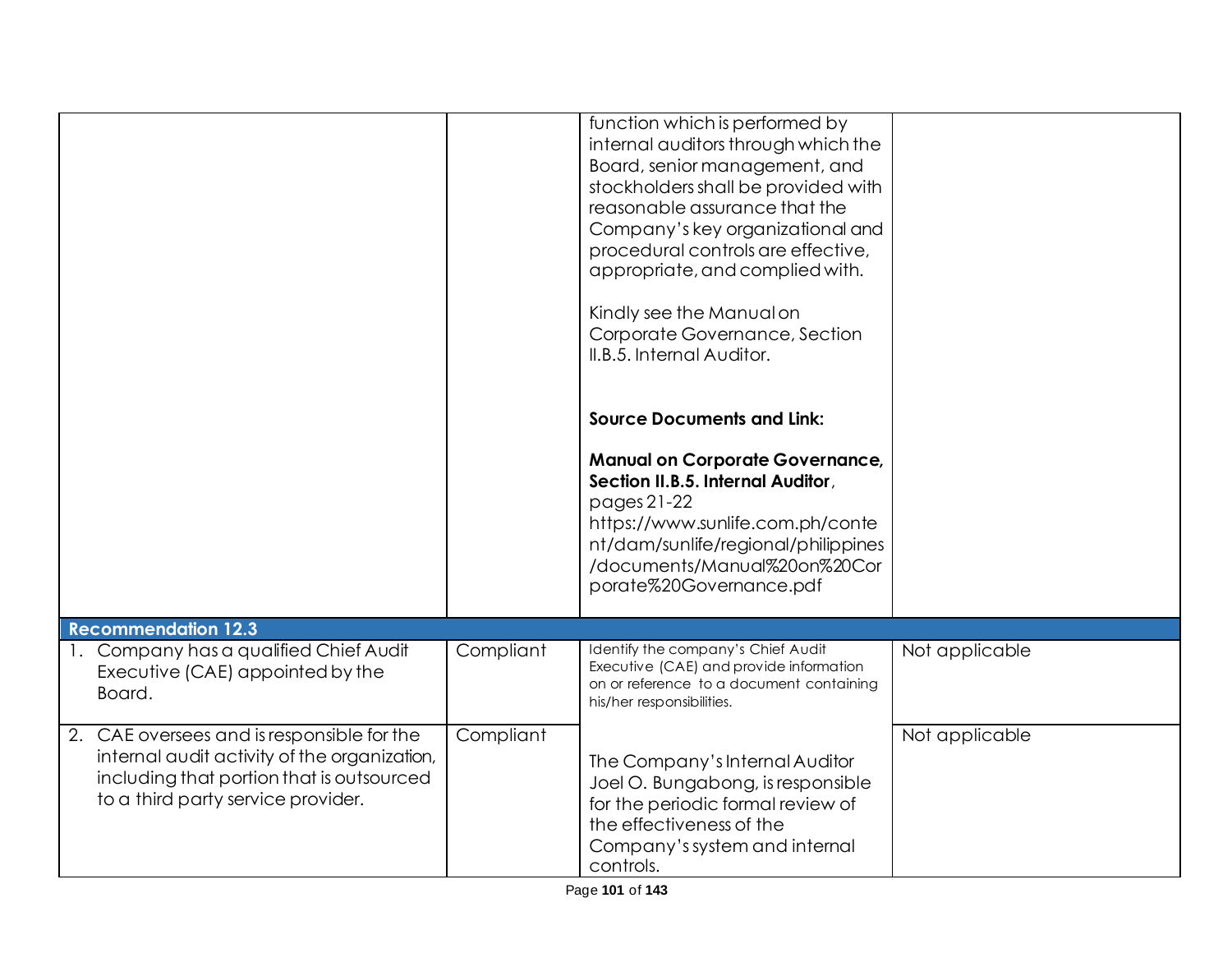|                                                                                                                        |           | Kindly see the information on the<br>Internal Auditor, including his<br>name, qualifications, and internal<br>audit function in Sun Life website;<br>Sun Life 2020 Annual Report; and<br>Manual on Corporate Governance<br>Section II.B.5. Internal Auditor. |                |
|------------------------------------------------------------------------------------------------------------------------|-----------|--------------------------------------------------------------------------------------------------------------------------------------------------------------------------------------------------------------------------------------------------------------|----------------|
|                                                                                                                        |           | <b>Source Documents and Link:</b>                                                                                                                                                                                                                            |                |
|                                                                                                                        |           | Sun Life website, About Us, Who We<br>Are web page<br>https://www.sunlife.com.ph/en/ab<br>out-us/who-we-are/                                                                                                                                                 |                |
|                                                                                                                        |           | Sun Life 2020 Annual Report,<br>Section Board Appointed Officers,<br>page 22<br>https://www.sunlife.com.ph/conte<br>nt/dam/sunlife/regional/philippines<br>/documents/2020%20SLOCPI%20AR<br>.pdf                                                             |                |
|                                                                                                                        |           | <b>Manual on Corporate Governance,</b><br>Section II.B.5. Internal Auditor,<br>pages 21-22<br>https://www.sunlife.com.ph/conte<br>nt/dam/sunlife/regional/philippines<br>/documents/Manual%20on%20Cor<br>porate%20Governance.pdf                             |                |
| 3. In case of a fully outsourced internal<br>audit activity, a qualified independent<br>executive or senior management | Compliant | Identify qualified independent executive or<br>senior management personnel, if<br>applicable.                                                                                                                                                                | Not applicable |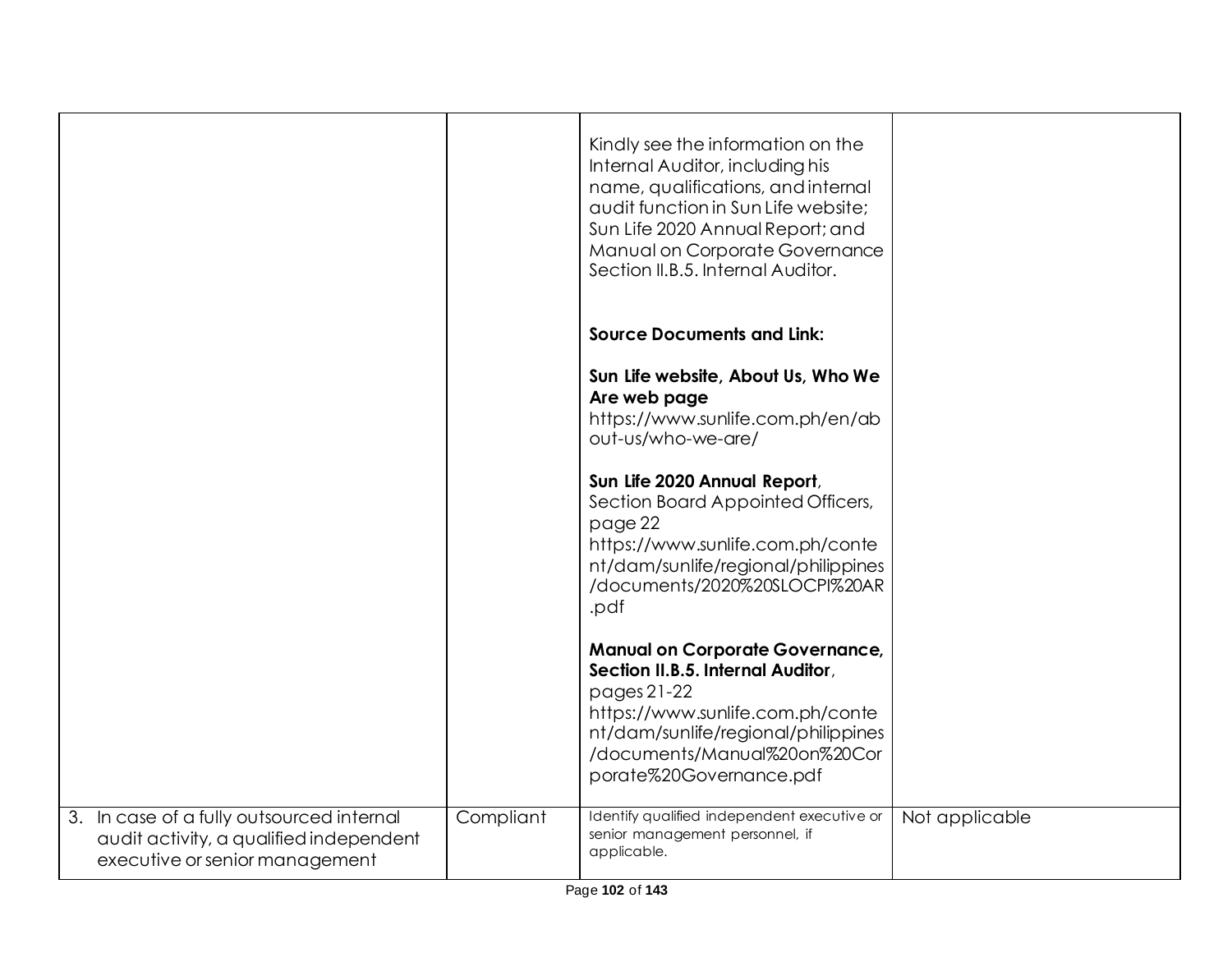| personnel is assigned the responsibility for                    |           |                                                                        |                |
|-----------------------------------------------------------------|-----------|------------------------------------------------------------------------|----------------|
| managing the fully outsourced internal                          |           | The Company has an Audit,                                              |                |
| audit activity.                                                 |           | <b>Compliance and Corporate</b>                                        |                |
|                                                                 |           | Governance Committee which                                             |                |
|                                                                 |           | assists the Board in fulfilling its                                    |                |
|                                                                 |           | oversight responsibilities for the<br>financial reporting process, the |                |
|                                                                 |           | system of internal control, the                                        |                |
|                                                                 |           | internal and external audit process,                                   |                |
|                                                                 |           | and compliance with laws and                                           |                |
|                                                                 |           | regulations.                                                           |                |
|                                                                 |           | Kindly see the Manual on                                               |                |
|                                                                 |           | Corporate Governance, Section                                          |                |
|                                                                 |           | II.C.1. Audit, Risk Management and                                     |                |
|                                                                 |           | RPT Committee.                                                         |                |
|                                                                 |           |                                                                        |                |
|                                                                 |           | <b>Source Documents and Link:</b>                                      |                |
|                                                                 |           | <b>Manual on Corporate Governance,</b>                                 |                |
|                                                                 |           | Section II.B.2.a. Audit Compliance                                     |                |
|                                                                 |           | and Corporate Governance                                               |                |
|                                                                 |           | <b>Committee</b> , pages 11-15<br>https://www.sunlife.com.ph/conte     |                |
|                                                                 |           | nt/dam/sunlife/regional/philippines                                    |                |
|                                                                 |           | /documents/Manual%20on%20Cor                                           |                |
|                                                                 |           | porate%20Governance.pdf                                                |                |
|                                                                 |           |                                                                        |                |
| <b>Recommendation 12.4</b><br>$\mathbf{1}$ .                    |           | Provide information on company's risk                                  |                |
| Company has a separate risk<br>management function to identify, | Compliant | management function.                                                   | Not applicable |
| assess and monitor key risk exposures.                          |           |                                                                        |                |
|                                                                 |           |                                                                        |                |
|                                                                 |           | The Company has a separate risk                                        |                |
|                                                                 |           | management function to identify,                                       |                |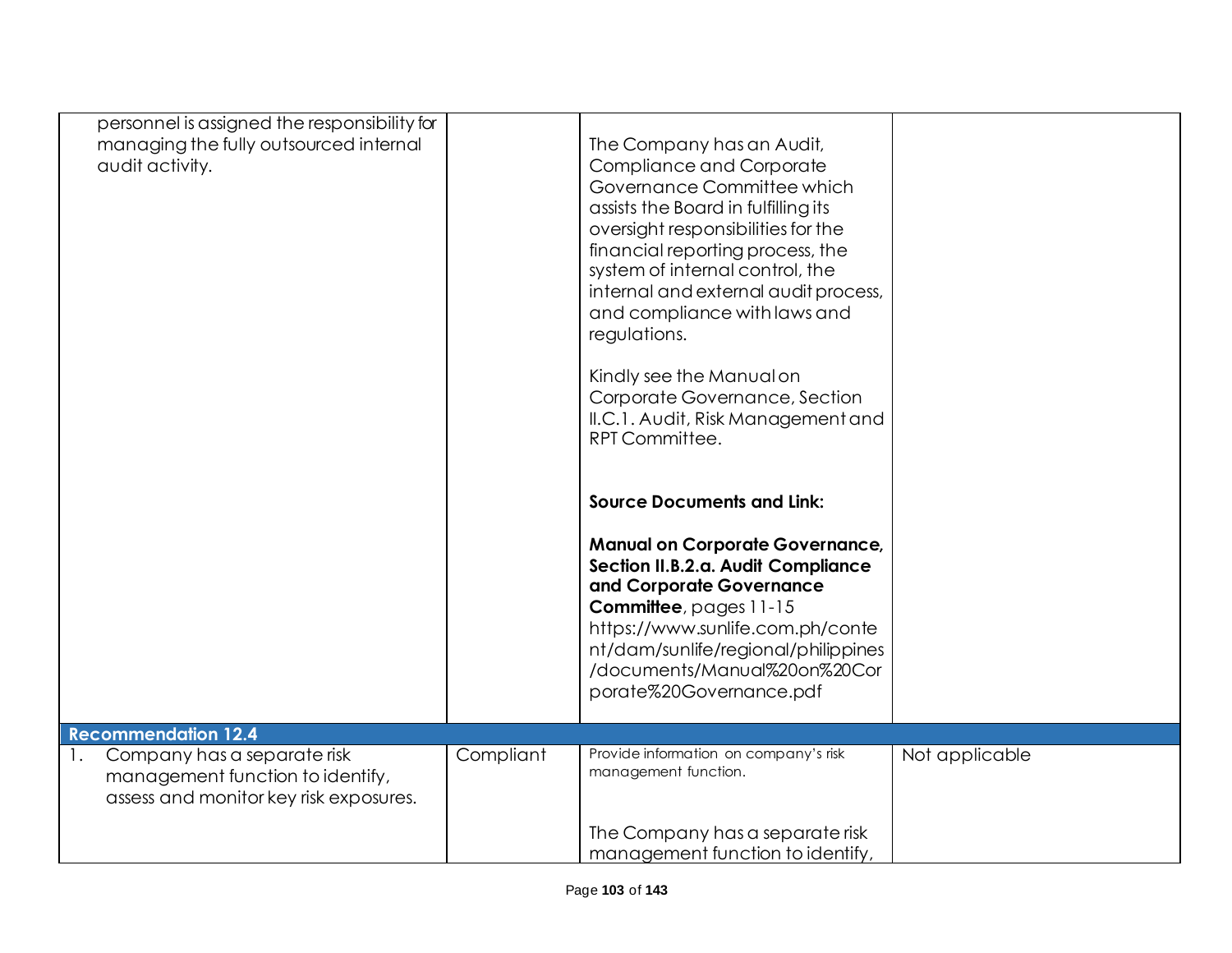|                                                                      |           | assess and monitor key risk<br>exposures.<br>Kindly see the Manual on<br>Corporate Governance, Section<br>II.B.2.a. Audit, Compliance and<br>Corporate Governance<br>Committee.<br>Kindly also see the 2020 Audited<br>Financial Statements, Section 30.<br>Risk Management.<br><b>Source Documents and Link:</b><br><b>Manual on Corporate Governance,</b><br>II.B.2.a. Audit, Compliance and<br><b>Corporate Governance</b><br><b>Committee</b> , pages 11-15<br>https://www.sunlife.com.ph/conte<br>nt/dam/sunlife/regional/philippines<br>/documents/Manual%20on%20Cor<br>porate%20Governance.pdf<br>2020 Audited Financial Statements,<br>Section 30. Risk Management,<br>pages 49-55<br>https://www.sunlife.com.ph/conte<br>nt/dam/sunlife/regional/philippines<br>/documents/2020%20Audited%20Fi<br>nancial%20Statement.pdf |                |
|----------------------------------------------------------------------|-----------|------------------------------------------------------------------------------------------------------------------------------------------------------------------------------------------------------------------------------------------------------------------------------------------------------------------------------------------------------------------------------------------------------------------------------------------------------------------------------------------------------------------------------------------------------------------------------------------------------------------------------------------------------------------------------------------------------------------------------------------------------------------------------------------------------------------------------------|----------------|
| <b>Recommendation 12.5</b>                                           |           |                                                                                                                                                                                                                                                                                                                                                                                                                                                                                                                                                                                                                                                                                                                                                                                                                                    |                |
| In managing the company's Risk<br>Management System, the company has | Compliant | Identify the company's Chief Risk Officer<br>(CRO) and provide information on or                                                                                                                                                                                                                                                                                                                                                                                                                                                                                                                                                                                                                                                                                                                                                   | Not applicable |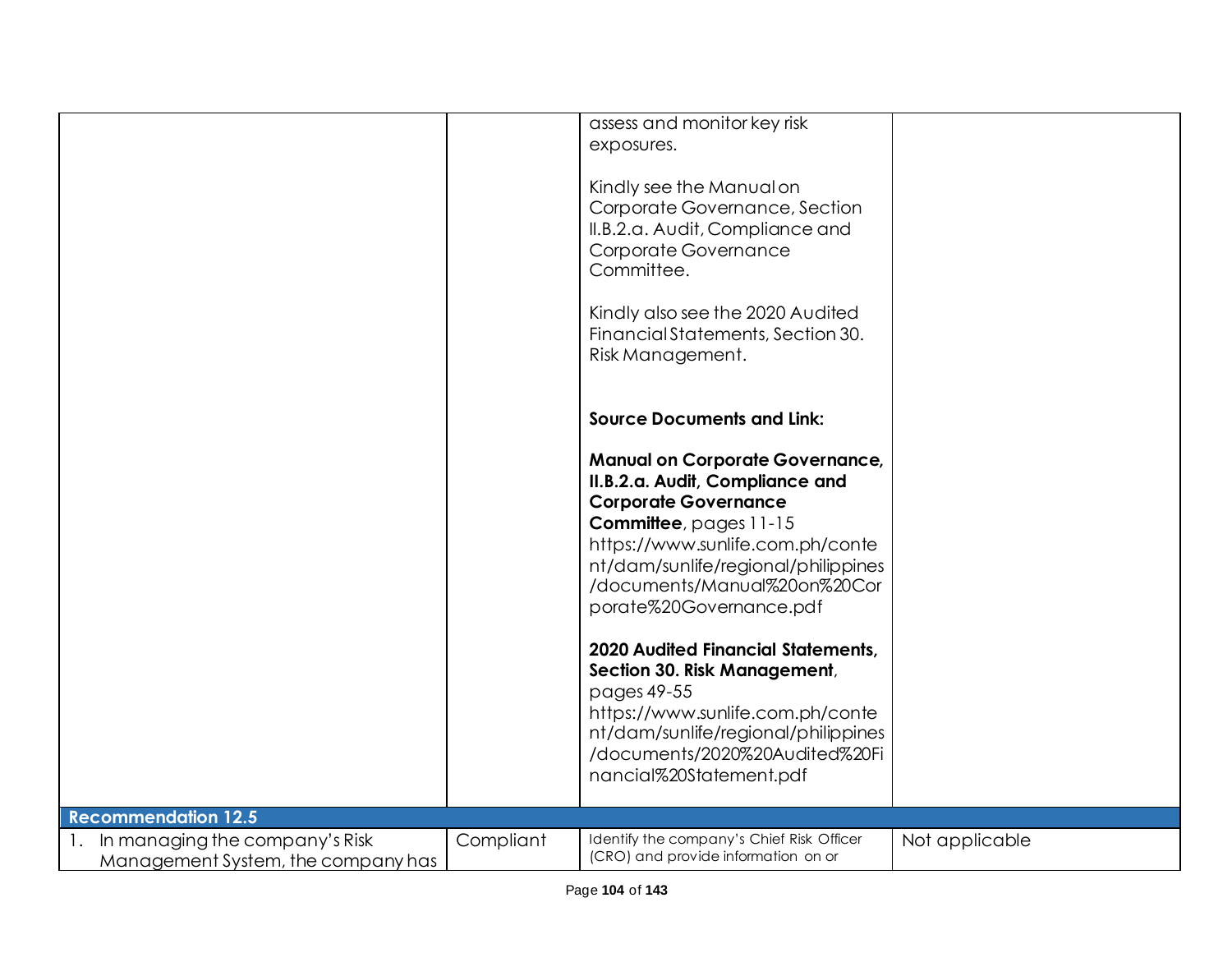|    | a Chief Risk Officer (CRO), who is the<br>ultimate champion of Enterprise Risk<br>Management (ERM).   |           | reference to a document containing<br>his/her responsibilities and<br>qualifications/background.                                                                                                                                                                                                                                                                                                                                                                                                                            |                |
|----|-------------------------------------------------------------------------------------------------------|-----------|-----------------------------------------------------------------------------------------------------------------------------------------------------------------------------------------------------------------------------------------------------------------------------------------------------------------------------------------------------------------------------------------------------------------------------------------------------------------------------------------------------------------------------|----------------|
| 2. | CRO has adequate authority, stature,<br>resources and support to fulfill his/her<br>responsibilities. | Compliant | The Company's Risk Officer Ria V.<br>Mercado, is responsible for<br>providing independent oversight of<br>the Company-wide risk<br>management programs.<br>Kindly see the information on the<br>Risk Officer, including her name,<br>qualifications, and function in the<br>Sun Life website, About Us, Who We<br>Are web page; Sun Life Annual<br>Report; and Manual on Corporate<br>Governance Section II.B.2.a. Duties<br>and Responsibilities of the Audit,<br><b>Compliance and Corporate</b><br>Governance Committee. | Not applicable |
|    |                                                                                                       |           | <b>Source Documents and Link:</b><br>Sun Life website, About Us, Who We<br>Are web page<br>https://www.sunlife.com.ph/en/ab<br>out-us/who-we-are/<br>Sun Life 2020 Annual Report,<br><b>Section Board Appointed Officers,</b><br>pages 21-22<br>https://www.sunlife.com.ph/conte<br>nt/dam/sunlife/regional/philippines<br>/documents/2020%20SLOCPI%20AR<br>.pdf                                                                                                                                                            |                |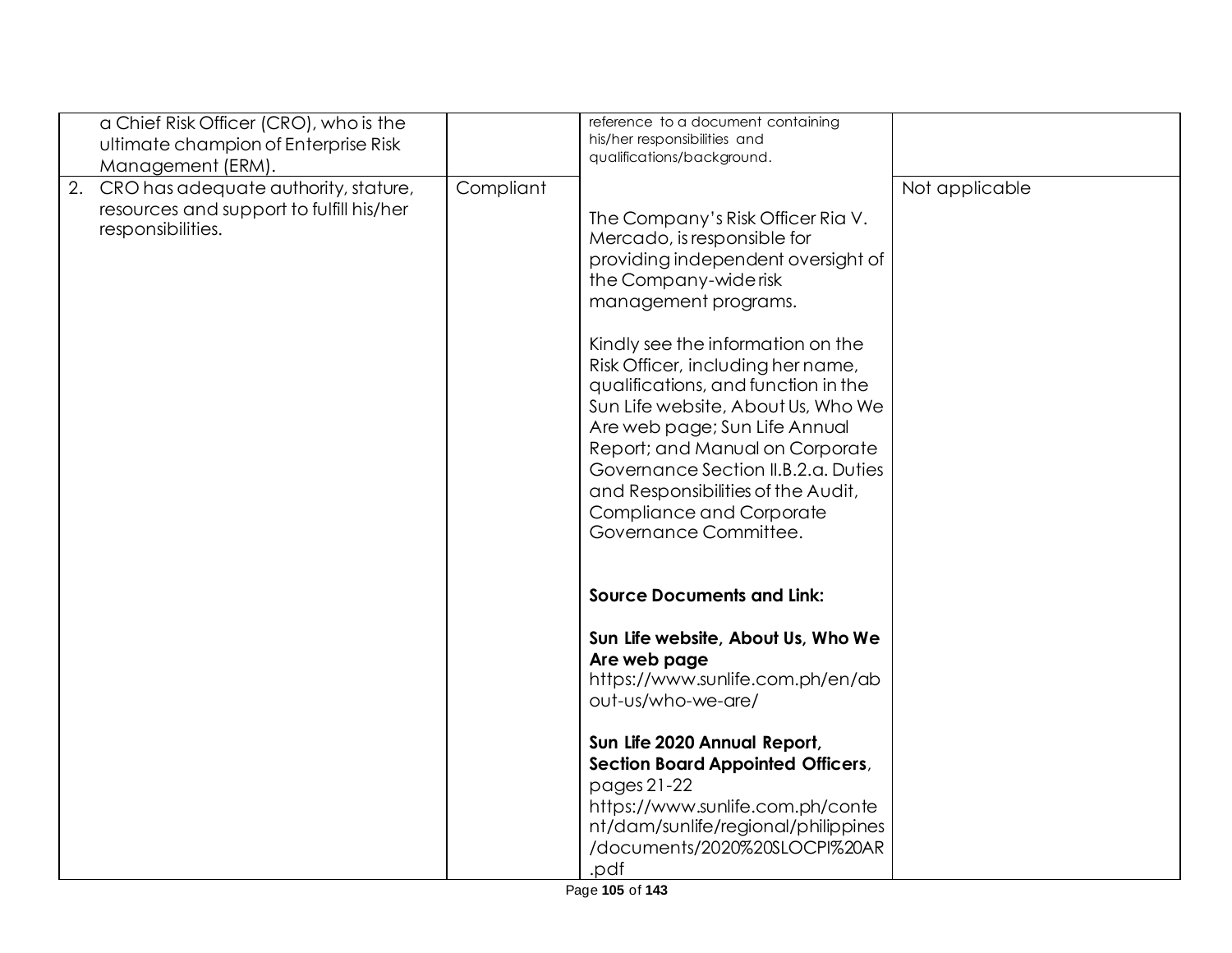|                                                                                                                                                           |           | <b>Manual on Corporate Governance</b><br>Section II.B.2.a. Duties and<br>Responsibilities of the Audit,<br><b>Compliance and Corporate</b><br>Governance Committee, pages 11-<br>15<br>https://www.sunlife.com.ph/conte<br>nt/dam/sunlife/regional/philippines<br>/documents/Manual%20on%20Cor<br>porate%20Governance.pdf                                                                                                                                                          |                |
|-----------------------------------------------------------------------------------------------------------------------------------------------------------|-----------|------------------------------------------------------------------------------------------------------------------------------------------------------------------------------------------------------------------------------------------------------------------------------------------------------------------------------------------------------------------------------------------------------------------------------------------------------------------------------------|----------------|
|                                                                                                                                                           |           | <b>Cultivating a Synergic Relationship with Shareholders</b>                                                                                                                                                                                                                                                                                                                                                                                                                       |                |
| Principle 13: The company should treat all shareholders fairly and equitably, and also recognize, protect and facilitate the exercise of<br>their rights. |           |                                                                                                                                                                                                                                                                                                                                                                                                                                                                                    |                |
| <b>Recommendation 13.1</b>                                                                                                                                |           |                                                                                                                                                                                                                                                                                                                                                                                                                                                                                    |                |
| Board ensures that basic shareholder<br>1.<br>rights are disclosed in the Manual on<br>Corporate Governance.                                              | Compliant | Provide link or reference to the company's<br>Manual on Corporate Governance where<br>shareholders' rights are disclosed.<br>The Board is committed to respect<br>the rights of the stockholders, as<br>follows:<br>1. Voting Right<br>2. Pre-emptive Right<br>3. Power of Inspection<br>4. Right to Information<br>5. Right to Dividends<br>6. Appraisal Right<br>Kindly see the Manual on<br>Corporate Governance, Section<br>VI.A.1. Rights of Investors/Minority<br>Interests. | Not applicable |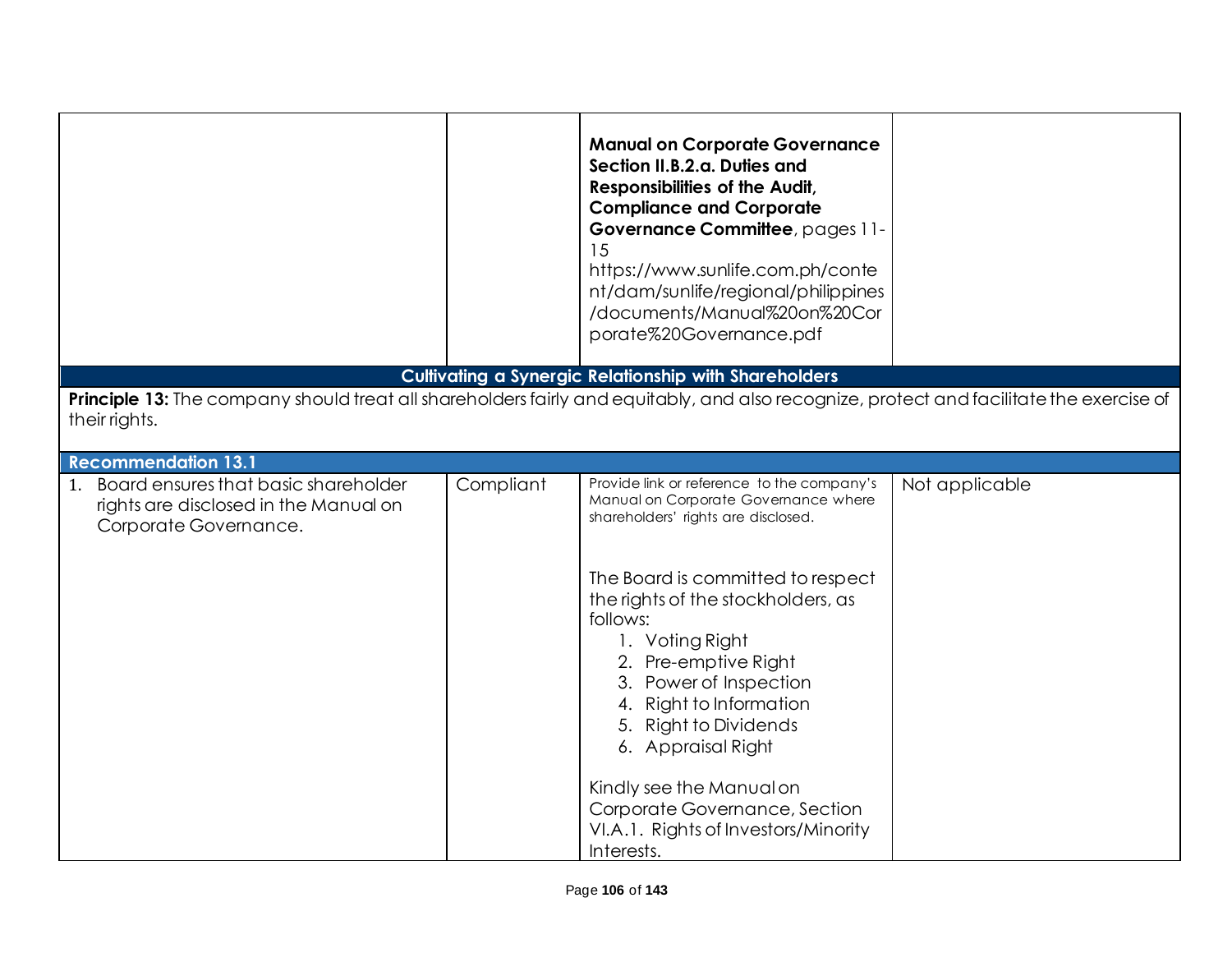|                                                                                                                                                                                                                                                      |                   | <b>Source Documents and Link:</b><br><b>Manual on Corporate Governance,</b><br>Section VI.A.1. Rights of<br>Investors/Minority Interests, pages<br>$23 - 25$<br>https://www.sunlife.com.ph/conte<br>nt/dam/sunlife/regional/philippines<br>/documents/Manual%20on%20Cor<br>porate%20Governance.pdf                                    |                                                                                                                                                                                       |
|------------------------------------------------------------------------------------------------------------------------------------------------------------------------------------------------------------------------------------------------------|-------------------|---------------------------------------------------------------------------------------------------------------------------------------------------------------------------------------------------------------------------------------------------------------------------------------------------------------------------------------|---------------------------------------------------------------------------------------------------------------------------------------------------------------------------------------|
| Board ensures that basic shareholder<br>2.<br>rights are disclosed on the company's<br>website.                                                                                                                                                      | Compliant         | Provide link to company's website<br>The Manual on Corporate<br>Governance, which provides the<br>basic rights of the shareholders is<br>uploaded to the SLFPI website.<br><b>Source Documents and Link:</b><br><b>SLFPI</b> website<br>https://www.sunlife.com.ph/en/ab<br>out-us/corporate-governance/sun-<br>life-financial-plans/ | Not applicable                                                                                                                                                                        |
| <b>Recommendation 13.2</b><br>Board encourages active shareholder<br>1.<br>participation by sending the Notice of<br>Annual and Special Shareholders'<br>Meeting with sufficient and relevant<br>information at least 21 days before the<br>meeting. | Non-<br>Compliant | Indicate the number of days before the<br>annual stockholders' meeting or special<br>stockholders' meeting when the notice<br>and agenda were sent out<br>Indicate whether shareholders' approval of<br>remuneration or any changes therein were<br>included in the agenda of the meeting.                                            | The code of the Company<br>states that the Notice of regular<br>Meeting may be sent by the<br>Corporate Secretary at least<br>fourteen (14) days prior to the<br>date of the meeting. |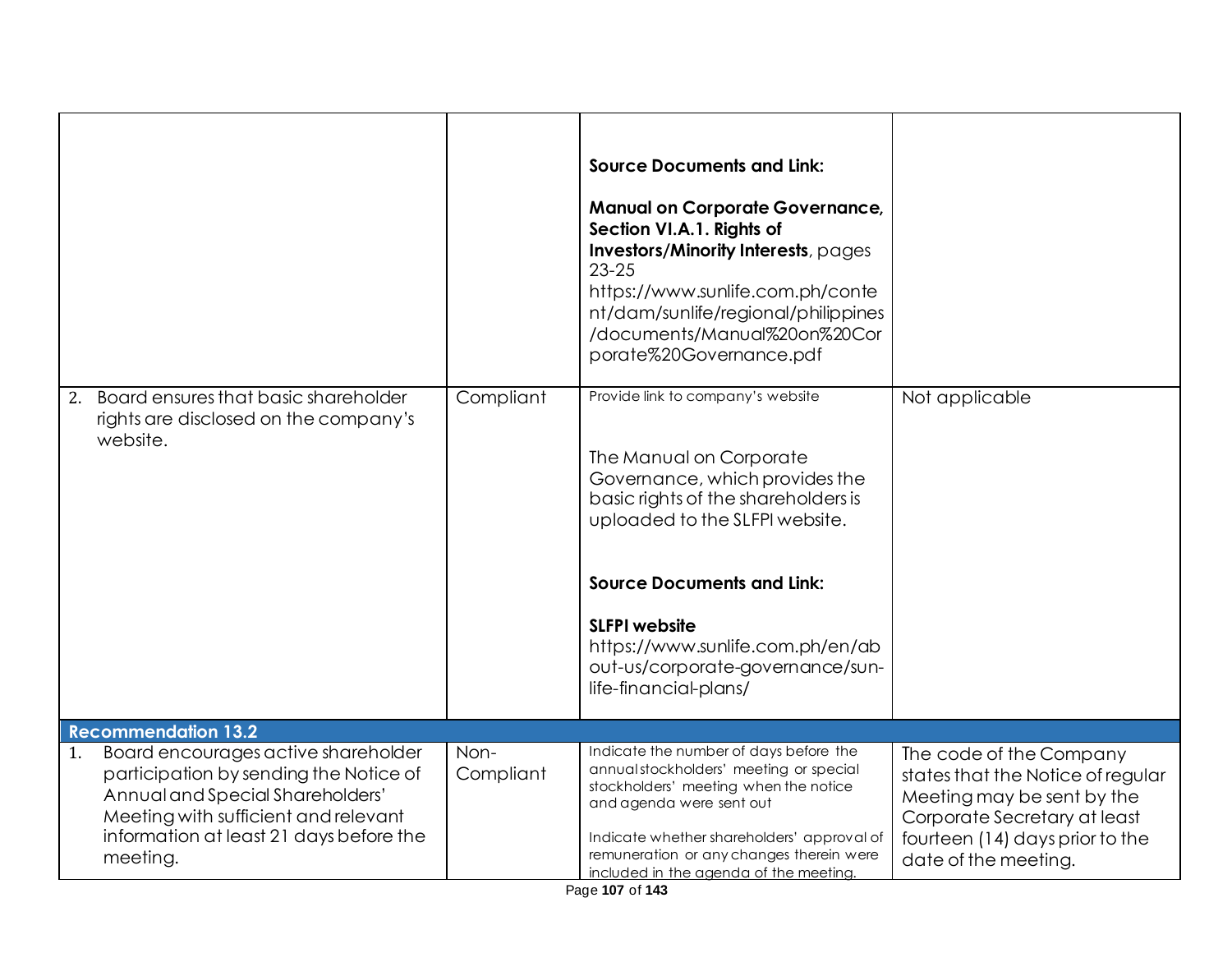|                                                                                                                                                                                                                                  |           | Provide link to the Agenda included in the<br>company's Information Statement<br>The Company released its Notice<br>of Annual Meeting of the<br>Stockholders on 26 February 2020,<br>five (5) days before the 03 March<br>2020 scheduled date of the<br>meeting. |                |
|----------------------------------------------------------------------------------------------------------------------------------------------------------------------------------------------------------------------------------|-----------|------------------------------------------------------------------------------------------------------------------------------------------------------------------------------------------------------------------------------------------------------------------|----------------|
|                                                                                                                                                                                                                                  |           | <b>Source Documents and Link:</b>                                                                                                                                                                                                                                |                |
|                                                                                                                                                                                                                                  |           | 2020 Notice of Annual Meeting of<br>the Stockholders<br>https://www.sunlife.com.ph/conte<br>nt/dam/sunlife/regional/philippines<br>/documents/2020%20Notice%20of<br>%20Annual%20Stockholders%20Me<br>eting.pdf                                                   |                |
| <b>Recommendation 13.3</b>                                                                                                                                                                                                       |           |                                                                                                                                                                                                                                                                  |                |
| Board encourages active shareholder<br>$\mathbf{L}$<br>participation by making the result of the<br>votes taken during the most recent<br>Annual or Special Shareholders'<br>Meeting publicly available the next<br>working day. | Compliant | Provide information or reference to a<br>document containing information on all<br>relevant questions raised and answers<br>during the ASM and special meeting and<br>the results of the vote taken during the<br>most recent ASM/SSM.                           | Not applicable |
|                                                                                                                                                                                                                                  |           | The 2020 Draft Minutes of the<br>Annual Meeting of the<br>Stockholders which includes the<br>result of votes taken on 03 March<br>2020 is available in the SLFPI<br>website.                                                                                     |                |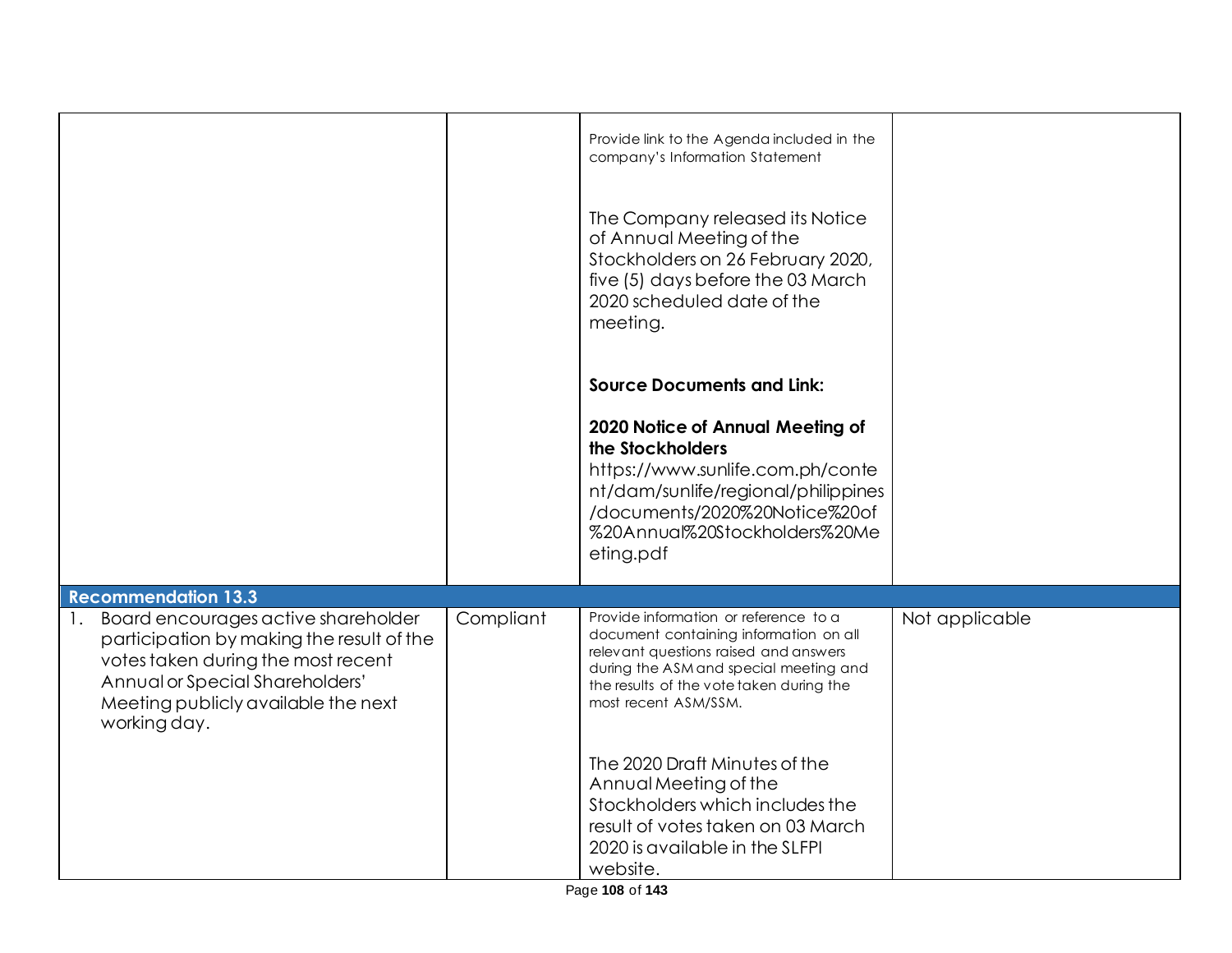|                                                                                                                                                                        |           | <b>Source Documents and Link:</b><br><b>2020 Draft Minutes of the Annual</b><br><b>Meeting of the Stockholders</b><br>https://www.sunlife.com.ph/conte<br>nt/dam/sunlife/regional/philippines<br>/documents/2020%20Draft%20Minu<br>tes%20-<br>%20Annual%20Stockholders%20Me<br>eting.pdf<br><b>SLFPI</b> website<br>https://www.sunlife.com.ph/en/ab<br>out-us/corporate-governance/sun-<br>life-financial-plans/                                                                                                      |                |
|------------------------------------------------------------------------------------------------------------------------------------------------------------------------|-----------|------------------------------------------------------------------------------------------------------------------------------------------------------------------------------------------------------------------------------------------------------------------------------------------------------------------------------------------------------------------------------------------------------------------------------------------------------------------------------------------------------------------------|----------------|
| 2.<br>Minutes of the Annual and Special<br>Shareholders' Meetings are available on<br>the company website within five<br>business days from the end of the<br>meeting. | Compliant | Provide link to minutes of meeting in the<br>company website.<br>Indicate voting results for all agenda items,<br>including the approving, dissenting and<br>abstaining votes.<br>Indicate also if the voting on resolutions<br>was by poll.<br>Include whether there was opportunity to<br>ask question and the answers given, if any<br>The 2020 Draft Minutes of the<br>Annual Meeting of the<br>Stockholders which includes the<br>result of votes taken on 03 March<br>2020 is available in the SLFPI<br>website. | Not applicable |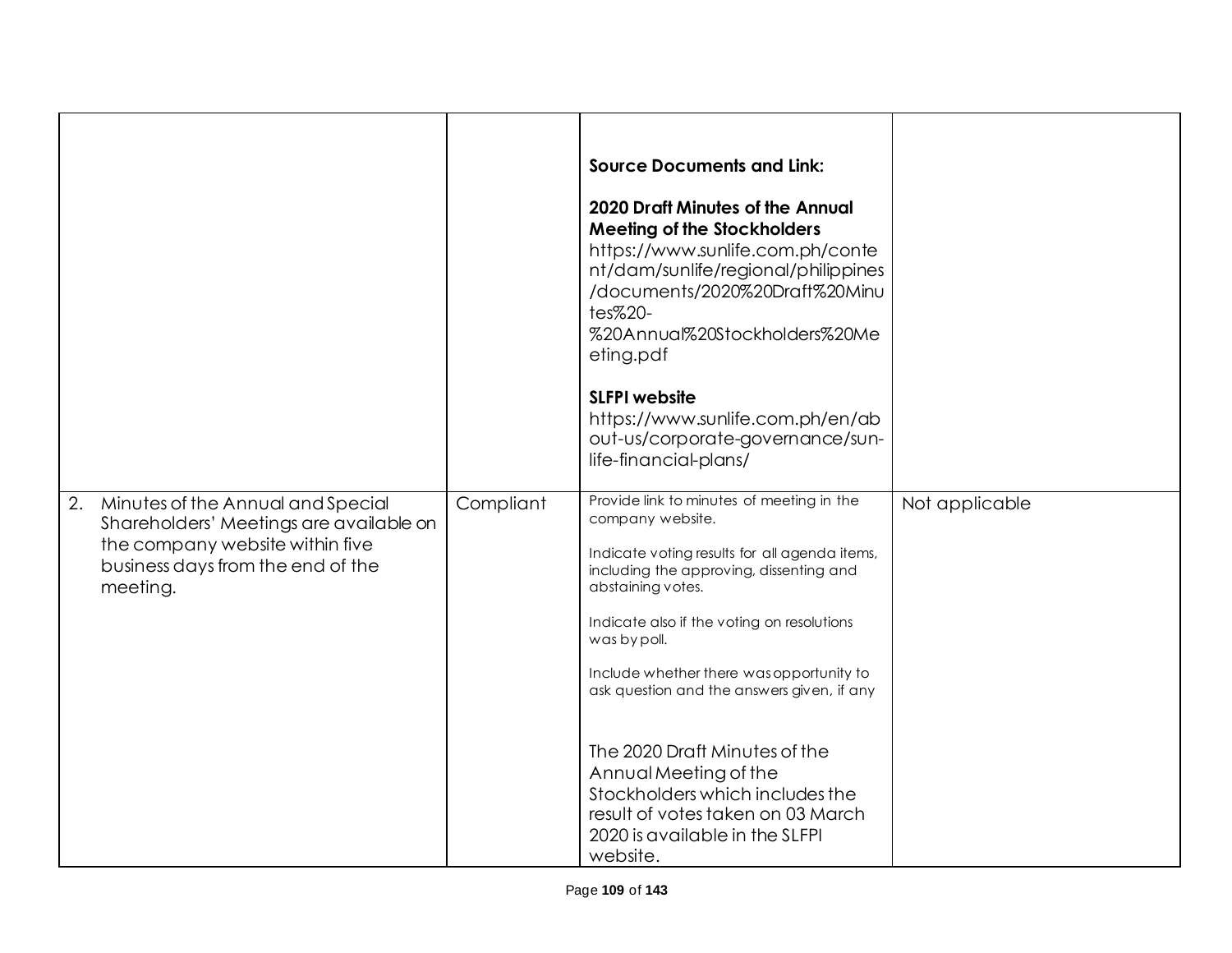|                                                                                                                                 |           | <b>Source Documents and Link:</b><br>2020 Draft Minutes of the Annual<br><b>Meeting of the Stockholders</b><br>https://www.sunlife.com.ph/conte<br>nt/dam/sunlife/regional/philippines<br>/documents/2020%20Draft%20Minu<br>tes%20-<br>%20Annual%20Stockholders%20Me<br>eting.pdf<br><b>SLFPI website</b><br>https://www.sunlife.com.ph/en/ab<br>out-us/corporate-governance/sun-<br>life-financial-plans/ |                |
|---------------------------------------------------------------------------------------------------------------------------------|-----------|------------------------------------------------------------------------------------------------------------------------------------------------------------------------------------------------------------------------------------------------------------------------------------------------------------------------------------------------------------------------------------------------------------|----------------|
| <b>Recommendation 13.4</b>                                                                                                      |           |                                                                                                                                                                                                                                                                                                                                                                                                            |                |
| 1. Board has an alternative dispute<br>mechanism to resolve intra-corporate<br>disputes in an amicable and effective<br>manner. | Compliant | Provide details of the alternative dispute<br>resolution made available to resolve intra-<br>corporate disputes                                                                                                                                                                                                                                                                                            | Not applicable |
|                                                                                                                                 |           | The Board encourages the exercise<br>of shareholders' voting rights and<br>the resolution of collective action<br>problems through appropriate<br>mechanisms.                                                                                                                                                                                                                                              |                |
|                                                                                                                                 |           | Kindly see the Manual on                                                                                                                                                                                                                                                                                                                                                                                   |                |
|                                                                                                                                 |           | Corporate Governance, Section VI.<br>Shareholders' Benefit.                                                                                                                                                                                                                                                                                                                                                |                |
|                                                                                                                                 |           | <b>Source Documents and Link:</b>                                                                                                                                                                                                                                                                                                                                                                          |                |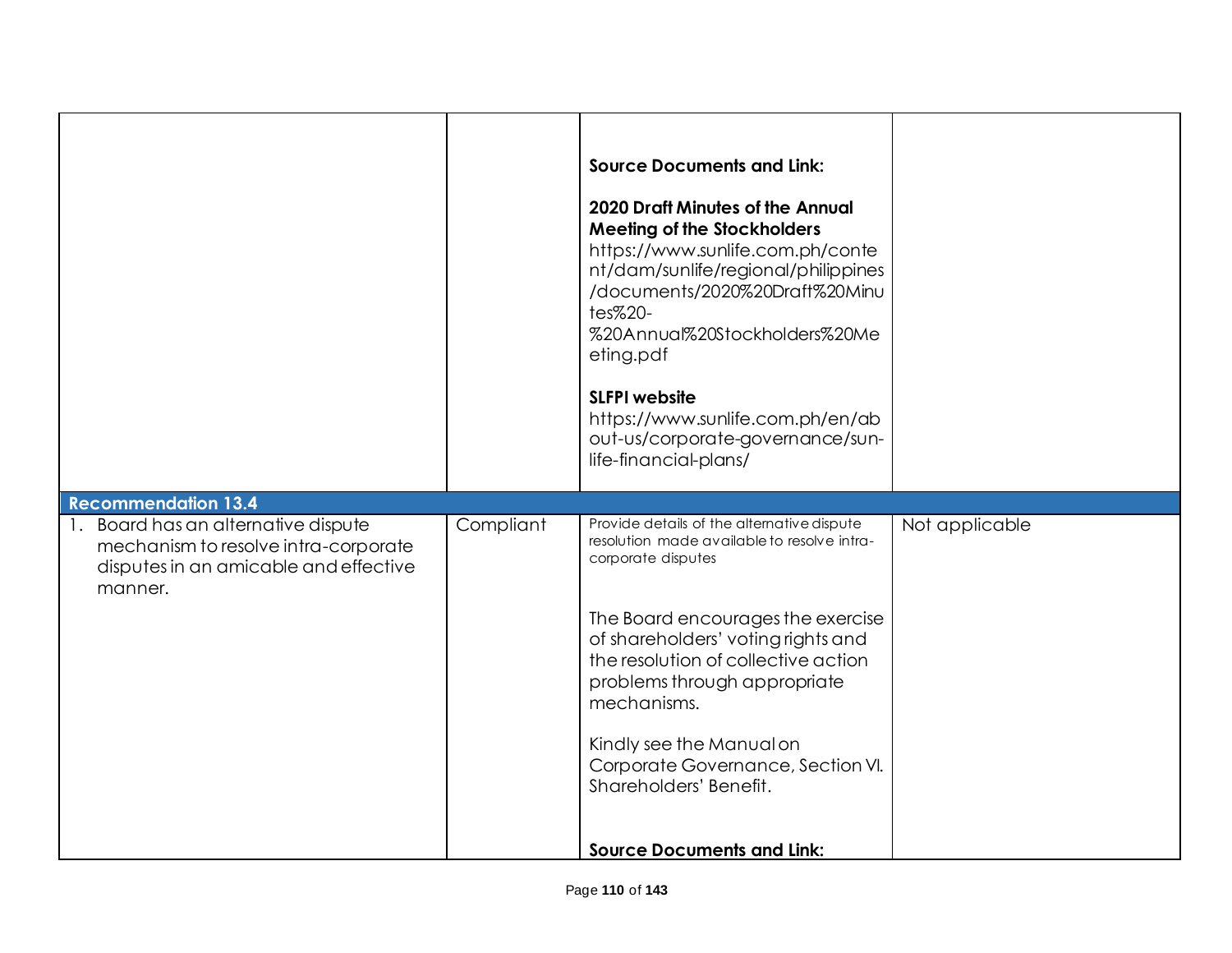|                                                                                                         |           | <b>Manual on Corporate Governance,</b><br>VI. Shareholders' Benefit, pages 23-<br>25<br>https://www.sunlife.com.ph/conte<br>nt/dam/sunlife/regional/philippines<br>/documents/Manual%20on%20Cor<br>porate%20Governance.pdf                                                                                                                                                                                                                                                                                                                                                                                          |                |
|---------------------------------------------------------------------------------------------------------|-----------|---------------------------------------------------------------------------------------------------------------------------------------------------------------------------------------------------------------------------------------------------------------------------------------------------------------------------------------------------------------------------------------------------------------------------------------------------------------------------------------------------------------------------------------------------------------------------------------------------------------------|----------------|
| 2. The alternative dispute mechanism is<br>included in the company's Manual on<br>Corporate Governance. | Compliant | Provide link/reference to where it is found<br>in the Manual on Corporate Governance<br>The Board encourages the exercise<br>of shareholders' voting rights and<br>the resolution of collective action<br>problems through appropriate<br>mechanisms.<br>Kindly see the Manual on<br>Corporate Governance, Section VI.<br>Shareholders' Benefit.<br><b>Source Documents and Link:</b><br><b>Manual on Corporate Governance,</b><br>VI. Shareholders' Benefit, pages 23-<br>25<br>https://www.sunlife.com.ph/conte<br>nt/dam/sunlife/regional/philippines<br>/documents/Manual%20on%20Cor<br>porate%20Governance.pdf | Not applicable |
|                                                                                                         |           | <b>Duties to Stakeholders</b>                                                                                                                                                                                                                                                                                                                                                                                                                                                                                                                                                                                       |                |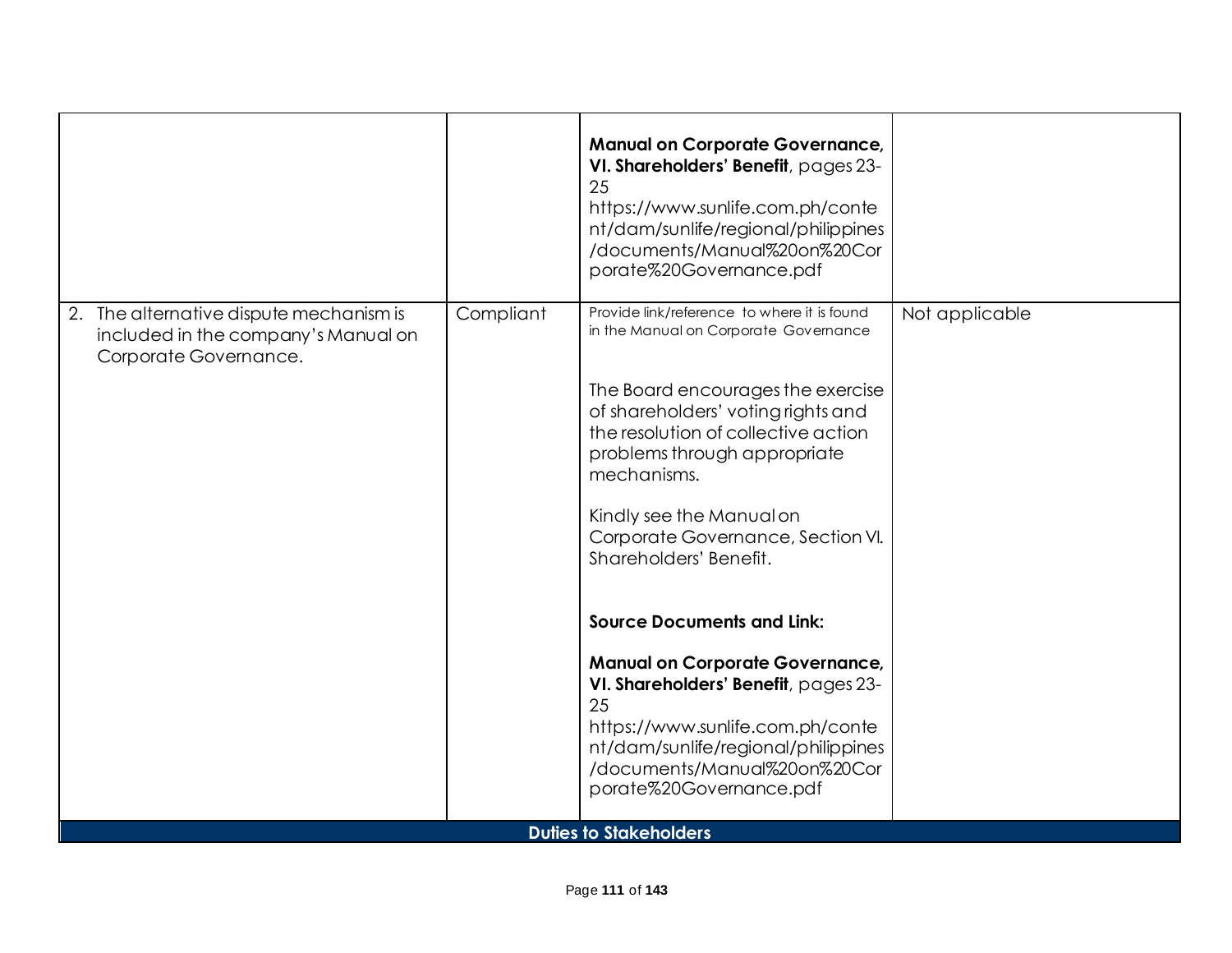| Principle 14: The rights of stakeholders established by law, by contractual relations and through voluntary commitments must be                                      |           |                                                                                                                                                                                                                                                                                                                 |                |  |
|----------------------------------------------------------------------------------------------------------------------------------------------------------------------|-----------|-----------------------------------------------------------------------------------------------------------------------------------------------------------------------------------------------------------------------------------------------------------------------------------------------------------------|----------------|--|
| respected. Where stakeholders' rights and/or interests are at stake, stakeholders should have the opportunity to obtain prompt                                       |           |                                                                                                                                                                                                                                                                                                                 |                |  |
| effective redress for the violation of their rights.                                                                                                                 |           |                                                                                                                                                                                                                                                                                                                 |                |  |
| <b>Recommendation 14.1</b>                                                                                                                                           |           |                                                                                                                                                                                                                                                                                                                 |                |  |
| Board identifies the company's various<br>stakeholders and promotes cooperation<br>between them and the company in<br>creating wealth, growth and<br>sustainability. | Compliant | Identify the company's shareholder and<br>provide information or reference to a<br>document containing information on the<br>company's policies and programs for its<br>stakeholders.                                                                                                                           | Not applicable |  |
|                                                                                                                                                                      |           | The Board identifies the Company's<br>various stakeholders, promotes<br>cooperation between them and<br>the Corporation in creating wealth,<br>growth and sustainability, and<br>provide a mechanism on the fair<br>treatment and protection of<br>stakeholder.                                                 |                |  |
|                                                                                                                                                                      |           | The Company is committed to<br>always keeping stakeholders<br>informed through the following<br>communication channels:                                                                                                                                                                                         |                |  |
|                                                                                                                                                                      |           | Sun Life website $-$ the<br>$\bullet$<br>Company website provides<br>the latest news, product<br>information, marketing<br>activities of the Company.<br>The information posted on<br>the Sun Life website is<br>updated on a weekly or<br>monthly basis depending on<br>the urgency of news and<br>advisories. |                |  |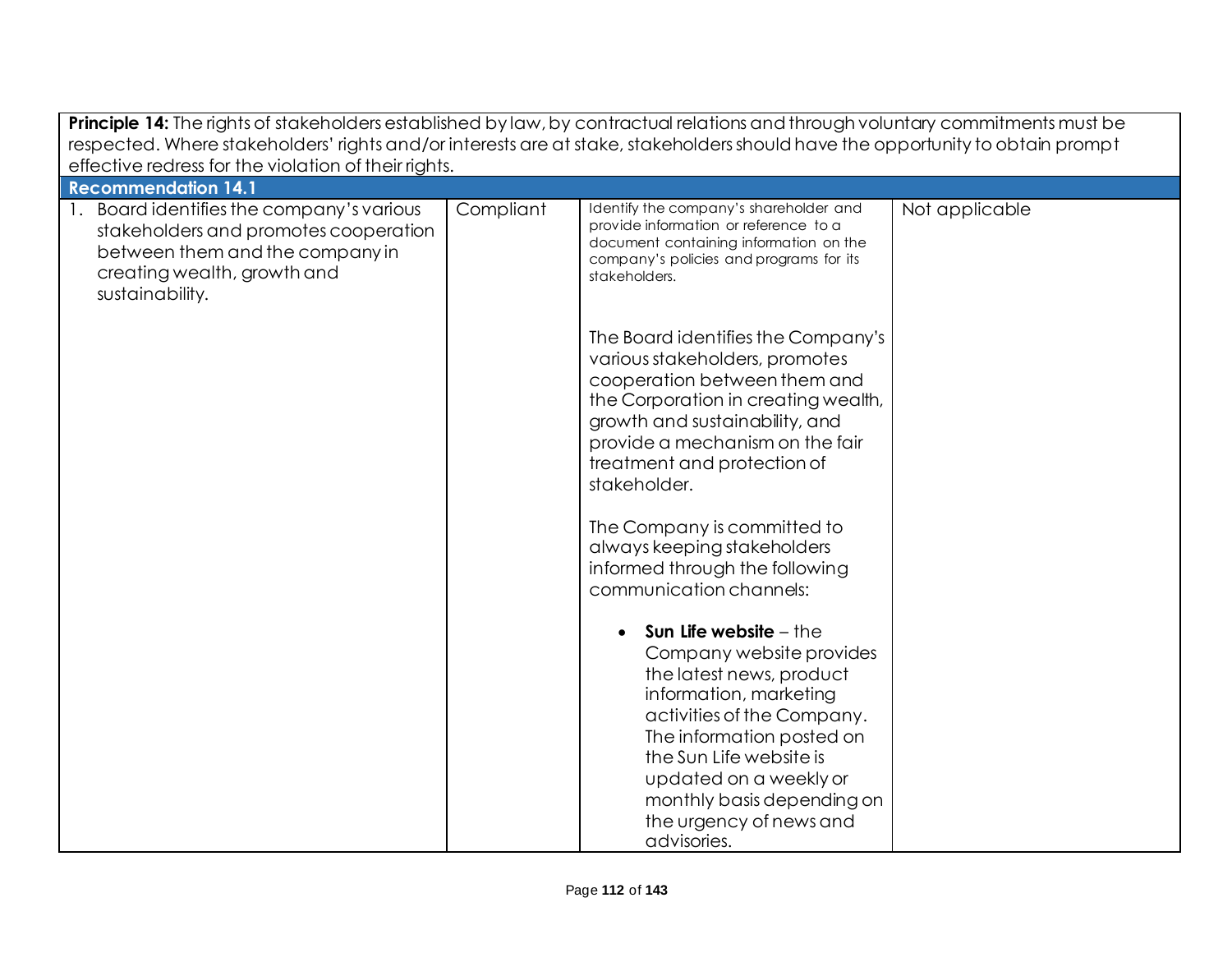| <b>Intranet</b> – the Company's<br>$\bullet$ |
|----------------------------------------------|
| intranet, called The Source,                 |
| lists all the tools and                      |
| guidelines for Sun Life                      |
| employees across our                         |
| different territories. It                    |
| currently publishes                          |
| corporate news which are                     |
| updated on a monthly basis.                  |
| Only Sun Life employees                      |
| have access to The Source.                   |
| <b>Facebook Workplace -</b>                  |
| using Facebook Workplace,                    |
| all Sun Life employees are                   |
| able to interact and build                   |
| communities across the                       |
|                                              |
| globe. This platform allows                  |
| real-time posting of updates,                |
| greetings and newsworthy                     |
| clips across the entire Sun                  |
| Life network. Updates are                    |
| made on a daily basis and                    |
| access is restricted to Sun                  |
| Life employees only.                         |
| <b>Staff Town Hall Meetings -</b>            |
| the Company, through its                     |
| Human Resources                              |
| Department, holds town hall                  |
| meetings with the staff to                   |
| discuss the latest                           |
| developments within the                      |
| Company, changes in                          |
| Company policies,                            |
| management decisions and                     |
| activities that require staff                |
| participation. This is also one              |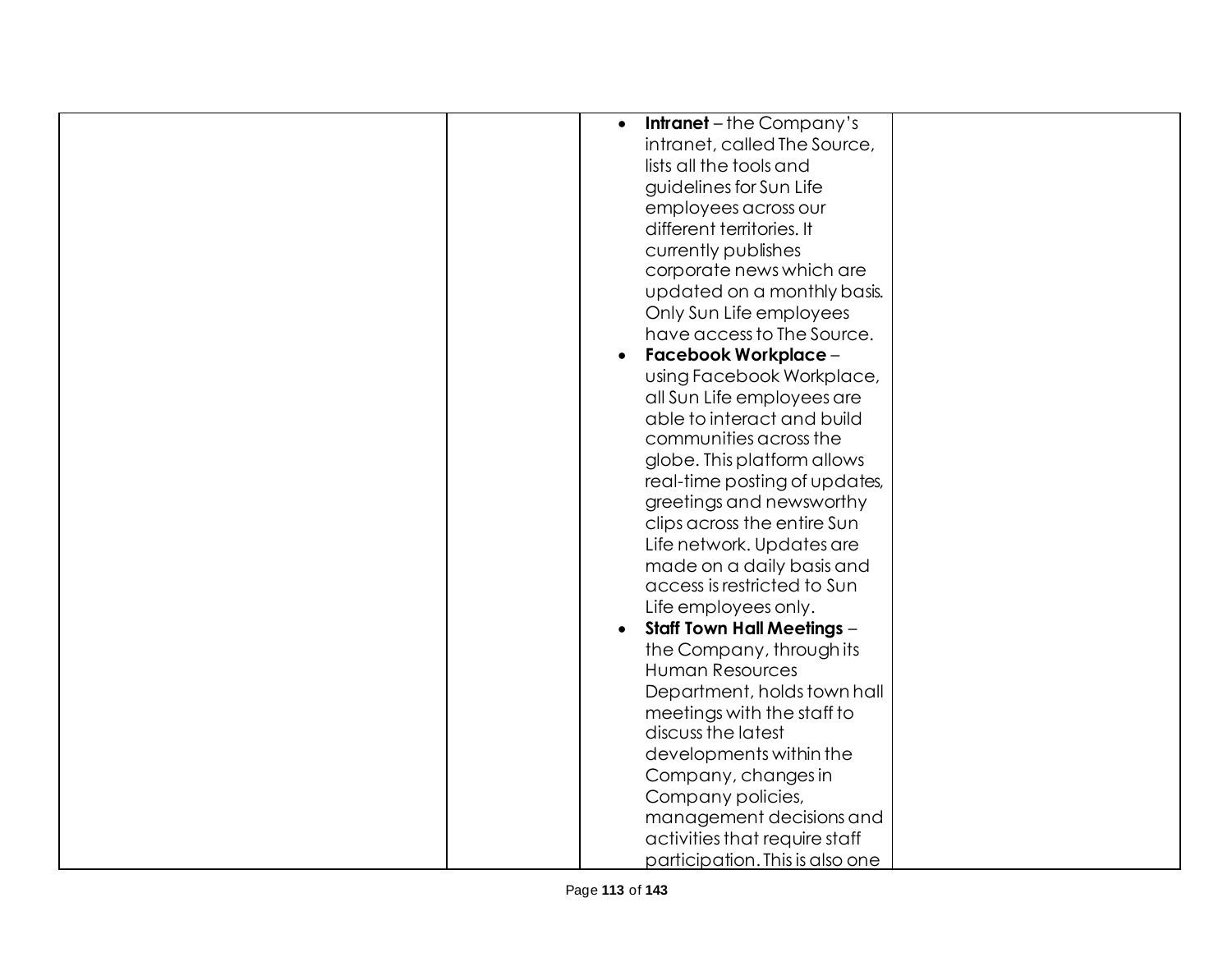| opportunity where service                                                                    |
|----------------------------------------------------------------------------------------------|
| awardees are recognized                                                                      |
| and new hires are                                                                            |
| introduced to the whole                                                                      |
| workforce.                                                                                   |
| Social Media Accounts - the                                                                  |
| Company's Facebook,                                                                          |
| Instagram and Twitter                                                                        |
| accounts are managed by                                                                      |
| the Marketing Department's                                                                   |
| Digital team, who takes care                                                                 |
| of posting news and                                                                          |
| relevant articles about                                                                      |
| events and campaigns                                                                         |
| complete with colorful                                                                       |
| images, and often times                                                                      |
| presenting stories in real time                                                              |
| on videos.                                                                                   |
|                                                                                              |
| <b>Zoom Conferencing - the</b><br>$\bullet$                                                  |
| Company started to mount                                                                     |
| 'Zoom' conferences to                                                                        |
| connect employees and                                                                        |
| advisors from various Sun Life                                                               |
| territories to share best                                                                    |
| practices and discuss                                                                        |
| projects, new campaigns,                                                                     |
| agency activities, among                                                                     |
| others.                                                                                      |
| <b>Agents' Portal</b> – the                                                                  |
| Company has an Agents'                                                                       |
| Portal to keep all field                                                                     |
|                                                                                              |
|                                                                                              |
|                                                                                              |
|                                                                                              |
| managers and advisors<br>updated on the latest news<br>about Company<br>developments, agency |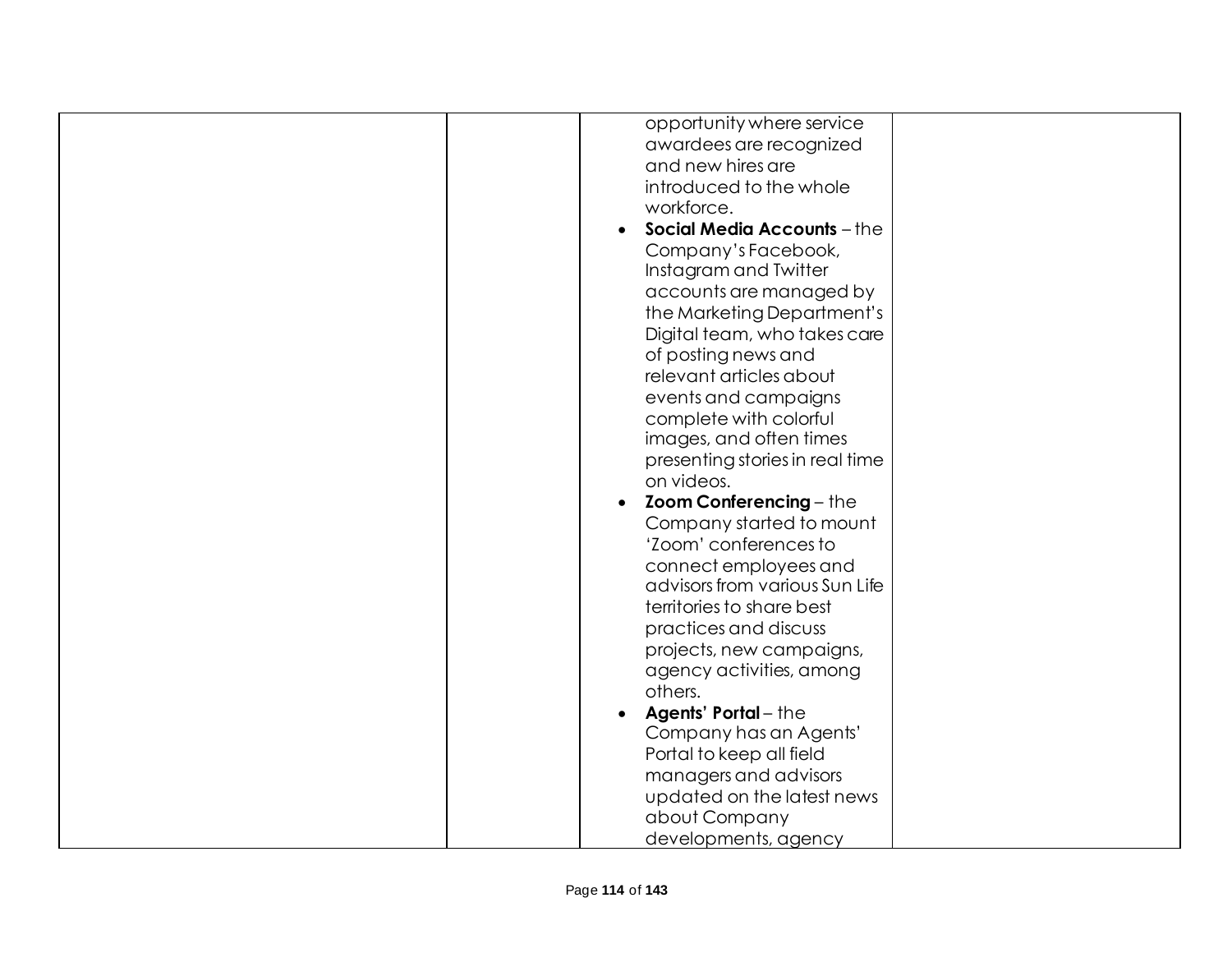| activities and sales                          |
|-----------------------------------------------|
| campaigns.                                    |
|                                               |
| At Sun Life, our purpose is to help           |
| our clients achieve lifetime                  |
| financial security and live healthier         |
| lives. Our commitment to                      |
| sustainability brings our purpose to          |
| life.                                         |
|                                               |
| Kindly see the 2020 Sustainability            |
| Report that provides our                      |
| sustainability plan that focuses on           |
| our areas of expertise where we               |
| can have the most positive social             |
| and environmental impact:                     |
| <b>Financial Security - We</b><br>$\bullet$   |
| aspire to increase the                        |
| lifetime financial security of                |
| our clients, employees and                    |
| communities. We're                            |
| advancing financial security                  |
| through innovative                            |
| products, proactive<br>education and improved |
| access for underserved                        |
| groups.                                       |
| Healthier Lives - We aspire                   |
| to improve health and                         |
| wellness outcomes for all. To                 |
| achieve this, we offer clients                |
| and employees products                        |
| and tools to help them live                   |
| healthier lives. At the same                  |
| time, we're working to                        |
| improve health and wellness                   |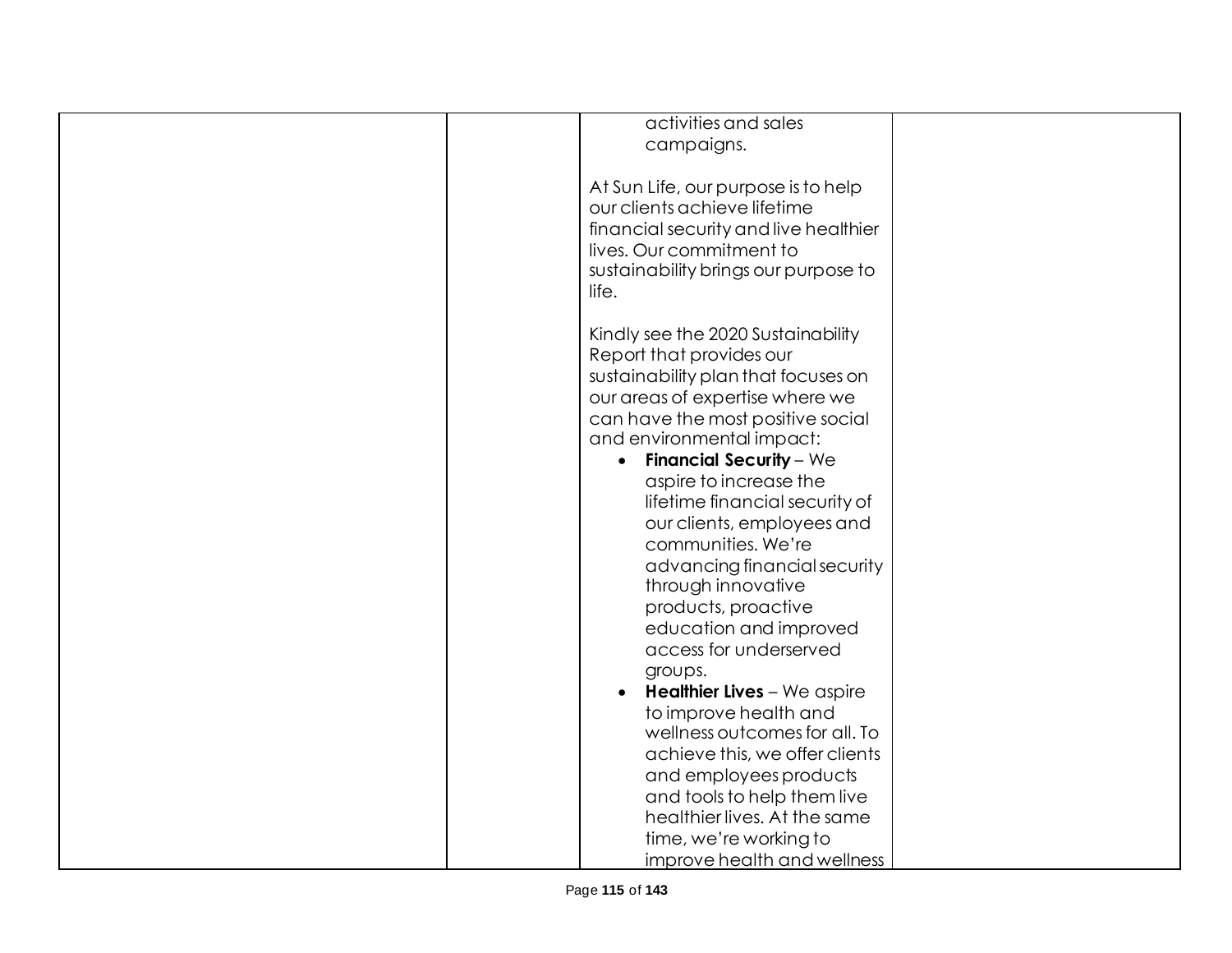|                            | in society. We do that by<br>improving access to health<br>and disability insurance and<br>investing in community<br>health and thought<br>leadership.<br><b>Sustainable Investing - We</b><br>$\bullet$<br>aspire to deliver sustainable<br>returns for Clients and drive<br>the transition to a low-<br>carbon, sustainable<br>economy. To pursue our<br>aspiration, we: 1. manage<br>capital with sustainability<br>embedded in our<br>investment processes, 2.<br>invest in assets and<br>businesses that support the<br>transition to a low-carbon<br>and more inclusive<br>economy, and 3. offer our<br>clients sustainable investing<br>opportunities. |
|----------------------------|---------------------------------------------------------------------------------------------------------------------------------------------------------------------------------------------------------------------------------------------------------------------------------------------------------------------------------------------------------------------------------------------------------------------------------------------------------------------------------------------------------------------------------------------------------------------------------------------------------------------------------------------------------------|
|                            | <b>Source Documents and Link:</b><br><b>2020 Sustainability Report</b><br>https://www.sunlife.com.ph/conte<br>nt/dam/sunlife/regional/philippines<br>/documents/2020%20Sustainability<br>%20Report.pdf                                                                                                                                                                                                                                                                                                                                                                                                                                                        |
| <b>Recommendation 14.2</b> |                                                                                                                                                                                                                                                                                                                                                                                                                                                                                                                                                                                                                                                               |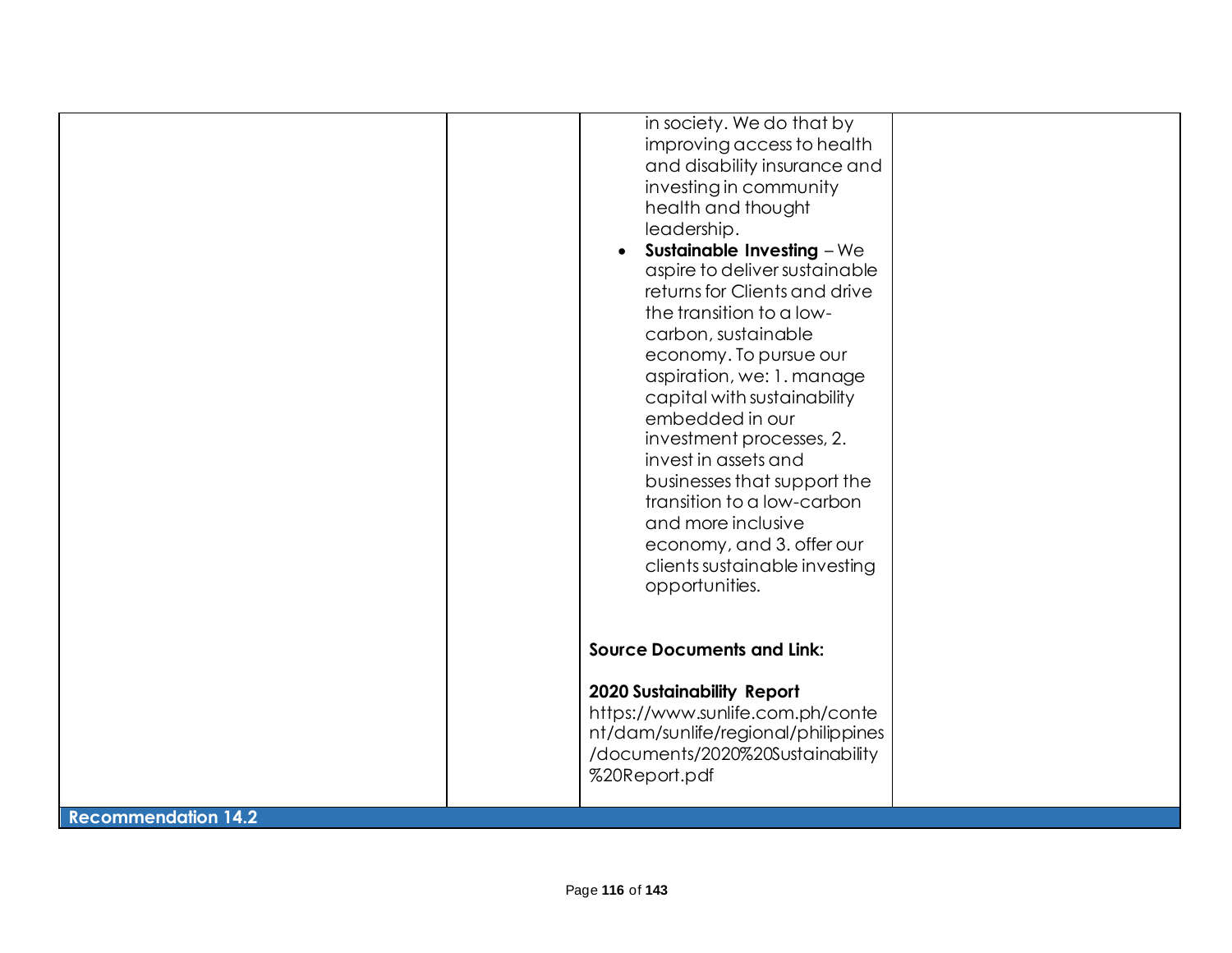| Board establishes clear policies and<br> 1. | Compliant | Identify policies and programs for the | Not applicable |
|---------------------------------------------|-----------|----------------------------------------|----------------|
| programs to provide a mechanism on          |           | protection and fair treatment of       |                |
| the fair treatment and protection of        |           | company's stakeholders                 |                |
| stakeholders.                               |           |                                        |                |
|                                             |           | The Board provides a mechanism         |                |
|                                             |           | on the fair treatment and              |                |
|                                             |           | protection of stakeholders. The        |                |
|                                             |           | Company implements policies and        |                |
|                                             |           | activities that protect the rights     |                |
|                                             |           |                                        |                |
|                                             |           | and promote the interest of its        |                |
|                                             |           | various stakeholders.                  |                |
|                                             |           |                                        |                |
|                                             |           | Kindly see the 2020 Sustainability     |                |
|                                             |           | Report that provides our               |                |
|                                             |           | sustainability plan that focuses on    |                |
|                                             |           | our areas of expertise where we        |                |
|                                             |           | can have the most positive social      |                |
|                                             |           | and environmental impact:              |                |
|                                             |           | <b>Financial Security - We</b>         |                |
|                                             |           |                                        |                |
|                                             |           | aspire to increase the                 |                |
|                                             |           | lifetime financial security of         |                |
|                                             |           | our clients, employees and             |                |
|                                             |           | communities. We're                     |                |
|                                             |           | advancing financial security           |                |
|                                             |           | through innovative                     |                |
|                                             |           | products, proactive                    |                |
|                                             |           | education and improved                 |                |
|                                             |           | access for underserved                 |                |
|                                             |           | groups.                                |                |
|                                             |           | <b>Healthier Lives</b> - We aspire     |                |
|                                             |           |                                        |                |
|                                             |           | to improve health and                  |                |
|                                             |           | wellness outcomes for all. To          |                |
|                                             |           | achieve this, we offer clients         |                |
|                                             |           | and employees products                 |                |
|                                             |           | and tools to help them live            |                |
|                                             |           | healthier lives. At the same           |                |
|                                             |           | time, we're working to                 |                |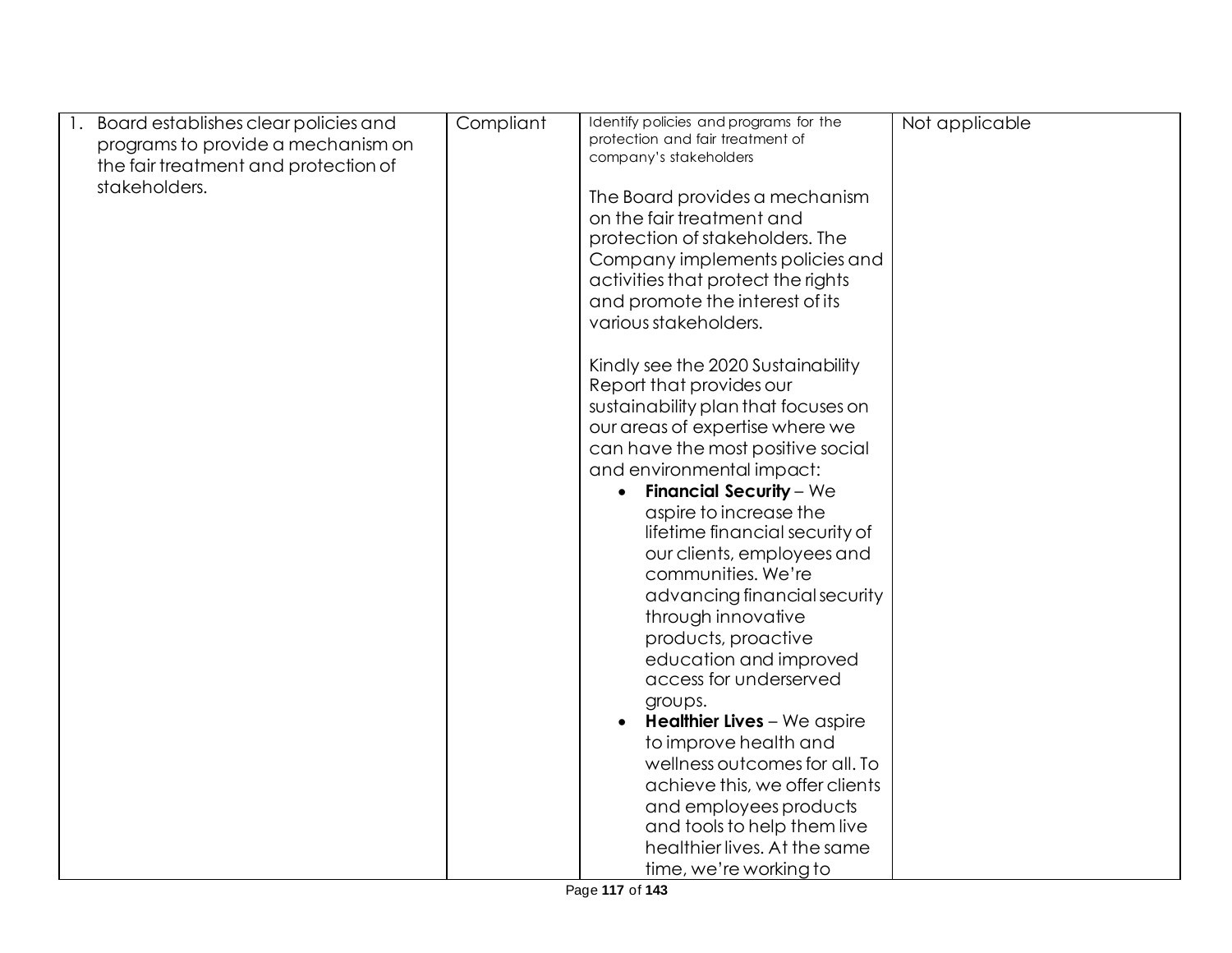| improve health and wellness<br>in society. We do that by<br>improving access to health<br>and disability insurance and<br>investing in community<br>health and thought<br>leadership.<br>Sustainable Investing $-We$<br>$\bullet$<br>aspire to deliver sustainable<br>returns for Clients and drive<br>the transition to a low-<br>carbon, sustainable<br>economy. To pursue our<br>aspiration, we: 1. manage<br>capital with sustainability<br>embedded in our<br>investment processes, 2.<br>invest in assets and<br>businesses that support the<br>transition to a low-carbon<br>and more inclusive<br>economy, and 3. offer our<br>clients sustainable investing<br>opportunities.<br>Kindly also see the following<br>policies in the Sun Life website,<br>Corporate Governance, Company<br>Policies:<br>• Competing Fairly and<br>Openly<br>Respecting Privacy and<br>$\bullet$ |  |
|---------------------------------------------------------------------------------------------------------------------------------------------------------------------------------------------------------------------------------------------------------------------------------------------------------------------------------------------------------------------------------------------------------------------------------------------------------------------------------------------------------------------------------------------------------------------------------------------------------------------------------------------------------------------------------------------------------------------------------------------------------------------------------------------------------------------------------------------------------------------------------------|--|
| Confidentiality<br><b>Source Documents and Link:</b>                                                                                                                                                                                                                                                                                                                                                                                                                                                                                                                                                                                                                                                                                                                                                                                                                                  |  |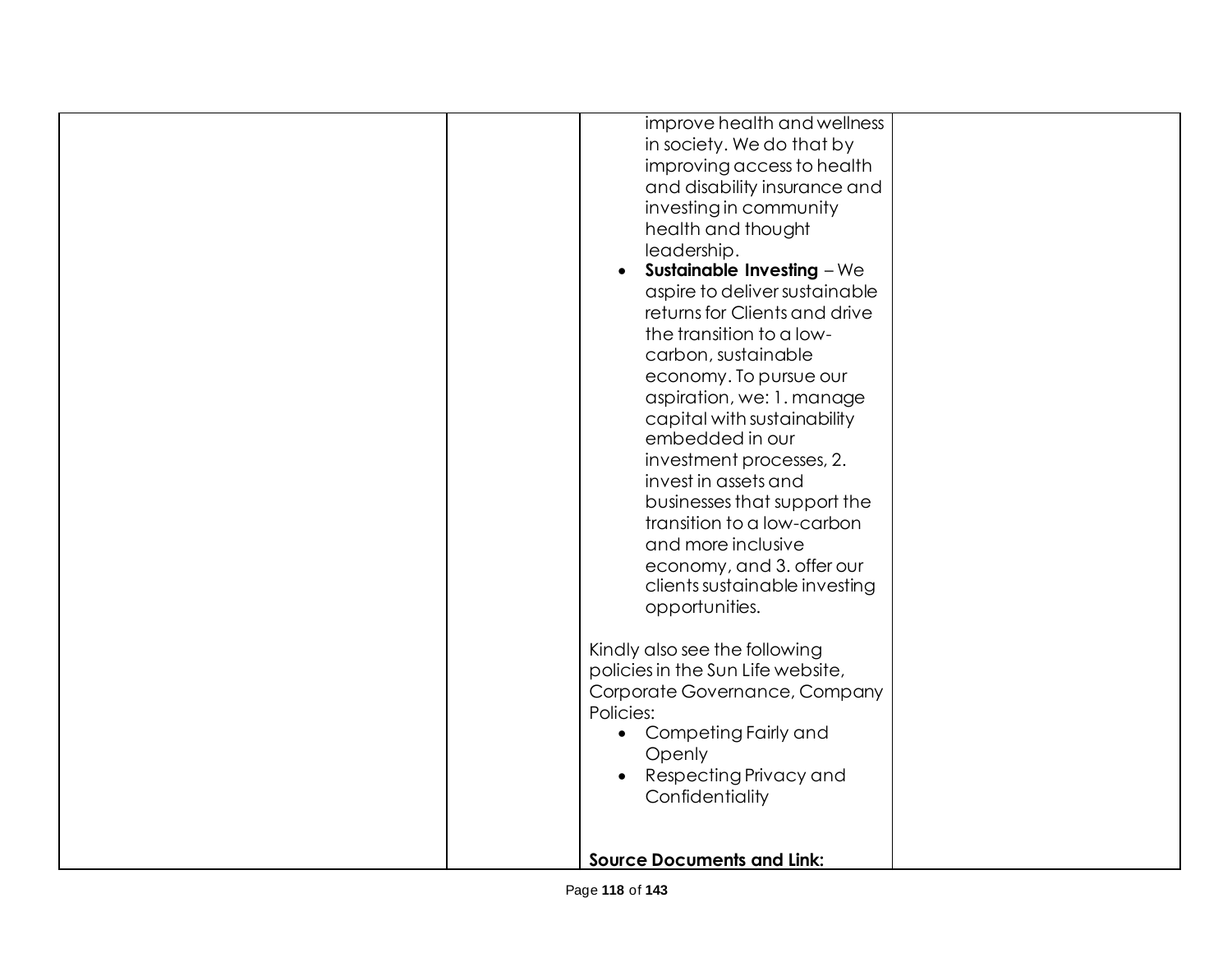|                                                                                                                                                                                  |           | <b>2020 Sustainability Report</b><br>https://www.sunlife.com.ph/conte<br>nt/dam/sunlife/regional/philippines<br>/documents/2020%20Sustainability<br>%20Report.pdf<br>Sun Life website, Corporate<br><b>Governance, Company Policies</b><br>https://www.sunlife.com.ph/en/ab<br>out-us/corporate-<br>governance/company-policies/                                                                                                                                                                                                                                                                                                                                                                                                                           |                |
|----------------------------------------------------------------------------------------------------------------------------------------------------------------------------------|-----------|------------------------------------------------------------------------------------------------------------------------------------------------------------------------------------------------------------------------------------------------------------------------------------------------------------------------------------------------------------------------------------------------------------------------------------------------------------------------------------------------------------------------------------------------------------------------------------------------------------------------------------------------------------------------------------------------------------------------------------------------------------|----------------|
| <b>Recommendation 14.3</b>                                                                                                                                                       |           |                                                                                                                                                                                                                                                                                                                                                                                                                                                                                                                                                                                                                                                                                                                                                            |                |
| 1. Board adopts a transparent framework<br>and process that allow stakeholders to<br>communicate with the company and to<br>obtain redress for the violation of their<br>rights. | Compliant | Provide the contact details (i.e., name of<br>contact person, dedicated phone number<br>or e-mail address, etc.) which stakeholders<br>can use to voice their concerns and/or<br>complaints for possible violation of their<br>rights.<br>Provide information on whistleblowing<br>policy, practices and procedures for<br>stakeholders<br>The Whistleblower program of the<br>Company provides a formal<br>mechanism and channel for<br>officers and employees to raise<br>feedback, inquiries, serious<br>concerns about a perceived<br>wrongdoing or questionable or<br>unethical behavior or transaction,<br>malpractice, or any risk, involving<br>the Company or any of its officers<br>and employees. The Company<br>strictly prohibits any form of | Not applicable |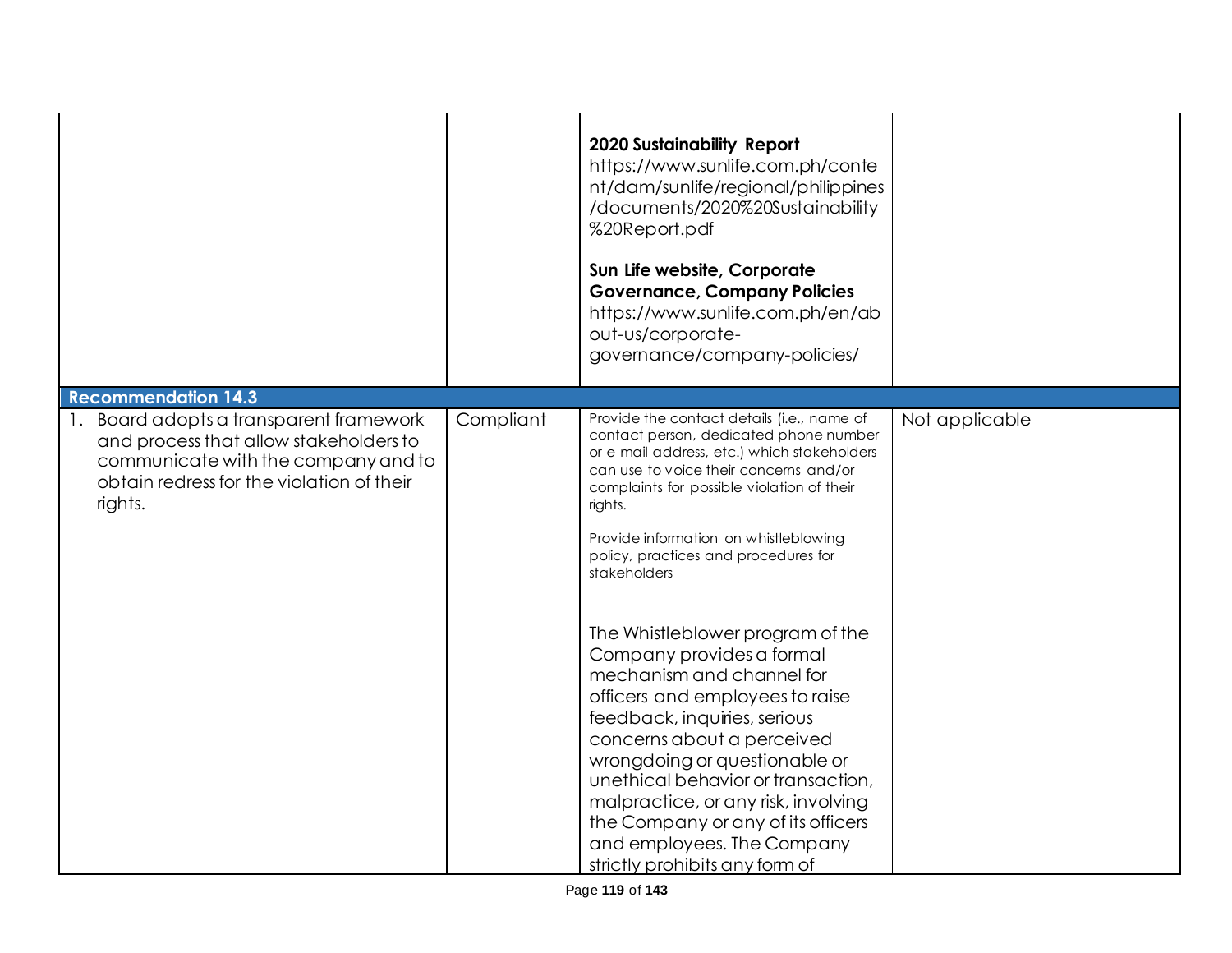|  | retaliation against those reporting      |  |
|--|------------------------------------------|--|
|  | concerns in good faith and               |  |
|  | guarantees that the whistleblower        |  |
|  | will be shielded or free from            |  |
|  |                                          |  |
|  | reprisals, harassment, or disciplinary   |  |
|  | action.                                  |  |
|  |                                          |  |
|  | When stakeholders know or suspect        |  |
|  | a breach of the Code of Conduct,         |  |
|  | an internal policy or the law, they      |  |
|  | may promptly report them through         |  |
|  |                                          |  |
|  | any of the following channels:           |  |
|  |                                          |  |
|  | For shareholders, advisors,<br>$\bullet$ |  |
|  | clients, suppliers, business             |  |
|  | partners, contractors, sub-              |  |
|  | contractors, and other third             |  |
|  | parties:                                 |  |
|  | Send report to:                          |  |
|  |                                          |  |
|  | Code@sunlife.com                         |  |
|  |                                          |  |
|  | For Sun Life Philippines Board           |  |
|  | of Directors, officers and               |  |
|  | employees:                               |  |
|  | Speak Up with their                      |  |
|  | manager, Human                           |  |
|  | Resources, Legal or                      |  |
|  |                                          |  |
|  | Compliance                               |  |
|  | Send report to:<br>$\equiv$              |  |
|  | Code@sunlife.com                         |  |
|  | Raise it to:<br>$\overline{\phantom{0}}$ |  |
|  | www.employee-ethics-                     |  |
|  | hotline.com                              |  |
|  | Report it to:                            |  |
|  | www.clearviewconnects                    |  |
|  |                                          |  |
|  | .com                                     |  |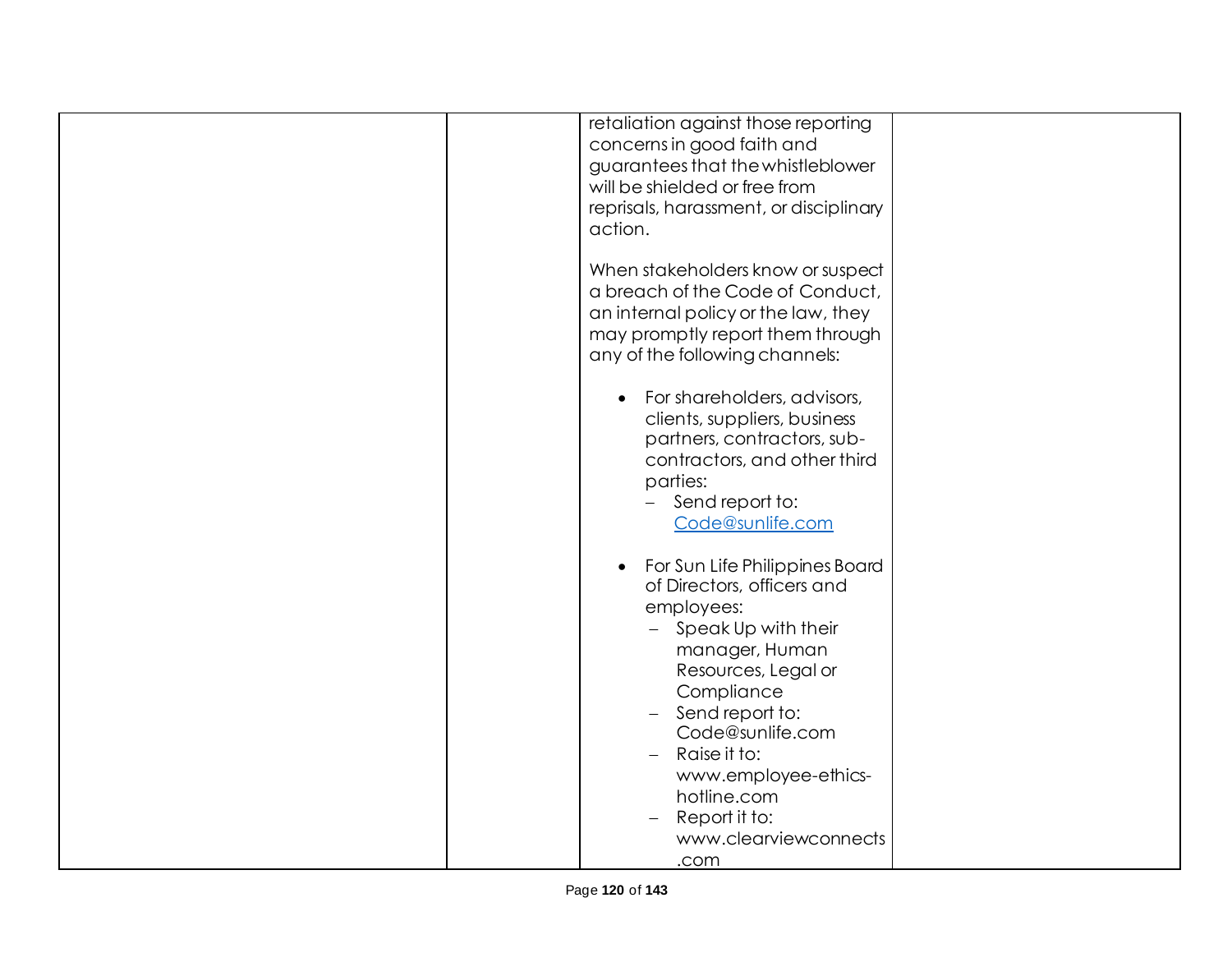| Call ClearView using toll-<br>$\overline{\phantom{0}}$ |  |
|--------------------------------------------------------|--|
| free numbers:                                          |  |
| Dial 1800 1322 0175<br>$\blacksquare$                  |  |
| (PLDT                                                  |  |
| Landline/Smart)                                        |  |
| Dial 1800 8918 0153                                    |  |
| (Globe)                                                |  |
| Launch the Skype app<br>$-$                            |  |
| from their computer or                                 |  |
| mobile device                                          |  |
| Type clearview-<br>$\blacksquare$                      |  |
| connects                                               |  |
|                                                        |  |
| • Select ClearView                                     |  |
| Connects                                               |  |
| Send report to: P.O. Box<br>$\equiv$                   |  |
| 11017, Toronto, Ontario                                |  |
| M1E 1N0, Canada                                        |  |
|                                                        |  |
| Kindly see the Reporting Channels.                     |  |
|                                                        |  |
| Kindly also see the SLFPI website.                     |  |
|                                                        |  |
|                                                        |  |
| <b>Source Documents and Link:</b>                      |  |
|                                                        |  |
| <b>Reporting Channels</b>                              |  |
| https://www.sunlife.com.ph/conte                       |  |
| nt/dam/sunlife/regional/philippines                    |  |
| /documents/Reporting%20Channel                         |  |
| s.pdf                                                  |  |
|                                                        |  |
| <b>SLFPI</b> website                                   |  |
| https://www.sunlife.com.ph/en/ab                       |  |
| out-us/corporate-governance/sun-                       |  |
| life-financial-plans/                                  |  |
|                                                        |  |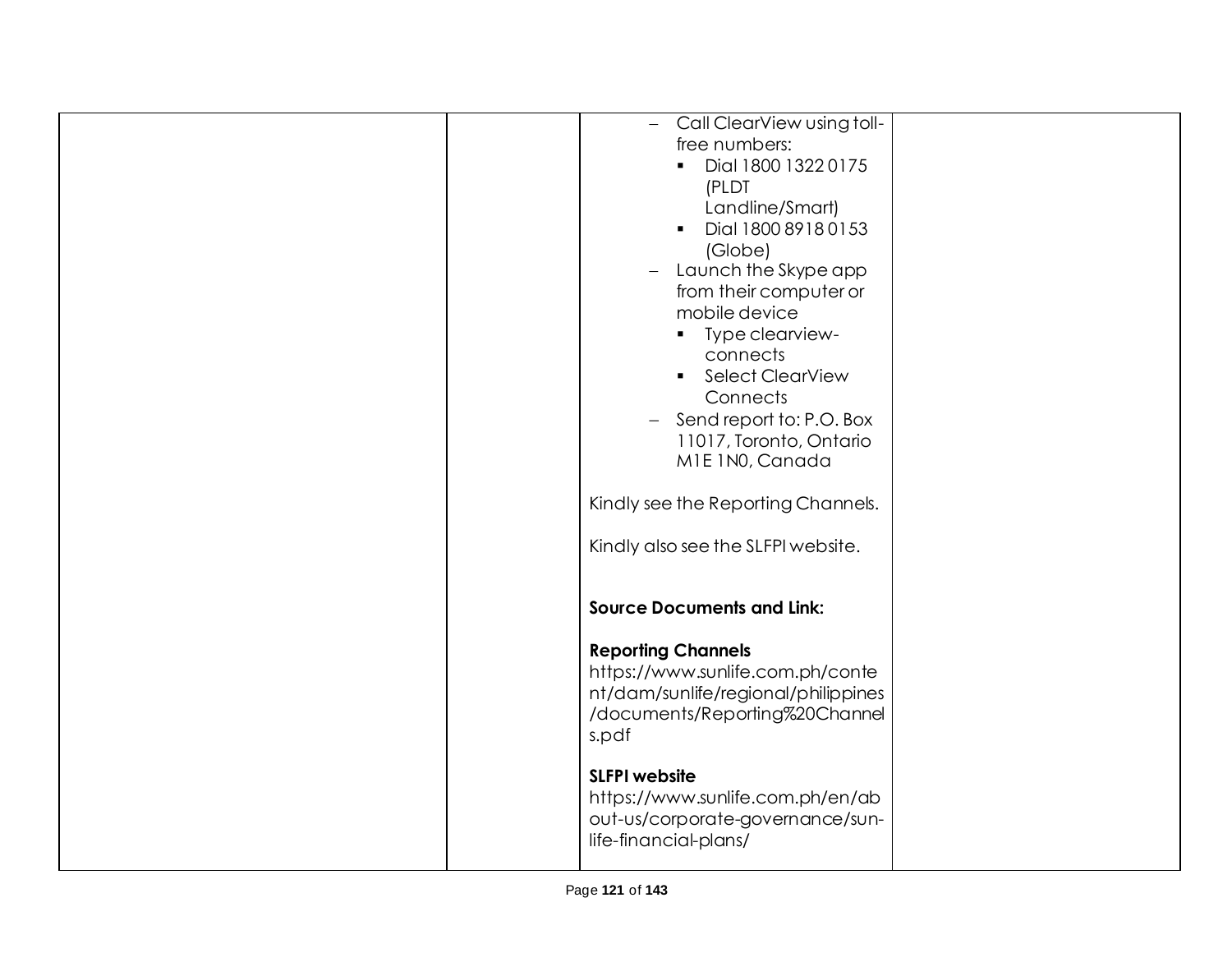| <b>Principle 15:</b> A mechanism for employee participation should be developed to create a symbiotic environment, realize the<br>company's goals and participate in its corporate governance processes. |           |                                                                                                                                                                                                                                                                                                                                                                                                                                                                                                                                                                                                                                                                                                                                                                                                                                                                                                                                                            |                |  |
|----------------------------------------------------------------------------------------------------------------------------------------------------------------------------------------------------------|-----------|------------------------------------------------------------------------------------------------------------------------------------------------------------------------------------------------------------------------------------------------------------------------------------------------------------------------------------------------------------------------------------------------------------------------------------------------------------------------------------------------------------------------------------------------------------------------------------------------------------------------------------------------------------------------------------------------------------------------------------------------------------------------------------------------------------------------------------------------------------------------------------------------------------------------------------------------------------|----------------|--|
| <b>Recommendation 15.1</b>                                                                                                                                                                               |           |                                                                                                                                                                                                                                                                                                                                                                                                                                                                                                                                                                                                                                                                                                                                                                                                                                                                                                                                                            |                |  |
| 1. Board establishes policies, programs and<br>procedures that encourage employees<br>to actively participate in the realization<br>of the company's goals and in its<br>governance.                     | Compliant | Provide information on or link/reference to<br>company policies, programs and<br>procedures that encourage employee<br>participation.<br>The Company encourages<br>employees to actively participate<br>in the realization of the Company's<br>goals and in its governance.<br>Kindly see the following policies<br>and programs for employee<br>participation that are disclosed in<br>the Sun Life website:<br><b>Our Culture</b> - Our people<br>$\bullet$<br>are guided by a set of core<br>values that are shared<br>throughout the organization<br>worldwide: Integrity,<br>Engagement, Client Focus,<br><b>Excellence and Value</b><br>Our Rewards - We offer our<br>employees a fair and<br>competitive compensation<br>package and a rewarding<br>career in line with their job,<br>skills and performance<br><b>Our Benefits</b> - Together with<br>$\bullet$<br>a competitive package, we<br>grant our employees and<br>dependents with benefit | Not applicable |  |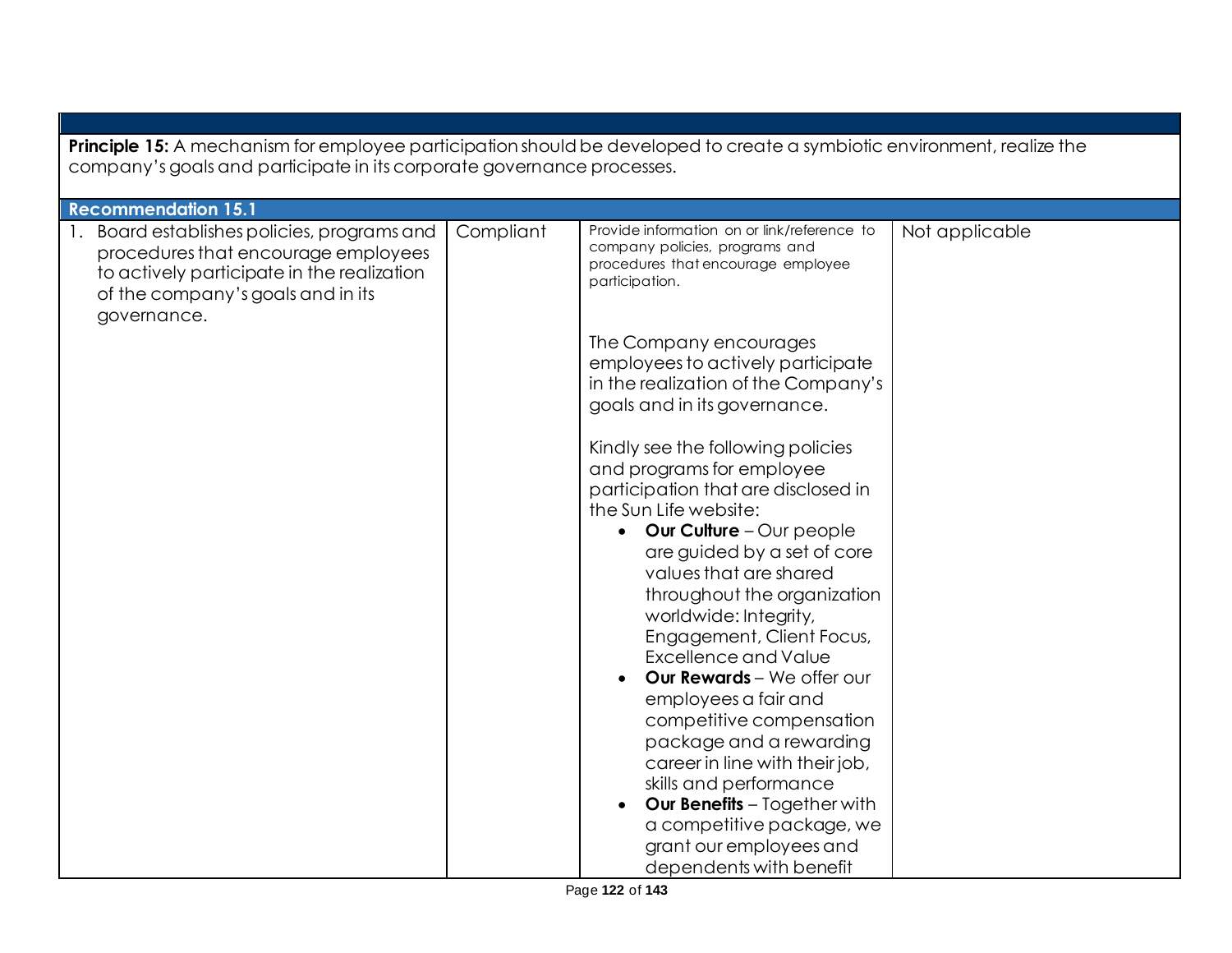| packages to address               |
|-----------------------------------|
| everyday needs and                |
| prepare for their financial       |
| security                          |
| Long-term Incentive               |
| Program-Our Long-Term             |
| Incentive (LTI) program           |
| rewards leaders for their         |
| focus on creating                 |
| sustainable long-term value       |
| for our shareholders              |
| <b>Our Training Programs</b> - We |
| highly encourage and              |
| support employee                  |
| development in order to           |
| strengthen their personal         |
| and professional                  |
| competencies. Whenever            |
| they are just starting their      |
| career with the Company or        |
| already a seasoned                |
| professional, we offer            |
| competency-based                  |
| programs that fit their needs,    |
| keep them challenged, and         |
| cultivate their full potential    |
| so they can achieve their         |
| business and career goals         |
| <b>Promoting Safety in the</b>    |
| Workplace - We are                |
| committed to maintaining a        |
| safe and respectful work          |
| environment, where our            |
| well-being is strengthened        |
| and we are empowered to           |
| bring our best selves to work     |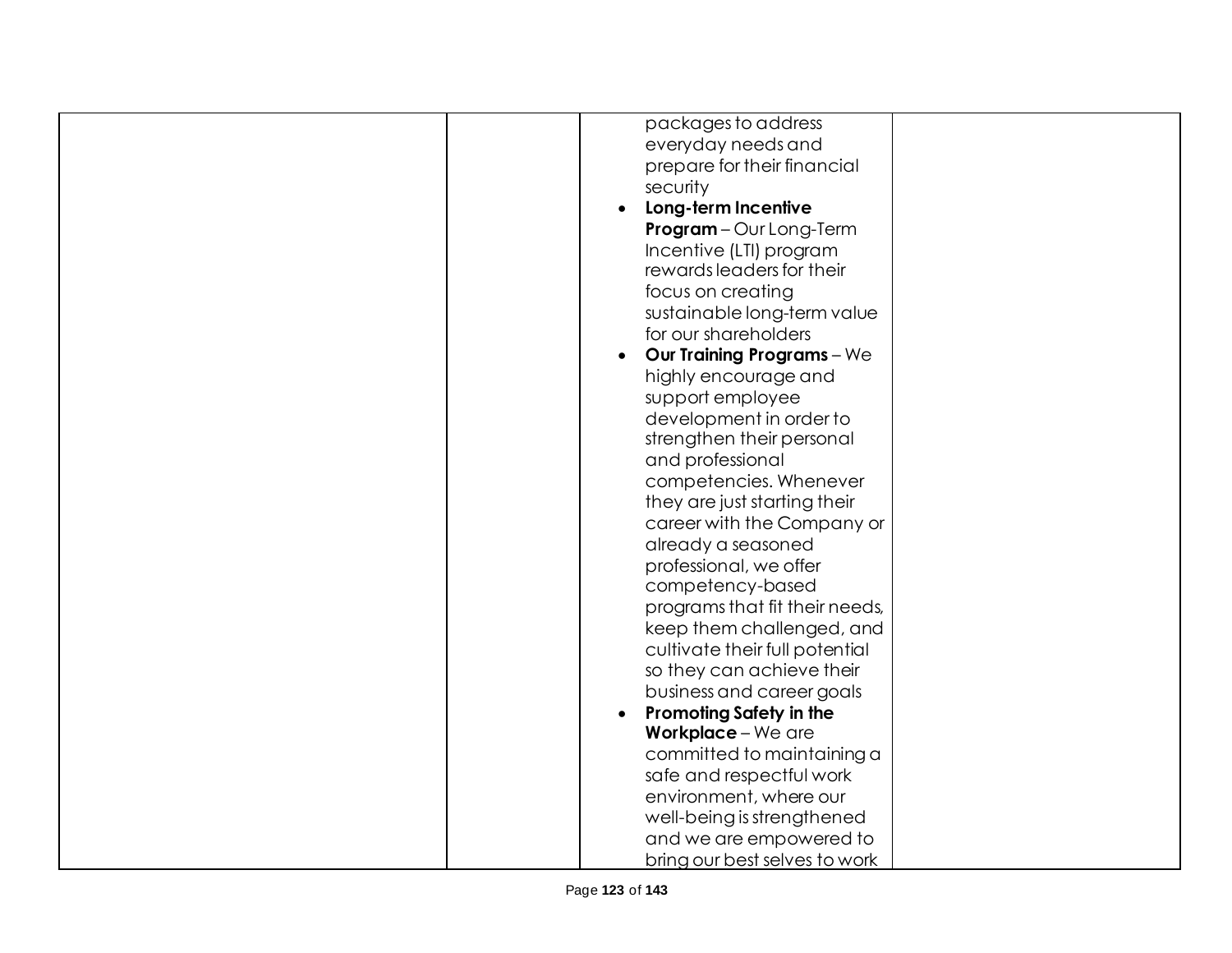| <b>Promoting Diversity and</b><br>$\bullet$ |  |
|---------------------------------------------|--|
| <b>Fairness</b> – Diversity and             |  |
| inclusion is at the core of our             |  |
| values at the Company. We                   |  |
| embrace our diverse                         |  |
| workforce where wide                        |  |
| perspectives and creative                   |  |
| ideas benefit our clients, our              |  |
| partners, and the                           |  |
| communities in which we                     |  |
| operate. We are committed                   |  |
| to hiring, developing and                   |  |
| retaining the most qualified                |  |
| individuals to promote and                  |  |
| achieve our business                        |  |
| objectives                                  |  |
| <b>Talent Review and</b><br>$\bullet$       |  |
| <b>Succession Management -</b>              |  |
|                                             |  |
| the Company conducts                        |  |
| annual Talent Review and                    |  |
| Succession Management                       |  |
| processes to identify and                   |  |
| develop individuals with the                |  |
| capabilities to meet future                 |  |
| leadership needs                            |  |
| <b>Project teams and product</b>            |  |
| development groups -                        |  |
| Employees participate in                    |  |
| working groups that                         |  |
| consider employee                           |  |
| viewpoints in certain key                   |  |
| decisions                                   |  |
| <b>Brighter World-the</b>                   |  |
| Company, through its                        |  |
| philanthropic arm Sun Life                  |  |
| <b>Financial-Philippines</b>                |  |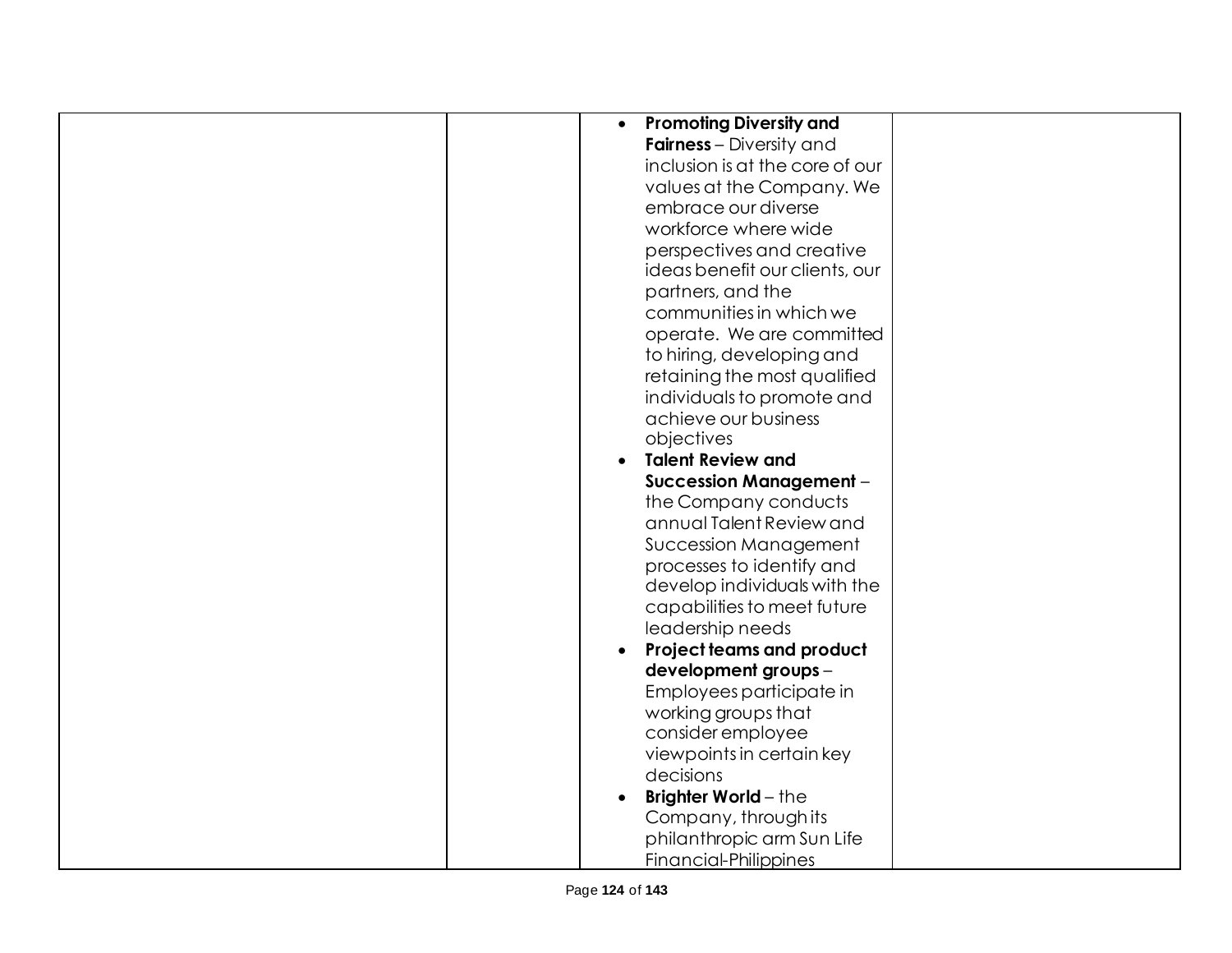| Foundation, Inc. (Sun Life                     |  |
|------------------------------------------------|--|
| Foundation), allows                            |  |
| employee spirit of                             |  |
| volunteerism to shine                          |  |
| brighter, from relief efforts to               |  |
| building houses for the                        |  |
| homeless. The light of                         |  |
| generosity radiated                            |  |
| throughout the Company,                        |  |
| inspiring employees to truly                   |  |
| make a difference. We have                     |  |
| the following activities:                      |  |
| Go Beyond Steps                                |  |
| campaign that                                  |  |
| challenged employees                           |  |
| to walk 1.25B steps                            |  |
|                                                |  |
| collectively by the end of<br>2020. Aside from |  |
|                                                |  |
| encouraging the                                |  |
| employees to become                            |  |
| more physically active,                        |  |
| this campaign was also                         |  |
| made for the benefit of                        |  |
| 1,300 malnourished                             |  |
| infants and toddlers from                      |  |
| depressed communities                          |  |
| in Davao del Norte.                            |  |
| <b>Project 120 Classrooms is</b>               |  |
| an initiative that aims to                     |  |
| build 120 classrooms in                        |  |
| areas that were heavily                        |  |
| hit by natural calamities.                     |  |
| Sun Life Scholarship                           |  |
| <b>Grants</b> were provided to                 |  |
| 17 underprivileged but                         |  |
| deserving students in                          |  |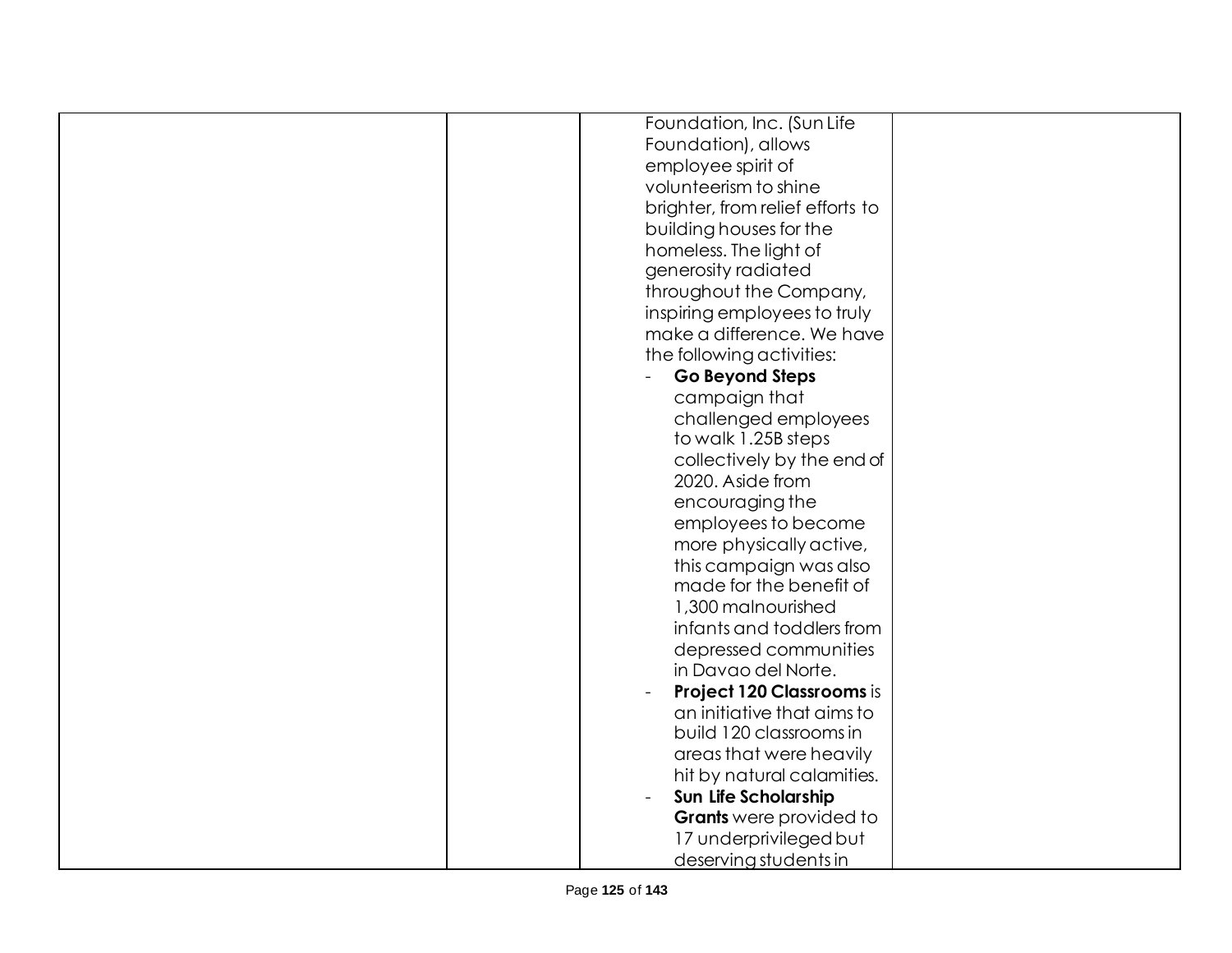| selected universities       |
|-----------------------------|
| across the Philippines      |
| <b>Business Skills and</b>  |
| <b>Resiliency Workshop</b>  |
| were provided to simple     |
| sari-sari store owners that |
| transformed 315 aspiring    |
| negosyantes from Metro      |
| Manila into savvy micro-    |
| entrepreneurs               |
| transforming the            |
| traditional retail business |
| of the Micro, Small and     |
| Medium Enterprises          |
| (MSMEs).                    |
| Sun Pera-Aralan is a        |
| flagship financial          |
| management program          |
| for public school           |
| teachers. Through this,     |
| public school teachers      |
| from Muntinlupa,            |
| Paranaque, Malabon          |
| and Makati were             |
| introduced to positive      |
| and practical daily         |
| money behaviors.            |
| Sablayan Ridge to Reef      |
| Program is a partnership    |
| with WWF-Philippines that   |
| addresses the pressing      |
| needs of the present        |
| while protecting two        |
| major conservation sites    |
| in the country, the Apo     |
| Reef National Park which    |
|                             |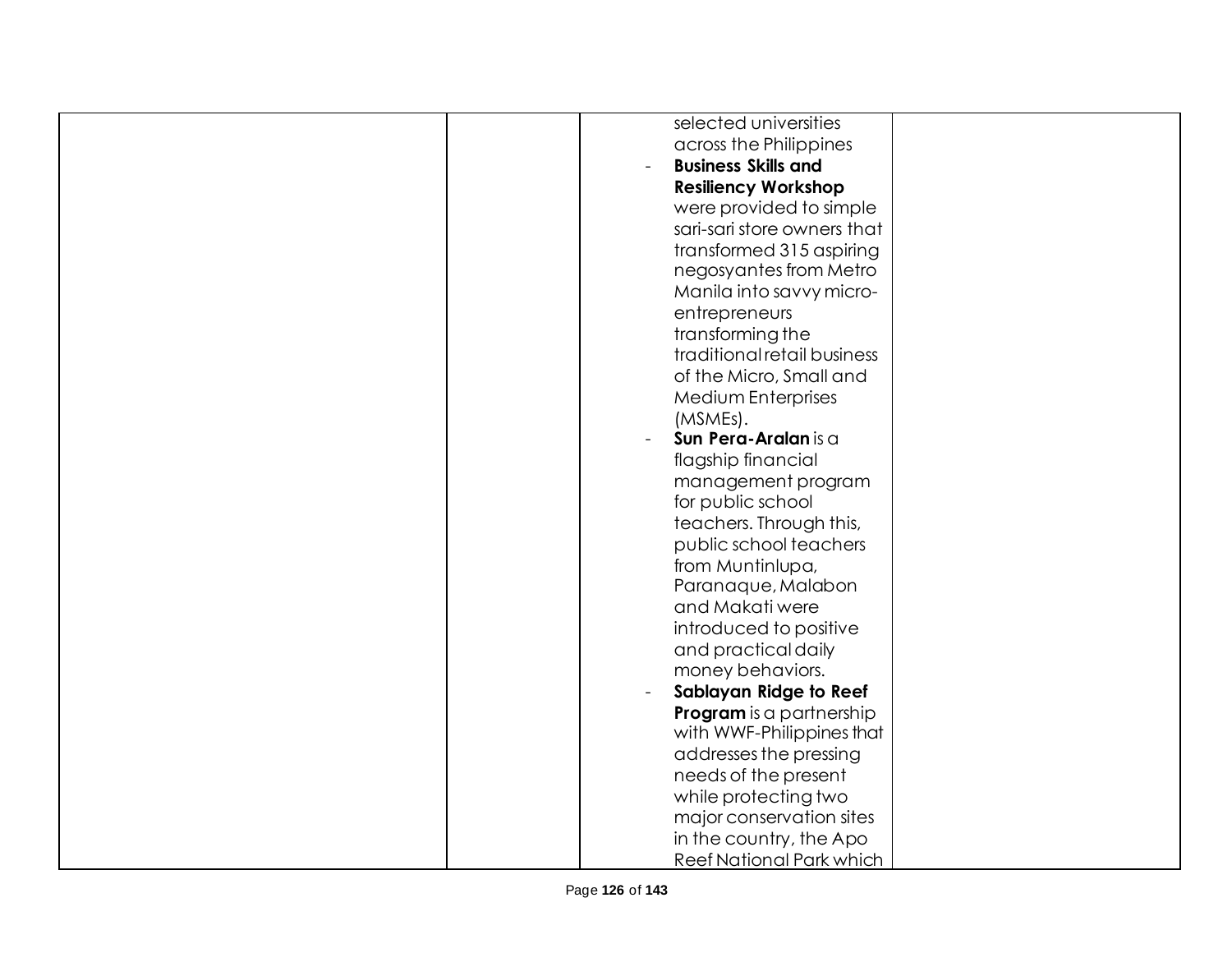| is the world's second            |
|----------------------------------|
| contiguous coral reef            |
| system (and the largest          |
| in the country) and the          |
| Mts. Iglit-Baco National         |
| Park which is home to            |
| the critically endangered        |
| tamaraw.                         |
|                                  |
| <b>River Rehabilitation and</b>  |
| <b>Linear Park Development</b>   |
| is the construction of a         |
| 700-meter linear park            |
| that was finally turned          |
| over to the Tumana-              |
| Malanday community in            |
| Marikina City early 2019.        |
| This multi-million project       |
| aims to contribute to the        |
| rehabilitation of the Pasig      |
| River while providing            |
| safe, open spaces to the         |
| families living meters           |
| away from the creek.             |
| <b>Panganiban Mangrove &amp;</b> |
| Treehouse in Gubat,              |
| Sorsogon is the                  |
| construction of the              |
|                                  |
| Panganiban Mangrove              |
| Boardwalk in Brgy.               |
| Panganiban, Gubat,               |
| Sorsogon. Sun Life               |
| Foundation was able to           |
| raise awareness on the           |
| importance of                    |
| mangroves and taking             |
| care of the environment.         |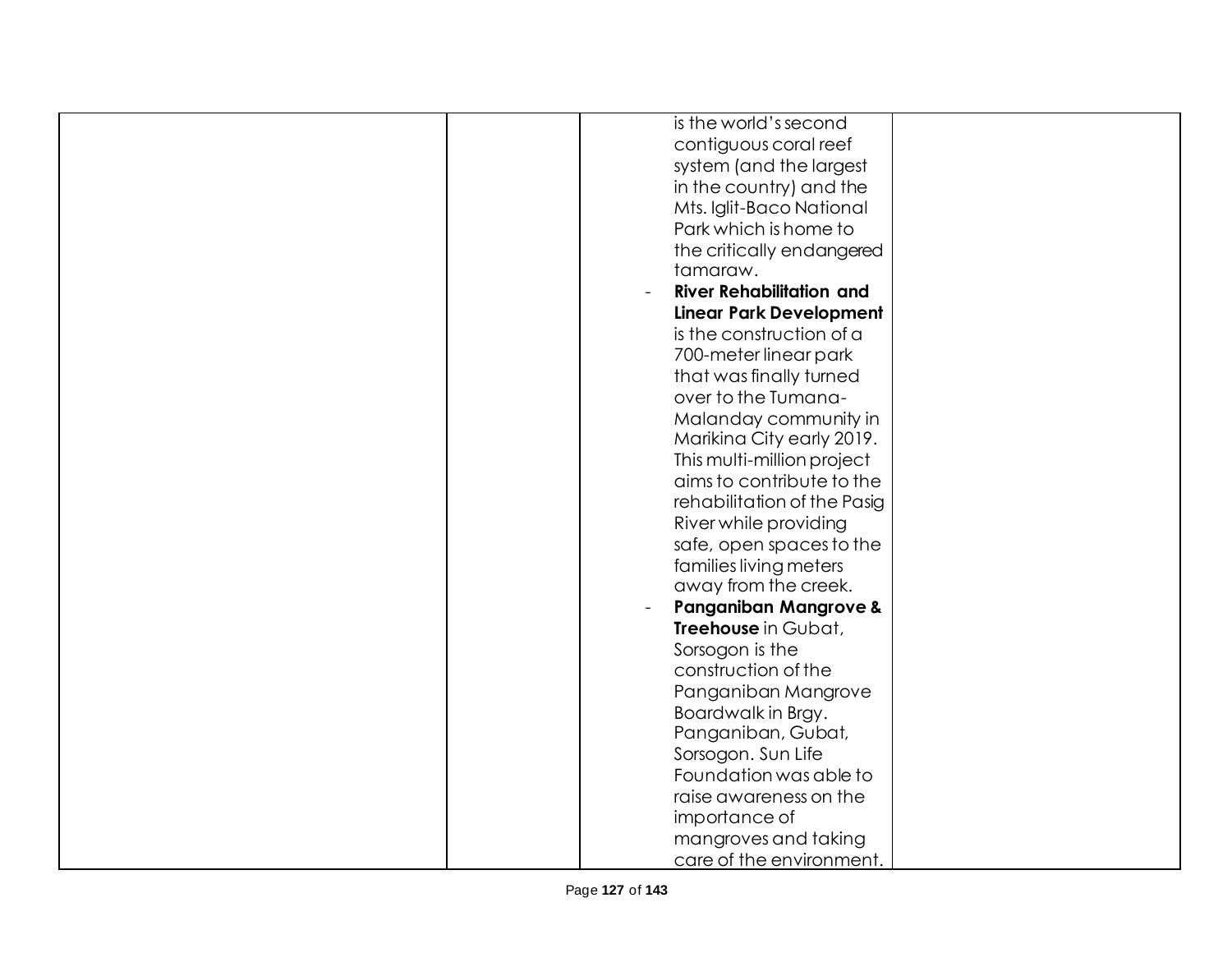| <b>Seeds, Beads &amp; Meals for</b><br>$\blacksquare$ |
|-------------------------------------------------------|
| <b>Mothers</b> aims to bring                          |
|                                                       |
| basic health services to                              |
| the disadvantaged                                     |
| through partnership with                              |
| Gota de Leche to                                      |
| implement a project that                              |
| will help prevent stunting                            |
| in babies.                                            |
| Bright Kythe Program is a                             |
| partnership with a non-                               |
| stock, nonprofit                                      |
|                                                       |
| organization that                                     |
| address the psychosocial                              |
| needs of disadvantaged                                |
| children afflicted with                               |
| cancer and other                                      |
| chronic illness in the                                |
| Philippines.                                          |
| <b>Medical and Surgical</b>                           |
| Missions supported the                                |
| <b>World Surgical</b>                                 |
| Foundation in                                         |
| augmenting the surgical                               |
|                                                       |
| care capacities of                                    |
| remote hospitals in the                               |
| Philippines and in                                    |
| assisting them with their                             |
| surgical healthcare                                   |
| backlog.                                              |
| <b>Project TALA (Tradition,</b>                       |
| Arts and Livelihood                                   |
| Advocacy) is a                                        |
| partnership with ECHOSI                               |
| Foundation that strongly                              |
| contributed to the                                    |
|                                                       |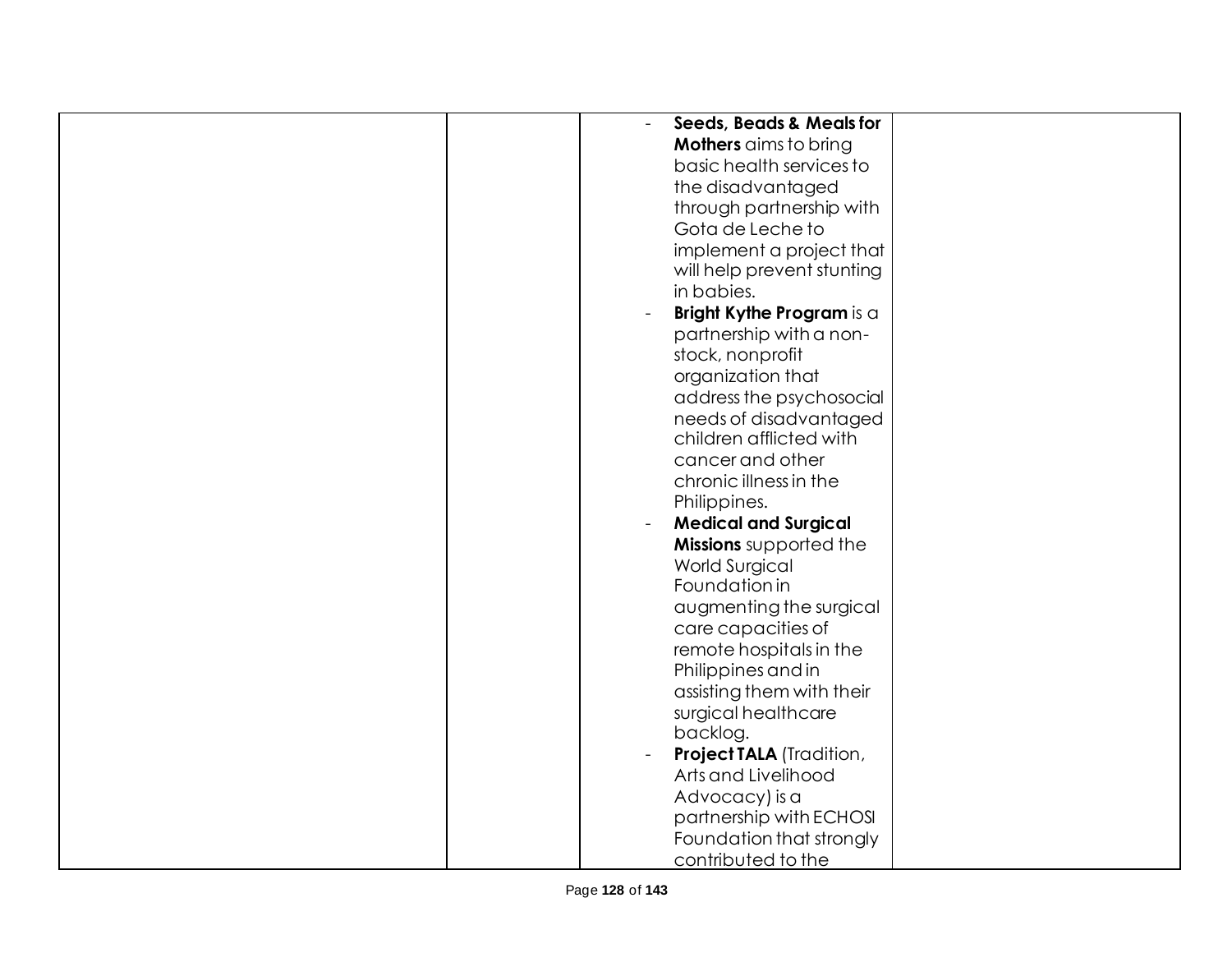| preservation of the         |
|-----------------------------|
| inabal weaving tradition    |
| of the Bagobo-              |
| Tagabawa tribe of           |
| Bansalan, Davao del Sur     |
| through capacity-           |
| building activities and     |
| trainings.                  |
|                             |
| <b>Pinoy Playlist Music</b> |
| Festival supports the       |
| promotion of Filipino       |
| artistry through the        |
| performing and visual       |
| art. Sun Life Foundation    |
| together with Bonifacio     |
| Arts Foundation, co-        |
| presented the Filipino      |
| Music Festival which        |
|                             |
| featured 129 performers     |
| in 118 OPM                  |
| performances that span      |
| all genres (from            |
| indigenous music to jazz,   |
| to chorale, to musicals,    |
| to rap, to pop, to rock     |
| and many more).             |
| Orchestra of the Filipino   |
| Youth (Filipino Music       |
| Camp) believes in           |
| creating opportunities to   |
|                             |
| better the lives of         |
| children and the youth      |
| and its support to the      |
| Orchestra of the Filipino   |
| Youth simply shows this.    |
| In partnership with Ang     |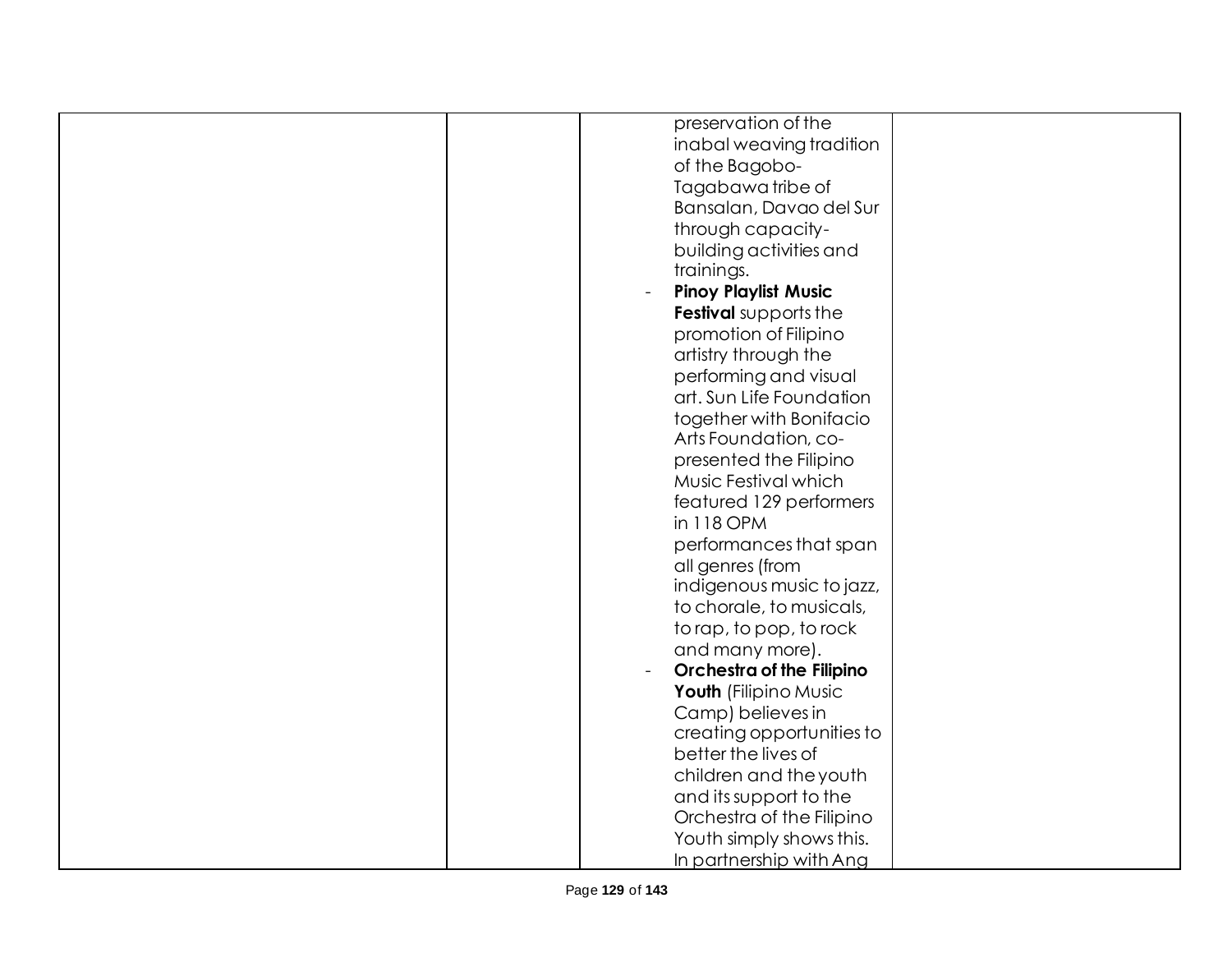| Misyon, 90 children and            |  |
|------------------------------------|--|
| youth from marginalized            |  |
| communities became                 |  |
| scholars in a program              |  |
| that includes music                |  |
|                                    |  |
| theory.                            |  |
| <b>Marawi Conflict</b>             |  |
| <b>Resettlement Site Mingo</b>     |  |
| <b>Meals Nutrition Program,</b>    |  |
| <b>Learning Center and</b>         |  |
| Livelihood Project (Phase          |  |
| II) supports families              |  |
| affected by the Marawi             |  |
| siege through the                  |  |
| generosity of Sun Lifers.          |  |
| Comprehensive                      |  |
| educational sponsorship            |  |
| for 112 elementary and             |  |
| high school students               |  |
| made a difference in the           |  |
| lives of 112 students from         |  |
|                                    |  |
| the slum areas of Cebu             |  |
| City and Alegria                   |  |
| Province, Cebu through             |  |
| generosity of the                  |  |
| Macaulay Club.                     |  |
|                                    |  |
| <b>Source Documents and Link:</b>  |  |
|                                    |  |
| Sun Life website, About Us, Become |  |
| an Employee, Our Culture web       |  |
| page                               |  |
| https://www.sunlife.com.ph/en/ab   |  |
| out-us/become-an-employee/our-     |  |
| culture/                           |  |
|                                    |  |
|                                    |  |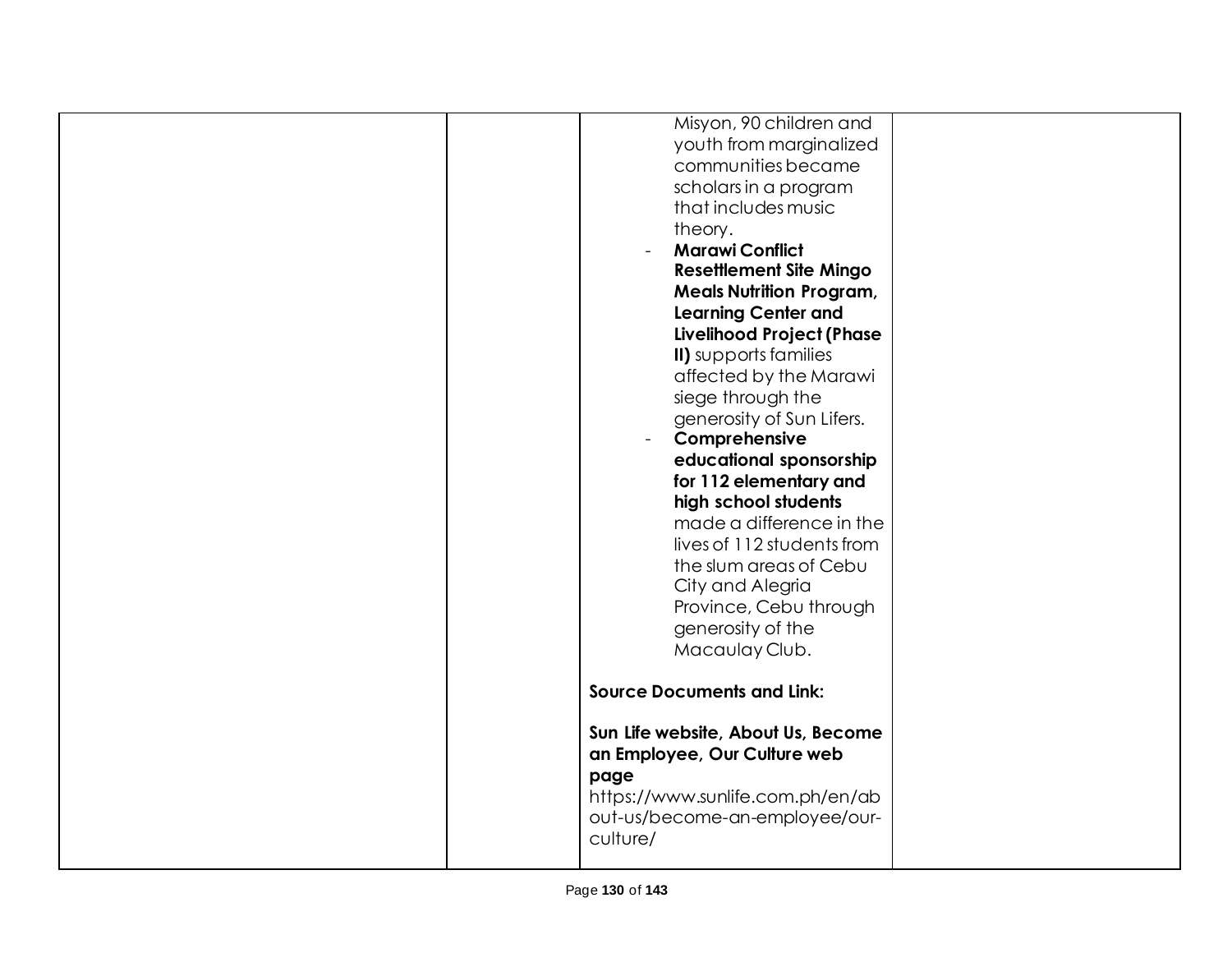|                                                                                                                                                       |           | Sun Life website, About Us, Become<br>an Employee, Our Rewards and<br><b>Benefits web page</b><br>https://www.sunlife.com.ph/en/ab<br>out-us/become-an-employee/our-<br>rewards-and-benefits/<br>Sun Life website, About Us,<br><b>Corporate Governance, Employee</b><br><b>Benefits and Training web page</b><br>https://www.sunlife.com.ph/en/ab<br>out-us/corporate-governance/<br>Sun Life website, About Us,<br><b>Corporate Governance, Company</b><br><b>Policies</b><br>https://www.sunlife.com.ph/en/ab<br>out-us/corporate-<br>governance/company-policies/ |                |
|-------------------------------------------------------------------------------------------------------------------------------------------------------|-----------|-----------------------------------------------------------------------------------------------------------------------------------------------------------------------------------------------------------------------------------------------------------------------------------------------------------------------------------------------------------------------------------------------------------------------------------------------------------------------------------------------------------------------------------------------------------------------|----------------|
| <b>Recommendation 15.2</b>                                                                                                                            |           |                                                                                                                                                                                                                                                                                                                                                                                                                                                                                                                                                                       |                |
| 1. Board sets the tone and makes a stand<br>against corrupt practices by adopting<br>an anti-corruption policy and program in<br>its Code of Conduct. | Compliant | Identify or provide link/reference to the<br>company's policies, programs and<br>practices on anti-corruption<br>The Company is committed to<br>complying with the letter and spirit                                                                                                                                                                                                                                                                                                                                                                                  | Not applicable |
|                                                                                                                                                       |           | of anti-corruption and anti-bribery                                                                                                                                                                                                                                                                                                                                                                                                                                                                                                                                   |                |
|                                                                                                                                                       |           | laws in the Philippines and in any<br>country where it operates. The                                                                                                                                                                                                                                                                                                                                                                                                                                                                                                  |                |
|                                                                                                                                                       |           | Company prohibits the direct or                                                                                                                                                                                                                                                                                                                                                                                                                                                                                                                                       |                |
|                                                                                                                                                       |           | indirect use of bribery, kickbacks,<br>payoffs, or other corrupt practices                                                                                                                                                                                                                                                                                                                                                                                                                                                                                            |                |
|                                                                                                                                                       |           | by employees, advisors, or other                                                                                                                                                                                                                                                                                                                                                                                                                                                                                                                                      |                |
|                                                                                                                                                       |           | parties acting on behalf of the                                                                                                                                                                                                                                                                                                                                                                                                                                                                                                                                       |                |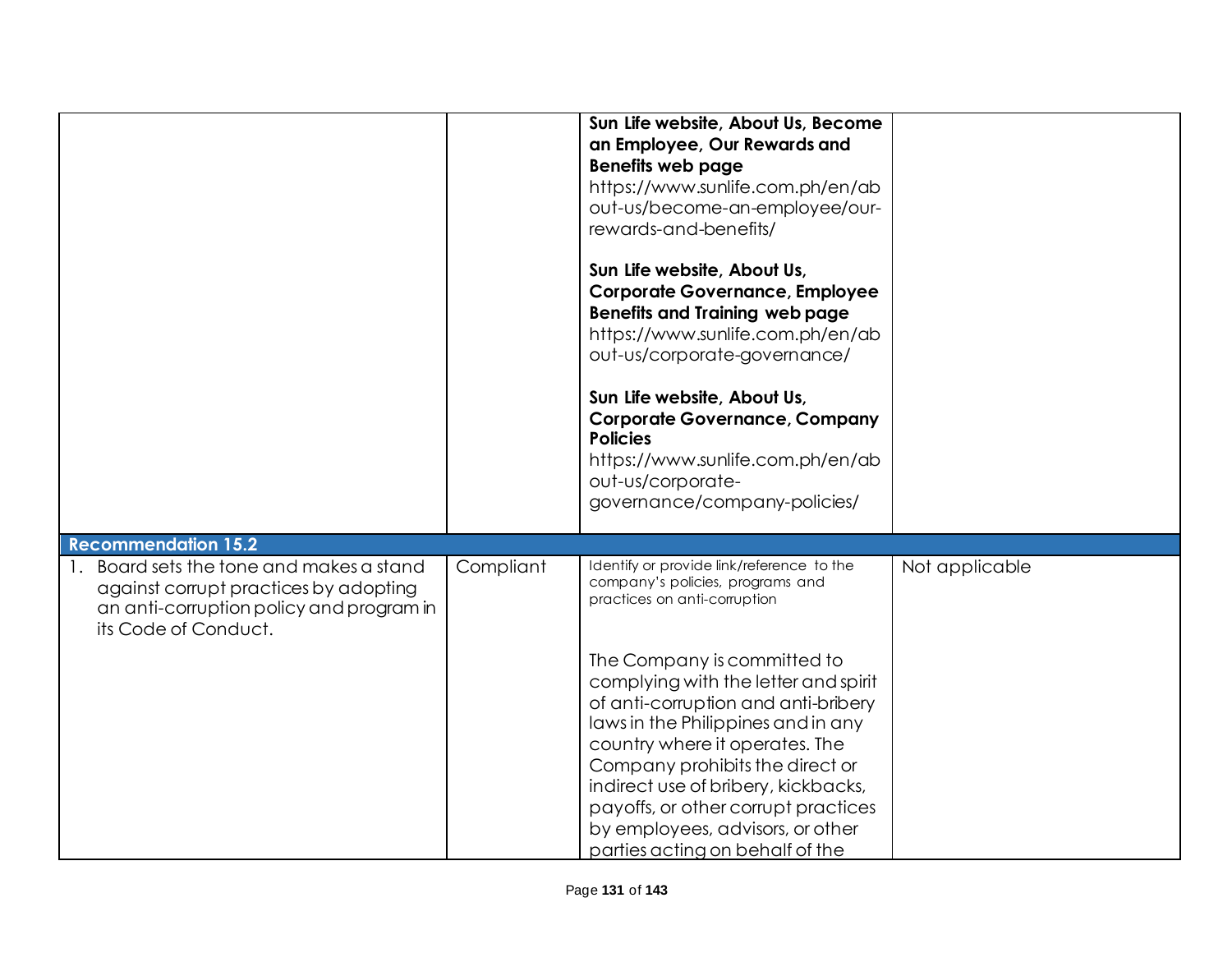| Company, especially in its business<br>relationships including those with<br>suppliers, clients and government<br>representatives.                                                                                                                                                                                                                                                                                                                                                                                                                                                          |  |
|---------------------------------------------------------------------------------------------------------------------------------------------------------------------------------------------------------------------------------------------------------------------------------------------------------------------------------------------------------------------------------------------------------------------------------------------------------------------------------------------------------------------------------------------------------------------------------------------|--|
| Generally, anti-corruption laws in<br>the country where the Company<br>operates prohibits offering, giving<br>or accepting anything of value to<br>a government official or another<br>person to improperly influence a<br>decision, assist the Company in<br>doing business, or obtain an<br>improper business advantage.<br>Hence, it is a policy of the<br>Company not to allow payments<br>or transfers of anything of value to<br>government officials or<br>representatives unless it is for a<br>legitimate or legal purpose and<br>duly and with prior review and<br>authorization. |  |
| Employees are expected to<br>recognize and avoid the use of<br>bribery and to report suspected<br>and known incidents of bribery and<br>corruption through the channels<br>set out in the Code of Conduct.<br>The Company's business partners<br>are also expected to conduct<br>themselves lawfully and ethically,<br>and to comply with applicable<br>anti-bribery and anti-corruption<br>laws.                                                                                                                                                                                           |  |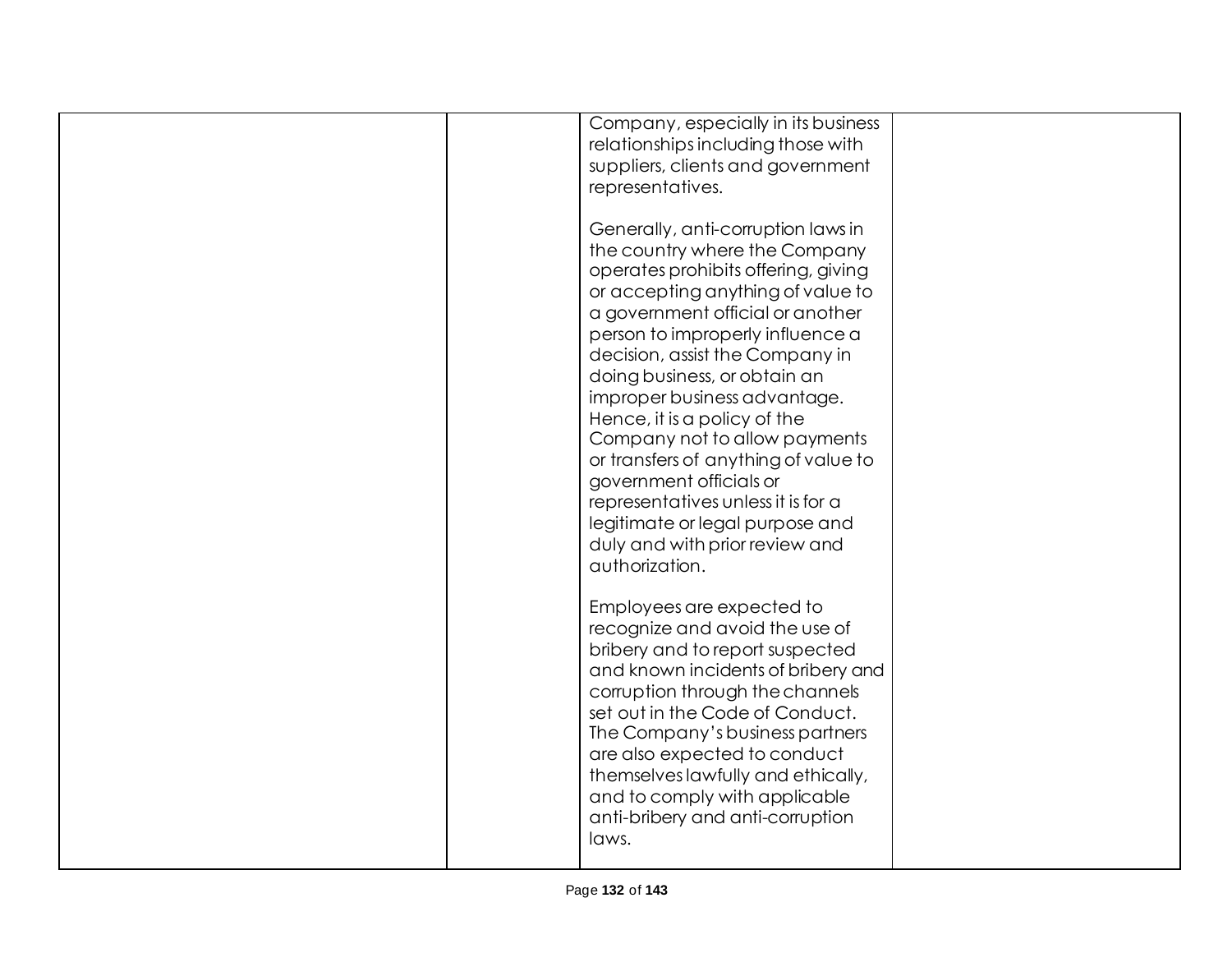| Sun Life website, About Us,<br><b>Corporate Governance, Company</b>                                                                                                                                                                   |  |
|---------------------------------------------------------------------------------------------------------------------------------------------------------------------------------------------------------------------------------------|--|
| <b>Code of Conduct, Section</b><br><b>Rejecting Bribery and Corruption</b><br>https://www.sunlife.com.ph/conte<br>nt/dam/sunlife/regional/philippines<br>/documents/Code_of%20Conduct.<br>pdf                                         |  |
| <b>Source Documents and Link:</b>                                                                                                                                                                                                     |  |
| Kindly also see the Company<br>Policies on Rejecting Corruption<br>and Bribery and Accepting and<br>Giving Gifts and Entertainment in<br>the Sun Life website.                                                                        |  |
| Kindly see the Code of Conduct,<br>Section Rejecting Bribery and<br>Corruption and Section Accepting<br>and Giving Appropriate Gifts.                                                                                                 |  |
| The Company also has a gifts and<br>entertainment policy, which<br>disallows employees to receive<br>and give gifts or entertainment<br>unless it is within the allowable<br>amount and meets the conditions<br>set under the policy. |  |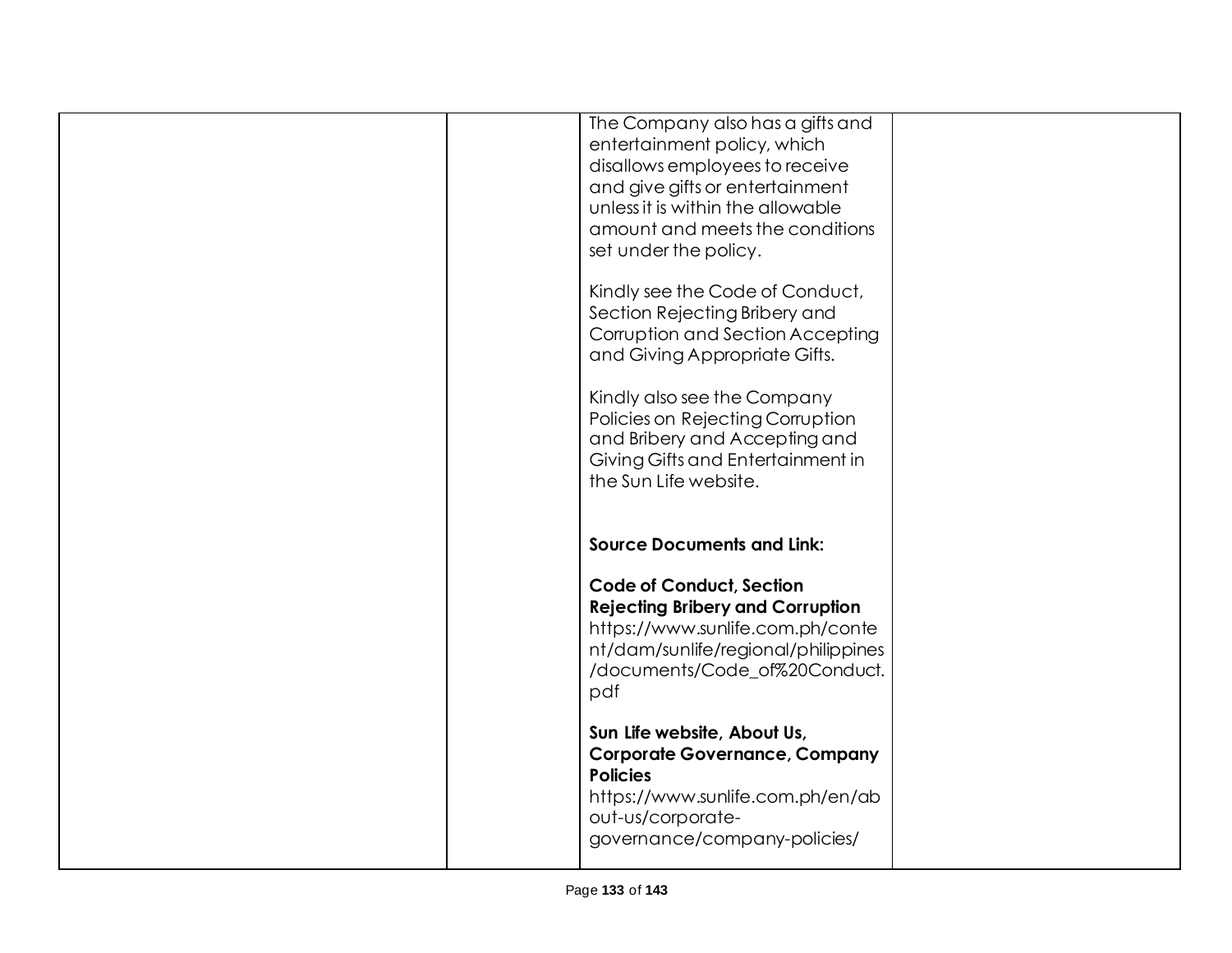| Board disseminates the policy and<br>2.<br>program to employees across the<br>organization through trainings to embed<br>them in the company's culture.                                               | Compliant | Identify how the board disseminated the<br>policy and program to employees across<br>the organization<br>The Code of Conduct is annually<br>disseminated to all directors,<br>officers and employees, posted in<br>the SLFPI website and internal<br>databases (The Source and Bright<br>Hub), and explained to new<br>directors, officers and employees<br>during onboarding or orientation.<br><b>Source Documents and Link:</b><br><b>Code of Conduct</b><br>https://www.sunlife.com.ph/conte<br>nt/dam/sunlife/regional/philippines | Not applicable |
|-------------------------------------------------------------------------------------------------------------------------------------------------------------------------------------------------------|-----------|-----------------------------------------------------------------------------------------------------------------------------------------------------------------------------------------------------------------------------------------------------------------------------------------------------------------------------------------------------------------------------------------------------------------------------------------------------------------------------------------------------------------------------------------|----------------|
|                                                                                                                                                                                                       |           | /documents/Code_of%20Conduct.<br>pdf<br><b>SLFPI website</b><br>https://www.sunlife.com.ph/en/ab<br>out-us/corporate-governance/sun-<br>life-financial-plans/                                                                                                                                                                                                                                                                                                                                                                           |                |
| <b>Recommendation 15.3</b>                                                                                                                                                                            |           |                                                                                                                                                                                                                                                                                                                                                                                                                                                                                                                                         |                |
| 1. Board establishes a suitable framework<br>for whistleblowing that allows employees<br>to freely communicate their concerns<br>about illegal or unethical practices,<br>without fear of retaliation | Compliant | Disclose or provide link/reference to the<br>company whistle-blowing policy and<br>procedure for employees.<br>Indicate if the framework includes<br>procedures to protect the employees from                                                                                                                                                                                                                                                                                                                                           | Not applicable |
| 2. Board establishes a suitable framework<br>for whistleblowing that allows employees                                                                                                                 | Compliant | retaliation.                                                                                                                                                                                                                                                                                                                                                                                                                                                                                                                            | Not applicable |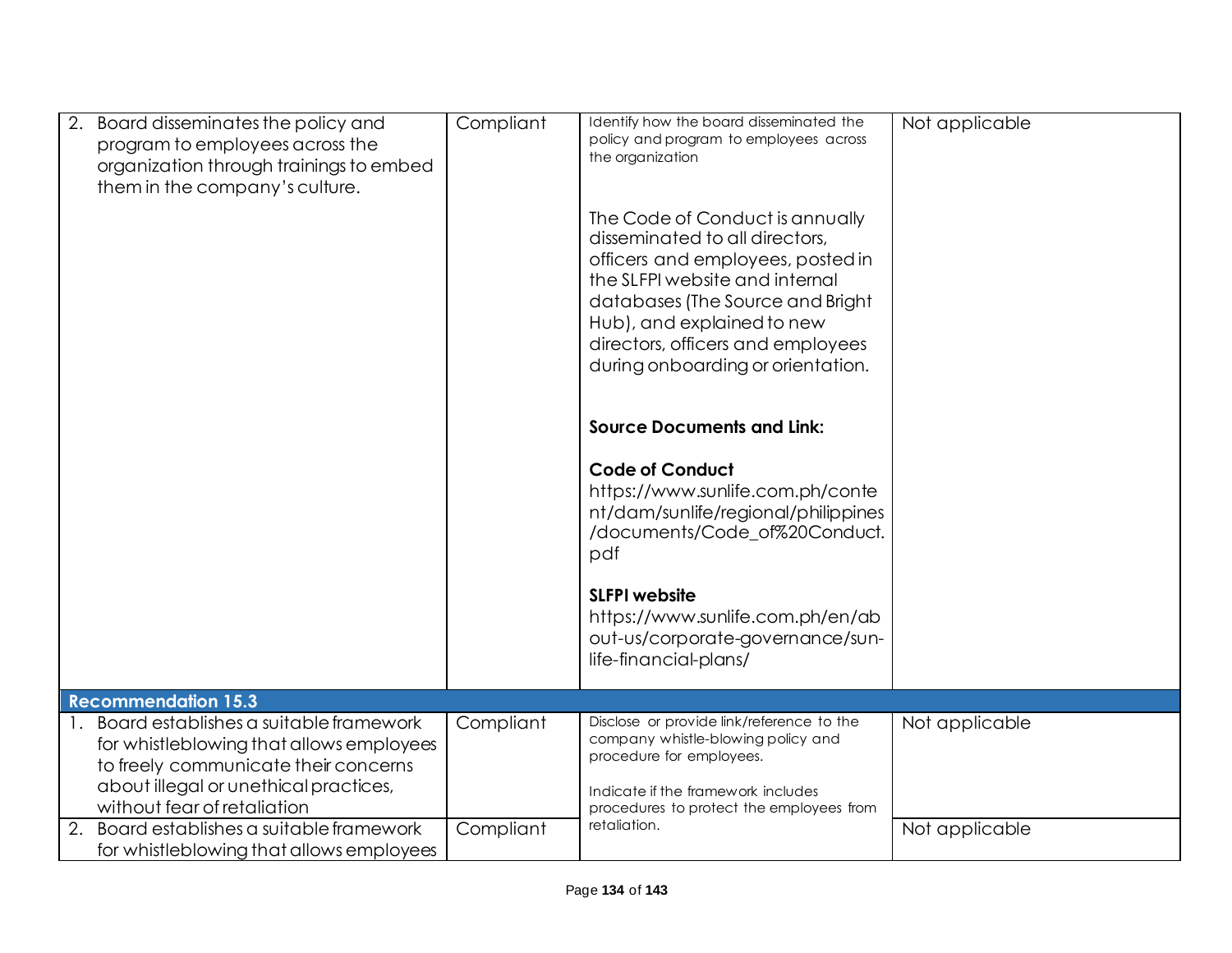| to have direct access to an           | Provide contact details to report any illegal |  |
|---------------------------------------|-----------------------------------------------|--|
| independent member of the Board or a  | or unethical behavior.                        |  |
| unit created to handle whistleblowing |                                               |  |
| concerns.                             |                                               |  |
|                                       | The Whistleblower program of the              |  |
|                                       | Company provides a formal                     |  |
|                                       | mechanism and channel for                     |  |
|                                       | officers and employees to raise               |  |
|                                       | feedback, inquiries, serious                  |  |
|                                       | concerns about a perceived                    |  |
|                                       | wrongdoing or questionable or                 |  |
|                                       | unethical behavior or transaction,            |  |
|                                       | malpractice, or any risk, involving           |  |
|                                       | the Company or any of its officers            |  |
|                                       | and employees. The Company                    |  |
|                                       | strictly prohibits any form of                |  |
|                                       | retaliation against those reporting           |  |
|                                       | concerns in good faith and                    |  |
|                                       | guarantees that the whistleblower             |  |
|                                       | will be shielded or free from                 |  |
|                                       | reprisals, harassment, or disciplinary        |  |
|                                       | action.                                       |  |
|                                       |                                               |  |
|                                       | When stakeholders know or suspect             |  |
|                                       | a breach of the Code of Conduct,              |  |
|                                       | an internal policy or the law, they           |  |
|                                       | may promptly report them through              |  |
|                                       | any of the following channels:                |  |
|                                       |                                               |  |
|                                       | For shareholders, advisors,                   |  |
|                                       | clients, suppliers, business                  |  |
|                                       | partners, contractors, sub-                   |  |
|                                       | contractors, and other third                  |  |
|                                       | parties:                                      |  |
|                                       | Send report to:                               |  |
|                                       | Code@sunlife.com                              |  |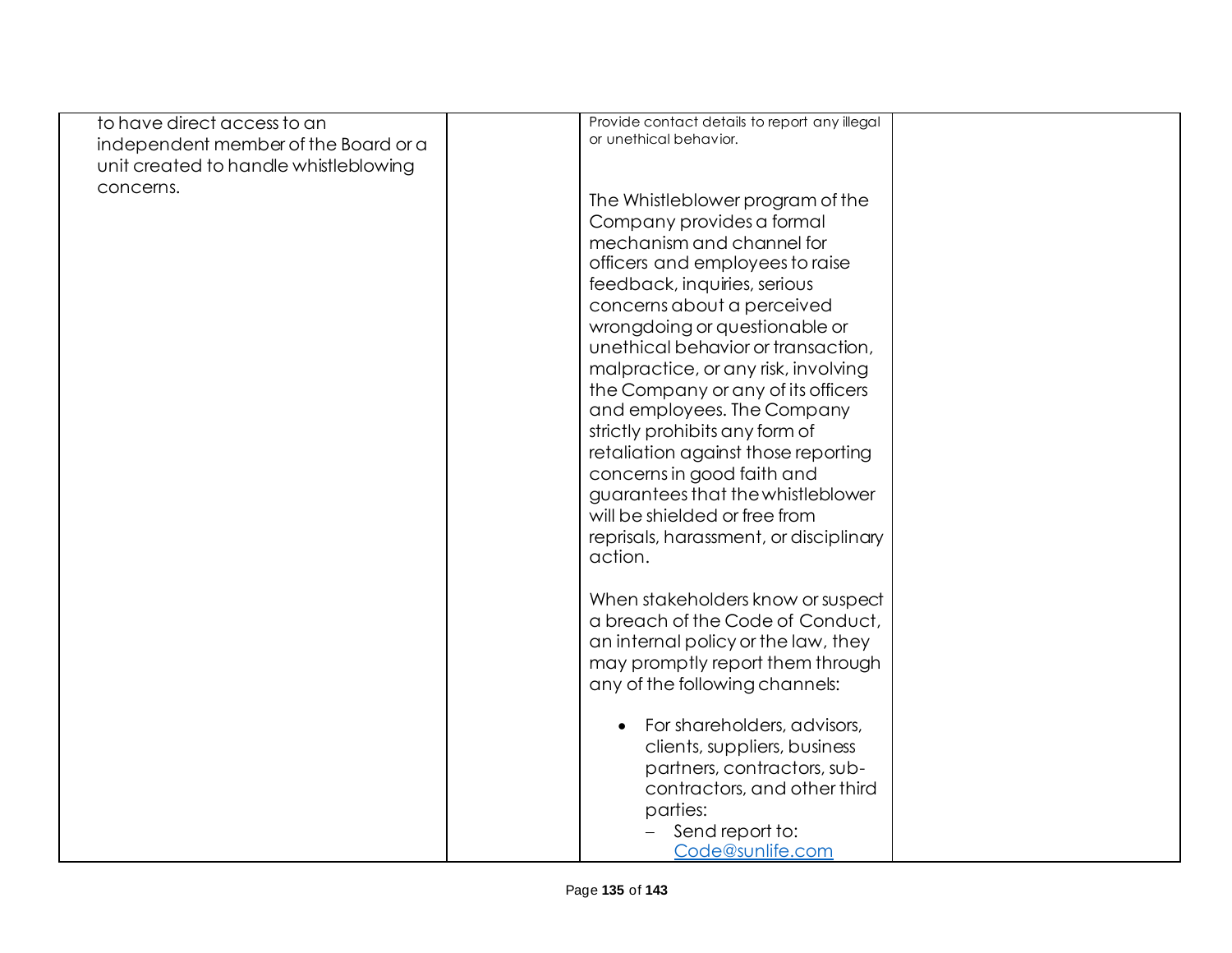| For Sun Life Philippines Board<br>$\bullet$<br>of Directors, officers and<br>employees:<br>- Speak Up with their<br>manager, Human<br>Resources, Legal or<br>Compliance<br>Send report to:<br>$\equiv$<br>Code@sunlife.com<br>Raise it to:<br>$\qquad \qquad -$<br>www.employee-ethics-<br>hotline.com<br>Report it to:<br>$\overline{\phantom{0}}$<br>www.clearviewconnects<br>.com<br>Call ClearView using toll-<br>$\overline{\phantom{0}}$<br>free numbers:<br>Dial 1800 1322 0175<br>$\blacksquare$<br>(PLDT<br>Landline/Smart)<br>Dial 1800 8918 0153<br>$\blacksquare$<br>(Globe)<br>Launch the Skype app<br>from their computer or<br>mobile device<br>Type clearview-<br>$\mathbf{u}$<br>connects<br><b>Select ClearView</b><br>$\blacksquare$<br>Connects<br>Send report to: P.O. Box<br>$\overline{\phantom{0}}$<br>11017, Toronto, Ontario<br>M1E 1N0, Canada<br>Kindly see Reporting Channels. |  |
|-------------------------------------------------------------------------------------------------------------------------------------------------------------------------------------------------------------------------------------------------------------------------------------------------------------------------------------------------------------------------------------------------------------------------------------------------------------------------------------------------------------------------------------------------------------------------------------------------------------------------------------------------------------------------------------------------------------------------------------------------------------------------------------------------------------------------------------------------------------------------------------------------------------|--|
|                                                                                                                                                                                                                                                                                                                                                                                                                                                                                                                                                                                                                                                                                                                                                                                                                                                                                                             |  |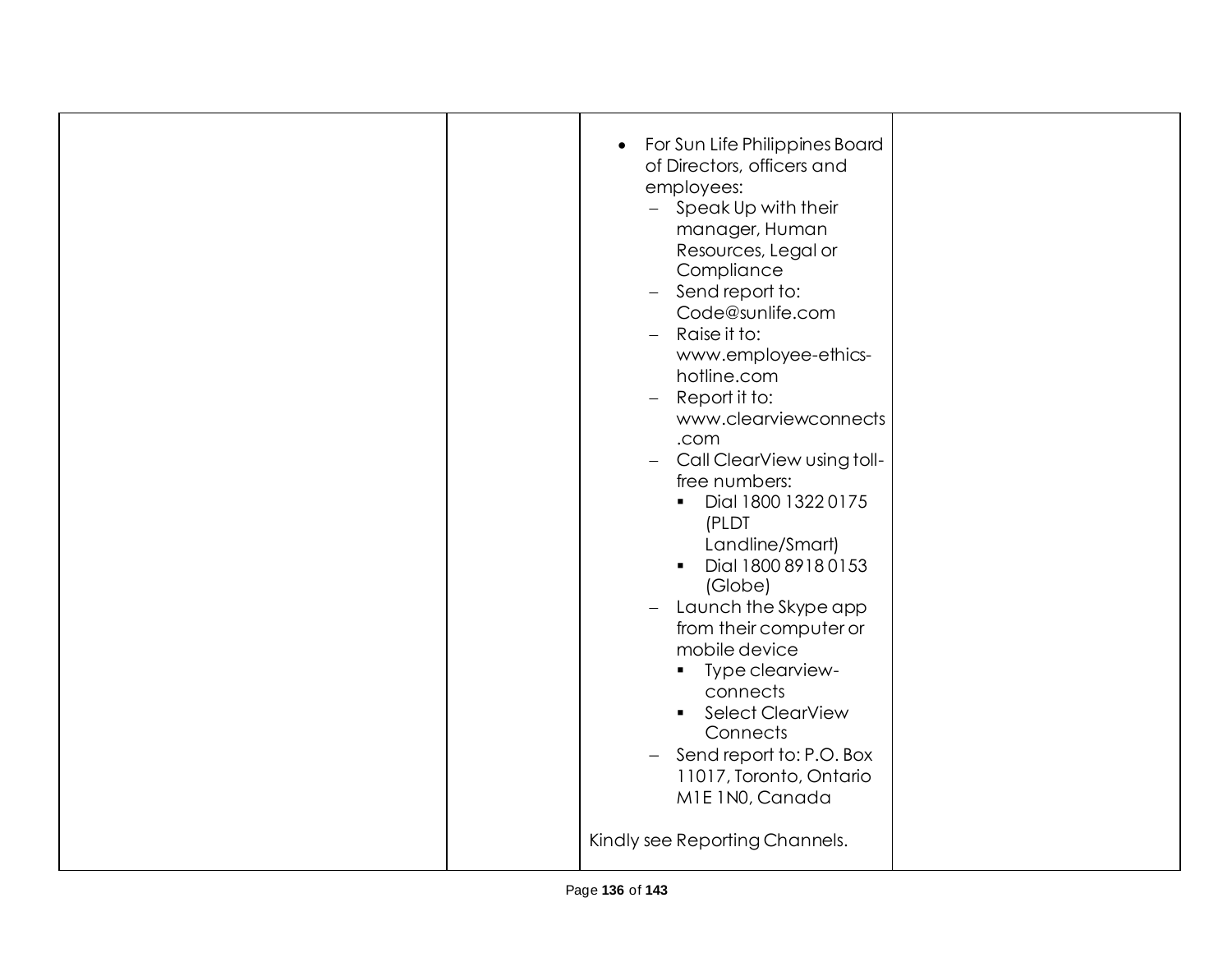|                                                                                        |           | <b>Source Documents and Link:</b><br><b>SLFPI Reporting Channels</b><br>https://www.sunlife.com.ph/conte<br>nt/dam/sunlife/regional/philippines<br>/documents/Reporting%20Channel<br>s.pdf<br><b>SLFPI</b> website<br>https://www.sunlife.com.ph/en/ab<br>out-us/corporate-governance/sun-<br>life-financial-plans/                                                                                                                                        |                |
|----------------------------------------------------------------------------------------|-----------|------------------------------------------------------------------------------------------------------------------------------------------------------------------------------------------------------------------------------------------------------------------------------------------------------------------------------------------------------------------------------------------------------------------------------------------------------------|----------------|
| 3. Board supervises and ensures the<br>enforcement of the whistleblowing<br>framework. | Compliant | Provide information on how the board<br>supervised and ensured enforcement of<br>the whistleblowing framework, including<br>any incident of whistleblowing.<br>The Board oversees the integrity,<br>independence, and effectiveness<br>of the policies and procedures for<br>whistleblowing.<br>Kindly see the Manual on<br>Corporate Governance, Section<br>II.B.1.b. Specific Duties and<br>Functions of the Board.<br><b>Source Documents and Link:</b> | Not applicable |
|                                                                                        |           | <b>Manual on Corporate Governance,</b><br>Section II.B.1.b. Specific Duties and<br>Functions of the Board, page 6<br>https://www.sunlife.com.ph/conte                                                                                                                                                                                                                                                                                                      |                |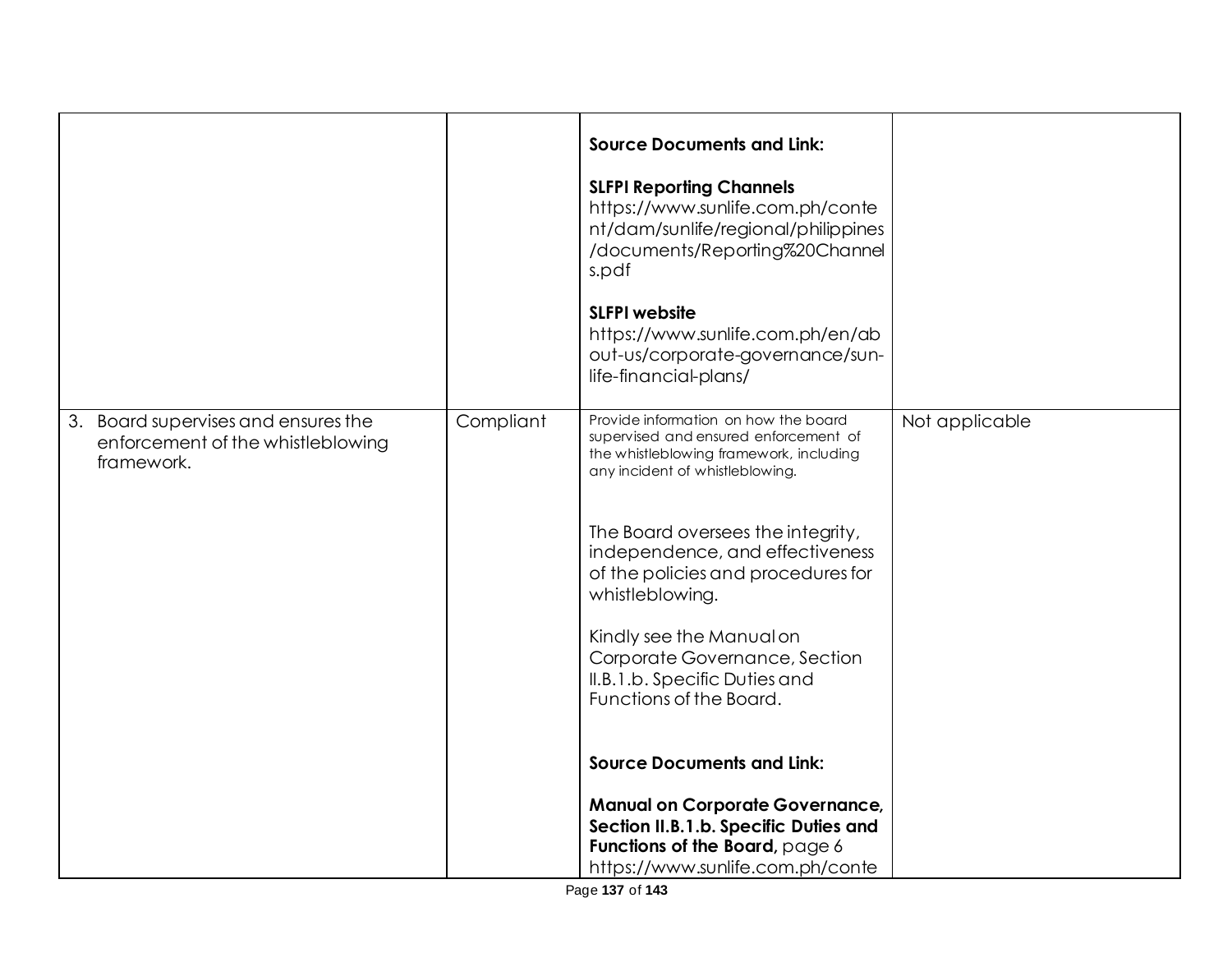| Principle 16: The company should be socially responsible in all its dealings with the communities where it operates. It should ensure<br>that its interactions serve its environment and stakeholders in a positive and progressive manner that is fully supportive of its<br>comprehensive and balanced development. |           | nt/dam/sunlife/regional/philippines<br>/documents/Manual%20on%20Cor<br>porate%20Governance.pdf                                                                                                                                                                                                                                                                                                                                                                                                                                                                                                                                                                                                                                                                                                                                                                                                         |                |
|-----------------------------------------------------------------------------------------------------------------------------------------------------------------------------------------------------------------------------------------------------------------------------------------------------------------------|-----------|--------------------------------------------------------------------------------------------------------------------------------------------------------------------------------------------------------------------------------------------------------------------------------------------------------------------------------------------------------------------------------------------------------------------------------------------------------------------------------------------------------------------------------------------------------------------------------------------------------------------------------------------------------------------------------------------------------------------------------------------------------------------------------------------------------------------------------------------------------------------------------------------------------|----------------|
| <b>Recommendation 16.1</b><br>Company recognizes and places                                                                                                                                                                                                                                                           | Compliant | Provide information or reference to a                                                                                                                                                                                                                                                                                                                                                                                                                                                                                                                                                                                                                                                                                                                                                                                                                                                                  | Not applicable |
| importance on the interdependence<br>between business and society, and<br>promotes a mutually beneficial<br>relationship that allows the company to<br>grow its business, while contributing to<br>the advancement of the society where<br>it operates.                                                               |           | document containing information on the<br>company's cochiefmmunity involvement<br>and environment-related programs.<br>The Company operates in a<br>socially-responsible way across the<br>organization and seeks continuous<br>innovative solutions to make better<br>for its stakeholders including the<br>community where it belongs.<br>The Company acts through its<br>subsidiary Sun Life Foundation for<br>all its corporate social responsibility<br>projects or activities. Moreover, the<br>Company's community-related<br>efforts are based on its<br>sustainability commitment. As Sun<br>Life's business continues to grow, it<br>continues to contribute to nation-<br>building and shareholder value<br>through its engaged and<br>empowered workforce, financial<br>literacy advocacy embedded in<br>the products and services offered<br>to its clients and the public in<br>general. |                |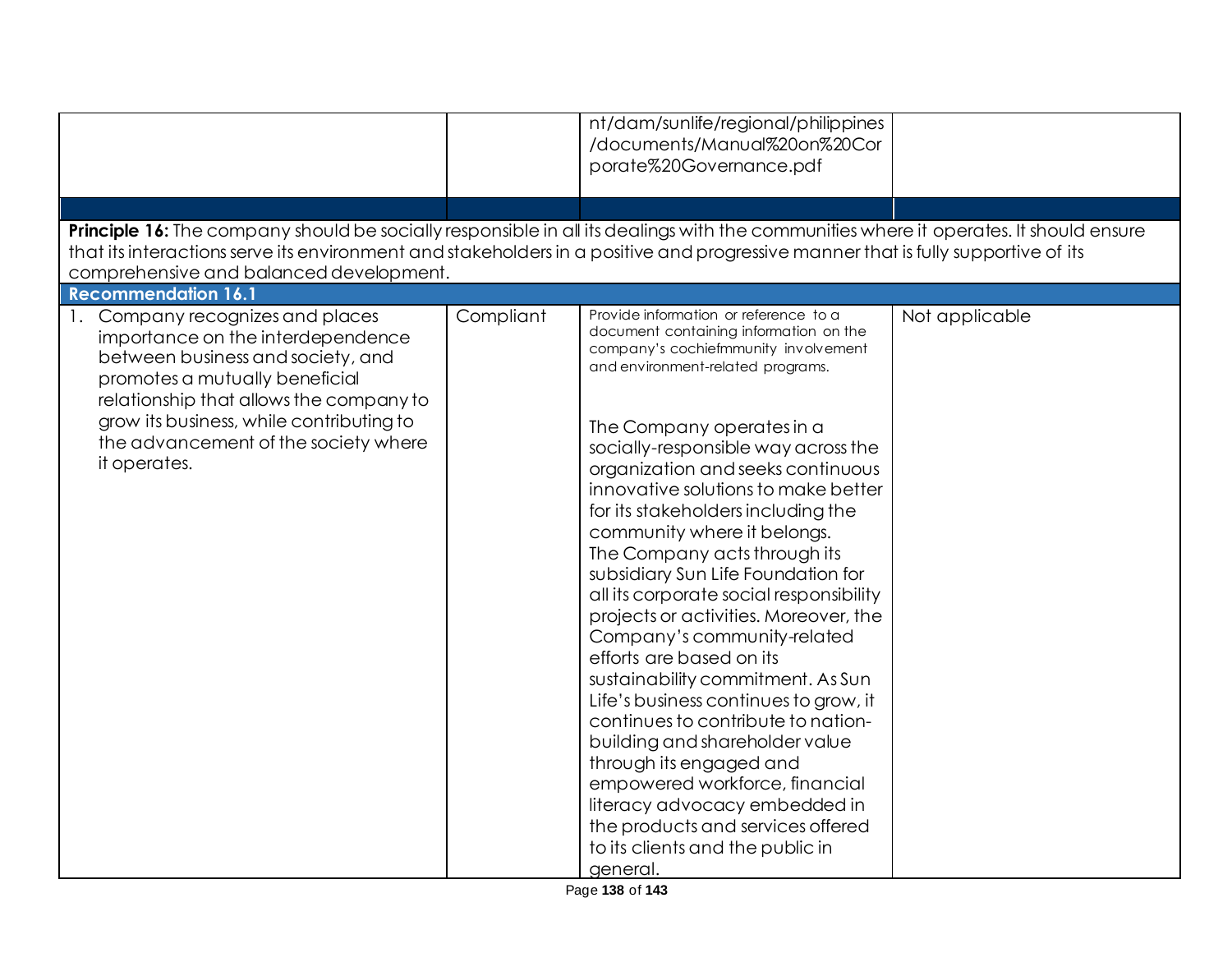|  | The Company actively supports the<br>communities it is based as well as<br>its branches and works by helping<br>build a positive and healthy<br>environment for our clients,<br>employees, advisors and<br>shareholders.                                                                                                                                                                                                                             |  |
|--|------------------------------------------------------------------------------------------------------------------------------------------------------------------------------------------------------------------------------------------------------------------------------------------------------------------------------------------------------------------------------------------------------------------------------------------------------|--|
|  | Our approach includes helping<br>Filipinos improve their financial<br>literacy, giving back to<br>communities across the nation,<br>strategically investing in real estate<br>and infrastructure that is friendly to<br>the environment (LEED-certified<br>building) and such other activities<br>that foster healthy, sustainable<br>communities, advocating for<br>public policies that encourage<br>financial security and healthy<br>lifestyles. |  |
|  | Kindly see the activities and<br>programs in Sun Life website.<br><b>Source Documents and Link:</b>                                                                                                                                                                                                                                                                                                                                                  |  |
|  | Sun Life website, About Us, Sun Life<br><b>Foundation web page</b><br>https://www.sunlife.com.ph/en/ab<br>out-us/sun-life-foundation-video/                                                                                                                                                                                                                                                                                                          |  |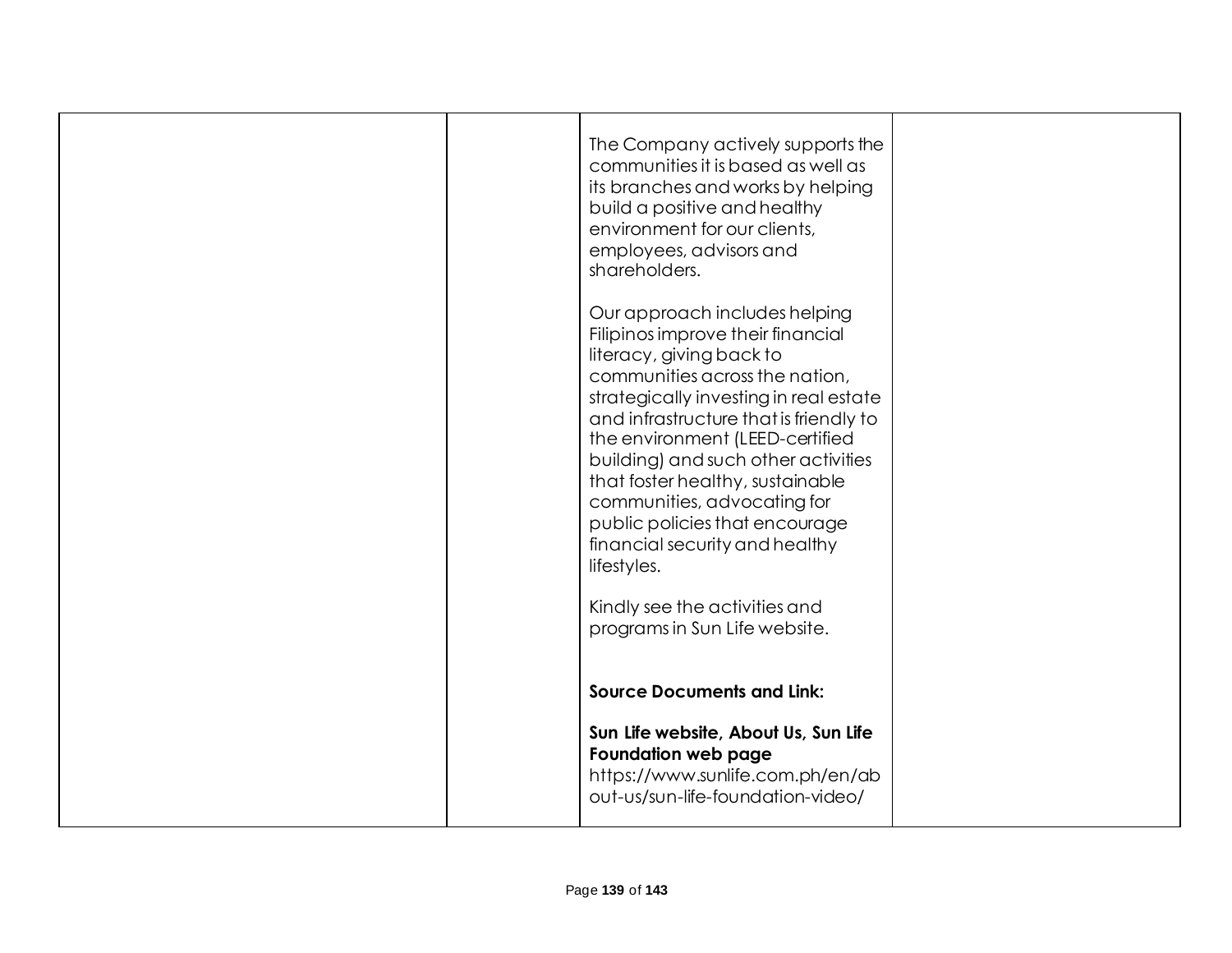

## CERTIFICATION

The undersigned certify that the responses and explanations set forth in the above Company's Annual Corporate Governance Report are true, complete and correct of our own personal knowledge and/or based on authentic records.

**EXANDER S. NARCISO PRESIDENT** Signature over printed name **FRANCISCO S.A. SANDEJAS SCAR-8: REYES** INDEPENDENT DIRECTOR **INDEPENDENT DIRECTOR** Signature over printed name Signature over printed name Pah ANNA KATRINA C. KABIGTING-IBERO **MA. JEMILYN S. CAMANIA CORPORATE SECRETRY COMPLIANCE OFFICER** Signature over printed name Signature over printed name JUL 2 7 2021

SUBSCRIBED AND SWORN to before me this day of 2021, by the following who is/are all personally known to me (or whom I have identified through competent evidence of identity) and who exhibited to me his/their respective identification document as follows:

| <b>NAME</b>                                | ID NO.                                | DATE / PLACE ISSUED                                              |
|--------------------------------------------|---------------------------------------|------------------------------------------------------------------|
| ALEXANDER S. NARCISO                       | Passport No.<br>P2690577B             | 31 July 2019 /<br>DFA NCR East                                   |
| OSCAR S. REYES                             | Passport No.<br>P5302920A             | 11 December 2017 /<br><b>DFA NCR East</b>                        |
| <b>FRANCISCO S.A. SANDEJAS</b>             | Passport No.<br>P4924006A             | 03 November 2017 /<br>DFA Manila                                 |
| ANNA KATRINA C. KABIGTING-<br><b>IBERO</b> | Driver's License No.<br>N02-96-324358 | Valid until: 01 September /2022 /<br>Land Transportation Office. |
| MA. JEMILYN S. CAMANIA                     | Passport No.<br>P0888783B             | 02 March 2019 /<br>DFA NCR South                                 |

DOC. NO. VI PAGE NO. 18 BOOK NO. 13 SERIES OF 1tv.

ATTY, GERVACIO B. ORTIZ JR. Notice, Subscribing of Makatt Until December 31, 2022 180 Ns. 05729-Literane Member MELE Compliance No. V1-0024312 Appointment No. M-92-(2021-2022) PTR No. 8531011 Jan. 4, 2021 Maketi City Roll No. 10091 101 Urban Ave. Campus Hunda Milly. ergy. Plo Dai Palar, Hanalz City

## **CERTIFICATION**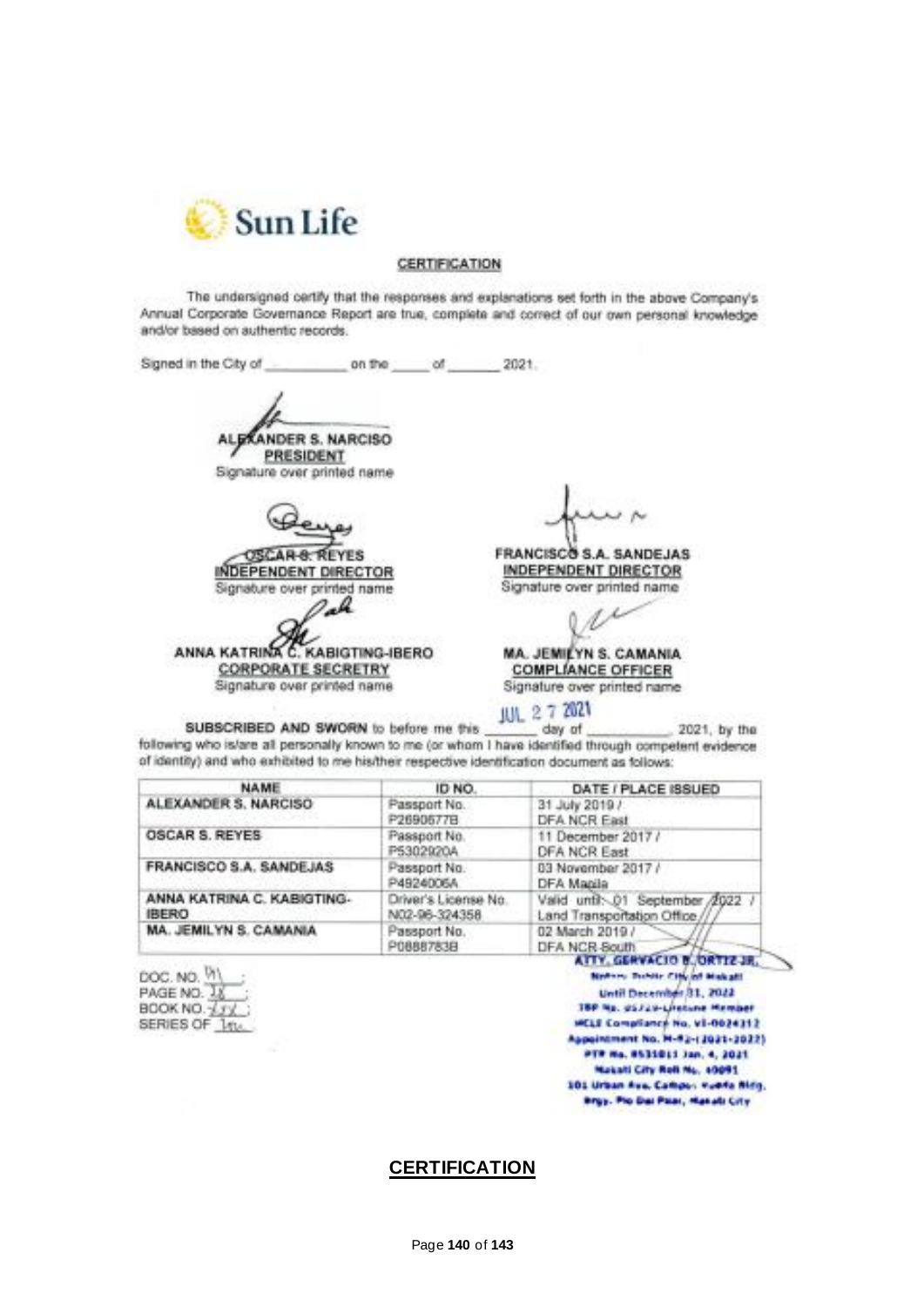The undersigned certifies that the responses and explanations set forth in the above Company's Annual Corporate Governance Report are true, complete and correct of our own personal knowledge and/or based on authentic records.

Signed in the City of \_\_\_\_\_\_\_\_\_\_\_\_\_ on the \_\_\_\_\_\_ of \_\_\_\_\_\_\_ 2021.

Luy Ohm

**CHIA-LING CHOU aka LUCY CHOU CHAIRMAN OF THE BOARD**

Signature over printed name

**SUBSCRIBED AND SWORN** to before me this day of the same of the second of the second of the second of the second of the second of the second of the second of the second of the second of the second of the second of the seco by the following who is/are all personally known to me (or whom I have identified through competent evidence of identity) and who exhibited to me his/their respective identification document as follows:

| <b>NAME</b>             | ID NO.       | <b>DATE/PLACE ISSUED</b>         |
|-------------------------|--------------|----------------------------------|
| CHIA-LING CHOU aka LUCY | Passport No. | 24 September 2013 /              |
| <b>CHOU</b>             | KJ0310193    | Hong Kong Special Administrative |
|                         |              | Region, People's Republic of     |
|                         |              | China                            |

DOC. NO. \_\_\_\_\_; PAGE NO. \_\_\_\_\_; BOOK NO. \_\_\_\_\_; SERIES OF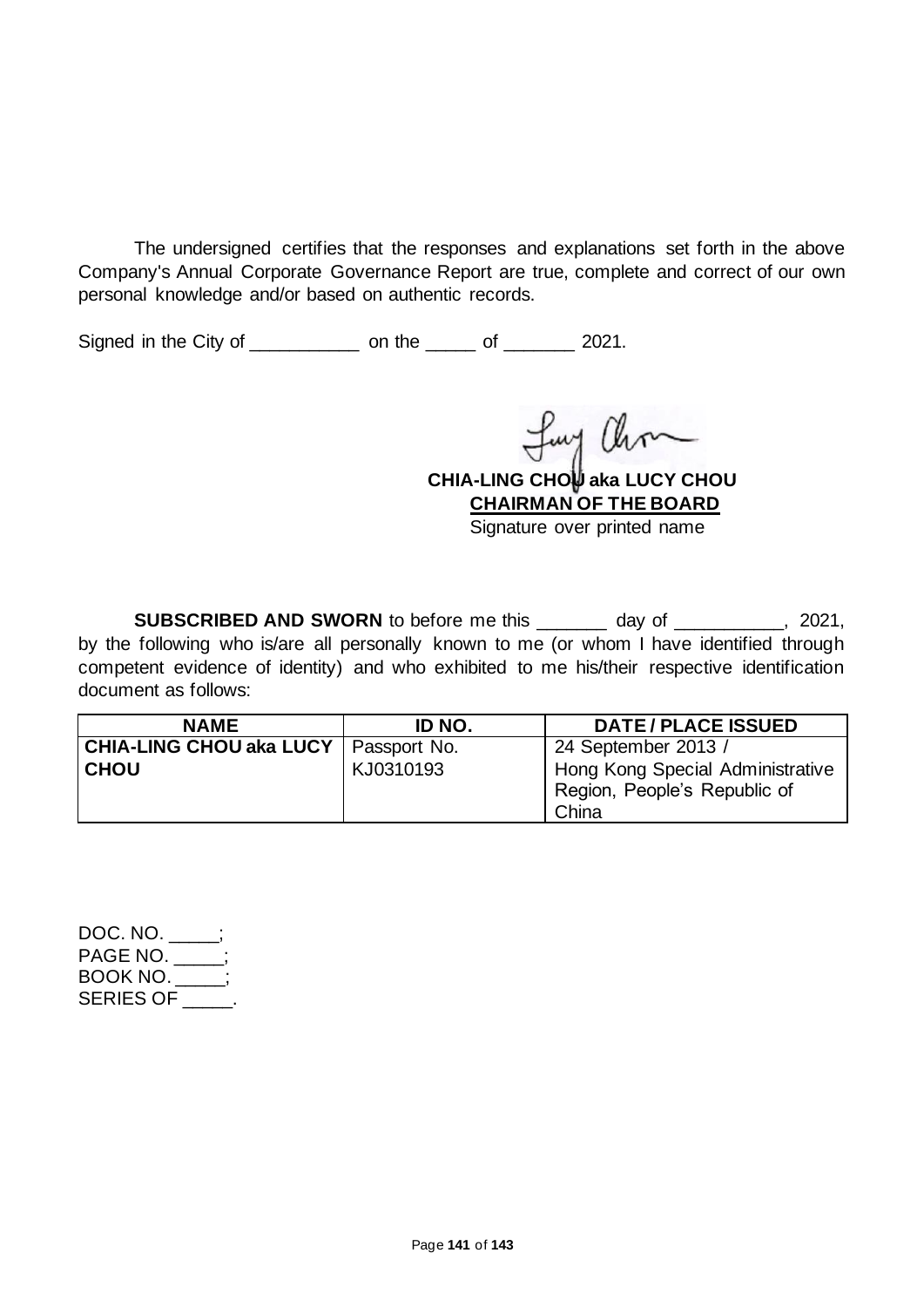

## **ATTESTATION**

This is to certify that the following signatories to the Sun Life Financial Plans, Inc. Annual Corporate Governance Report ("SLFPI ACGR") have provided their express consent to have the Certification portion of the ACGR signed using their electronic signature:

- 1. Lucy C.L. Chou (Chairperson)
- 2. Alexander S. Narciso (President)
- 3. Oscar S. Reyes (Independent Director)
- 4. Francisco S.A. Sandejas (Independent Director)
- 5. Ma. Jemilyn S. Camania (Compliance Officer)
- 6. Anna Katrina C. Kabigting-Ibero (Corporate Secretary)

Given this 26<sup>th</sup> day of July 2021 in Taguig City, Philippines.

's ANNA KATRINA C. KABIGTING-IBERO Corporate Secretary